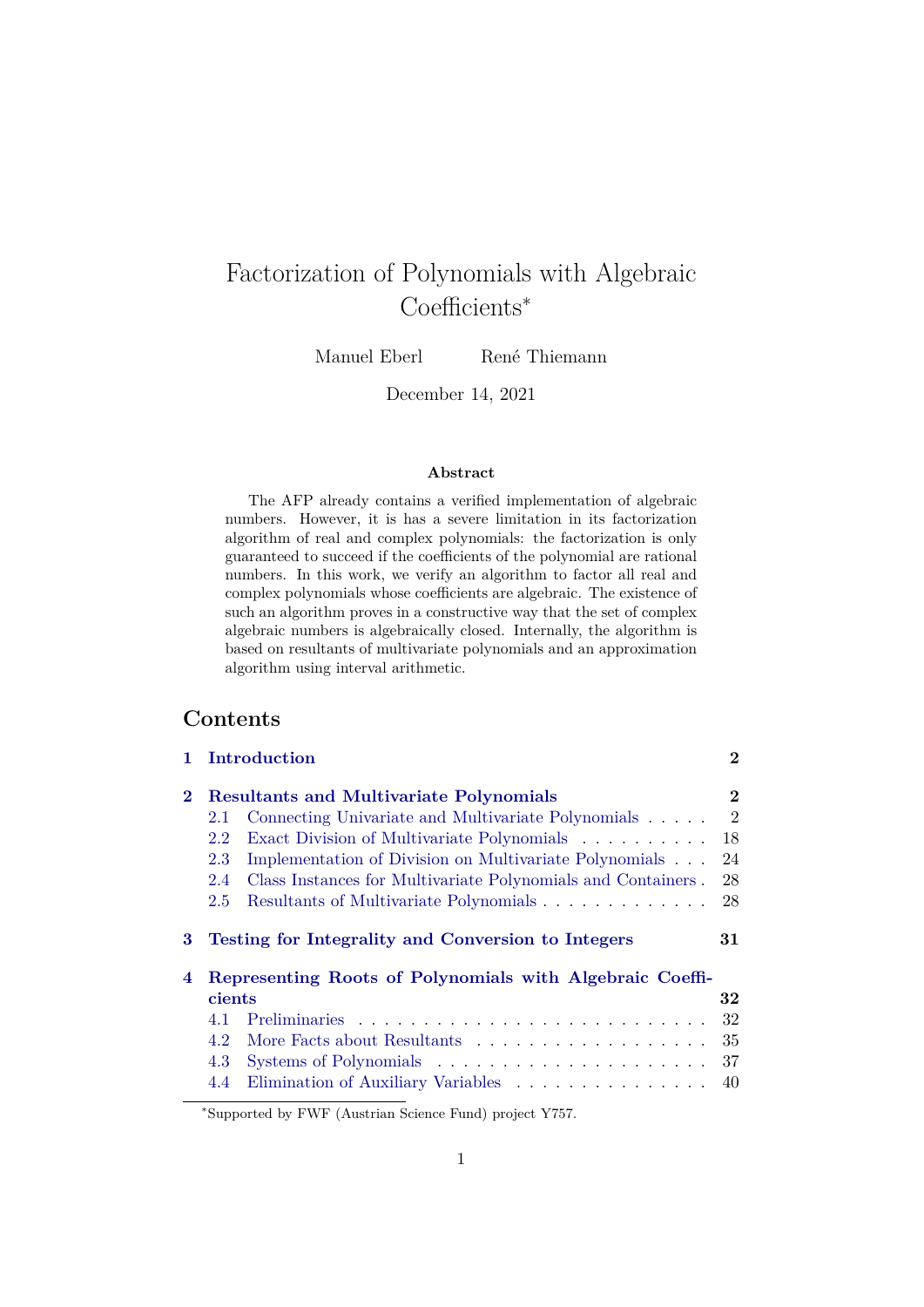|    | 4.5                  | A Representing Polynomial for the Roots of a Polynomial         |          |
|----|----------------------|-----------------------------------------------------------------|----------|
|    |                      |                                                                 | 42       |
|    | 4.6                  | Soundness Proof for Complex Algebraic Polynomials               | 43       |
|    | 4.7                  | Soundness Proof for Real Algebraic Polynomials                  | 51       |
|    | 4.8                  | Algebraic Closedness of Complex Algebraic Numbers               | 53       |
|    | 4.9                  | Executable Version to Compute Representative Polynomials.       | 53       |
|    |                      |                                                                 |          |
|    |                      |                                                                 |          |
| 5. |                      | Root Filter via Interval Arithmetic                             | 54       |
|    | 5.1                  |                                                                 | 54       |
| 6. |                      | Roots of Real and Complex Algebraic Polynomials                 | 60       |
| 7. |                      |                                                                 | 66       |
|    |                      | <b>Factorization of Polynomials with Algebraic Coefficients</b> |          |
|    | 7.1<br>$7.2^{\circ}$ | Complex Algebraic Coefficients                                  | 66<br>69 |

## <span id="page-1-0"></span>**1 Introduction**

The formalization of algebraic numbers  $\begin{bmatrix} 4, 6 \end{bmatrix}$  includes an algorithm that given a univariate polynomial f over  $\mathbb Z$  or  $\mathbb Q$ , it computes all roots of f within  $\mathbb R$  or  $\mathbb C$ . In this AFP entry we verify a generalized algorithm that also allows polynomials as input whose coefficients are complex or real algebraic numbers, following [\[5,](#page-74-2) Section 3].

The verified algorithm internally computes resultants of multivariate polynomials, where we utilize Braun and Traub's subresultant algorithm in our verified implementation  $[1, 2, 3]$  $[1, 2, 3]$  $[1, 2, 3]$  $[1, 2, 3]$ . In this way we achieve an efficient implementation with minimal effort: only a division algorithm for multivariate polynomials is required, but no algorithm for computing greatest common divisors of these polynomials.

**Acknowledgments** We thank Dmitriy Traytel for help with code generation for functions defined via **lift-definition**.

## <span id="page-1-1"></span>**2 Resultants and Multivariate Polynomials**

### <span id="page-1-2"></span>**2.1 Connecting Univariate and Multivariate Polynomials**

We define a conversion of multivariate polynomials into univariate polynomials w.r.t. a fixed variable x and multivariate polynomials as coefficients.

**theory** *Poly-Connection* **imports** *Polynomials*.*MPoly-Type-Univariate Jordan-Normal-Form*.*Missing-Misc Polynomial-Interpolation*.*Ring-Hom-Poly*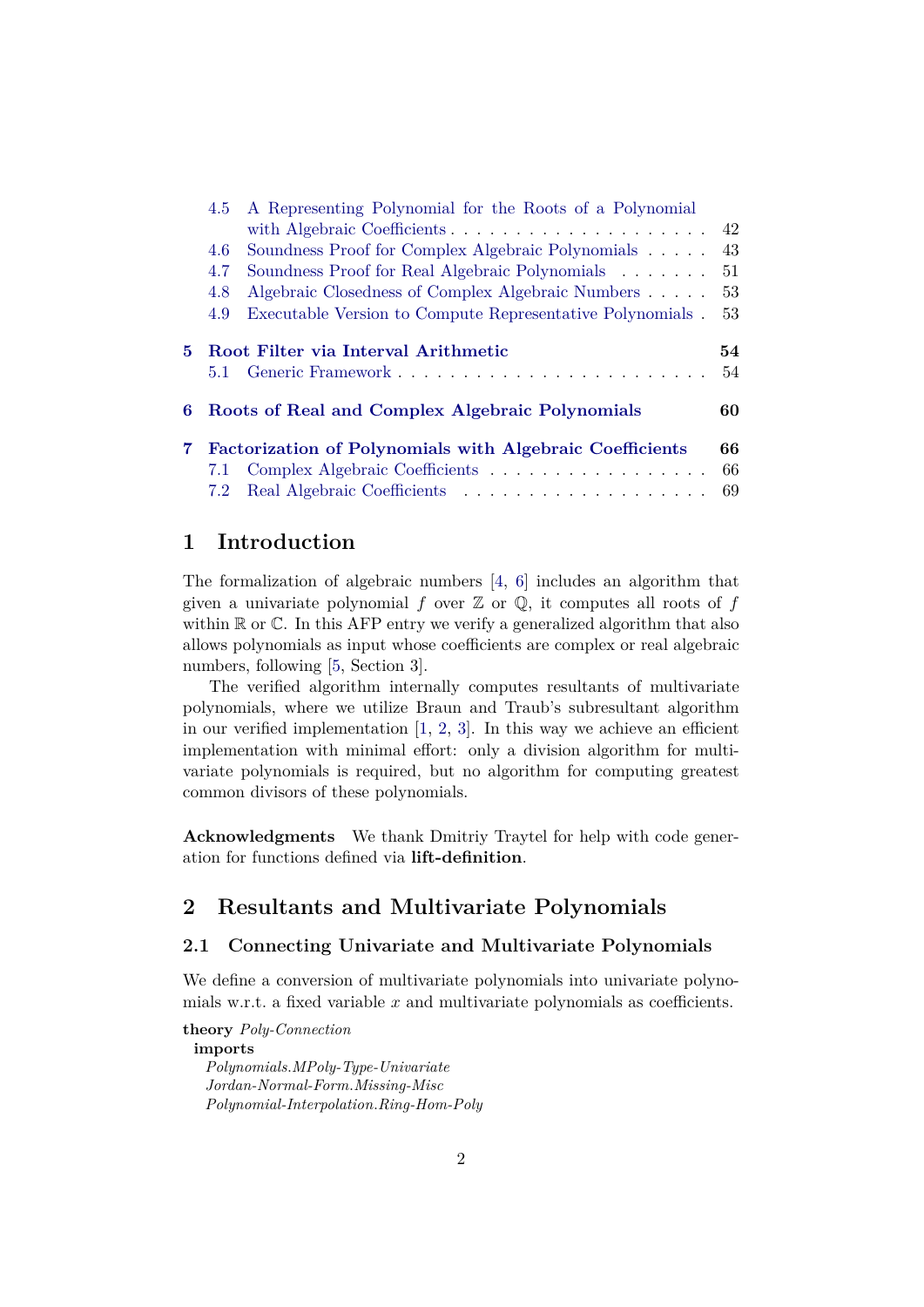*Hermite-Lindemann*.*More-Multivariate-Polynomial-HLW Polynomials*.*MPoly-Type-Class*

## **begin**

```
lemma mpoly-is-unitE:
 fixes p :: 0a :: {comm-semiring-1, semiring-no-zero-divisors} mpoly
 assumes p dvd 1
 obtains c where p = Const c c dvd 1proof −
 obtain r where r: p * r = 1using assms by auto
 from r have [simp]: p \neq 0 r \neq 0by auto
 have 0 = lead-monom (1:: 'a mpoly)by simp
 also have 1 = p * rusing r by simp
 also have lead-monom (p * r) = lead-monom p + lead-monom rby (intro lead-monom-mult) auto
 finally have lead-monom p = 0by simp
 hence vars p = \{\}by (simp add: lead-monom-eq-0-iff )
 hence *: p = Const (lead-coeff p)
   by (auto simp: vars-empty-iff )
 have 1 = lead-coeff (1::'a mpoly)by simp
 also have 1 = p * rusing r by simp
 also have lead-coeff (p * r) = lead-coeff p * lead-coeff rby (intro lead-coeff-mult) auto
 finally have lead-coeff p dvd 1
   using dvdI by blast
 with ∗ show ?thesis using that
   by blast
qed
lemma Const-eq-Const-iff [simp]:
 Const c = Const c' \longleftrightarrow c = c'
 by (metis lead-coeff-Const)
lemma is-unit-ConstI [intro]: c dvd 1 \implies Const c dvd 1by (metis dvd-def mpoly-Const-1 mpoly-Const-mult)
lemma is-unit-Const-iff :
 fixes c :: 'a :: {comm-semiring-1, semiring-no-zero-divisors}shows Const c dvd 1 \longleftrightarrow c dvd 1
proof
```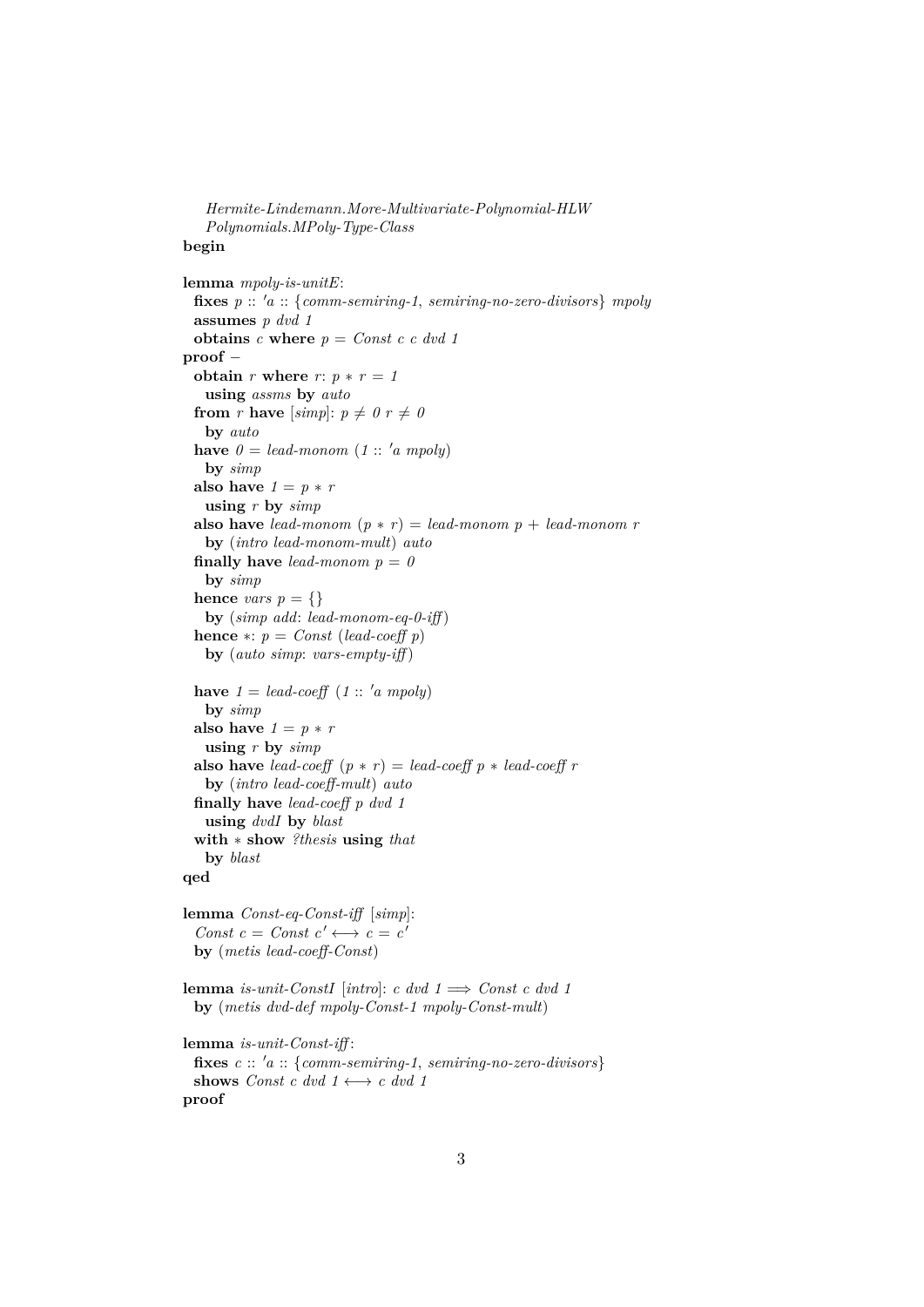**assume** *Const c dvd 1* **thus** *c dvd 1* **by** (*auto elim*!: *mpoly-is-unitE*) **qed** *auto* **lemma** *vars-emptyE*: *vars*  $p = \{\} \implies (\Lambda c. \ p = Const \ c \implies P) \implies P$ **by** (*auto simp*: *vars-empty-iff* ) **lemma** *degree-geI*: **assumes** *MPoly-Type.coeff*  $p$   $m \neq 0$ **shows** *MPoly-Type.degree p i*  $\geq$  *Poly-Mapping.lookup m i* **proof** − **have** *lookup*  $m$  *i*  $\leq$  *Max* (*insert 0* (( $\lambda m$ *. lookup*  $m$ *i*) *' keys* (*mapping-of p*))) **proof** (*rule Max*.*coboundedI*) **show** lookup  $m \, i \in \text{insert } \theta \ ((\lambda m \, \text{lookup } m \, i) \land \text{keys } (mapping \text{-} of \, p))$ **using** *assms* **by** (*auto simp*: *coeff-keys*) **qed** *auto* **thus** *?thesis* **unfolding** *MPoly-Type*.*degree-def* **by** *auto* **qed lemma** *monom-of-degree-exists*: **assumes**  $p \neq 0$ **obtains** *m* where *MPoly-Type.coeff p*  $m \neq 0$  *Poly-Mapping.lookup*  $m i =$ *MPoly-Type*.*degree p i* **proof** (*cases MPoly-Type.degree p i* = 0) **case** *False* **have** *MPoly-Type.degree p i* = *Max* (*insert 0* (( $\lambda$ *m. lookup m i*) *' keys* (*mapping-of p*))) **by** (*simp add*: *MPoly-Type*.*degree-def*) **also have**  $\ldots \in$  *insert 0* (( $\lambda$ *m. lookup m i*) *' keys* (*mapping-of p*)) **by** (*rule Max-in*) *auto* **finally show** *?thesis* **using** *False that* **by** (*auto simp*: *coeff-keys*) **next case** [*simp*]: *True* **from** *assms* **obtain** *m* **where** *m*: *MPoly-Type.coeff p*  $m \neq 0$ **using** *coeff-all-0* **by** *blast* **show** *?thesis* **using** *degree-geI*[*of p m i*] *m* **by** (*intro that*[*of m*]) *auto* **qed lemma** *degree-leI*: **assumes**  $\bigwedge m$ . Poly-Mapping.lookup  $m$  i >  $n \implies MPoly$ -Type.coeff  $p$   $m = 0$ **shows** *MPoly-Type.degree p i*  $\leq n$ **proof** (*cases*  $p = 0$ ) **case** *False* **obtain** *m* where *m*: *MPoly-Type.coeff p*  $m \neq 0$  *Poly-Mapping.lookup*  $m i =$ *MPoly-Type*.*degree p i*

**using** *monom-of-degree-exists False* **by** *blast*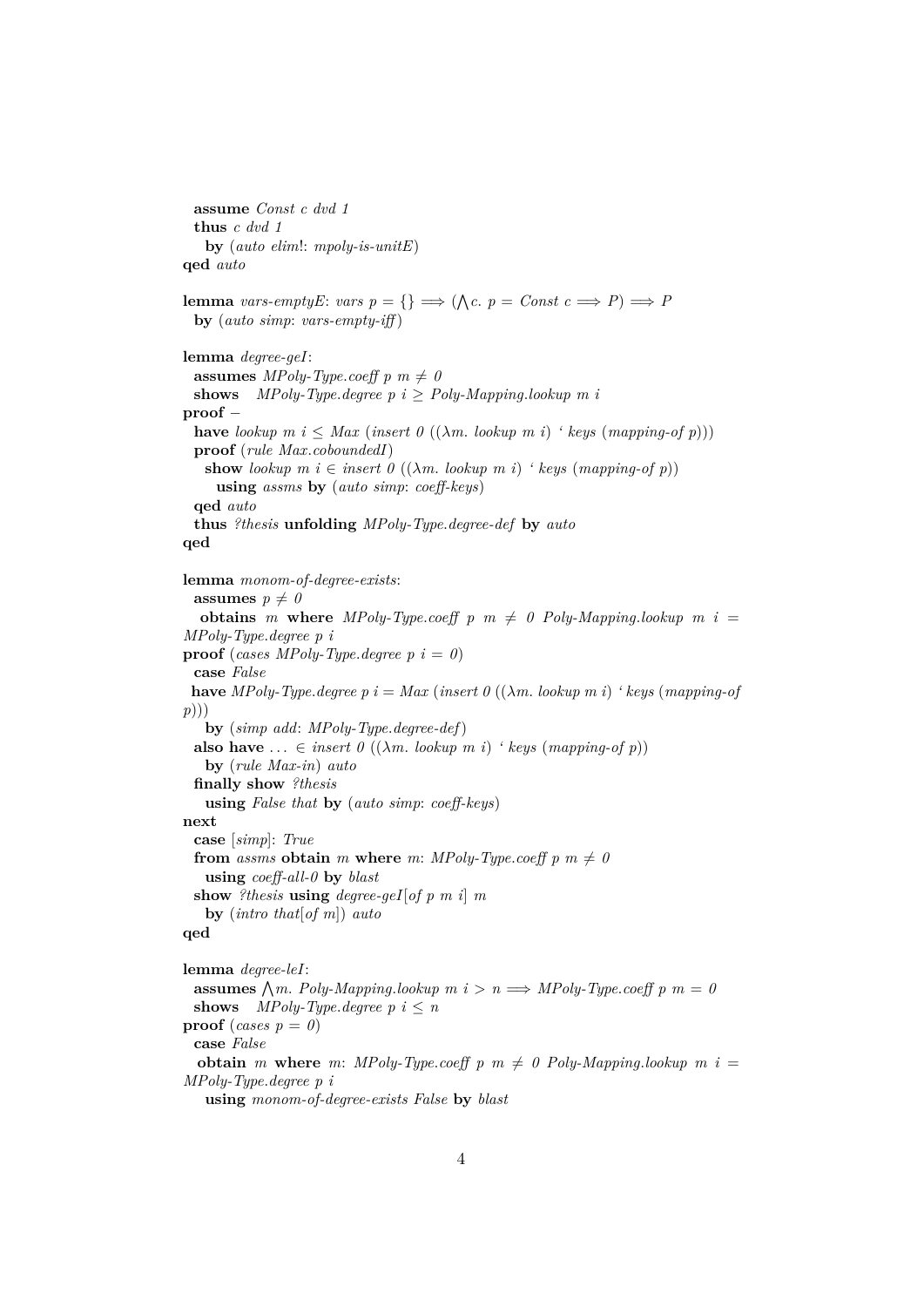```
with assms show ?thesis
   by force
qed auto
lemma coeff-gt-degree-eq-0:
 assumes Poly-Mapping.lookup m i > MPoly-Type.degree p i
 shows MPoly-Type.coeff p m = 0
 using assms degree-geI leD by blast
lemma vars-altdef: vars p = (\bigcup m \in \{m. \; MPoly-Type.coeff \; p \; m \neq 0\}. keys m)
 unfolding vars-def
 by (intro arg-cong[where f = \bigcup] image-cong refl) (simp flip: coeff-keys)
lemma degree-pos-iff: MPoly-Type.degree p x > 0 \longleftrightarrow x \in vars p
proof
 assume MPoly-Type.degree p x > 0hence p \neq 0 by auto
 then obtain m where m: lookup m x = MPoly-Type. degree p x MPoly-Type.coeff
p \, m \neq 0using monom-of-degree-exists[of p x] by metis
 from m and \langle MPoly-Type.degree\ p\ x > 0 \rangle have x \in keys\ mby (simp add: in-keys-iff )
 with m show x \in vars p
   by (auto simp: vars-altdef)
next
 assume x \in vars p
 then obtain m where m: x \in keys \ m \ MPoly-Type.coeff \ p \ m \neq 0by (auto simp: vars-altdef)
 have 0 < lookup m xusing m by (auto simp: in-keys-iff )
 also from m have ... \leq MPoly-Type.degree p x
   by (intro degree-geI) auto
 finally show MPoly-Type.degree p x > 0.
qed
lemma degree-eq-0-iff: MPoly-Type.degree p x = 0 \longleftrightarrow x \notin vars p
 using degree-pos-iff [of p x] by auto
lemma MPoly-Type-monom-zero[simp: MPoly-Type-monom m 0=0by (simp add: More-MPoly-Type.coeff-monom coeff-all-0)
lemma vars-monom-keys': vars (MPoly-Type.monom m c) = (if c = 0 then {}
else keys m)
 by (cases c = 0) (auto simp: vars-monom-keys)
lemma Const-eq-0-iff [simp]: Const c = 0 \leftrightarrow c = 0by (metis lead-coeff-Const mpoly-Const-0)
lemma monom-remove-key: MPoly-Type.monom m (a :: 'a :: semiring-1) =
```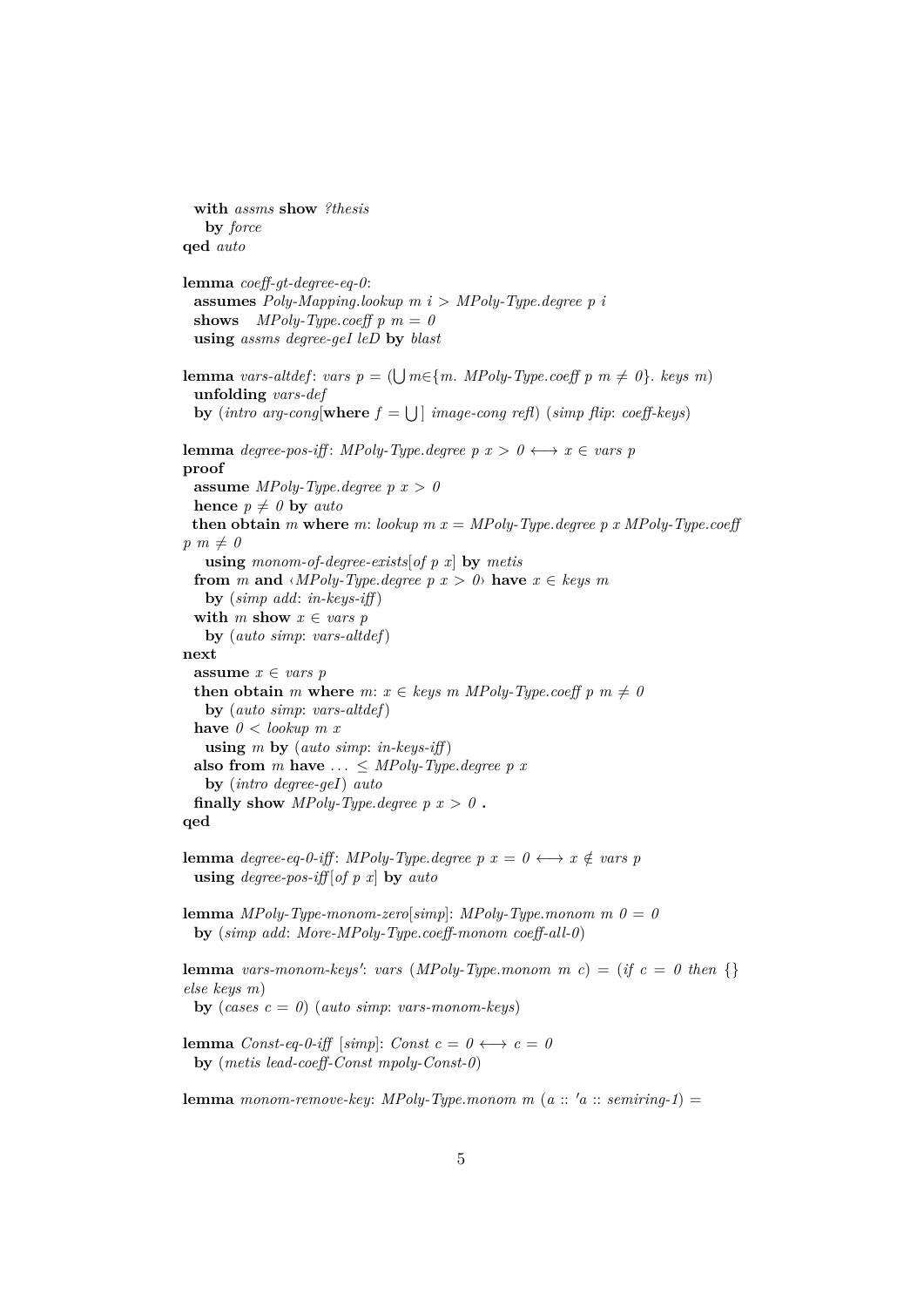*MPoly-Type*.*monom* (*remove-key x m*) *a* ∗ *MPoly-Type*.*monom* (*Poly-Mapping*.*single x* (*lookup m x*)) *1* **unfolding** *MPoly-Type*.*mult-monom* **by** (*rule arg-cong2*[*of - - - - MPoly-Type*.*monom*], *auto simp*: *remove-key-sum*) **lemma** *MPoly-Type-monom-0-iff* [*simp*]: *MPoly-Type.monom m x = 0*  $\longleftrightarrow$  *x = 0* **by** (*metis* (*full-types*) *MPoly-Type-monom-zero More-MPoly-Type*.*coeff-monom when-def*) **lemma** *vars-signof* [*simp*]: *vars* (*signof*  $x$ ) = {} **by** (*simp add*: *sign-def*) **lemma** *prod-mset-Const*: *prod-mset* (*image-mset Const A*) = *Const* (*prod-mset A*) **by** (*induction A*) (*auto simp*: *mpoly-Const-mult*) **lemma** *Const-eq-product-iff* : fixes  $c :: 'a :: idom$ **assumes**  $c \neq 0$ **shows**  $Const\ c = a * b \longleftrightarrow (\exists a' b'.\ a = Const\ a' \land b = Const\ b' \land c = a' *$ b<sup> $\prime$ </sup>) **proof assume** ∗: *Const c* = *a* ∗ *b* **have** *lead-monom*  $(a * b) = 0$ **by** (*auto simp flip*: ∗) **hence** *lead-monom*  $a = 0 \land$  *lead-monom*  $b = 0$ **by** (*subst* (*asm*) *lead-monom-mult*) (*use assms* ∗ **in** *auto*) **hence** *vars*  $a = \{\}$  *vars*  $b = \{\}$ **by** (*auto simp*: *lead-monom-eq-0-iff* ) **then obtain**  $a' b'$  where  $a = Const a' b = Const b'$ **by** (*auto simp*: *vars-empty-iff* ) with  $*$  show  $(\exists a' b'. a = Const a' \land b = Const b' \land c = a' * b')$ **by** (*auto simp flip*: *mpoly-Const-mult*) **qed** (*auto simp*: *mpoly-Const-mult*) **lemma** *irreducible-Const-iff* [*simp*]:  $irreducible (Const (c :: 'a :: idom)) \longleftrightarrow irreducible c$ **proof assume** ∗: *irreducible* (*Const c*) **show** *irreducible c* **proof** (*rule irreducibleI*) **fix** *a b* **assume**  $c = a * b$ **hence**  $Const c = Const a * Const b$ **by** (*simp add*: *mpoly-Const-mult*) **with** ∗ **have** *Const a dvd 1* ∨ *Const b dvd 1* **by** *blast* **thus** *a* dvd  $1 \vee b$  dvd  $1$ **by** (*meson is-unit-Const-iff* ) **qed** (*use* ∗ **in** ‹*auto simp*: *irreducible-def*›) **next**

6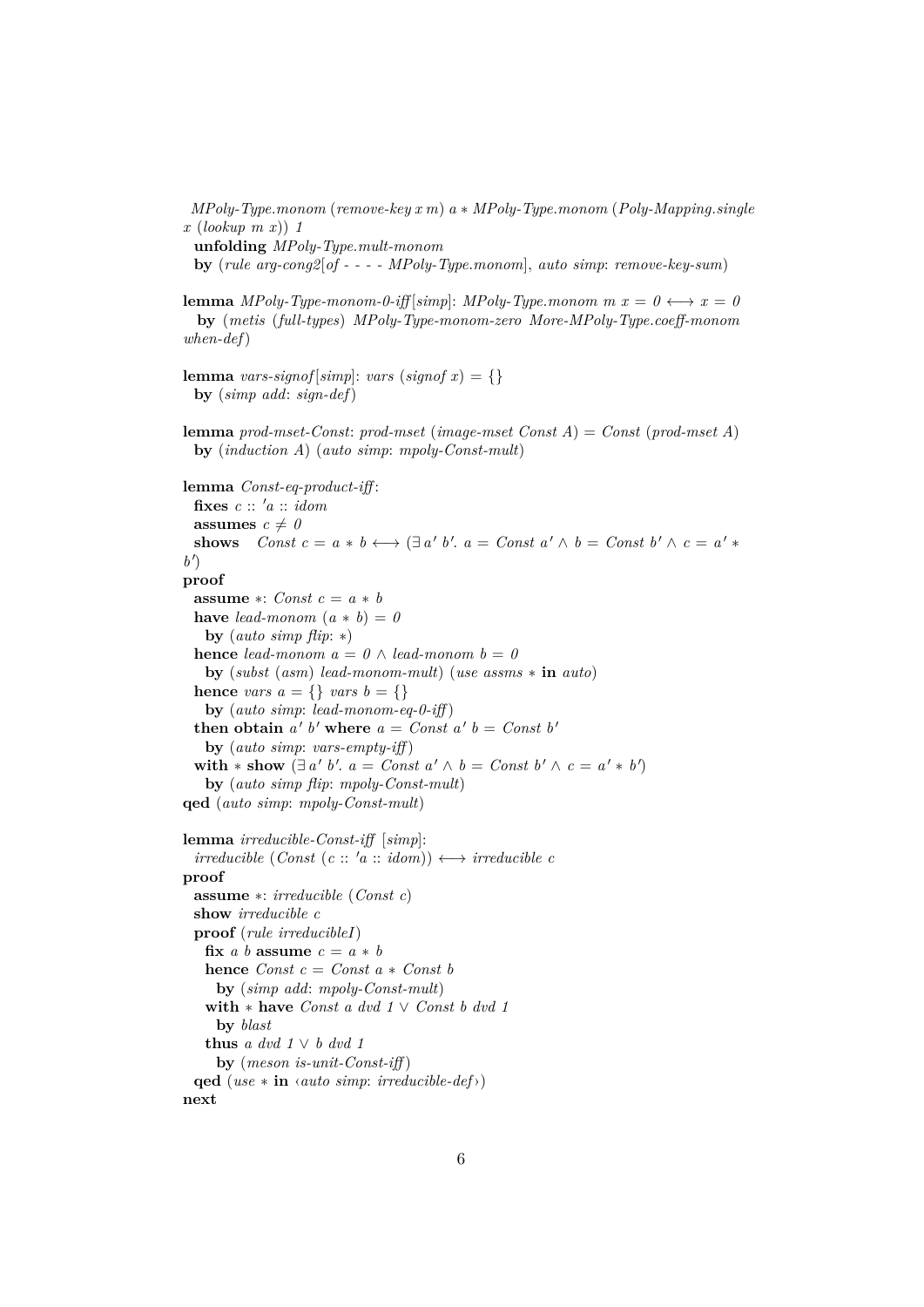```
assume ∗: irreducible c
 have [simp]: c \neq 0using ∗ by auto
 show irreducible (Const c)
 proof (rule irreducibleI)
   fix a b assume Const c = a * bthen obtain a' b' where [simp]: a = Const a' b = Const b' and c = a' * b'by (auto simp: Const-eq-product-iff )
   hence a' dvd 1 \vee b' dvd 1using ∗ by blast
   thus a dvd 1 ∨ b dvd 1
    by auto
 qed (use ∗ in ‹auto simp: irreducible-def is-unit-Const-iff ›)
qed
lemma Const-dvd-Const-iff [simpl: Const a dvd Const b \longleftrightarrow a dvd b
proof
 assume a dvd b
 then obtain c where b = a * cby auto
 hence Const b = Const a * Const cby (auto simp: mpoly-Const-mult)
 thus Const a dvd Const b
   by simp
next
 assume Const a dvd Const b
 then obtain p where p: Const b = Const a * p
   by auto
 have MPoly-Type.coeff (Const b) 0 = MPoly-Type.coeff (Const a * p) 0using p by simp
 also have ... = MPoly-Type.coeff (Const a) 0 * MPoly-Type.coeff p 0using mpoly-coeff-times-0 by blast
 finally show a dvd b
   by (simp add: mpoly-coeff-Const)
qed
```
The lemmas above should be moved into the right theories. The part below is on the new connection between multivariate polynomials and univariate polynomials.

The imported theories only allow a conversion from one-variable mpoly's to poly and vice-versa. However, we require a conversion from arbitrary mpoly's into poly's with mpolys as coefficients.

**definition** *mpoly-to-mpoly-poly* ::  $nat \Rightarrow 'a$  :: *comm-ring-1 mpoly*  $\Rightarrow 'a$  *mpoly poly* **where**

 $mpoly-to-mpoly-poly$   $x p = (\sum m$ .

*Polynomial*.*monom* (*MPoly-Type*.*monom* (*remove-key x m*) (*MPoly-Type*.*coeff p m*)) (*lookup m x*))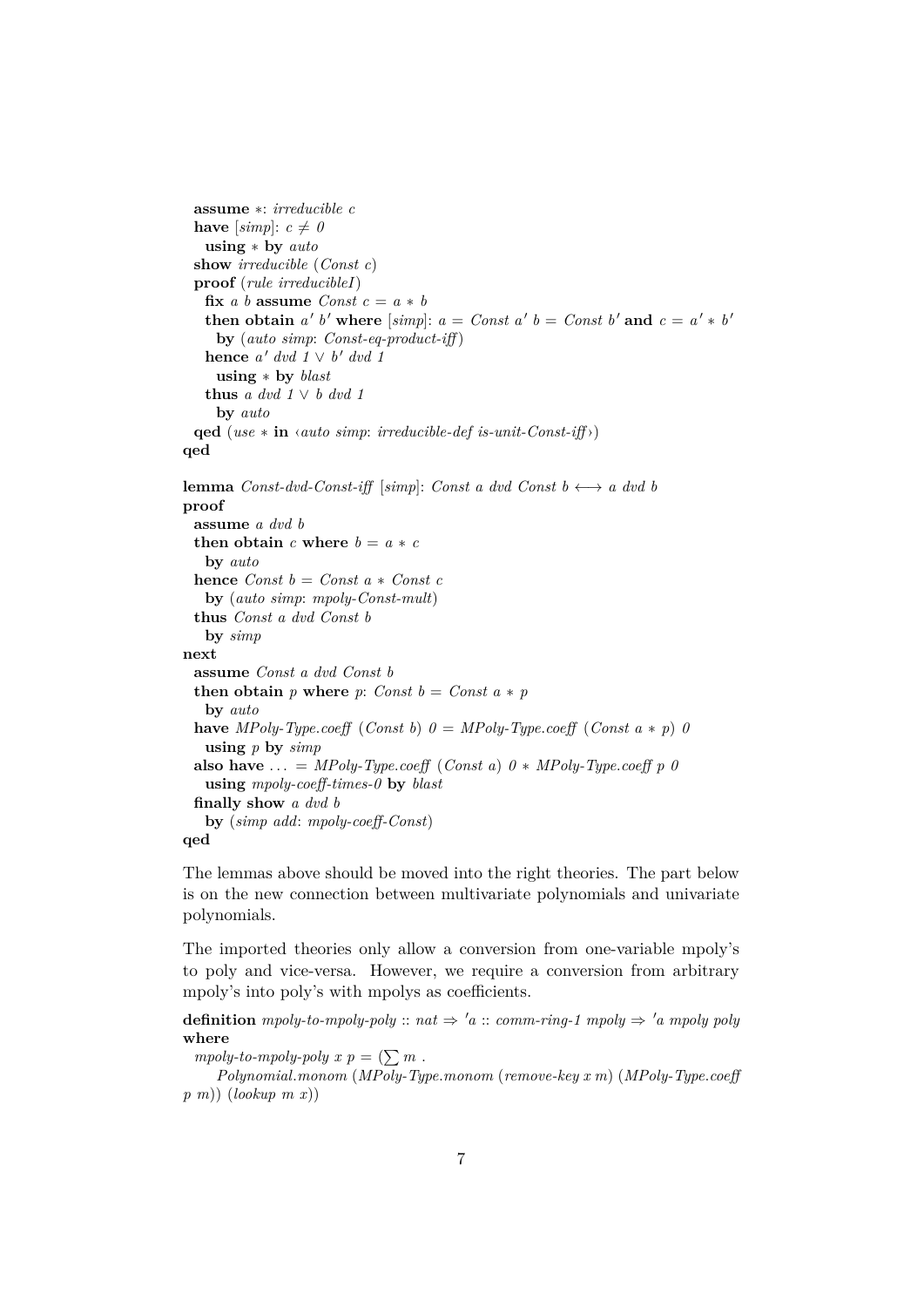**lemma** *mpoly-to-mpoly-poly-add* [*simp*]:

 $mpoly-to-mpoly-poly x (p + q) = mpoly-to-mpoly-poly x p + mpoly-to-mpoly-poly$ *x q*

**unfolding** *mpoly-to-mpoly-poly-def More-MPoly-Type*.*coeff-add*[*symmetric*] *MPoly-Type*.*monom-add add-monom*[*symmetric*]

**by** (*rule Sum-any*.*distrib*) *auto*

**lemma** *mpoly-to-mpoly-poly-monom*: *mpoly-to-mpoly-poly x* (*MPoly-Type*.*monom m a*) = *Polynomial*.*monom* (*MPoly-Type*.*monom* (*remove-key x m*) *a*) (*lookup m x*) **proof** −

**have** *mpoly-to-mpoly-poly x* (*MPoly-Type*.*monom m a*) =

( $\sum$  m'. Polynomial.monom (MPoly-Type.monom (remove-key x m') a) (lookup  $m'$  *x*) *when*  $m' = m$ 

**unfolding** *mpoly-to-mpoly-poly-def*

**by** (*intro Sum-any*.*cong*, *auto simp*: *when-def More-MPoly-Type*.*coeff-monom*) **also have**  $\ldots$  = *Polynomial.monom* (*MPoly-Type.monom* (*remove-key x m*) *a*) (*lookup m x*)

**unfolding** *Sum-any-when-equal* **..**

**finally show** *?thesis* **.**

**qed**

**lemma** *remove-key-transfer* [*transfer-rule*]:

 $rel-fun (=)$  (*rel-fun* (*pcr-poly-mapping* (=) (=)) ( $pcr-poly-mapping$  (=) (=)))  $(\lambda k0 f k. f k when k \neq k0)$  *remove-key* 

**unfolding** *pcr-poly-mapping-def cr-poly-mapping-def OO-def*

**by** (*auto simp*: *rel-fun-def remove-key-lookup*)

```
lemma remove-key-0 [simp]: remove-key x \theta = 0by transfer auto
```
lemma *remove-key-single'* [simp]:

 $x \neq y \Longrightarrow$  *remove-key x* (*Poly-Mapping.single y n*) = *Poly-Mapping.single y n* **by** *transfer* (*auto simp*: *when-def fun-eq-iff* )

```
lemma poly-coeff-Sum-any:
 assumes finite \{x, f\ x \neq 0\}shows poly.coeff (Sum-any f) n = Sum-any (\lambda x. poly.coeff (f x) n)
proof −
 have Sum-any f = (\sum x | f x \neq 0. f x)by (rule Sum-any.expand-set)
 also have poly.coeff ... n = (\sum x \mid f x \neq 0. poly.coeff (f x) n)
   by (simp add: Polynomial.coeff-sum)
 also have ... = Sum-any (\lambda x. poly.coeff (f x) n)
   by (rule Sum-any.expand-superset [symmetric]) (use assms in auto)
 finally show ?thesis .
qed
```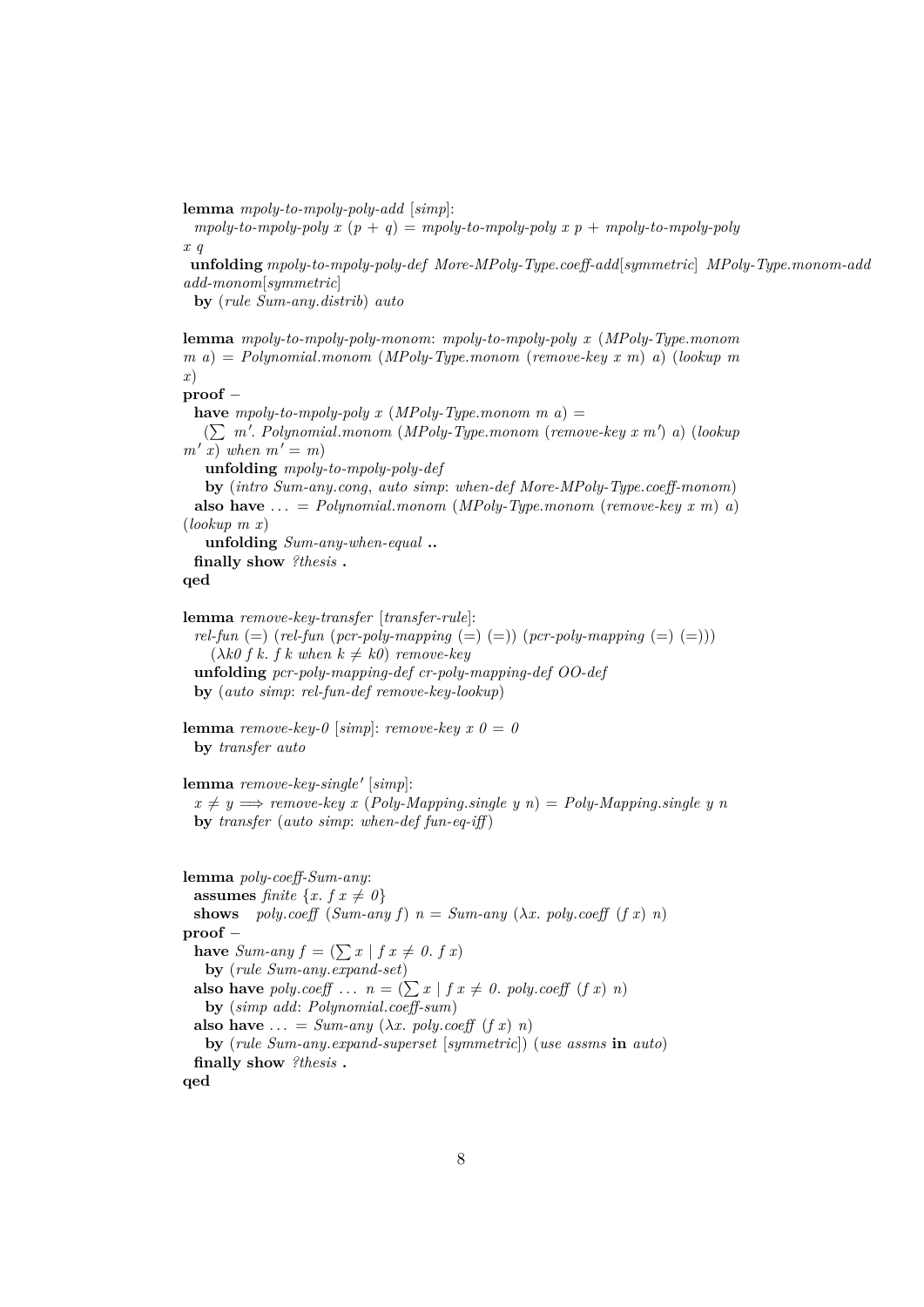**lemma** *coeff-coeff-mpoly-to-mpoly-poly*:

 $MPoly-Type.coeff (poly.coeff (mpoly-to-mpoly-poly x p) n) m =$ 

(*MPoly-Type.coeff p* ( $m + Poly-Mapping.size x n$ ) when lookup  $m x = 0$ ) **proof** −

**have** *MPoly-Type.coeff* (*poly.coeff* (*mpoly-to-mpoly-poly x p*) *n*)  $m =$ 

 $MPoly-Type.coeff$   $(\sum a. MPoly-Type.monom$  ( $remove-key x a$ ) ( $MPoly-Type.coeff$  $p(a)$  *when lookup*  $a x = n$  *m* 

**unfolding** *mpoly-to-mpoly-poly-def* **by** (*subst poly-coeff-Sum-any*) (*auto simp*: *when-def*)

**also have** ... =  $(\sum xa. \, MPoly-Type.coeff \, (MPoly-Type.monom \, (remove-key \, x))$  $x^2$  (*MPoly-Type.coeff p xa*)) *m when lookup xa x = n*)

**by** (*subst coeff-Sum-any*, *force*) (*auto simp*: *when-def intro*!: *Sum-any*.*cong*)

**also have** ... =  $(\sum a$ . *MPoly-Type.coeff* p a when lookup a  $x = n \wedge m =$ *remove-key x a*)

**by** (*intro Sum-any*.*cong*) (*simp add*: *More-MPoly-Type*.*coeff-monom when-def*) **also have**  $(\lambda a. \text{ lookup } a x = n \land m = \text{remove-key } x a) =$ 

 $(\lambda a. \text{lookup } m x = 0 \land a = m + \text{Poly-Mapping}.\text{single } x n)$ 

**by** (*rule ext*, *transfer*) (*auto simp*: *fun-eq-iff when-def*)

**also have**  $(\sum a$ . *MPoly-Type.coeff p a when* ...  $a)$  =

 $(\sum a. \, MPoly-Type.coeff \, p \, a \, when \, lookup \, m \, x = 0 \, when \, a = m +$ *Poly-Mapping*.*single x n*)

**by** (*intro Sum-any*.*cong*) (*auto simp*: *when-def*)

**also have** ...  $= (MPoly-Type.coeff p(m + Poly-Mapping,single x n)$  when lookup  $m x = 0$ 

**by** (*rule Sum-any-when-equal*)

**finally show** *?thesis* **.**

#### **qed**

**lemma** *mpoly-to-mpoly-poly-Const* [*simp*]:  $mpoly-to-mpoly-poly$  x  $(Const c) = [.Const c.]$ **proof** − **have** *mpoly-to-mpoly-poly*  $x$  (*Const c*) = ( P*m*. *Polynomial*.*monom* (*MPoly-Type*.*monom* (*remove-key x m*)  $(MPoly-Type.coeff (Const c) m)$  (*lookup m x*) when  $m = 0$ ) **unfolding** *mpoly-to-mpoly-poly-def* **by** (*intro Sum-any*.*cong*) (*auto simp*: *when-def mpoly-coeff-Const*) **also have**  $\ldots$  = [:*Const c*:] **by** (*subst Sum-any-when-equal*) (*auto simp*: *mpoly-coeff-Const monom-altdef simp flip*: *Const-conv-monom*) **finally show** *?thesis* **. qed lemma** *mpoly-to-mpoly-poly-Var*: *mpoly-to-mpoly-poly x* (*Var y*) = (*if x* = *y then* [:0, 1:] *else* [:*Var y*:])

```
proof −
```
**have**  $mpoly-to-mpoly-poly$   $x$  (*Var y*) =

( P*a*. *Polynomial*.*monom* (*MPoly-Type*.*monom* (*remove-key x a*) *1*) (*lookup a x*)

*when*  $a = Poly-Mapping.size y 1$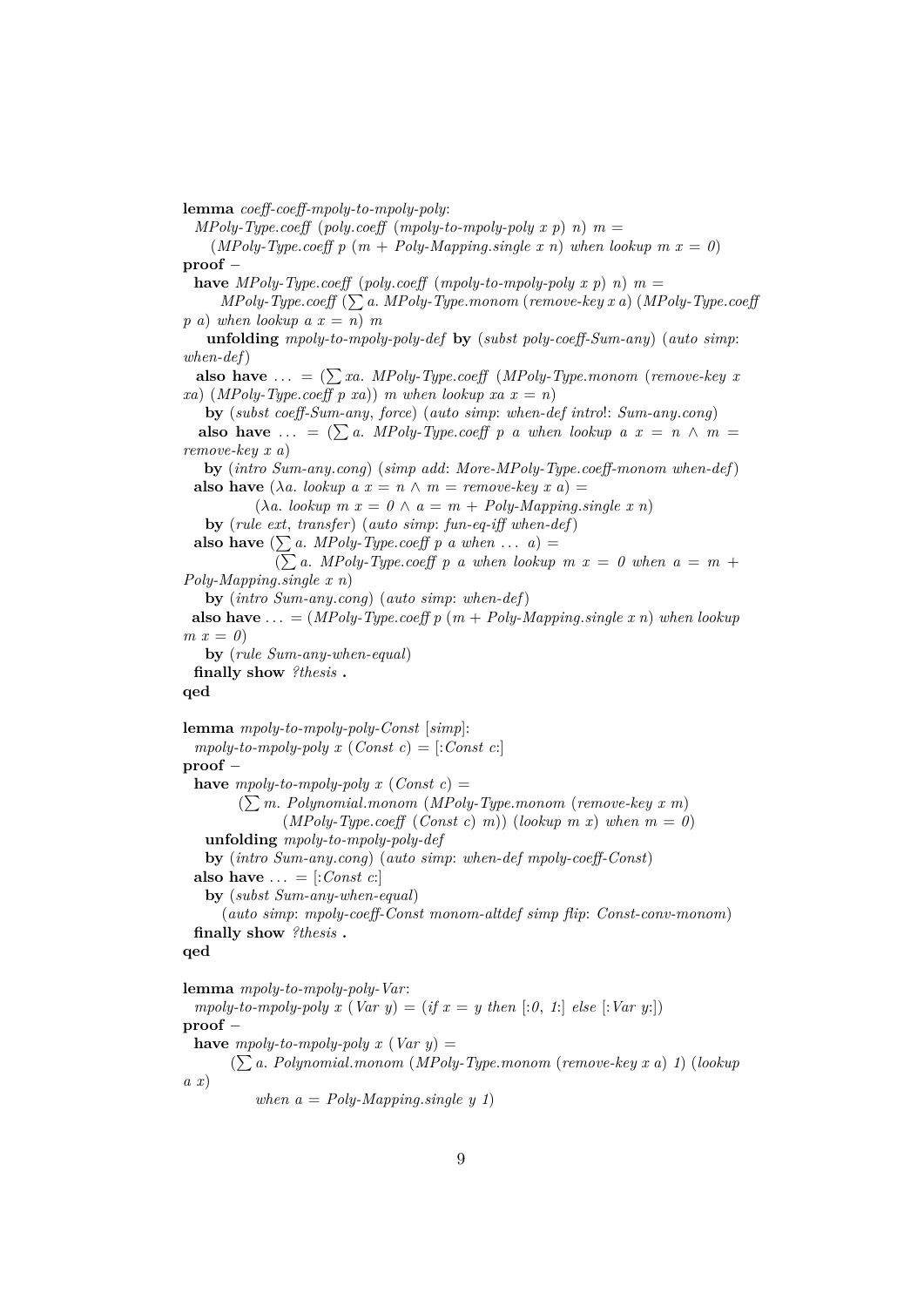**unfolding** *mpoly-to-mpoly-poly-def* **by** (*intro Sum-any*.*cong*) (*auto simp*: *when-def coeff-Var*) **also have** ... = (*if*  $x = y$  *then* [:*0*, *1*:] *else* [:*Var y*:]) **by** (*auto simp*: *Polynomial*.*monom-altdef lookup-single Var-altdef*) **finally show** *?thesis* **. qed lemma** *mpoly-to-mpoly-poly-Var-this* [*simp*]:  $mpoly-to-mpoly-poly x (Var x) = [.0, 1.]$  $x \neq y \Longrightarrow \text{mpoly-to-mpoly-poly x } (Var y) = [:Var y:]$ **by** (*simp-all add*: *mpoly-to-mpoly-poly-Var*) **lemma** *mpoly-to-mpoly-poly-uminus* [*simp*]:  $mpoly-to-mpoly-poly x (-p) = -mpoly-to-mpoly-poly x p$ **unfolding** *mpoly-to-mpoly-poly-def* **by** (*auto simp*: *monom-uminus Sum-any-uminus simp flip*: *minus-monom*) **lemma** *mpoly-to-mpoly-poly-diff* [*simp*]:  $mpoly-to-mpoly-poly x (p - q) = mpoly-to-mpoly-poly x p - mpoly-to-mpoly-poly-poly$ *x q* **by** (*subst diff-conv-add-uminus*, *subst mpoly-to-mpoly-poly-add*) *auto* **lemma** *mpoly-to-mpoly-poly-0* [*simp*]:  $mpoly-to-mpoly-poly x 0 = 0$ **unfolding** *mpoly-Const-0* [*symmetric*] *mpoly-to-mpoly-poly-Const* **by** *simp* **lemma** *mpoly-to-mpoly-poly-1* [*simp*]:  $mpoly-to-mpoly-poly \ x \ 1 = 1$ **unfolding** *mpoly-Const-1* [*symmetric*] *mpoly-to-mpoly-poly-Const* **by** *simp* **lemma** *mpoly-to-mpoly-poly-of-nat* [*simp*]:  $mpoly-to-mpoly-poly$  x  $(of-nat)$  =  $of-nat$  n **unfolding** *of-nat-mpoly-eq mpoly-to-mpoly-poly-Const of-nat-poly* **.. lemma** *mpoly-to-mpoly-poly-of-int* [*simp*]:  $mpoly-to-mpoly-poly x (of-int n) = of-int n$ **unfolding** *of-nat-mpoly-eq mpoly-to-mpoly-poly-Const of-nat-poly* **by** (*cases n*) *auto* **lemma** *mpoly-to-mpoly-poly-numeral* [*simp*]:  $mpoly-to-mpoly-poly x (numeral n) = numeral n$ **using** *mpoly-to-mpoly-poly-of-nat*[*of x numeral n*] **by** (*simp del*: *mpoly-to-mpoly-poly-of-nat*) lemma coeff-monom-mult':  $MPoly-Type.coeff$  ( $MPoly-Type.monom$  *m*  $a * q$ )  $m' =$  $(a * MPoly-Type.coeff q (m' – m) when lookup m' \geq lookup m)$ **proof** (*cases lookup*  $m' >$  *lookup*  $m$ ) **case** *True* **have**  $a * MPoly-Type.coeff q(m' - m) = MPoly-Type.coeff (MPoly-Type.monom$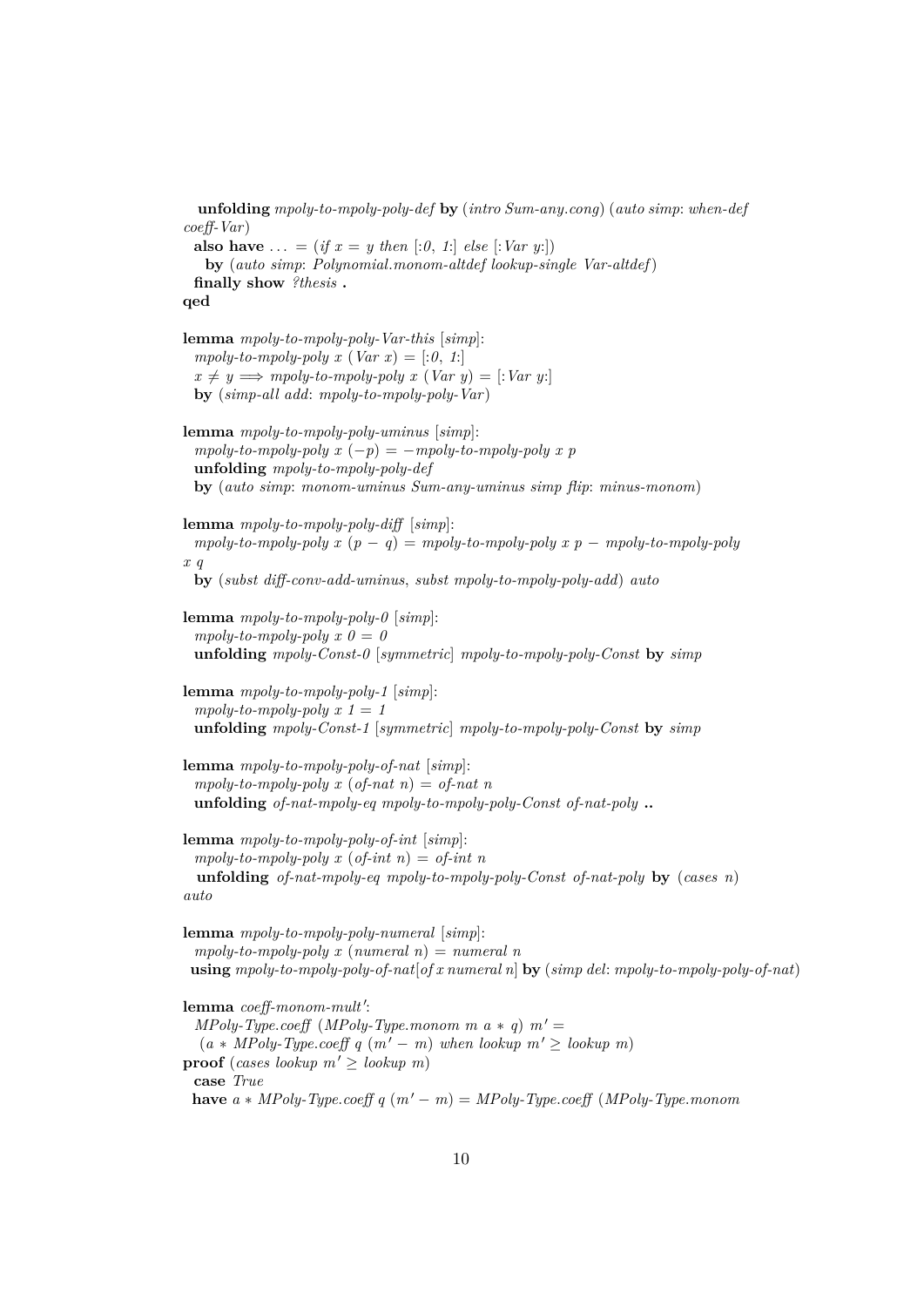$m \ a \ * \ q) \ (m + (m' - m))$ **by** (*rule More-MPoly-Type*.*coeff-monom-mult* [*symmetric*]) **also have**  $m + (m' - m) = m'$ **using** *True* **by** *transfer* (*auto simp*: *le-fun-def*) **finally show** *?thesis* **using** *True* **by** (*simp add*: *when-def*) **next case** *False* **have** *MPoly-Type.coeff* (*MPoly-Type.monom m a*  $*$  *q*)  $m' =$  $(\sum m1. a * (\sum m2. MPoly-Type.coeff q m2 when m' = m1 + m2) when$  $m1 = m$ **unfolding** *coeff-mpoly-times prod-fun-def* **by** (*intro Sum-any*.*cong*) (*auto simp*: *More-MPoly-Type*.*coeff-monom when-def*) **also have** ... =  $a * (\sum m2$ . *MPoly-Type.coeff q m2 when*  $m' = m + m2$ **by** (*subst Sum-any-when-equal*) *auto* **also have**  $(\lambda m2. m' = m + m2) = (\lambda m2. False)$ **by** (*rule ext*) (*use False* **in** ‹*transfer*, *auto simp*: *le-fun-def*›) **finally show** *?thesis* **using** *False* **by** *simp* **qed lemma** *mpoly-to-mpoly-poly-mult-monom*:  $mpoly-to-mpoly-poly$  x  $(MPoly-Type.monom \, m \, a \ast q) =$ *Polynomial*.*monom* (*MPoly-Type*.*monom* (*remove-key x m*) *a*) (*lookup m x*) ∗ *mpoly-to-mpoly-poly x q*  $(i\mathbf{s}$  *?lhs* = *?rhs*) **proof** (*rule poly-eqI*, *rule mpoly-eqI*)  $\mathbf{fix}\; n::$  *nat*  $\mathbf{and}\; mon::$   $nat \Rightarrow_0 nat$ **have**  $MPoly-Type.coeff$  (*poly.coeff ?lhs n) mon* =  $(a * MPoly-Type.coeff q (mon + Poly-Mapping.single x n - m)$  $when \, lookup \, m \leq \, lookup \, (mon + \,Poly \, Mapping \, single \, x \, n) \wedge \, lookup \, mon$  $x = 0$ **by** (*simp add: coeff-coeff-mpoly-to-mpoly-poly coeff-monom-mult' when-def)* **have** *MPoly-Type*.*coeff* (*poly*.*coeff ?rhs n*) *mon* =  $(a * MPoly-Type.coeff q (mon - remove-key x m + Poly-Mapping.single x)$ 

 $(n - lookup \ m x))$ 

*when lookup* (*remove-key x m*)  $\leq$  *lookup mon*  $\land$  *lookup m x*  $\leq n \land$  *lookup mon*  $x = 0$ 

 $\mathbf{b}$ **y** (*simp add: coeff-coeff-mpoly-to-mpoly-poly coeff-monom-mult' lookup-minus-fun remove-key-lookup Missing-Polynomial*.*coeff-monom-mult when-def*)

**also have** *lookup* (*remove-key x m*)  $\leq$  *lookup mon*  $\wedge$  *lookup*  $m x \leq n \wedge$  *lookup*  $mon x = 0 \longleftrightarrow$ 

*lookup*  $m$  ≤ *lookup* (*mon* + *Poly-Mapping.single*  $x$  *n*) ∧ *lookup mon*  $x$  =  $\theta$  (**is** -  $=$  *?P*)

**by** *transfer* (*auto simp*: *when-def le-fun-def*)

**also have**  $mon - remove-key x m + Poly-Mapping.single x (n - lookup m x) =$  $mon + Polu$ -Mapping.*single x n* − *m* **if**  $?P$ 

**using** *that* **by** *transfer* (*auto simp*: *fun-eq-iff when-def*)

**hence**  $(a * MPoly-Type.coeff q (mon - remove-key x m + Poly-Mapping.single)$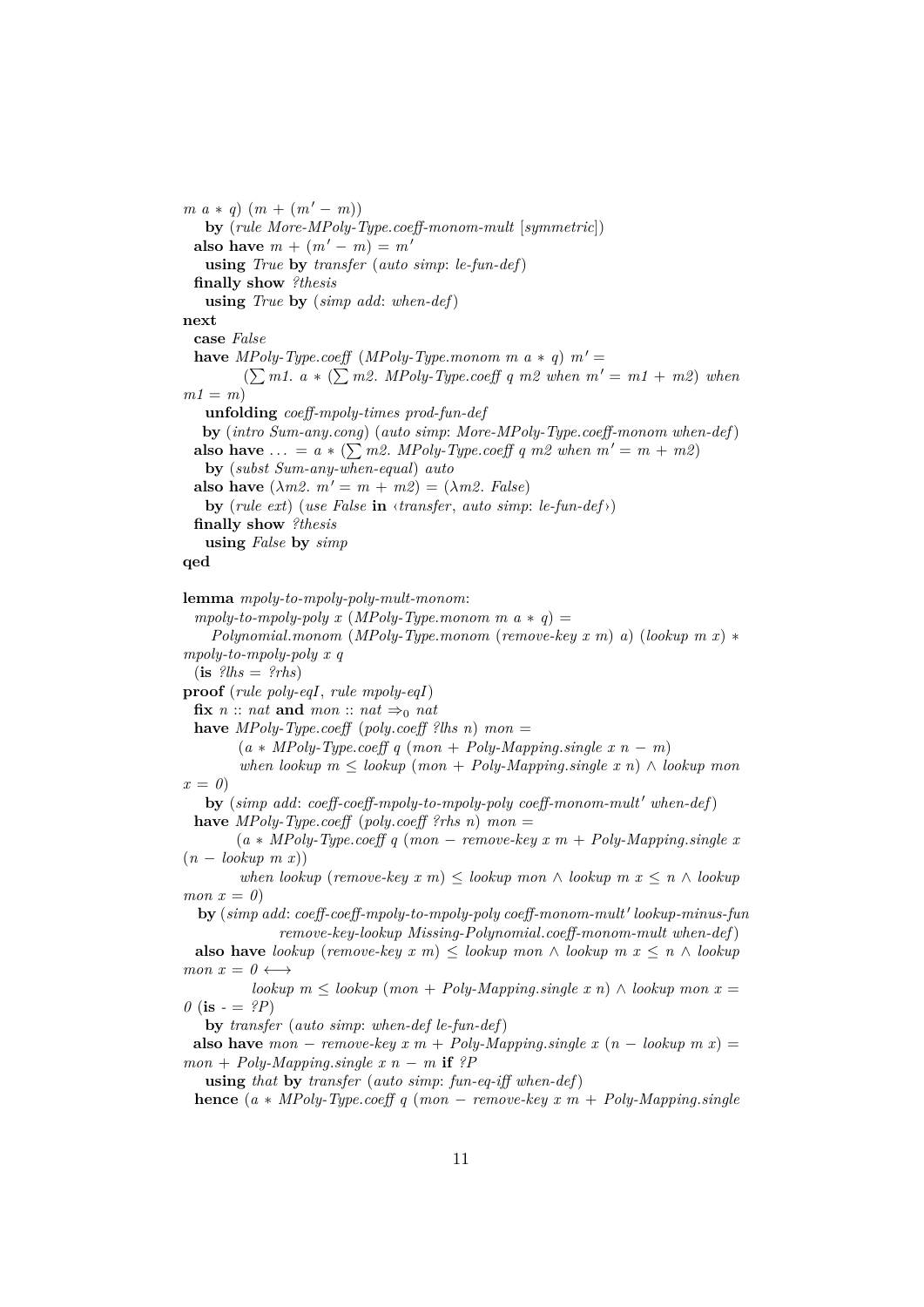$\left(x\ (n - \text{lookup } m\ x)\right)$  *when*  $\left(P\right) =$ 

(*a* ∗ *MPoly-Type*.*coeff q* . . . *when ?P*)

**by** (*intro when-cong*) *auto*

**also have**  $\ldots = MPoly-Type.coeff$  (*poly.coeff ?lhs n*) *mon* 

**by** (*simp add: coeff-coeff-mpoly-to-mpoly-poly coeff-monom-mult' when-def)* **finally show** *MPoly-Type*.*coeff* (*poly*.*coeff ?lhs n*) *mon* = *MPoly-Type*.*coeff* (*poly*.*coeff ?rhs n*) *mon* **..**

#### **qed**

**lemma** *mpoly-to-mpoly-poly-mult* [*simp*]:

*mpoly-to-mpoly-poly x*  $(p * q) = mpoly-to-mpoly-poly x p * mpoly-to-mpoly-poly x$ *q*

**by** (*induction p arbitrary*: *q rule*: *mpoly-induct*)

(*simp-all add*: *mpoly-to-mpoly-poly-monom mpoly-to-mpoly-poly-mult-monom ring-distribs*)

#### **lemma** *coeff-mpoly-to-mpoly-poly*:

*Polynomial.coeff* (*mpoly-to-mpoly-poly x p*)  $n =$ 

*Sum-any* (λ*m*. *MPoly-Type*.*monom* (*remove-key x m*) (*MPoly-Type*.*coeff p m*) *when Poly-Mapping.lookup*  $m x = n$ 

**unfolding** *mpoly-to-mpoly-poly-def* **by** (*subst poly-coeff-Sum-any*) (*auto simp*: *when-def*)

#### **lemma** *mpoly-coeff-to-mpoly-poly-coeff* :

*MPoly-Type.coeff*  $p$   $m = MPoly-Type.coeff$  ( $poly.coeff$  ( $mpoly-to-mpoly-poly x p$ ) (*lookup m x*)) (*remove-key x m*)

#### **proof** −

**have** *MPoly-Type*.*coeff* (*poly*.*coeff* (*mpoly-to-mpoly-poly x p*) (*lookup m x*))  $(removekey x m) =$ 

( P*xa*. *MPoly-Type*.*coeff* (*MPoly-Type*.*monom* (*remove-key x xa*) (*MPoly-Type*.*coeff p xa*) *when*

 $\{a \in \text{lookup } x \in \text{lookup } m \in \text{number} \}$  (*remove-key x m*))

**by** (*subst coeff-mpoly-to-mpoly-poly*, *subst coeff-Sum-any*) *auto*

**also have** ... =  $(\sum xa. \text{ } MPoly-Type.coeff \text{ } (MPoly-Type.monom \text{ } (remove-key x$ *xa*) (*MPoly-Type*.*coeff p xa*)) (*remove-key x m*)

*when lookup xa x = lookup m x*)

**by** (*intro Sum-any*.*cong*) (*auto simp*: *when-def*)

**also have** ... =  $(\sum xa. \text{ } MPoly-Type. \text{coeff } p \text{ } xa \text{ } when \text{ } remove-key \text{ } x \text{ } m = remove-key$ *x xa* ∧ *lookup xa x* = *lookup m x*)

**by** (*intro Sum-any*.*cong*) (*auto simp*: *More-MPoly-Type*.*coeff-monom when-def*) **also have** ( $\lambda xa$ . *remove-key x m* = *remove-key x xa*  $\wedge$  *lookup xa x* = *lookup m*  $f(x) = (\lambda x a. x a = m)$ 

**using** *remove-key-sum* **by** *metis*

**also have**  $(\sum x_a \cdot MPoly-Type.coeff \cdot p \cdot xa \cdot when \cdot xa = m) = MPoly-Type.coeff \cdot p \cdot m$ **by** *simp*

**finally show** *?thesis* **..**

**qed**

**lemma** *degree-mpoly-to-mpoly-poly* [*simp*]: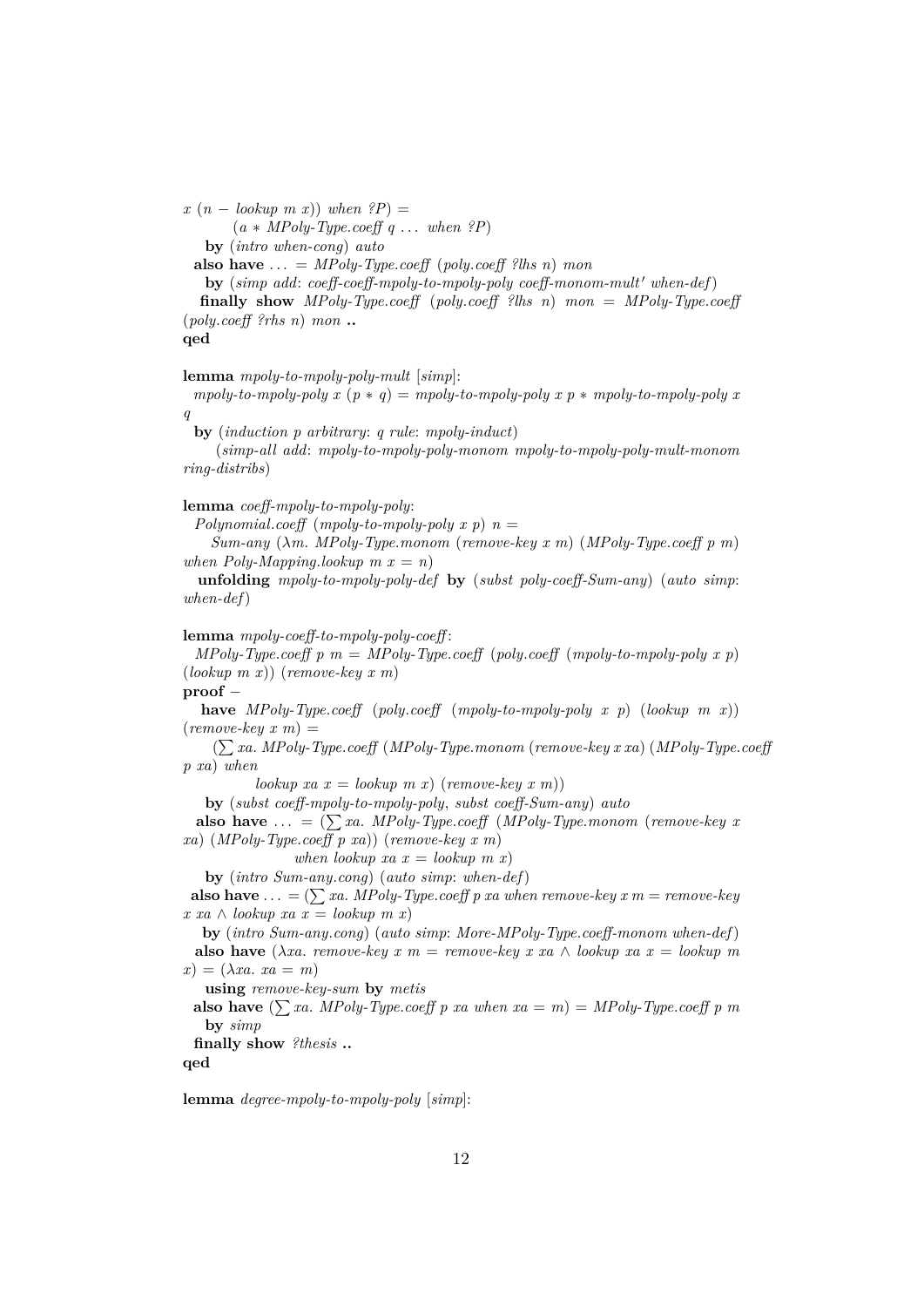*Polynomial*.*degree* (*mpoly-to-mpoly-poly x p*) = *MPoly-Type*.*degree p x* **proof** (*rule antisym*) **show** Polynomial.*degree* (*mpoly-to-mpoly-poly x p*)  $\leq$  *MPoly-Type.degree p x* **proof** (*intro Polynomial*.*degree-le allI impI*) **fix** *i* **assume** *i*:  $i > MPoly$ -Type. *degree* p *x* **have** *poly*.coeff (*mpoly-to-mpoly-poly*  $x$   $p$ )  $i =$  $(\sum m. 0 \text{ when lookup } m x = i)$ **unfolding** *coeff-mpoly-to-mpoly-poly* **using** *i* **by** (*intro Sum-any*.*cong when-cong refl*) (*auto simp*: *coeff-gt-degree-eq-0*) also have  $\ldots = 0$ **by** *simp* **finally show** poly.coeff (mpoly-to-mpoly-poly x p)  $i = 0$ . **qed next show** Polynomial.*degree* (*mpoly-to-mpoly-poly x p*)  $\geq$  *MPoly-Type.degree p x* **proof** (*cases*  $p = 0$ ) **case** *False* **then obtain** *m* where *m*: *MPoly-Type.coeff p m*  $\neq$  *0 lookup m x = MPoly-Type.degree p x* **using** *monom-of-degree-exists* **by** *blast* **show** Polynomial.*degree* (*mpoly-to-mpoly-poly x p*)  $\geq$  *MPoly-Type.degree p x* **proof** (*rule Polynomial*.*le-degree*) **have**  $0 \neq MPoly-Type.coeff p m$ **using** *m* **by** *auto* **also have** *MPoly-Type*.*coeff p m* = *MPoly-Type*.*coeff* (*poly*.*coeff* (*mpoly-to-mpoly-poly x p*) (*lookup m x*)) (*remove-key x m*) **by** (*rule mpoly-coeff-to-mpoly-poly-coeff* ) **finally show** poly.coeff (*mpoly-to-mpoly-poly x p*) (*MPoly-Type.degree p x*)  $\neq$ *0* **using** *m* **by** *auto* **qed qed** *auto* **qed** The upcoming lemma is similar to *reduce-nested-mpoly* (*extract-var ?p ?v*)  $=$  ?*p*. **lemma** *poly-mpoly-to-mpoly-poly*: *poly*  $(mpoly-to-mpoly-poly x p)$   $(Var x) = p$ **proof** (*induct p rule*: *mpoly-induct*) **case** (*monom m a*) **show** *?case* **unfolding** *mpoly-to-mpoly-poly-monom poly-monom* **by** (*transfer*, *simp add*: *Var*0*-power mult-single remove-key-sum*) **next**

```
case (sum p1 p2 m a)
```

```
then show ?case by (simp add: mpoly-to-mpoly-poly-add)
qed
```

```
lemma mpoly-to-mpoly-poly-eq-iff [simp]:
  mpoly-to-mpoly-poly x p = mpoly-to-mpoly-poly x q \leftrightarrow p = q
```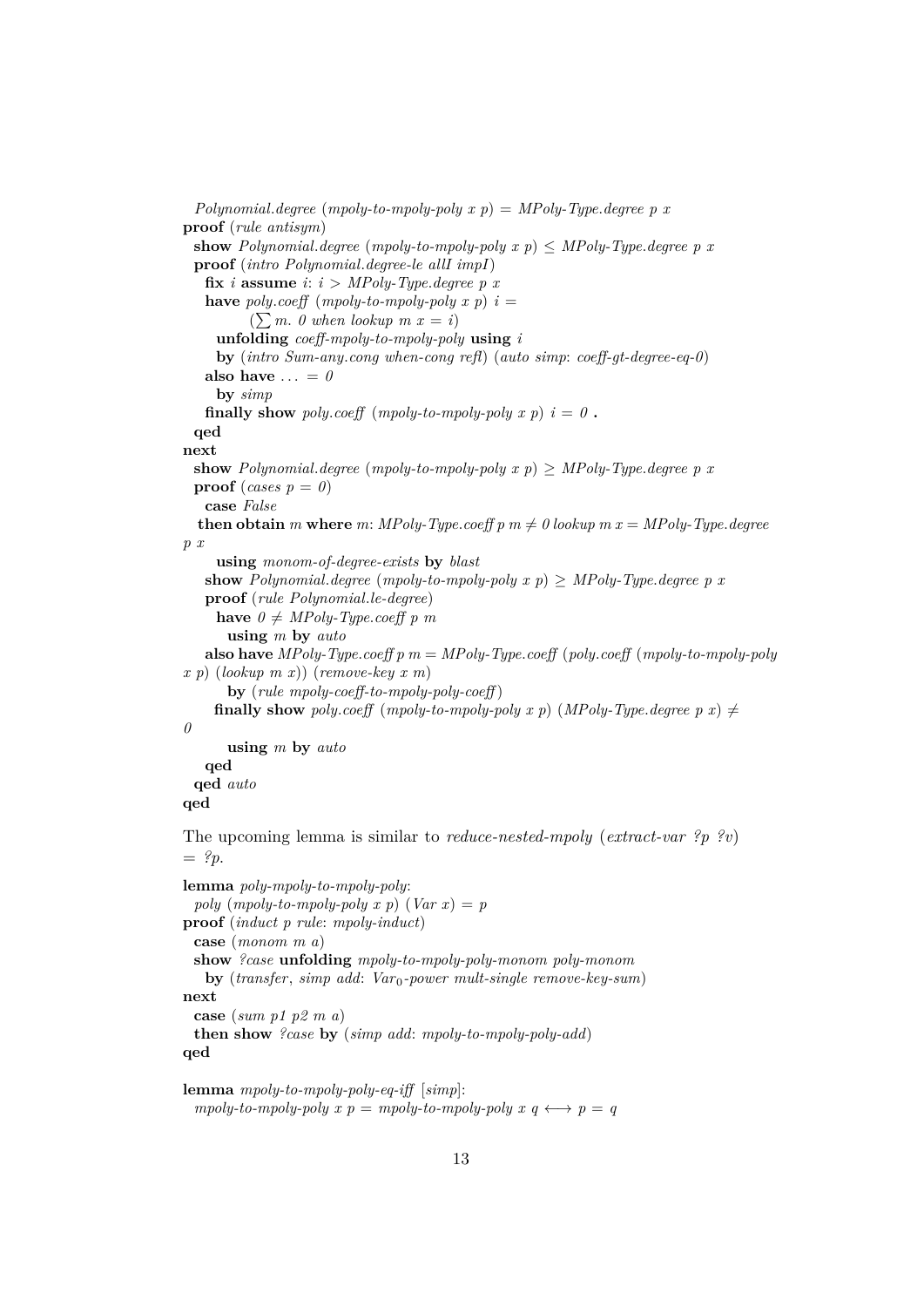**proof assume** *mpoly-to-mpoly-poly x*  $p = m$ *poly-to-mpoly-poly x q* **hence** *poly* (*mpoly-to-mpoly-poly*  $x$   $p$ ) (*Var*  $x$ ) = *poly* (*mpoly-to-mpoly-poly x q*) (*Var x*) **by** *simp* **thus**  $p = q$ 

## **by** (*auto simp*: *poly-mpoly-to-mpoly-poly*) **qed** *auto*

Evaluation, i.e., insertion of concrete values is identical

**lemma** *insertion-mpoly-to-mpoly-poly:* **assumes**  $\bigwedge y$ .  $y \neq x \implies \beta$   $y = \alpha$  *y* **shows** *poly* (*map-poly* (*insertion*  $\beta$ ) (*mpoly-to-mpoly-poly*  $x$   $p$ )) ( $\alpha$   $x$ ) = *insertion* α *p* **proof** (*induct p rule*: *mpoly-induct*) **case** (*monom m a*) **let** *?rkm* = *remove-key x m* **have** *to-alpha*: *insertion* β (*MPoly-Type*.*monom ?rkm a*) = *insertion* α (*MPoly-Type*.*monom ?rkm a*) **by** (*rule insertion-irrelevant-vars*, *rule assms*, *insert vars-monom-subset*[*of ?rkm a*], *auto simp*: *remove-key-keys*[*symmetric*]) **have** *main*: *insertion*  $\alpha$  (*MPoly-Type.monom* ?*rkm*  $a$ ) \*  $\alpha$  *x*  $\alpha$  *bookup m x* = *insertion* α (*MPoly-Type*.*monom m a*) **unfolding** *monom-remove-key*[*of m a x*] *insertion-mult* **by** (*metis insertion-single mult*.*left-neutral*) **show** *?case* **using** *main to-alpha* **by** (*simp add*: *mpoly-to-mpoly-poly-monom map-poly-monom poly-monom*) **next case** (*sum p1 p2 m a*) **then show** *?case* **by** (*simp add*: *mpoly-to-mpoly-poly-add insertion-add map-poly-add*)

#### **qed**

**lemma** *mpoly-to-mpoly-poly-dvd-iff* [*simp*]:  $mpoly-to-mpoly-poly$  x p dvd  $mpoly-to-mpoly-poly$  x  $q \leftrightarrow p$  dvd q **proof assume** *mpoly-to-mpoly-poly x p dvd mpoly-to-mpoly-poly x q* **hence** *poly* (*mpoly-to-mpoly-poly x p*) (*Var x*) *dvd poly* (*mpoly-to-mpoly-poly x q*) (*Var x*) **by** (*intro poly-hom*.*hom-dvd*) **thus** *p dvd q* **by** (*simp add*: *poly-mpoly-to-mpoly-poly*) **qed** *auto*

**lemma** *vars-coeff-mpoly-to-mpoly-poly*: *vars* (*poly*.*coeff* (*mpoly-to-mpoly-poly x p*) *i*) ⊂ *vars*  $p - \{x\}$ **unfolding** *mpoly-to-mpoly-poly-def Sum-any*.*expand-set Polynomial*.*coeff-sum More-MPoly-Type*.*coeff-monom* **apply** (*rule order*.*trans*[*OF vars-setsum*], *force*) **apply** (*rule UN-least*, *simp*) **apply** (*intro impI order*.*trans*[*OF vars-monom-subset*])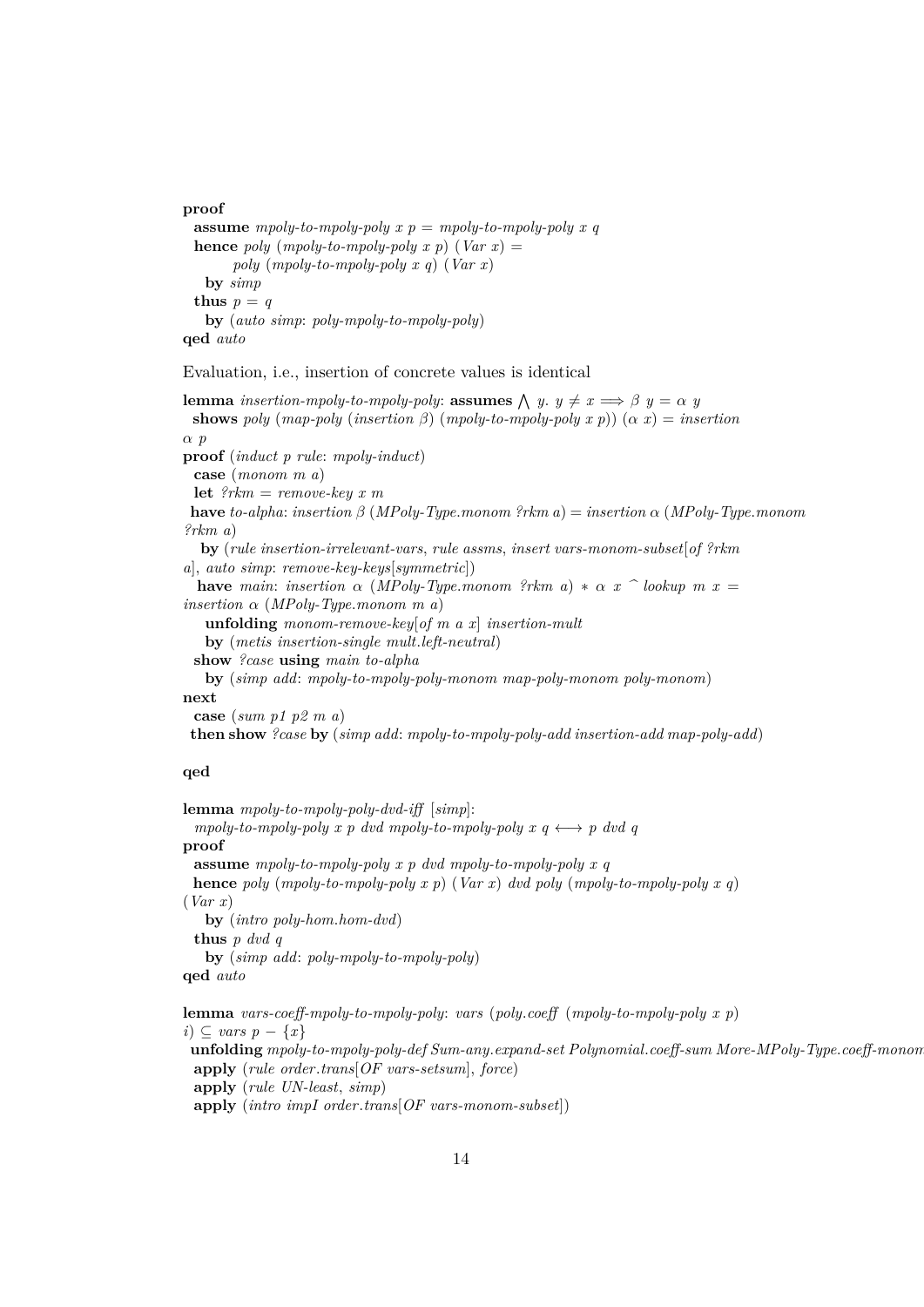**by** (*simp add*: *remove-key-keys*[*symmetric*] *Diff-mono SUP-upper2 coeff-keys vars-def*)

**locale** *transfer-mpoly-to-mpoly-poly* = **fixes** *x* :: *nat* **begin**

**definition**  $R :: 'a :: comm\text{-}ring-1 \text{ m} poly \text{ poly} \Rightarrow 'a \text{ m} poly \Rightarrow bool$  where  $R \, p \, p' \longleftrightarrow p = m \text{poly-to-mpoly-poly } x \, p'$ 

**context**

**includes** *lifting-syntax*

### **begin**

**lemma** *transfer-0* [*transfer-rule*]: *R 0 0* **and** *transfer-1* [*transfer-rule*]: *R 1 1* **and** *transfer-Const* [*transfer-rule*]: *R* [:*Const c*:] (*Const c*) **and** *transfer-uminus* [*transfer-rule*]: (*R* ===> *R*) *uminus uminus* **and** *transfer-of-nat* [*transfer-rule*]:  $((=) == > R)$  *of-nat of-nat* **and** *transfer-of-int* [*transfer-rule*]:  $((=)===>R)$  *of-nat of-nat* **and** *transfer-numeral* [*transfer-rule*]: ((=) ===> *R*) *of-nat of-nat* **and** *transfer-add* [*transfer-rule*]:  $(R ==-> R ==-> R) (+) (+)$ **and** *transfer-diff* [*transfer-rule*]:  $(R ==-> R ==-> R) (+) (+)$ **and** *transfer-mult* [*transfer-rule*]:  $(R ==-> R ==-> R) (*) (*)$ **and** *transfer-dvd* [*transfer-rule*]:  $(R ==-> R ==-> (=))$  (*dvd*) (*dvd*) **and** *transfer-monom* [*transfer-rule*]:  $((=) ==-> (=) ==-> R)$ (λ*m a*. *Polynomial*.*monom* (*MPoly-Type*.*monom* (*remove-key x m*) *a*) (*lookup m x*)) *MPoly-Type*.*monom* **and** *transfer-coeff* [*transfer-rule*]:  $(R ==-> (=) ==-> (=))$ (λ*p m*. *MPoly-Type*.*coeff* (*poly*.*coeff p* (*lookup m x*)) (*remove-key x m*)) *MPoly-Type*.*coeff* **and** *transfer-degree* [*transfer-rule*]:  $(R ==-> (=))$  *Polynomial.degree*  $(\lambda p. \text{ MPoly-Type.degree } p x)$ **unfolding** *R-def* **by** (*auto simp*: *rel-fun-def mpoly-to-mpoly-poly-monom simp flip*: *mpoly-coeff-to-mpoly-poly-coeff* ) **lemma** *transfer-vars* [*transfer-rule*]:

**assumes** [*transfer-rule*]:  $R p p'$ **shows**  $(\bigcup i$ . *vars* (*poly.coeff p i*))  $\cup$  (*if Polynomial.degree p* = 0 then {} *else*  ${x}$ ) = *vars*  $p'$  $($ **is**  $?A \cup ?B = -)$ **proof** (*intro equalityI*) **have** *vars*  $p' = vars (poly p (Var x))$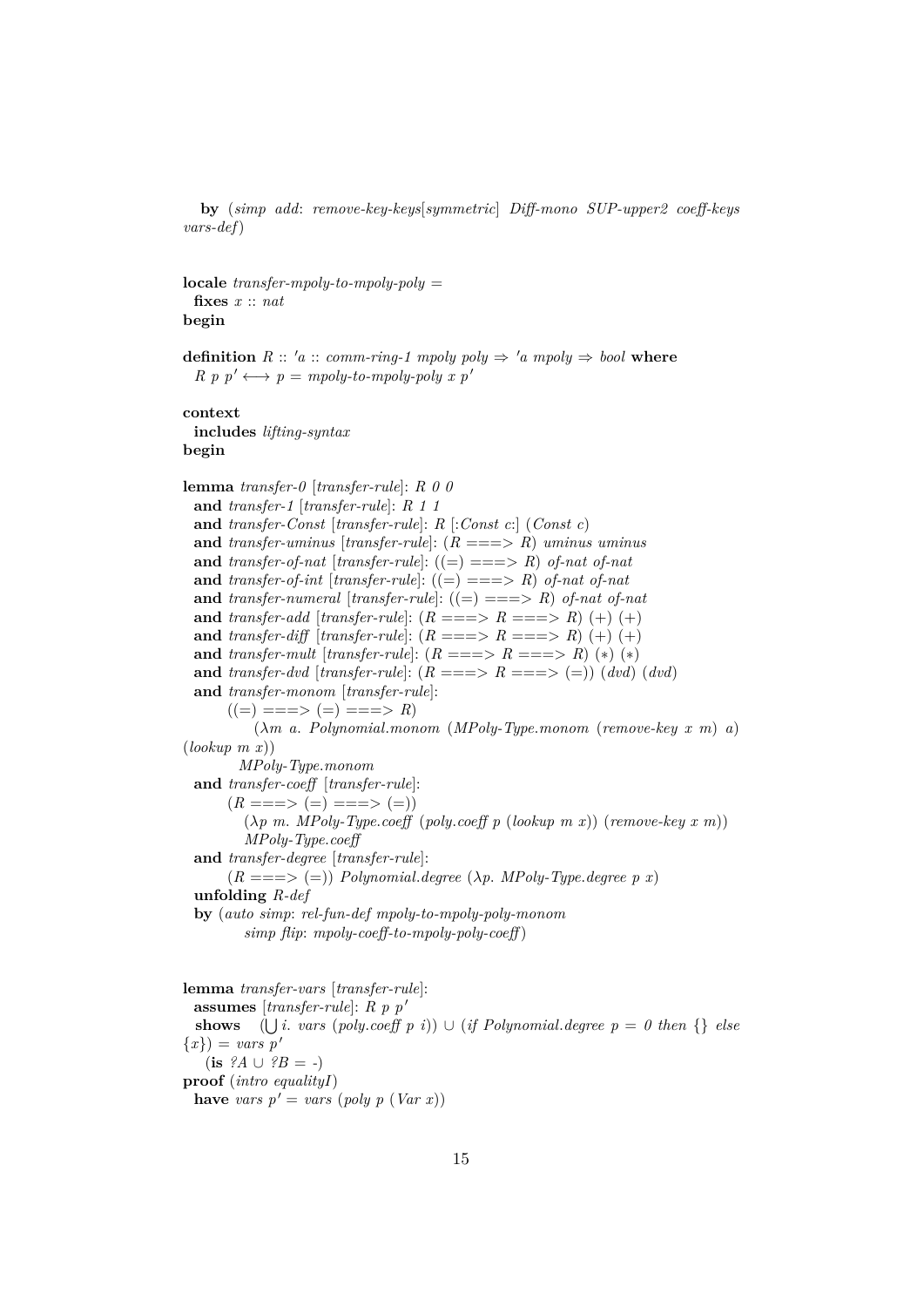**using** *assms* **by** (*simp add*: *R-def poly-mpoly-to-mpoly-poly*) **also have** *poly p* (*Var x*) = ( $\sum i \leq$ *Polynomial.degree p. poly.coeff p i* \* *Var x*  $\hat{i}$ ) **unfolding** *poly-altdef* **.. also have** *vars* ...  $\subseteq$  ( $\bigcup$  *i*. *vars* (*poly.coeff p i*)  $\cup$  (*if Polynomial.degree p* = *0 then*  $\{ \}$  *else*  $\{x\})$ **proof** (*intro order*.*trans*[*OF vars-sum*] *UN-mono order*.*trans*[*OF vars-mult*] *Un-mono*) **fix** *i* :: *nat* **assume**  $i: i \in \{..Polynomial.degree p\}$ **show** *vars* (*Var*  $x \, \hat{\,} i$ )  $\subseteq$  (*if Polynomial.degree p* = 0 *then* {} *else* {*x*}) **proof** (*cases Polynomial.degree p* = 0) **case** *False* **thus** *?thesis* **by** (*intro order*.*trans*[*OF vars-power*]) (*auto simp*: *vars-Var*) **qed** (*use i* **in** *auto*) **qed** *auto* **finally show** *vars*  $p' \subseteq ?A \cup ?B$  **by** *blast* **next have**  $?A \subseteq vars p'$ **using** *assms vars-coeff-mpoly-to-mpoly-poly* **by** (*auto simp*: *R-def*) **moreover have**  $?B \subseteq vars p'$ **using** *assms* **by** (*auto simp*: *R-def degree-pos-iff* ) **ultimately show** *?A* ∪ *?B* ⊆ *vars*  $p'$ **by** *blast* **qed lemma** *right-total* [*transfer-rule*]: *right-total R* **unfolding** *right-total-def* **proof** *safe*  $\mathbf{fix}\ p' :: 'a\ mpoly$ **show** ∃ *p*. *R p*  $p'$ by  $(rule \; exI[of - mpoly-to-mpoly-poly \; x \; p'])$   $(auto \; simp: R-def)$ **qed lemma** *bi-unique* [*transfer-rule*]: *bi-unique R* **unfolding** *bi-unique-def* **by** (*auto simp*: *R-def*) **end end lemma** *mpoly-degree-mult-eq*: **fixes**  $p \ q :: 'a :: idom \ m poly$ **assumes**  $p \neq 0$   $q \neq 0$ **shows** *MPoly-Type.degree*  $(p * q) x = MPoly-Type.degree p x + MPoly-Type.degree$ *q x* **proof** − **interpret** *transfer-mpoly-to-mpoly-poly x* **.**

**define** *deg* :: '*a mpoly*  $\Rightarrow$  *nat* **where** *deg* = ( $\lambda p$ *. MPoly-Type.degree p x*)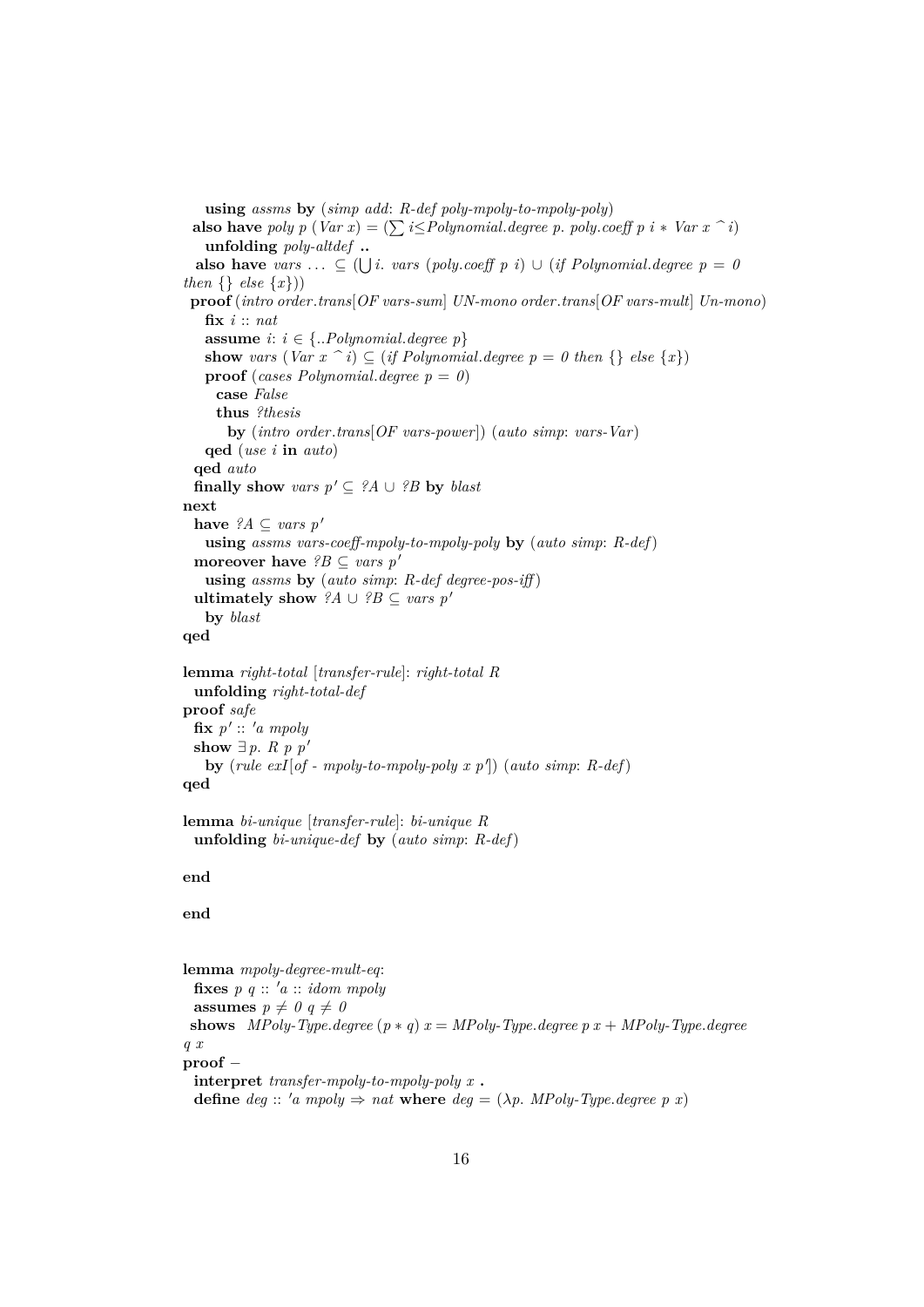```
have [transfer-rule]: rel-fun R (=) Polynomial.degree deg
 using transfer-degree unfolding deg-def .
```

```
have deq (p * q) = deq p + deq q
 using assms unfolding deg-def [symmetric]
 by transfer (simp add: degree-mult-eq)
thus ?thesis
 by (simp add: deg-def)
```
**qed**

Converts a multi-variate polynomial into a univariate polynomial via inserting values for all but one variable

**definition** *partial-insertion* :: (*nat*  $\Rightarrow$  '*a*)  $\Rightarrow$  *nat*  $\Rightarrow$  '*a* :: *comm-ring-1 mpoly*  $\Rightarrow$  '*a poly* **where**

*partial-insertion*  $\alpha$  *x*  $p = map-poly$  (*insertion*  $\alpha$ ) (*mpoly-to-mpoly-poly x p*)

**lemma** *comm-ring-hom-insertion*: *comm-ring-hom* (*insertion* α) **by** (*unfold-locales*, *auto simp*: *insertion-add insertion-mult*)

**lemma** *partial-insertion-add: partial-insertion*  $\alpha x (p + q) =$  *partial-insertion*  $\alpha x$ *p* + *partial-insertion* α *x q*

**proof** −

**interpret** *i*: *comm-ring-hom insertion* α **by** (*rule comm-ring-hom-insertion*) **show** *?thesis* **unfolding** *partial-insertion-def mpoly-to-mpoly-poly-add hom-distribs*

#### **.. qed**

**lemma** *partial-insertion-monom*: *partial-insertion* α *x* (*MPoly-Type*.*monom m a*)  $=$  *Polynomial.monom* (*insertion*  $\alpha$  (*MPoly-Type.monom* (*remove-key x m*) *a*)) (*lookup m x*)

**unfolding** *partial-insertion-def mpoly-to-mpoly-poly-monom* **by** (*subst map-poly-monom*, *auto*)

Partial insertion  $+$  insertion of last value is identical to (full) insertion

**lemma** *insertion-partial-insertion*: **assumes**  $\bigwedge$  *y*.  $y \neq x \implies \beta$  *y* =  $\alpha$  *y* **shows** *poly* (*partial-insertion*  $\beta$  *x p*) ( $\alpha$  *x*) = *insertion*  $\alpha$  *p* **proof** (*induct p rule*: *mpoly-induct*)

**case** (*monom m a*)

**let** *?rkm* = *remove-key x m*

**have** *to-alpha*: *insertion* β (*MPoly-Type*.*monom ?rkm a*) = *insertion* α (*MPoly-Type*.*monom ?rkm a*)

**by** (*rule insertion-irrelevant-vars*, *rule assms*, *insert vars-monom-subset*[*of ?rkm a*], *auto simp*: *remove-key-keys*[*symmetric*])

**have** *main*: *insertion*  $\alpha$  (*MPoly-Type.monom* ?*rkm*  $a$ ) \*  $\alpha$  *x*  $\alpha$  *bookup m x* = *insertion* α (*MPoly-Type*.*monom m a*)

**unfolding** *monom-remove-key*[*of m a x*] *insertion-mult*

**by** (*metis insertion-single mult*.*left-neutral*)

**show** *?case* **using** *main to-alpha* **by** (*simp add*: *partial-insertion-monom poly-monom*)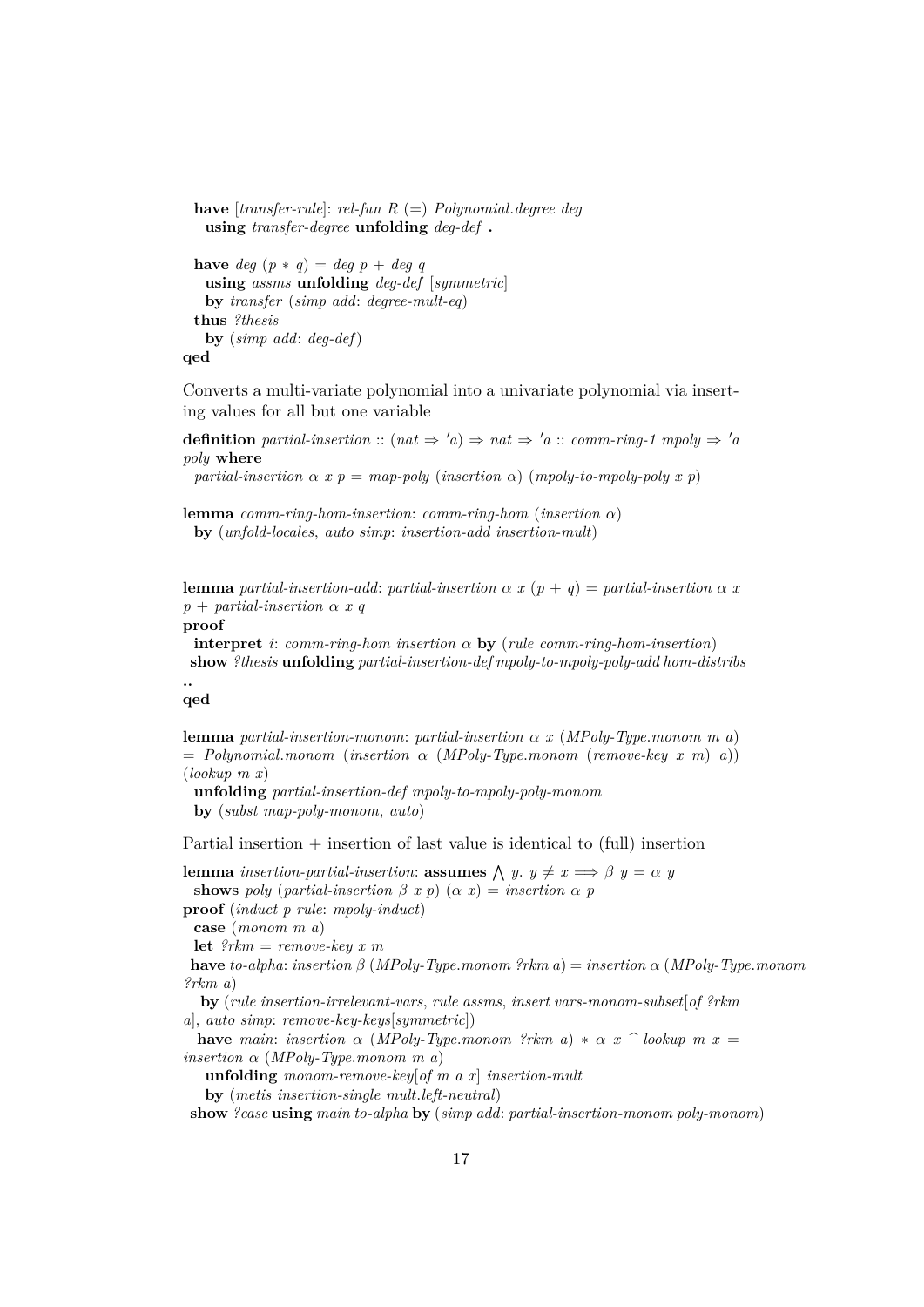#### **next**

```
case (sum p1 p2 m a)
then show ?case by (simp add: partial-insertion-add insertion-add map-poly-add)
```
#### **qed**

```
lemma insertion-coeff-mpoly-to-mpoly-poly[simp]:
 insertion \alpha (coeff (mpoly-to-mpoly-poly x p) k) = coeff (partial-insertion \alpha x p) kunfolding partial-insertion-def
 by (subst coeff-map-poly, auto)
```
**lemma** *degree-map-poly-Const: degree* (*map-poly* (*Const* :: 'a :: *semiring-0*  $\Rightarrow$  -)  $f$ *)* = *degree f* **by** (*rule degree-map-poly*, *auto*)

**lemma** *degree-partial-insertion-le-mpoly*: *degree* (*partial-insertion* α *x p*) ≤ *degree* (*mpoly-to-mpoly-poly x p*)

**unfolding** *partial-insertion-def* **by** (*rule degree-map-poly-le*)

**end**

### <span id="page-17-0"></span>**2.2 Exact Division of Multivariate Polynomials**

**theory** *MPoly-Divide* **imports** *Hermite-Lindemann*.*More-Multivariate-Polynomial-HLW Polynomials*.*MPoly-Type-Class Poly-Connection* **begin**

```
lemma poly-lead-coeff-dvd-lead-coeff :
 assumes p dvd (q:: 'a :: idom poly)shows Polynomial.lead-coeff p dvd Polynomial.lead-coeff q
 using assms by (elim dvdE) (auto simp: Polynomial.lead-coeff-mult)
```
Since there is no particularly sensible algorithm for division with a remainder on multivariate polynomials, we define the following division operator that performs an exact division if possible and returns 0 otherwise.

```
no-notation MPoly-Type.div (infixl div 70)
```
**instantiation** *mpoly* :: (*comm-semiring-1*) *divide* **begin**

**definition** *divide-mpoly* :: 'a mpoly  $\Rightarrow$  'a mpoly  $\Rightarrow$  'a mpoly **where** *divide-mpoly x y = (if y*  $\neq$  *0*  $\land$  *y dvd x then THE z. x = y \* z else 0)* 

**instance ..**

**end**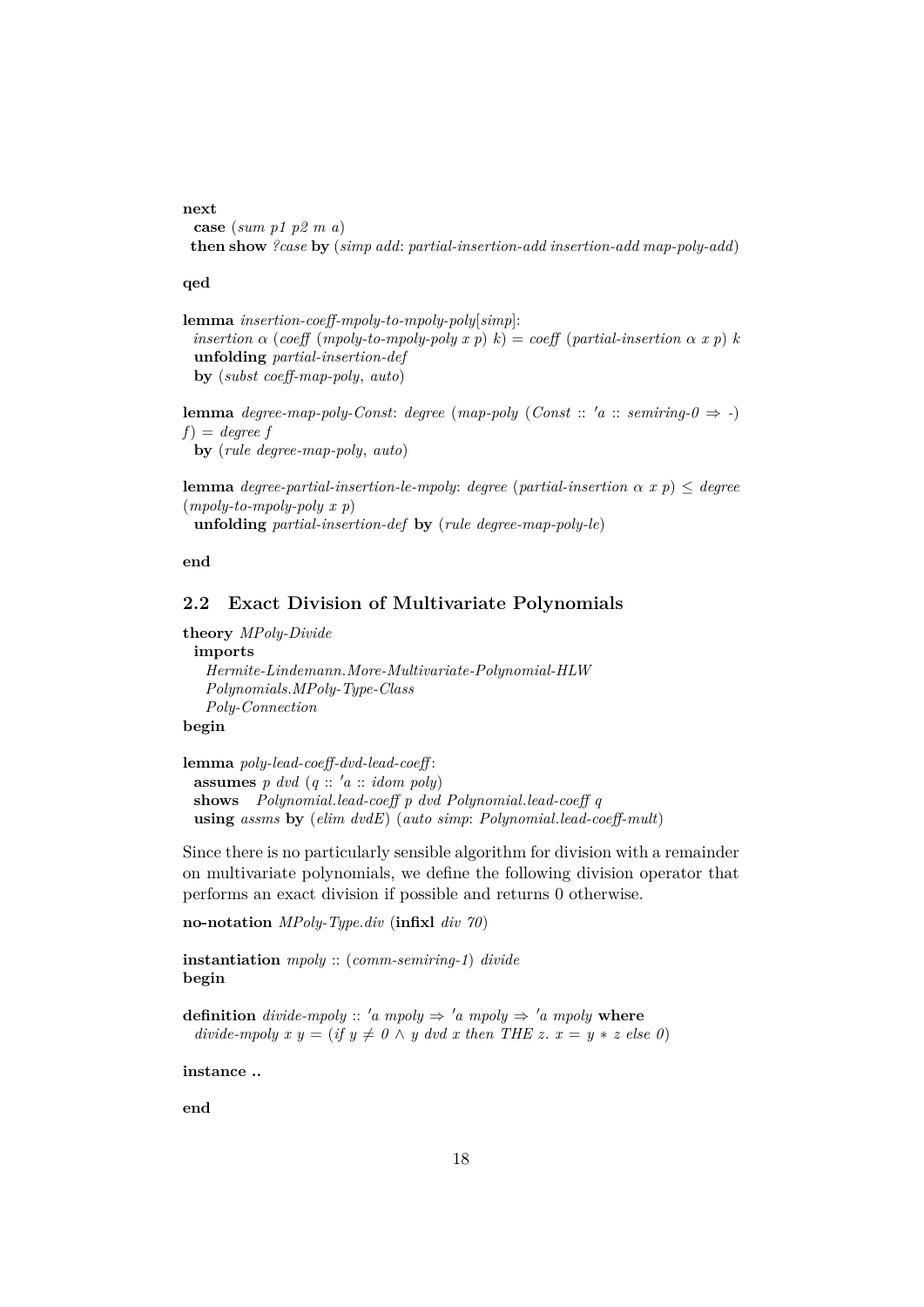**instance** *mpoly* :: (*idom*) *idom-divide* **by** *standard* (*auto simp*: *divide-mpoly-def*)

```
lemma (in transfer-mpoly-to-mpoly-poly) transfer-div [transfer-rule]:
 assumes [transfer-rule]: R p' p R q' qassumes q dvd p
 shows R(p' div q') (p div q)using assms
 by (smt (z3) div-by-0 dvd-imp-mult-div-cancel-left mpoly-to-mpoly-poly-0 mpoly-to-mpoly-poly-eq-iff
    mpoly-to-mpoly-poly-mult nonzero-mult-div-cancel-left transfer-mpoly-to-mpoly-poly.R-def)
```
**instantiation** *mpoly* :: ({*normalization-semidom*, *idom*}) *normalization-semidom* **begin**

```
definition unit-factor-mpoly :: 'a mpoly \Rightarrow 'a mpoly where
  unit-factor-mpoly p = Const (unit-factor (lead-coeff p))
```
**definition** *normalize-mpoly* :: 'a *mpoly*  $\Rightarrow$  'a *mpoly* **where** *normalize-mpoly*  $p = Rings.divide$  *p* (*unit-factor p*)

**lemma** *unit-factor-mpoly-Const* [*simp*]:  $unit-factor (Const c) = Const (unit-factor c)$ **unfolding** *unit-factor-mpoly-def* **by** *simp*

```
lemma normalize-mpoly-Const [simp]:
 normalize (Const c) = Const (normalize c)proof (cases c = 0)
 case False
 have normalize (Const c) = Const c div Const (unit-factor c)
   by (simp add: normalize-mpoly-def)
 also have ... = Const (unit-factor c * normalize c) div Const (unit-factor c)
   by simp
 also have . . . = Const (unit-factor c) ∗ Const (normalize c) div Const (unit-factor
c)
   by (subst mpoly-Const-mult) auto
 also have \ldots = Const (normalize c)
   using \langle c \neq 0 \rangleby (subst nonzero-mult-div-cancel-left) auto
 finally show ?thesis .
qed (auto simp: normalize-mpoly-def)
instance proof
 show unit-factor (0:: 'a \; m\nu b) = 0
```

```
by (simp add: unit-factor-mpoly-def)
next
```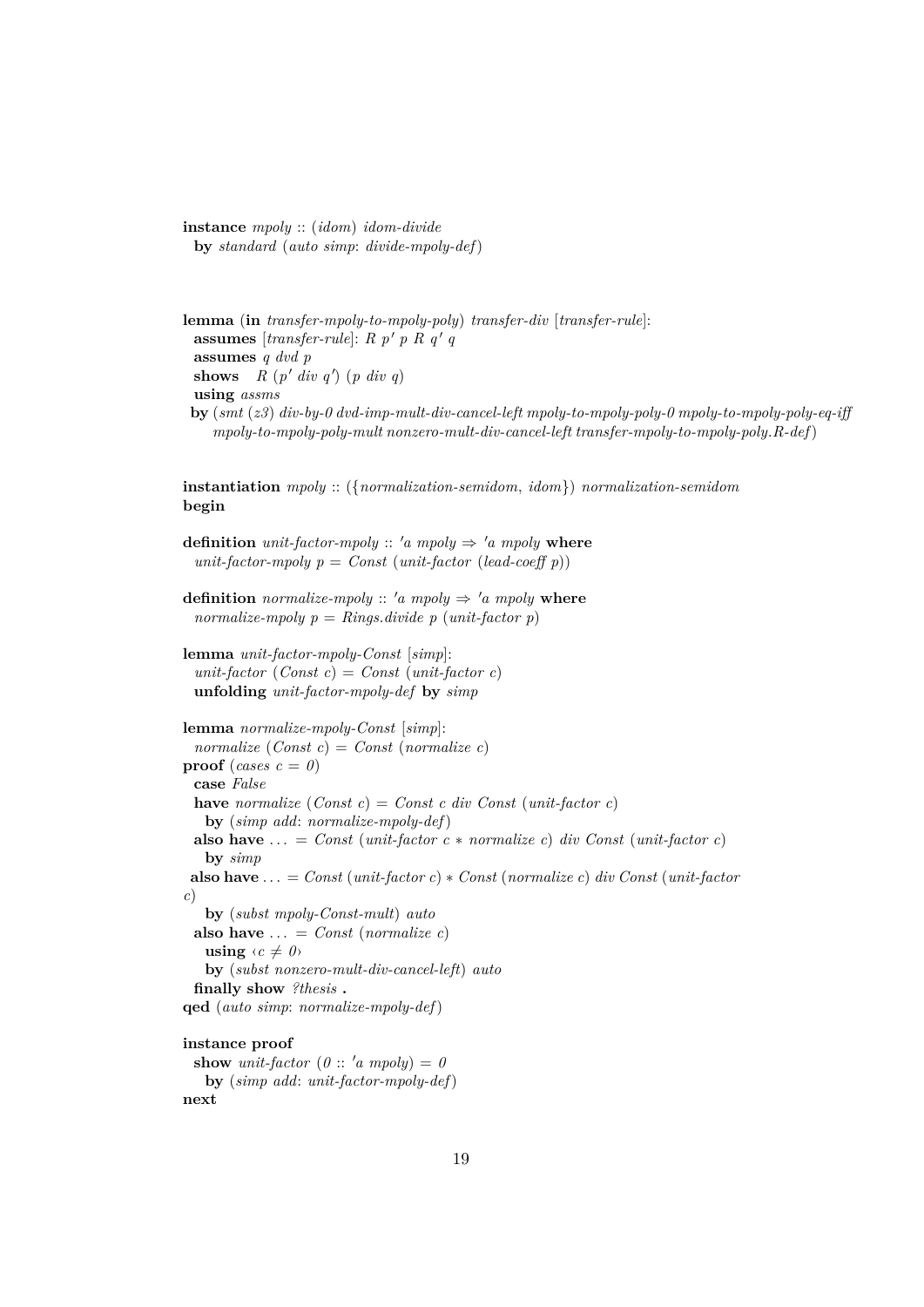```
show unit-factor x = x if x \text{ } dvd 1 for x :: 'a \text{ } m\nu busing that by (auto elim!: mpoly-is-unitE simp: is-unit-unit-factor)
next
 \mathbf{fix} x :: 'a \; mpolyassume x \neq 0thus unit-factor x dvd 1
   by (auto simp: unit-factor-mpoly-def)
next
 \mathbf{fix} x y :: 'a mpoly
 assume x dvd 1
 hence x \neq 0by auto
 show unit-factor (x * y) = x * unit-factor yproof (cases y = 0)
   case False
   have Const (unit-factor (lead-coeff x * lead-coeff y)) =
          x ∗ Const (unit-factor (lead-coeff y)) using ‹x dvd 1›
     by (subst unit-factor-mult-unit-left)
       (auto elim!: mpoly-is-unitE simp: mpoly-Const-mult)
   thus ?thesis using \langle x \neq 0 \rangle False
     by (simp add: unit-factor-mpoly-def lead-coeff-mult)
  qed (auto simp: unit-factor-mpoly-def)
next
 fix p :: 'a \; mpolylet ?c = Const (unit-factor (lead-coeff p))
 show unit-factor p * normalize p = pproof (cases p = \theta)
   case False
   hence ?c dvd 1
     by (intro is-unit-ConstI) auto
   also have 1 dvd p
     by simp
   finally have \mathscr{C}c * (p \ div \mathscr{C}c) = pby (rule dvd-imp-mult-div-cancel-left)
   thus ?thesis
     by (auto simp: unit-factor-mpoly-def normalize-mpoly-def)
 qed (auto simp: normalize-mpoly-def)
next
 show normalize (0:: 'a \; mpoly) = 0by (simp add: normalize-mpoly-def)
qed
```
#### **end**

The following is an exact division operator that can fail, i.e. if the divisor does not divide the dividend, it returns *None*.

**definition** *divide-option* :: 'a :: *idom-divide*  $\Rightarrow$  'a  $\Rightarrow$  'a *option* (**infixl** *div?* 70) **where**

*divide-option p q* = (*if q dvd p then Some* (*p div q*) *else None*)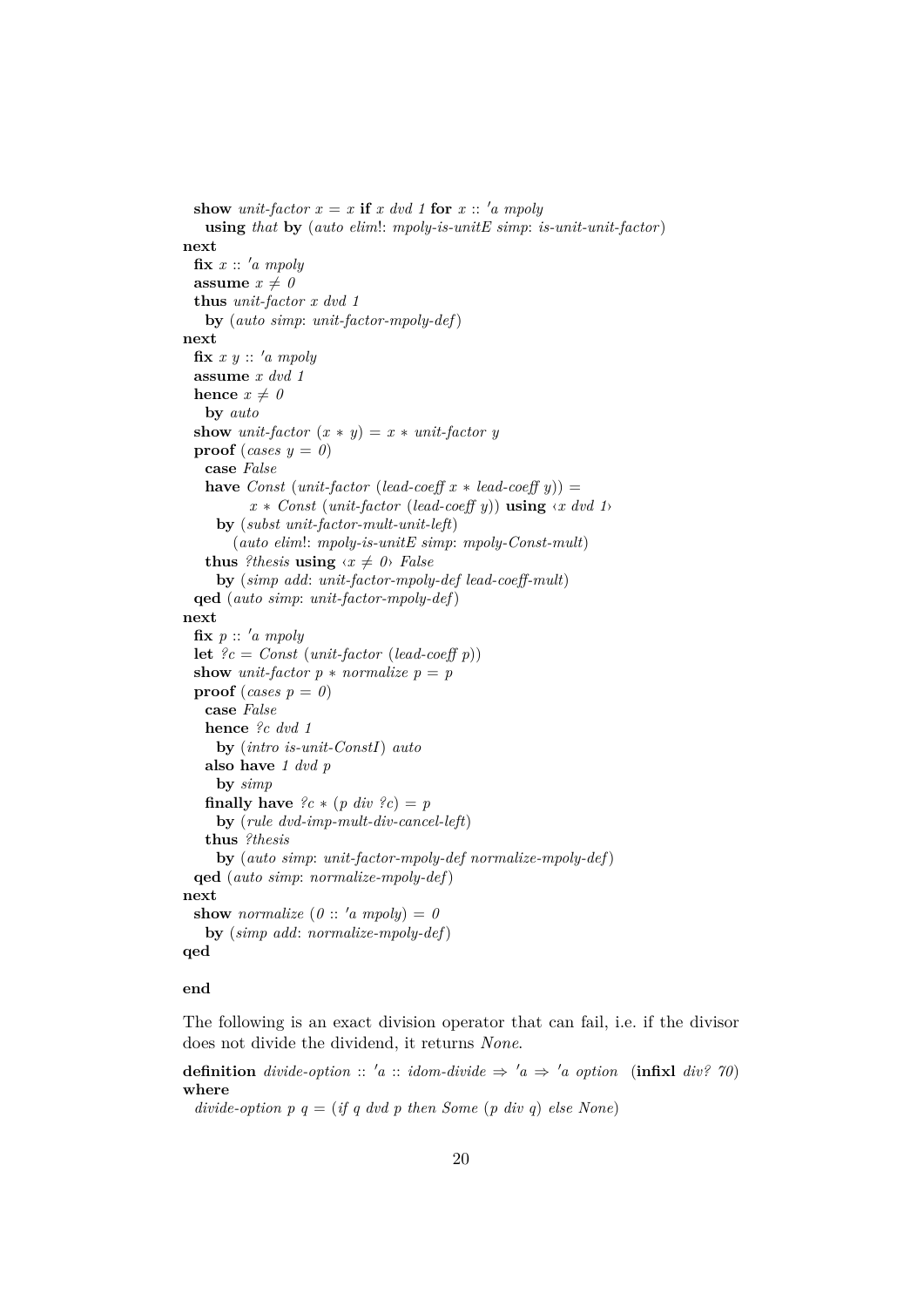We now show that exact division on the ring  $R[X_1, \ldots, X_n]$  can be reduced to exact division on the ring  $R[X_1, \ldots, X_n][X]$ , i.e. we can go from 'a mpoly to a '*a mpoly poly* where the coefficients have one variable less than the original multivariate polynomial. We basically simply use the isomorphism between these two rings.

```
lemma divide-option-mpoly:
 fixes p \ q :: 'a :: idom-divide \ mpolyshows p div? q = (let \ V = vars \ p \cup vars \ q \ in(if V = \{\} thenlet a = MPoly-Type.coeff p 0; b = MPoly-Type.coeff q 0; c = a div bin if b * c = a then Some (Const c) else None
          else
            let x = Max V;
               p' = mpoly-to-mpoly-poly x p; q' = mpoly-to-mpoly-poly x qin \; case \; p' \; div? \; a' \; ofNone \Rightarrow None| Some r \Rightarrow Some (poly r (Var x)))) (is - = ?rhs)
proof −
 define x where x = Max (vars p \cup vars q)define p' where p' = mpoly-to-mpoly-poly x pdefine q' where q' = mpoly-to-mpoly-poly x qinterpret transfer-mpoly-to-mpoly-poly x .
  have [transfer\text{-}rule]: R p' p R q' qby (auto simp: p'-def q'-def R-def)
 show ?thesis
 proof (cases vars p ∪ vars q = {})
   case True
   define a where a = MPoly-Type.coeff p 0
   define b where b = MPoly-Type.coeff q 0have [simp]: p = Const \ a \ q = Const \ busing True by (auto elim!: vars-emptyE simp: a-def b-def mpoly-coeff-Const)
   show ?thesis
     apply (cases b = 0)
   apply (auto simp: Let-def mpoly-coeff-Const mpoly-Const-mult divide-option-def
elim!: dvdE)
     by (metis dvd-triv-left)
 next
   case False
   have ?rhs =(\text{case } p' \text{ div? } q' \text{ of None} \Rightarrow \text{None}| Some r \Rightarrow Some (poly r (Var x)))
     using False
     unfolding Let-def
     apply (simp only: )
     apply (subst if-False)
     apply (simp flip: x-def p'-def q'-def cong: option.case-cong)
     done
```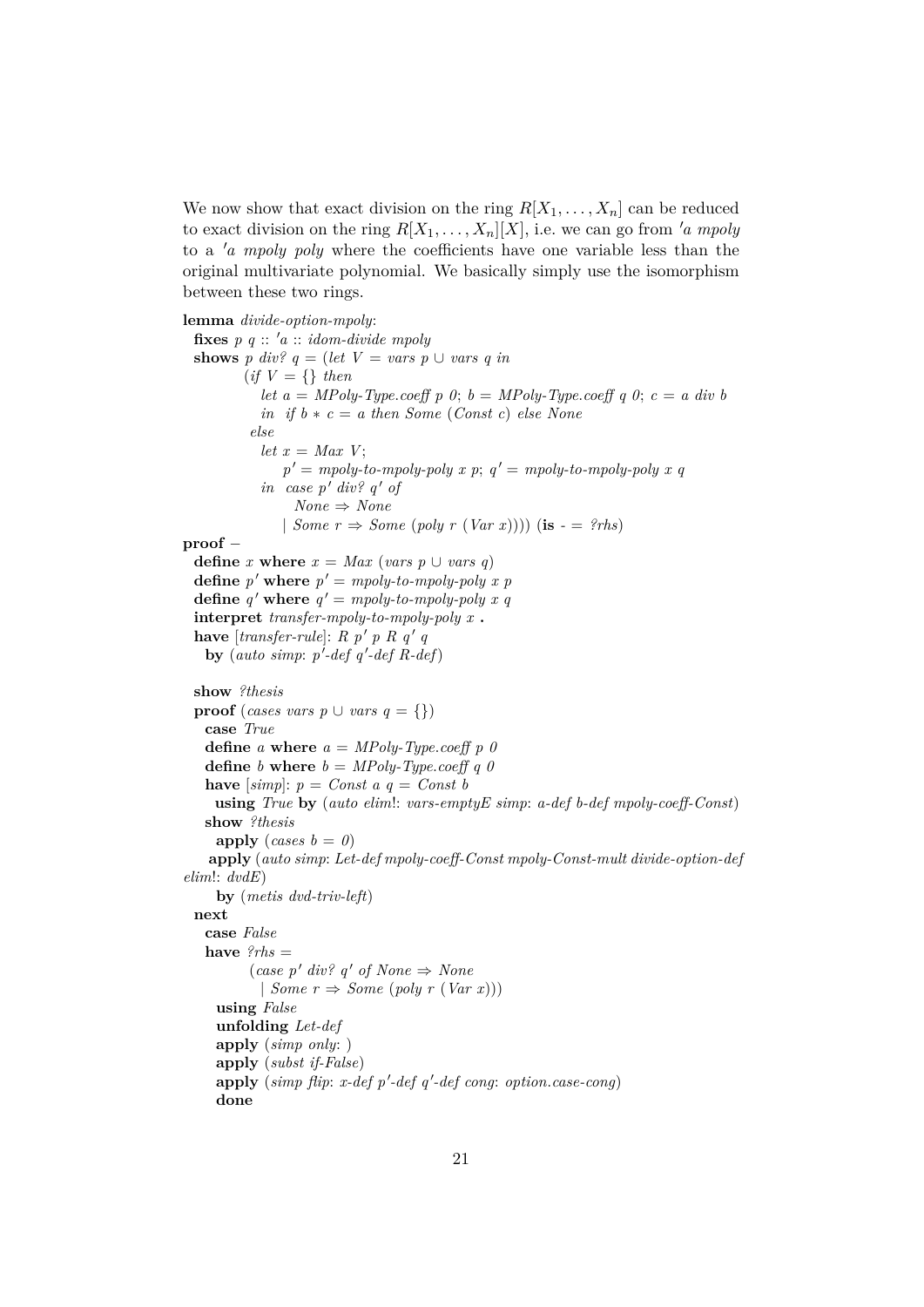```
also have ... = (if q' dvd p' then Some (poly (p' div q') (Var x)) else None)
    using False by (auto simp: divide-option-def)
   also have \ldots = p \ div? qunfolding divide-option-def
   proof (intro if-cong refl arg-cong[where f = Some])
     show (q' dvd p') = (q dvd p)by transfer-prover
   next
    assume [transfer-rule]: q dvd p
     have R(p' div q') (p div q)by transfer-prover
     thus poly (p' div q') (Var x) = p div qby (simp add: R-def poly-mpoly-to-mpoly-poly)
   qed
   finally show ?thesis ..
 qed
qed
```
Next, we show that exact division on the ring  $R[X_1, \ldots, X_n][Y]$  can be reduced to exact division on the ring  $R[X_1, \ldots, X_n]$ . This is essentially just polynomial division.

**lemma** *divide-option-mpoly-poly*: **fixes**  $p \ q :: 'a :: idom-divide \ mpoly \ poly$ **shows**  $p \ div? q =$  $(if p = 0 then Some 0$ *else if q* = *0 then None else let dp* = *Polynomial*.*degree p*; *dq* = *Polynomial*.*degree q in if dp* < *dq then None else case Polynomial*.*lead-coeff p div? Polynomial*.*lead-coeff q of None* ⇒ *None* | *Some*  $c \Rightarrow$  ( *case* (*p* − *Polynomial*.*monom c* (*dp* − *dq*) ∗ *q*) *div? q of None* ⇒ *None* | *Some r* ⇒ *Some* (*Polynomial*.*monom c* (*dp* − *dq*) + *r*)))  $(i\mathbf{s} - \mathbf{a}) \cdot r$ **proof** (*cases p* = *0*; *cases q* = *0*) **assume** [simp]:  $p \neq 0$   $q \neq 0$ **define** *dp* **where** *dp* = *Polynomial*.*degree p* **define** *dq* **where** *dq* = *Polynomial*.*degree q* **define** *cp* **where** *cp* = *Polynomial*.*lead-coeff p* **define** *cq* **where** *cq* = *Polynomial*.*lead-coeff q* **define** *mon* **where**  $mon = Polynomial.monom$  (*cp div cq*)  $(dp - dq)$ **show** *?thesis* **proof** (*cases dp* < *dq*) **case** *True* **hence** ¬*q dvd p* **unfolding** *dp-def dq-def* **by** (*meson*  $\langle p \neq 0 \rangle$  *divides-degree leD*) **thus** *?thesis*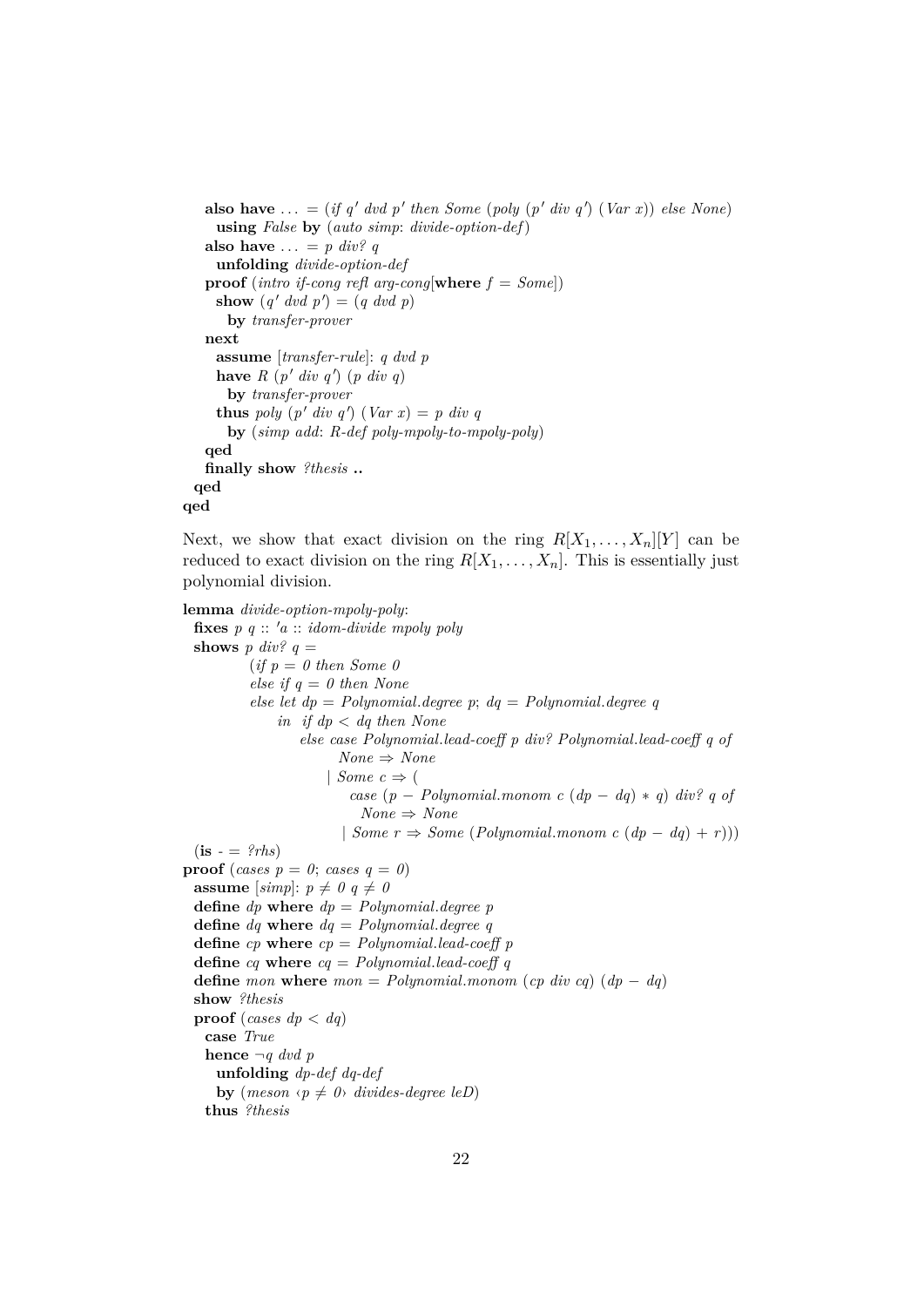```
using True by (simp add: divide-option-def dp-def dq-def)
 next
   case deg: False
   show ?thesis
   proof (cases cq dvd cp)
    case False
    hence ¬q dvd p
      unfolding cq-def cp-def using poly-lead-coeff-dvd-lead-coeff by blast
    thus ?thesis
      using deg False by (simp add: dp-def dq-def Let-def divide-option-def cp-def
cq-def)
   next
    case dvd1: True
    show ?thesis
    proof (cases q dvd (p - mon * q))
      case False
      hence ¬q dvd p
        by (meson dvd-diff dvd-triv-right)
      thus ?thesis
        using deg dvd1 False
      by (simp add: dp-def dq-def Let-def divide-option-def cp-def cq-def mon-def)
    next
      case dvd2: True
      hence q dvd p
        by (metis diff-eq-eq dvd-add dvd-triv-right)
      have ?rhs = Some (mon + (p - mon * q) div q)using deg dvd1 dvd2
      by (simp add: dp-def dq-def Let-def divide-option-def cp-def cq-def mon-def)
      also have mon + (p - mon * q) div q = p div q
        using dvd2 by (elim dvdE) (auto simp: algebra-simps)
      also have Some \ldots = p \ div^q qusing ‹q dvd p› by (simp add: divide-option-def)
      finally show ?thesis ..
    qed
   qed
 qed
qed (auto simp: divide-option-def)
```
These two equations now serve as two mutually recursive code equations that allow us to reduce exact division of multivariate polynomials to exact division of their coefficients. Termination of these code equations is not shown explicitly, but is obvious since one variable is eliminated in every step.

```
definition divide-option-mpoly :: 'a :: idom-divide mpoly \Rightarrow -
 where divide-option-mpoly = divide-option
```
**definition** *divide-option-mpoly-poly* ::  $'a$  :: *idom-divide mpoly poly*  $\Rightarrow$  **where** *divide-option-mpoly-poly* = *divide-option*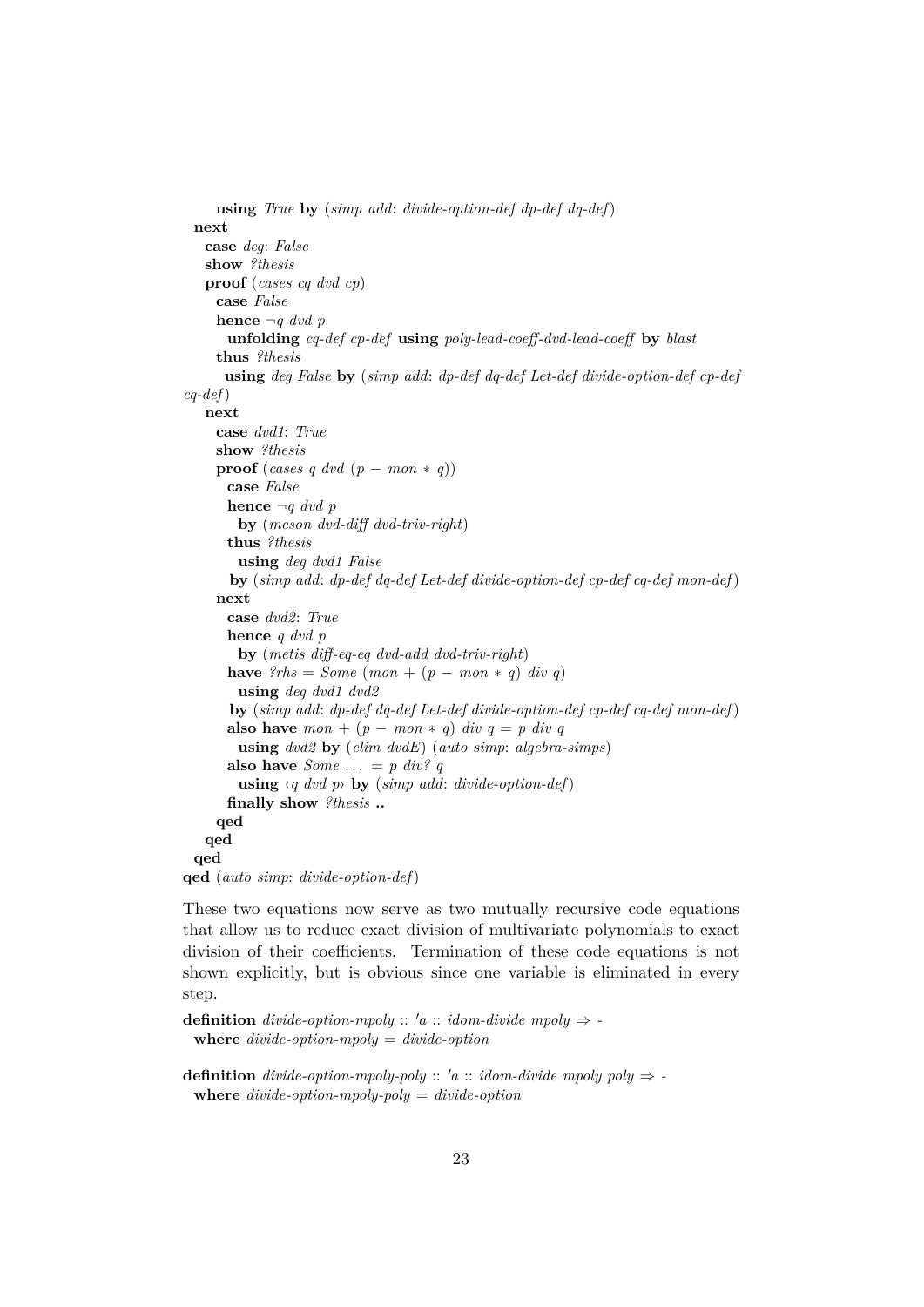**lemmas** *divide-option-mpoly-code* [*code*] = *divide-option-mpoly* [*folded divide-option-mpoly-def divide-option-mpoly-poly-def* ]

**lemmas** *divide-option-mpoly-poly-code* [*code*] = *divide-option-mpoly-poly* [*folded divide-option-mpoly-def divide-option-mpoly-poly-def* ]

**lemma** *divide-mpoly-code* [*code*]: **fixes**  $p \, q :: 'a :: idom-divide \, mpoly$ **shows** *p* div  $q = (case \ divide\text{-}option\text{-}mpoly \ p \ q \ of \ None \Rightarrow \ 0 \ | \ Some \ r \Rightarrow r)$ **by** (*auto simp*: *divide-option-mpoly-def divide-option-def divide-mpoly-def*)

**end**

### <span id="page-23-0"></span>**2.3 Implementation of Division on Multivariate Polynomials**

**theory** *MPoly-Divide-Code* **imports** *MPoly-Divide Polynomials*.*MPoly-Type-Class-FMap Polynomials*.*MPoly-Type-Univariate* **begin**

We now set up code equations for some of the operations that we will need, such as division, *mpoly-to-poly*, and *mpoly-to-mpoly-poly*.

**lemma** *mapping-of-MPoly*[*code*]: *mapping-of* (*MPoly p*) = *p* **by** (*simp add*: *MPoly-inverse*)

**lift-definition**  $filter\text{-}pm :: ('a \Rightarrow bool) \Rightarrow ('a \Rightarrow_0 'b :: zero) \Rightarrow ('a \Rightarrow_0 'b)$  is λ*P f x*. *if P x then f x else 0* **by** (*erule finite-subset*[*rotated*]) *auto*

**lemma** *lookup-filter-pm*: *lookup* (*filter-pm P f*)  $x = (if P x then lookup f x else 0)$ **by** *transfer auto*

**lemma** *filter-pm-code* [*code*]: *filter-pm P* (*Pm-fmap m*) = *Pm-fmap* (*fmfilter P m*) **by** (*auto intro*!: *poly-mapping-eqI simp*: *fmlookup-default-def lookup-filter-pm*)

**lemma** *remove-key-conv-filter-pm* [*code*]: *remove-key x m = filter-pm* ( $\lambda y$ .  $y \neq x$ ) *m*

**by** *transfer auto*

**lemma** *finite-poly-coeff-nonzero: finite*  $\{n. \text{poly.} \text{coeff } p \text{ } n \neq 0\}$ **by** (*metis MOST-coeff-eq-0 eventually-cofinite*)

**lemma** *poly-degree-conv-Max*: **assumes**  $p \neq 0$ **shows** *Polynomial.degree*  $p = Max \{n$ *. <i>poly.coeff*  $p n \neq 0\}$ **using** *assms*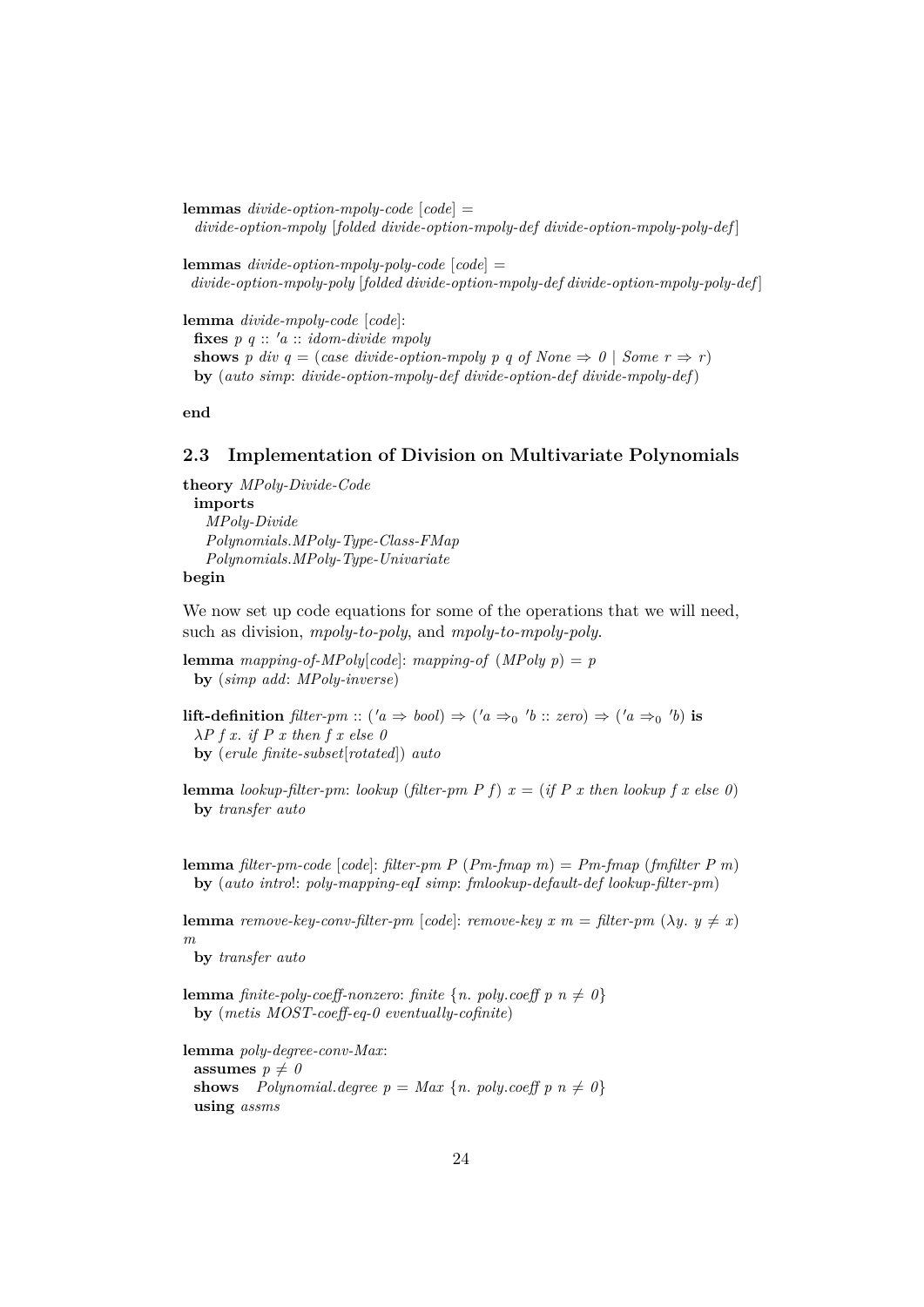**proof** (*intro antisym degree-le Max*.*boundedI*) **fix** *n* **assume**  $n \in \{n$ . *poly.coeff*  $p$   $n \neq 0\}$ **thus**  $n \leq$  *Polynomial. degree p* **by** (*simp add*: *le-degree*) **qed** (*auto simp*: *poly-eq-iff finite-poly-coeff-nonzero*) **lemma** *mpoly-to-poly-code-aux*: **fixes**  $p$  ::  $'a$  :: *comm-monoid-add mpoly* **and**  $x$  :: *nat* **defines**  $I \equiv (\lambda m. \text{lookup } m \text{ } x)$  *' Set.filter*  $(\lambda m. \forall y \in keys \text{ } m. \text{ } y = x)$  (*keys* (*mapping-of p*)) **shows**  $I = \{n. \text{poly.} \text{coeff} \ (mpoly-to-poly \ x \ p) \ n \neq 0\}$ **and** *mpoly-to-poly*  $x \ p = 0 \leftrightarrow I = \{\}$ and  $I \neq \{\} \implies Polynomial \cdot degree \ (mpoly-to-poly \ x \ p) = Max \ I$ **proof** − **have**  $n \in I \leftrightarrow poly.coeff$  (*mpoly-to-poly x p*)  $n \neq 0$  for *n* **proof** − **have**  $I = (\lambda m \cdot \text{lookup } m \ x)$  ' (*keys* (*mapping-of p*)  $\cap$  {*m*.  $\forall y \in \text{keys } m \ y = x$ }) **by** (*auto simp*: *I-def Set*.*filter-def*) **also have**  $\{m \mid \forall y \in \text{keys } m \colon y = x\} = \text{range } (\lambda n \text{. monomial } n \text{ x})$  (**is**  $\{l \in \text{plus } n \neq 0\}$ ) *?rhs*) **proof** (*intro equalityI subsetI*) fix  $m$  assume  $m \in$  ?lhs **hence**  $m = monomial (lookup \, m \, x) \, x$ **by** *transfer* (*auto simp*: *fun-eq-iff when-def*) **thus**  $m \in \{?rhs \text{ by } auto\}$ **qed** (*auto split*: *if-splits*) **also have**  $n \in (\lambda m, \text{lookup } m \text{ x})$  ' (*keys* (*mapping-of p*)  $\cap \dots$ )  $\longleftrightarrow$ *monomial*  $n x \in k$ eys (*mapping-of p*) **by** *force* **also have**  $\ldots \leftrightarrow poly.coeff$  (*mpoly-to-poly x p*)  $n \neq 0$ **by** (*simp add*: *coeff-def in-keys-iff* ) **finally show** *?thesis* **. qed thus**  $I: I = \{n. \text{poly.coeff (mpoly-to-poly x p) } n \neq 0\}$ **by** *blast* **show** *eq-0-iff*: *mpoly-to-poly*  $x \ p = 0 \longleftrightarrow I = \{\}$ **unfolding** *I* **by** (*auto simp*: *poly-eq-iff* ) **show**  $I \neq \{\} \implies$  *Polynomial.degree* (*mpoly-to-poly x p*) = *Max I* **by** (*subst poly-degree-conv-Max*) (*use eq-0-iff I* **in** *auto*) **qed**

**lemma** *mpoly-to-poly-code* [*code*]:

 $Polynomial. coefficients (mpoly-to-poly x p) =$ 

 $(\text{let } I = (\lambda m \text{.} \text{ lookup } m \text{ } x)$  *' Set.filter*  $(\lambda m \text{.} \forall y \in \text{keys } m \text{.} y = x)$  (*keys* (*mapping-of p*))

*in if*  $I = \{\}$  *then*  $\Box$  *else map*  $(\lambda n. \text{ } MPoly-Type.coeff$  *p*  $(Poly-Mapping.single$  *x n*))  $[0, \leq Max \mid I + 1]$ 

 $(i\mathbf{s}$  *?lhs* = *?rhs*)

**proof** −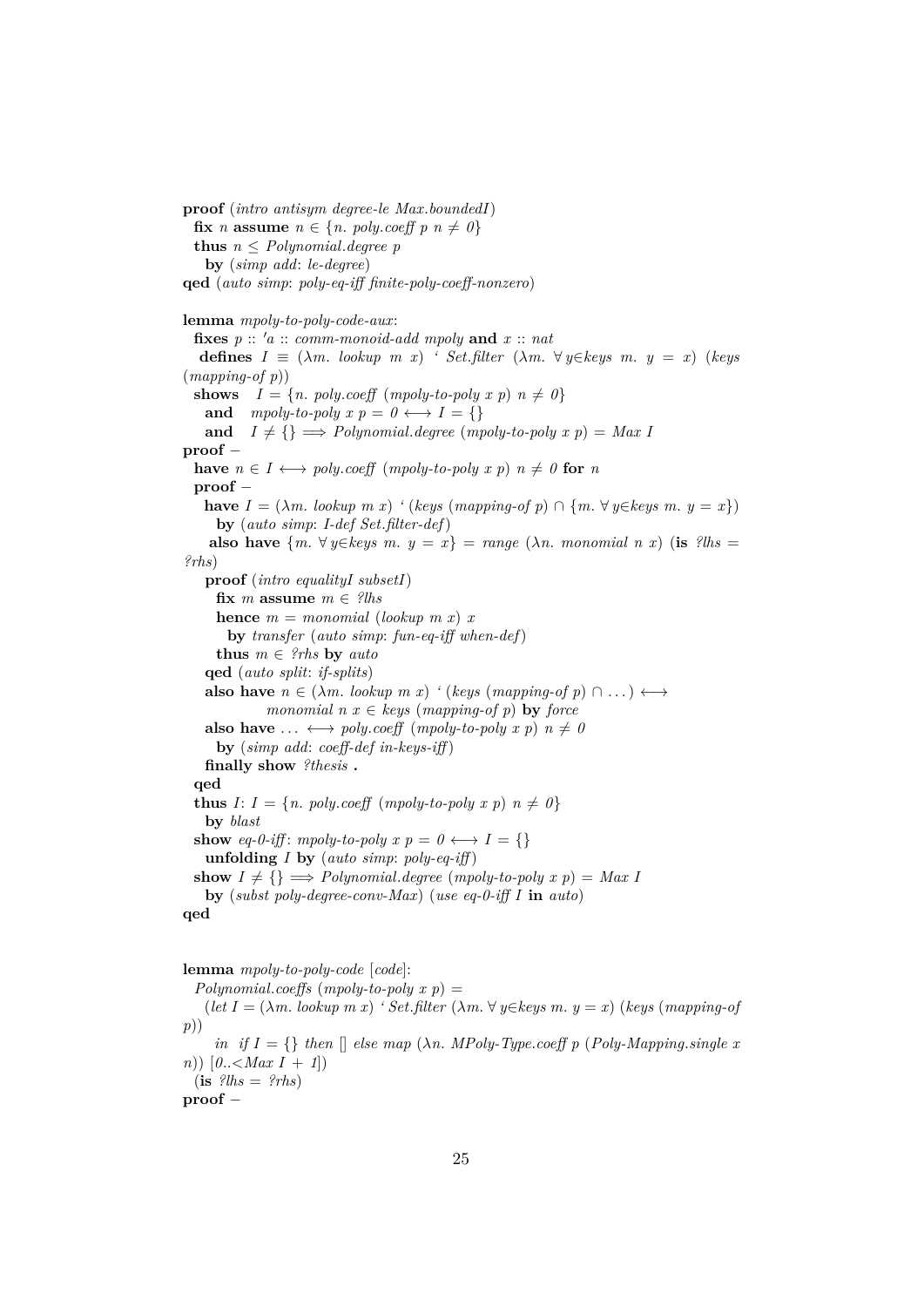**define** *I* where  $I = (\lambda m \cdot \textit{lookup} \ m \ x)$  *' Set.filter*  $(\lambda m \cdot \forall y \in \text{keys} \ m \ y = x)$  (*keys* (*mapping-of p*)) **show** *?thesis* **proof** (*cases I* = {}) **case** *True* **thus** *?thesis* **using** *mpoly-to-poly-code-aux*(*2*)[*of x p*] **by** (*simp add*: *I-def*) **next case** *False* **have** [simp]: mpoly-to-poly  $x \cdot p \neq 0$ **using** *mpoly-to-poly-code-aux*(*2*)[*of x p*] *False* **by** (*simp add*: *I-def*) **from** *False* **have** *?rhs* =  $map (\lambda n. MPoly-Type.coeff p (Poly-Mapping.single x)$ *n*)) [*0*..<*Max I* + *1*]  $(i\mathbf{s} - \mathbf{e} \cdot \mathbf{f} \cdot \mathbf{g})$ **by** (*simp add*: *I-def Let-def*) also have  $\ldots =$  ?lhs **proof** (*rule nth-equalityI*) **show** *length*  $?rhs' = length ?lhs$ **using** *mpoly-to-poly-code-aux*(*3*)[*of x p*] *False* **by** (*simp add*: *I-def length-coeffs-degree*) **thus**  $?rhs'$ !  $n = ?lhs! n$  **if**  $n < length ?rhs'$  for  $n$  **using** that **by** (*auto simp del*: *upt-Suc simp*: *nth-coeffs-coeff* ) **qed finally show** *?thesis* **.. qed qed**

**fun** *mpoly-to-mpoly-poly-impl-aux1* :: *nat*  $\Rightarrow$  ((*nat*  $\Rightarrow$  0 *nat*)  $\times$  'a) *list*  $\Rightarrow$  *nat*  $\Rightarrow$  $((nat \Rightarrow_0 nat) \times 'a)$  *list* where *mpoly-to-mpoly-poly-impl-aux1 i*  $\parallel$  *j* =  $\parallel$  $\mid mpoly-to-mpoly-poly-impl-aux1$  *i*  $((mon', c) \# xs)$  *j* =  $(i\text{if lookup mon'}\ i = \text{j} \ \text{then} \ [(remove-key \ i \ \text{mon'}, \ c)] \ \text{else} [] \ @ \ \text{mpoly-to-mpoly-poly-impl-aux1}$ *i xs j*

**lemma** *mpoly-to-mpoly-poly-impl-aux1-altdef* :  $mpoly-to-mpoly-poly-impl-aux1$  *i*  $xs$  *j* = *map*  $(\lambda (mon, c)$ . (*remove-key i mon, c*)) (*filter*  $(\lambda (mon, c)$ . *lookup mon i* = *j*) *xs*) **by** (*induction xs*) *auto* **lemma** *map-of-mpoly-to-mpoly-poly-impl-aux1*: *map-of*  $(mpoly-to-mpoly-poly-impl-aux1 \text{ i } xs j) = (\lambda mon.$ (*if lookup mon i* > *0 then None else map-of xs* (*mon* + *Poly-Mapping*.*single i j*))) **apply** (*rule ext*) **apply** (*induction i xs j rule*: *mpoly-to-mpoly-poly-impl-aux1*.*induct*) **apply** (*auto simp*: *remove-key-lookup*) **apply** (*meson remove-key-sum*)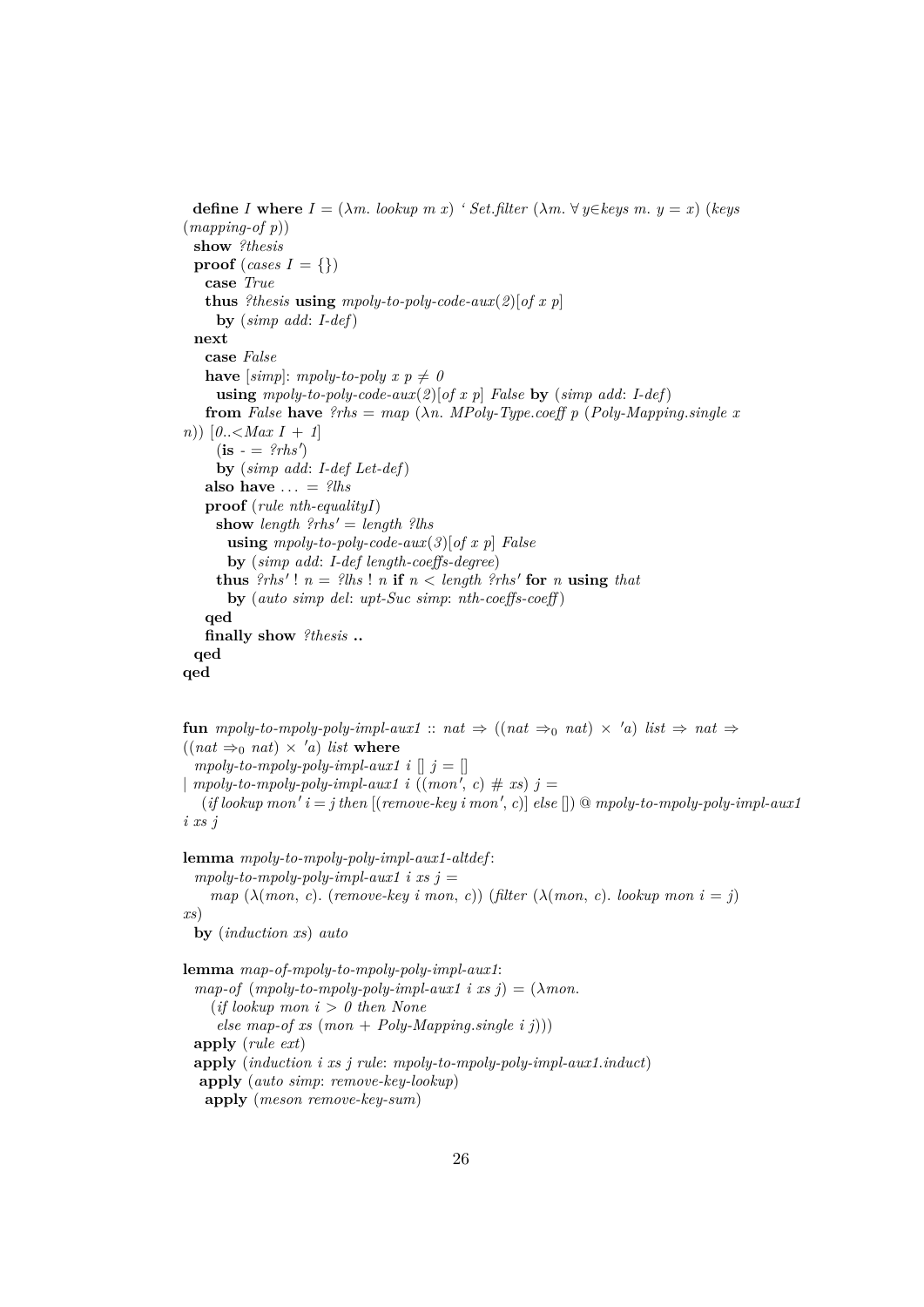**apply** (*metis add-left-cancel lookup-single-eq remove-key-sum*) **apply** (*metis remove-key-add remove-key-single remove-key-sum single-zero*) **done**

**lemma** *lookup0-fmap-of-list-mpoly-to-mpoly-poly-impl-aux1*:  $\langle \text{lookup0} \rangle$  ( $\text{fmap-of-list} \rangle$  (*mpoly-to-mpoly-poly-impl-aux1 i xs j*)) = ( $\lambda$ *mon*. *lookup0* (*fmap-of-list xs*) (*mon* + *Poly-Mapping*.*single i j*) *when lookup mon i*  $=$   $\theta$ ) **by** (*auto simp add*: *fmlookup-default-def fmlookup-of-list map-of-mpoly-to-mpoly-poly-impl-aux1*) **definition** *mpoly-to-mpoly-poly-impl-aux2* **where** *mpoly-to-mpoly-poly-impl-aux2 i p j = poly.coeff* (*mpoly-to-mpoly-poly i p*) *j* **lemma** *coeff-MPoly*: *MPoly-Type*.*coeff* (*MPoly f*) *m* = *lookup f m* **by** (*simp add*: *coeff-def mpoly*.*MPoly-inverse*) **lemma** *mpoly-to-mpoly-poly-impl-aux2-code* [*code*]:  $mpoly-to-mpoly-poly-impl-aux2$  *i* (*MPoly* (*Pm-fmap* (*fmap-of-list xs*)))  $j =$ *MPoly* (*Pm-fmap* (*fmap-of-list* (*mpoly-to-mpoly-poly-impl-aux1 i xs j*))) **unfolding** *mpoly-to-mpoly-poly-impl-aux2-def* **by** (*rule mpoly-eqI*) (*simp add*: *coeff-coeff-mpoly-to-mpoly-poly coeff-MPoly lookup0-fmap-of-list-mpoly-to-mpoly-poly-impl-aux1*) **definition** *mpoly-to-mpoly-poly-impl* :: *nat*  $\Rightarrow 'a$  :: *comm-ring-1 mpoly*  $\Rightarrow 'a$  *mpoly list* **where** *mpoly-to-mpoly-poly-impl x p* = (*if p* = 0 *then*  $\Box$  *else map* (*mpoly-to-mpoly-poly-impl-aux2 x p*) [*0*..<*Suc* (*MPoly-Type*.*degree p x*)]) **lemma** *mpoly-to-mpoly-poly-eq-0-iff* [*simp*]: *mpoly-to-mpoly-poly x p* =  $0 \leftrightarrow p$  = *0* **proof** − **interpret** *transfer-mpoly-to-mpoly-poly x* **. define**  $p'$  where  $p' = mpoly-to-mpoly-poly x p$ **have**  $[transfer\text{-}rule]: R p' p$ by (*auto simp*:  $R$ -def  $p'$ -def) **show** *?thesis* **unfolding** *p* 0 *-def* [*symmetric*] **by** *transfer-prover* **qed lemma** *mpoly-to-mpoly-poly-code* [*code*]: *Polynomial*.*coeffs* (*mpoly-to-mpoly-poly x p*) = *mpoly-to-mpoly-poly-impl x p* **by** (*intro nth-equalityI*) (*auto simp*: *mpoly-to-mpoly-poly-impl-def length-coeffs-degree*

*mpoly-to-mpoly-poly-impl-aux2-def coeffs-nth simp del*: *upt-Suc*)

**value** *mpoly-to-mpoly-poly 0* (*Var*  $0 \text{ } ^{\frown} 2 +$  *Var*  $0 \text{ } ^{\frown} 4$  *Var*  $1 +$  *Var*  $1 \text{ } ^{\frown} 2$  :: *int mpoly*) **value** *Rings.divide* (*Var*  $0 \text{ }^{\frown} 2 * \text{ } \text{Var } 1 + \text{ } \text{Var } 0 * \text{ } \text{Var } 1 \text{ }^{\frown} 2 :: \text{ int } \text{ } \text{mpoly}$ ) (*Var* 1)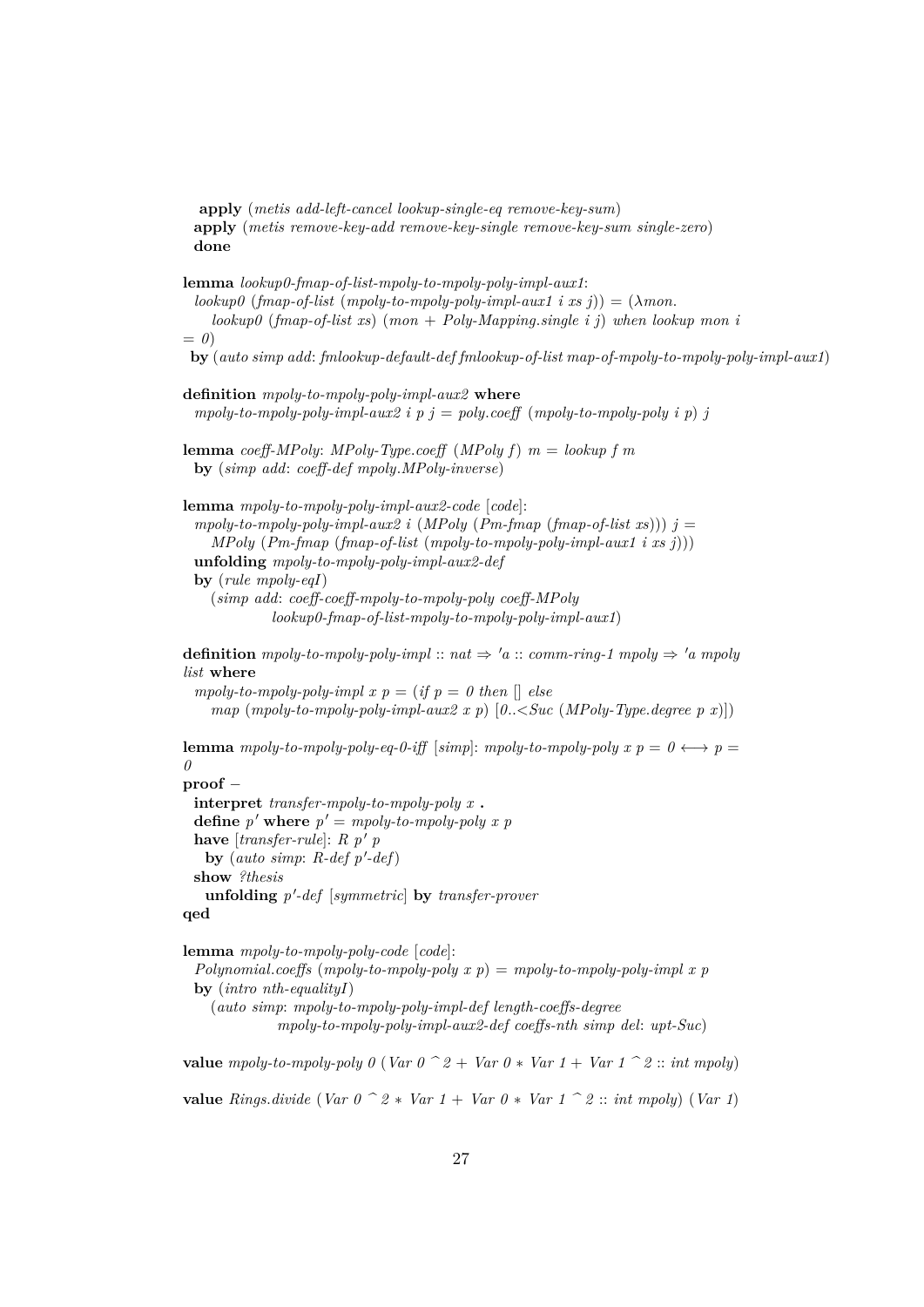## <span id="page-27-0"></span>**2.4 Class Instances for Multivariate Polynomials and Containers**

**theory** *MPoly-Container* **imports** *Polynomials*.*MPoly-Type-Class Containers*.*Set-Impl*

#### **begin**

Basic setup for using multivariate polynomials in combination with container framework.

**derive** (*eq*) *ceq poly-mapping* **derive** (*dlist*) *set-impl poly-mapping* **derive** (*no*) *ccompare poly-mapping*

**end**

## <span id="page-27-1"></span>**2.5 Resultants of Multivariate Polynomials**

We utilize the conversion of multivariate polynomials into univariate polynomials for the definition of the resultant of multivariate polynomials via the resultant for univariate polynomials. In this way, we can use the algorithm to efficiently compute resultants for the multivariate case.

**theory** *Multivariate-Resultant*

**imports** *Poly-Connection Algebraic-Numbers*.*Resultant Subresultants*.*Subresultant MPoly-Divide-Code MPoly-Container* **begin**

**hide-const** (**open**)

*MPoly-Type*.*degree MPoly-Type*.*coeff Symmetric-Polynomials*.*lead-coeff*

**lemma** *det-sylvester-matrix-higher-degree*:

*det* (*sylvester-mat-sub* (*degree*  $f + n$ ) (*degree g*)  $f$  *g*) = *det* (*sylvester-mat-sub* (*degree f*) (*degree g*) *f g*) ∗ (*lead-coeff g* ∗ (−*1*)*^*(*degree g*))*^n* **proof** (*induct n*) **case** (*Suc n*) **let**  $?A = sylvester-mat-sub$  (*degree*  $f + Suc n$ ) (*degree g*)  $f g$ **let**  $?d = degree f + Succ n + degree g$ 

**end**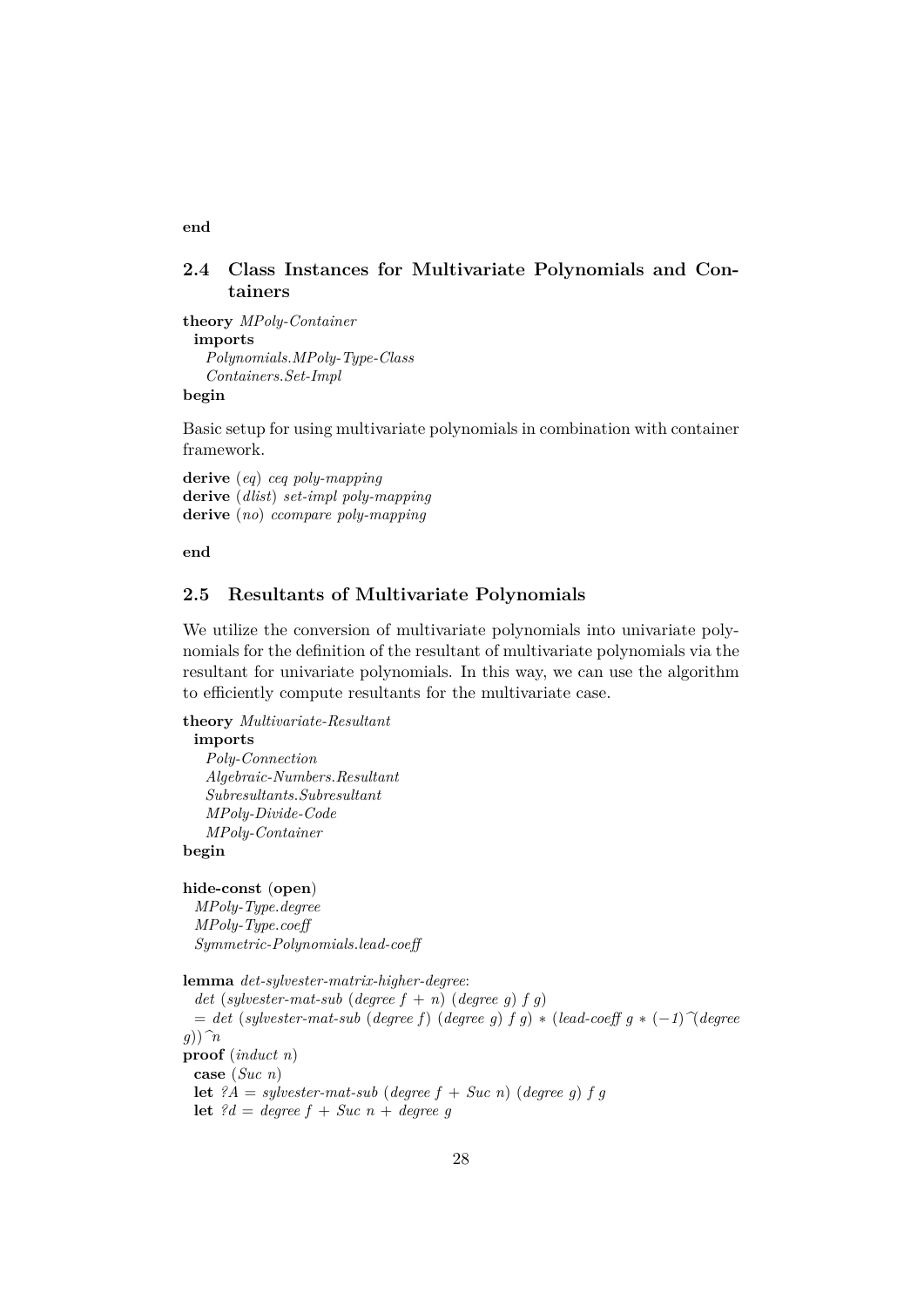**define** *h* **where**  $h$  *i* = ?A \$\$ (*i*, 0) \* *cofactor* ?A *i* 0 **for** *i* **have** *mult-left-zero:*  $x = 0 \implies x * y = 0$  for  $x y :: 'a$  by *auto* **have** *det*  $?A = (\sum i < ?d$ . *h i*) **unfolding** *h-def* **by** (*rule laplace-expansion-column*[*OF sylvester-mat-sub-carrier*, *of 0*], *force*) **also have** ... = *sum h* ({*degree g*} ∪ ({..< *?d*} − {*degree g*})) **by** (*rule sum*.*cong*, *auto*) **also have** ... = *sum h* {*degree g*} + *sum h* ({... < ?*d*} – {*degree g*}) **by** (*rule sum*.*union-disjoint*, *auto*) **also have** *sum h*  $({\{.\langle < ?d\} - {\{degree\}q\}}) = 0$ **unfolding** *h-def* **by** (*intro sum*.*neutral ballI mult-left-zero*, *auto simp*: *sylvester-mat-sub-def coeff-eq-0*) **also have** *sum h* {*degree g*} = *h* (*degree g*) **by** *simp* **also have** ... = *lead-coeff g*  $*$  *cofactor* ?*A* (*degree g*) *0* **unfolding** *h-def* **by** (*rule arg-cong*[ $of - -\lambda x$ . *x* \* -], *simp add: sylvester-mat-sub-def*) **also have** *cofactor ?A* (*degree g*)  $0 = (-1)$   $\hat{d}$  (*degree g*)  $*$  *det* (*sylvester-mat-sub*  $(\text{degree } f + n) (\text{degree } g) f g)$ **unfolding** *cofactor-def* **proof** (*intro arg-cong*2[ $of - - - - \lambda x y$ .  $(-1)$  $x * det y$ ],  $force)$ **show** mat-delete ?A (degree g)  $0 =$  *sylvester-mat-sub* (degree f + *n*) (degree g) *f g* **unfolding** *sylvester-mat-sub-def* **by** (*intro eq-matI*, *auto simp*: *mat-delete-def coeff-eq-0*) **qed finally show** *?case* **unfolding** *Suc* **by** *simp* **qed** *simp*

The conversion of multivariate into univariate polynomials permits us to define resultants in the multivariate setting. Since in our application one of the polynomials is already univariate, we use a non-symmetric definition where only one of the input polynomials is multivariate.

**definition** *resultant-mpoly-poly* ::  $nat \Rightarrow 'a$  :: *comm-ring-1 mpoly*  $\Rightarrow 'a$  *poly*  $\Rightarrow 'a$ *mpoly* **where**

*resultant-mpoly-poly x p q* = *resultant* (*mpoly-to-mpoly-poly x p*) (*map-poly Const q*)

This lemma tells us that there is only a minor difference between computing the multivariate resultant and then plugging in values, or first inserting values and then evaluate the univariate resultant.

**lemma** *insertion-resultant-mpoly-poly*: *insertion*  $\alpha$  (*resultant-mpoly-poly*  $x \cdot p \cdot q$ ) = *resultant* (*partial-insertion*  $\alpha$  *x p*)  $q$  \*

(*lead-coeff q* ∗ (−*1*)*^ degree q*)*^*(*degree* (*mpoly-to-mpoly-poly x p*) − *degree* (*partial-insertion* α *x p*))

**proof** −

**let**  $?pa = partial-insertion \alpha x$ 

**let**  $ia = insertion \alpha$ 

**let** *?q* = *map-poly Const q*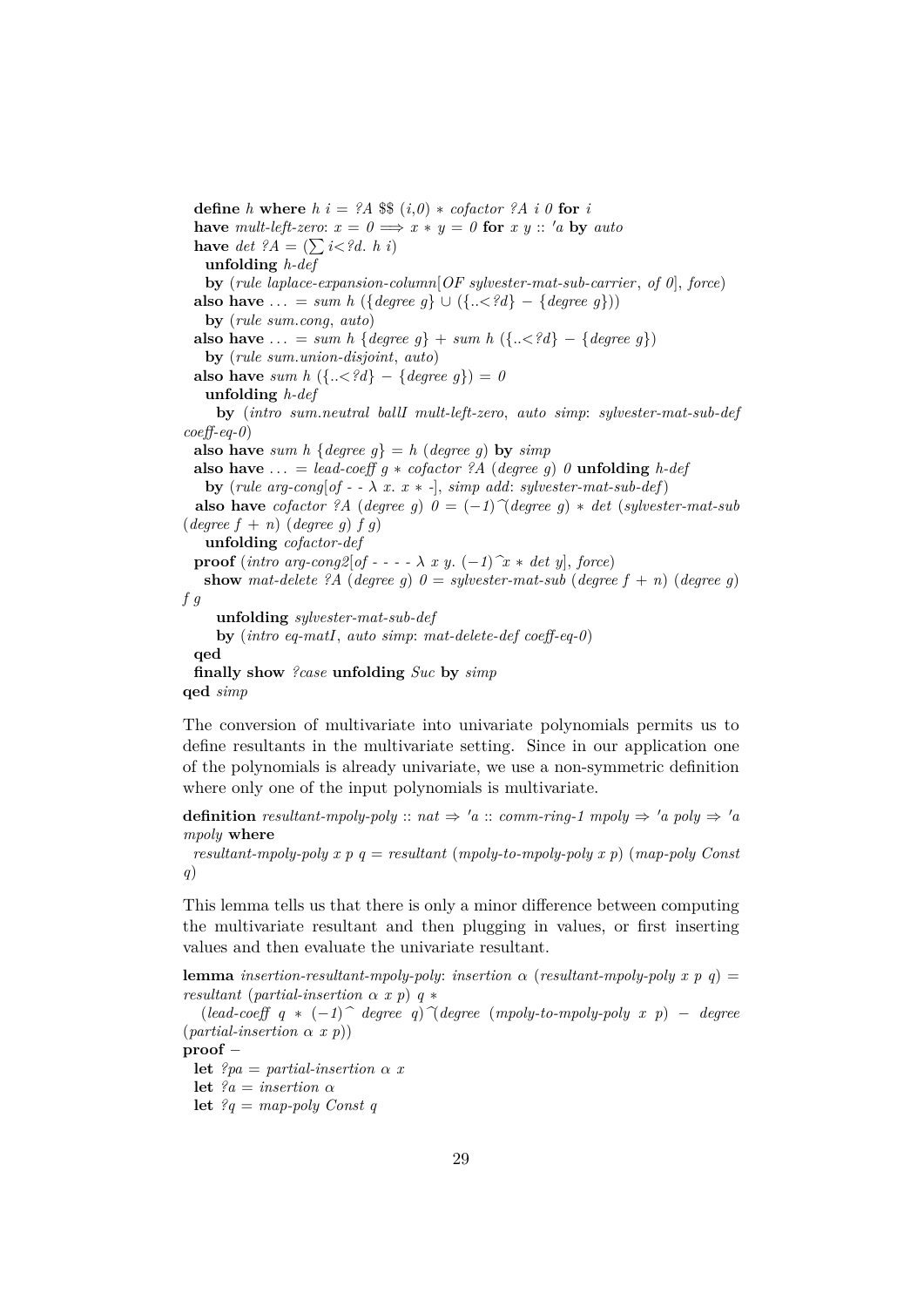**let**  $\mathcal{C}_m = m \times \mathcal{C}_m$  *let*  $\mathcal{C}_m = m \times \mathcal{C}_m$ **interpret** *a*: *comm-ring-hom ?a* **by** (*rule comm-ring-hom-insertion*) **define** *m* **where**  $m = degree (?m p) - degree (?pa p)$ **from** *degree-partial-insertion-le-mpoly*[*of*  $\alpha$  *x p*] **have** *deg: degree* (?*m p*) = *degree*  $(\frac{2pa}{p} + m \text{ unfolding } m\text{-def by } \text{simp})$ **define** *k* **where**  $k = degree (?pa p) + m$ **define** *l* **where** *l* = *degree q* **have** *resultant* (*?pa p*) *q* = *det* (*sylvester-mat-sub* (*degree* (*?pa p*)) (*degree q*) (*?pa p*) *q*) **unfolding** *resultant-def sylvester-mat-def* **by** *simp* **have** *?a* (*resultant-mpoly-poly x p q*) = *?a* (*det* (*sylvester-mat-sub* (*degree* (*?pa p*) + *m*) (*degree q*) (*?m p*) *?q*)) *deg* **.. also have** . . . = *det* (*a*.*mat-hom* (*sylvester-mat-sub* (*degree* (*?pa p*) + *m*) (*degree q*) (*?m p*) *?q*)) **unfolding** *a*.*hom-det* **.. also have** *a*.*mat-hom* (*sylvester-mat-sub* (*degree* (*?pa p*) + *m*) (*degree q*) (*?m p*) *?q*)  $=$  *sylvester-mat-sub* (*degree* (?*pa p*) + *m*) (*degree q*) (?*pa p*) *q* **unfolding** *k-def* [*symmetric*] *l-def* [*symmetric*] **by** (*intro eq-matI*, *auto simp*: *sylvester-mat-sub-def coeff-map-poly*) **also have**  $det \ldots = det (sylvester-mat-sub (degree (?pa p)) (degree q) (?pa p) q)$ ∗ (*lead-coeff q* ∗ (− *1*) *^ degree q*) *^ m* **by** (*subst det-sylvester-matrix-higher-degree*, *simp*) **also have** *det* (*sylvester-mat-sub* (*degree* (*?pa p*)) (*degree q*) (*?pa p*) *q*) = *resultant* (*?pa p*) *q* **unfolding** *resultant-def sylvester-mat-def* **by** *simp* **finally show** *?thesis* **unfolding** *m-def* **by** *auto* **qed lemma** *insertion-resultant-mpoly-poly-zero*: **fixes**  $q$  ::  $'a$  :: *idom poly* **assumes**  $q: q \neq 0$ **shows** *insertion*  $\alpha$  (*resultant-mpoly-poly x p q*) =  $0 \leftrightarrow$  *resultant* (*partial-insertion*  $\alpha \, x \, p) \, q = 0$ **unfolding** *insertion-resultant-mpoly-poly* **using** *q* **by** *auto* **lemma** *vars-resultant*: *vars* (*resultant p q*) ⊆ S (*vars '* (*range* (*coeff p*) ∪ *range* (*coeff q*))) **unfolding** *resultant-def det-def sylvester-mat-def sylvester-mat-sub-def* **apply** *simp* **apply** (*rule order*.*trans*[*OF vars-setsum*]) **subgoal using** *finite-permutations* **by** *blast*

**unfolding** *resultant-mpoly-poly-def resultant-def sylvester-mat-def degree-map-poly-Const*

```
apply (rule UN-least)
apply (rule order.trans[OF vars-mult])
apply simp
apply (rule order.trans[OF vars-prod])
apply (rule UN-least)
by auto
```
30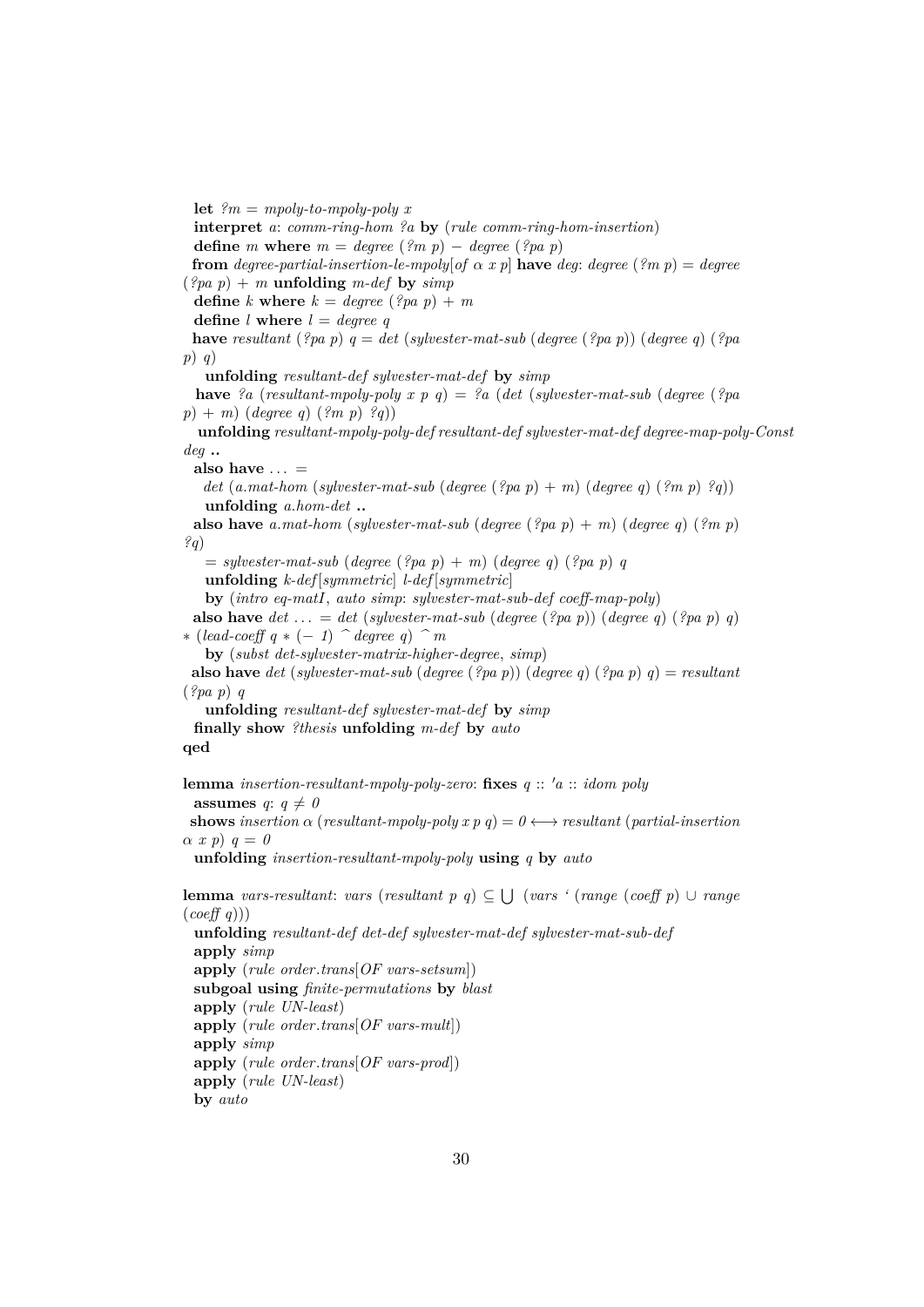By taking the resultant, one variable is deleted.

**lemma** *vars-resultant-mpoly-poly: vars* (*resultant-mpoly-poly*  $x \cdot p$   $q$ )  $\subseteq$  *vars*  $p - \{x\}$ 

**proof fix** *y* **assume**  $y \in vars$  (*resultant-mpoly-poly x p q*) **from** *set-mp*[*OF vars-resultant this*[*unfolded resultant-mpoly-poly-def* ]] **obtain** *i* **where**  $y \in vars$  (*coeff* (*mpoly-to-mpoly-poly*  $x p$ ) *i*) ∨  $y ∈ vars$  (*coeff* (*map-poly Const q*) *i*) **by** *auto* **moreover have** *vars* (*coeff* (*map-poly Const q*)  $i$ ) = {} **by** (*subst coeff-map-poly*, *auto*) **ultimately have**  $y \in vars$  (*coeff* (*mpoly-to-mpoly-poly x p*) *i*) **by** *auto* **thus**  $y \in More-MPoly-Type.vars$   $p - \{x\}$  **using** vars-coeff-mpoly-to-mpoly-poly **by** *blast* **qed**

For resultants, we manually have to select the implementation that works on integral domains, because there is no factorial ring instance for *int mpoly*.

```
lemma resultant-mpoly-poly-code[code]:
 resultant-mpoly-poly x p q = resultant-impl-basic (mpoly-to-mpoly-poly x p) (map-poly
Const q)
```
**unfolding** *resultant-mpoly-poly-def div-exp-basic*.*resultant-impl* **by** *simp*

**end**

## <span id="page-30-0"></span>**3 Testing for Integrality and Conversion to Integers**

**theory** *Is-Int-To-Int* **imports** *Polynomial-Interpolation*.*Is-Rat-To-Rat* **begin**

**lemma** *inv-of-rat*: *inv of-rat* (*of-rat*  $x$ ) = *x* **by** (*meson injI inv-f-eq of-rat-eq-iff* )

**lemma** *of-rat-Ints-iff*: ((*of-rat x* :: '*a* :: *field-char-0*)  $\in \mathbb{Z}$ ) = ( $x \in \mathbb{Z}$ ) **by** (*metis Ints-cases Ints-of-int inv-of-rat of-rat-of-int-eq*)

**lemma** *is-int-code*[*code-unfold*]: **shows**  $(x \in \mathbb{Z}) = (is-rat \ x \wedge is-int-rat \ (to-rat \ x))$ **proof** − **have**  $x \in \mathbb{Z} \longleftrightarrow x \in \mathbb{Q} \land x \in \mathbb{Z}$ **by** (*metis Ints-cases Rats-of-int*) **also have**  $\ldots = (is-rat \ x \wedge is-int-rat \ (to-rat \ x))$ **proof** (*simp*, *intro conj-cong*[*OF refl*]) **assume**  $x \in \mathbb{O}$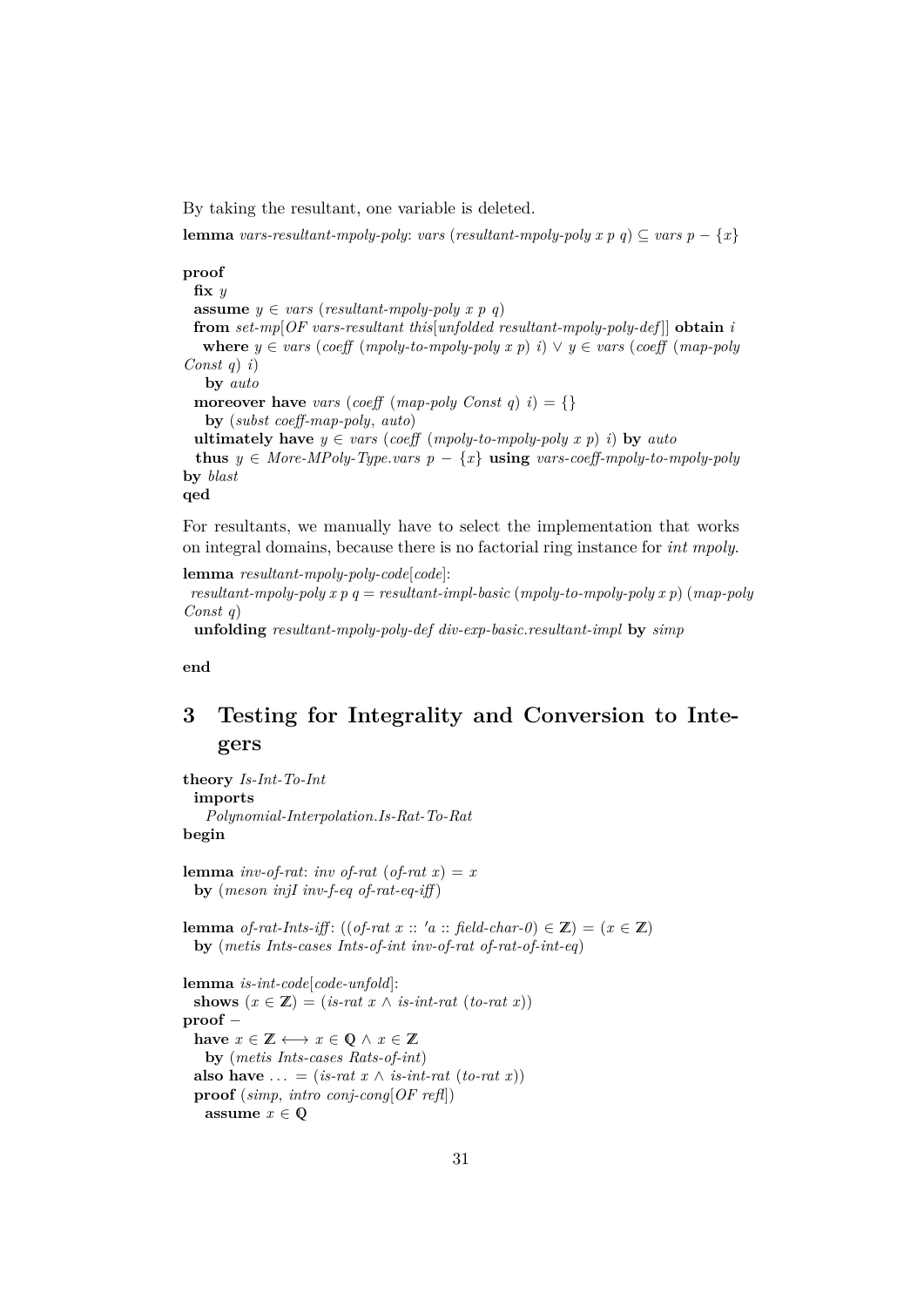**then obtain** *y* where  $x: x =$  *of-rat y* **unfolding** *Rats-def* by *auto* show  $(x \in \mathbb{Z}) = (to-rat \ x \in \mathbb{Z})$  unfolding *x* **by** (*simp add*: *of-rat-Ints-iff* ) **qed finally show** *?thesis* **. qed**

**definition** *to-int* ::  $'a$  :: *is-rat*  $\Rightarrow$  *int* **where**  $to-int x = int-of-rat (to-rat x)$ 

**lemma** *of-int-to-int*:  $x \in \mathbb{Z} \implies$  *of-int* (*to-int x*) = *x* **by** (*metis Ints-cases int-of-rat*(*1*) *of-rat-of-int-eq to-int-def to-rat-of-rat*)

**lemma** *to-int-of-int*: *to-int* (*of-int x*) = *x* **by** (*metis int-of-rat*(*1*) *of-rat-of-int-eq to-int-def to-rat-of-rat*)

**lemma** *to-rat-complex-of-real*[*simp*]: *to-rat* (*complex-of-real x*) = *to-rat x* **by** (*metis Re-complex-of-real complex-of-real-of-rat of-rat-to-rat to-rat to-rat-of-rat*)

**lemma** *to-int-complex-of-real*[*simp*]: *to-int* (*complex-of-real x*) = *to-int x* **by** (*simp add*: *to-int-def*)

**end**

## <span id="page-31-0"></span>**4 Representing Roots of Polynomials with Algebraic Coefficients**

We provide an algorithm to compute a non-zero integer polynomial  $q$  from a polynomial p with algebraic coefficients such that all roots of  $p$  are also roots of q.

In this way, we have a constructive proof that the set of complex algebraic numbers is algebraically closed.

**theory** *Roots-of-Algebraic-Poly*

**imports**

*Algebraic-Numbers*.*Complex-Algebraic-Numbers Multivariate-Resultant Is-Int-To-Int* **begin**

### <span id="page-31-1"></span>**4.1 Preliminaries**

**hide-const** (**open**) *up-ring*.*monom* **hide-const** (**open**) *MPoly-Type*.*monom*

**lemma** *map-mpoly-Const:*  $f \theta = \theta \implies map\text{-}mpoly f (Const i) = Const (f i)$ **by** (*intro mpoly-eqI*, *auto simp*: *coeff-map-mpoly mpoly-coeff-Const*)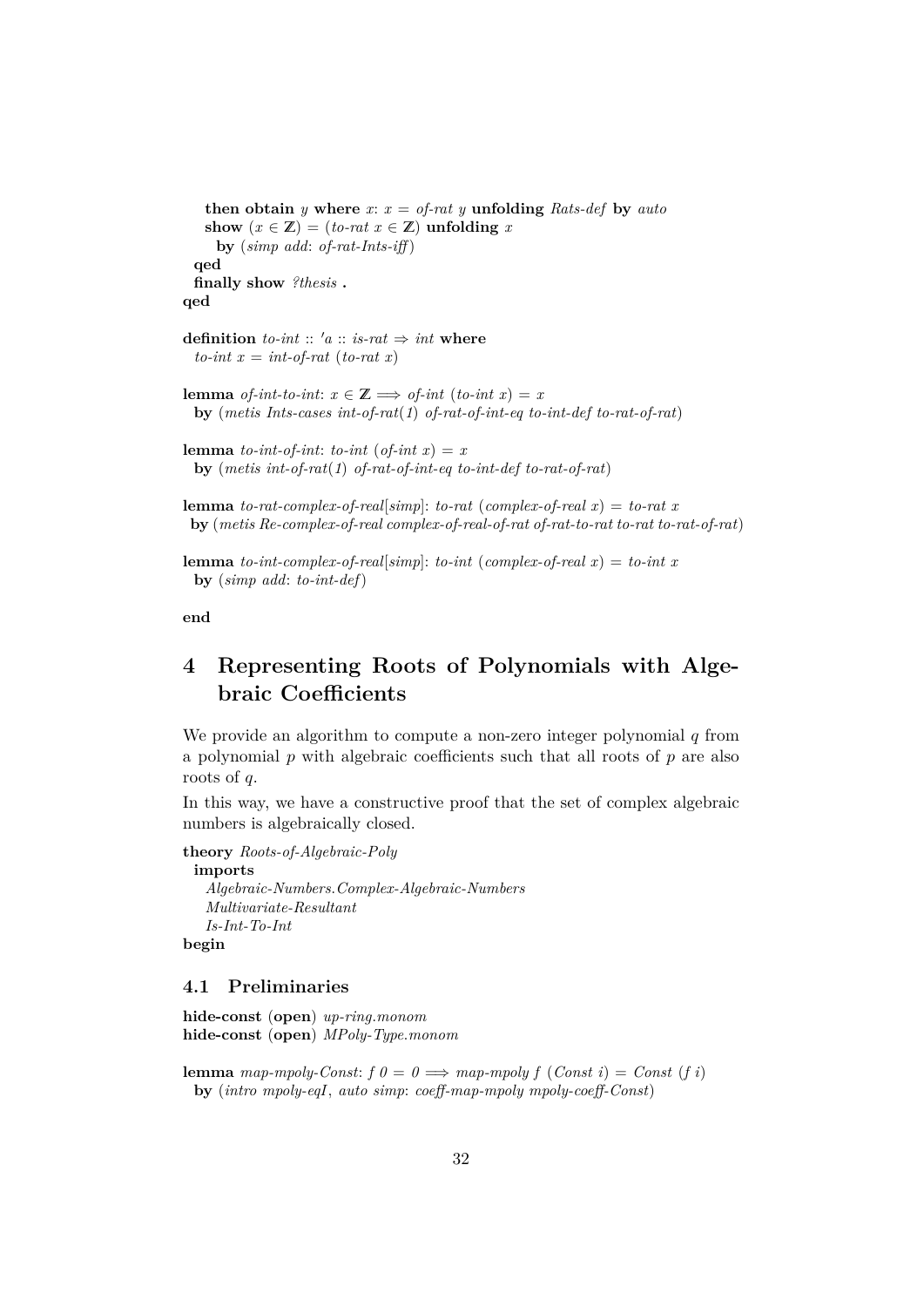**lemma** map-mpoly-Var:  $f \neq 1 \implies map\text{-}mpoly \ (f \ :: \text{'} b \ :: \text{zero-neg-one} \implies \text{-}) \ (Var \ \text{or} \ \text{or} \ \text{-} p)$ *i*) = *Var i*

**by** (*intro mpoly-eqI*, *auto simp*: *coeff-map-mpoly coeff-Var when-def*)

**lemma** *map-mpoly-monom:*  $f \theta = \theta \implies$  *map-mpoly*  $f (MPoly-Type.monom \ m \ a)$  $= (MPoly-Type.monom m (f a))$ 

**by** (*intro mpoly-eqI*, *unfold coeff-map-mpoly if-distrib coeff-monom*, *simp add*: *when-def*)

lemma *remove-key-single'*:

*remove-key v* (*Poly-Mapping.single w n*) = (*if v* = *w then 0 else Poly-Mapping.single w n*)

**by** (*metis add*.*right-neutral lookup-single-not-eq remove-key-single remove-key-sum single-zero*)

**context** *comm-monoid-add-hom* **begin lemma** *hom-Sum-any*: **assumes** *fin*: *finite*  $\{x, f\ x \neq 0\}$ **shows** *hom*  $(Sum-any f) = Sum-any (\lambda x. hom (f x))$ **unfolding** *Sum-any*.*expand-set hom-sum* **by** (*rule sum*.*mono-neutral-right*[*OF fin*], *auto*)

**lemma** *comm-monoid-add-hom-mpoly-map*: *comm-monoid-add-hom* (*map-mpoly hom*)

**by** (*unfold-locales*; *intro mpoly-eqI*, *auto simp*: *hom-add*)

**lemma** *map-mpoly-hom-Const*: *map-mpoly hom* (*Const i*) = *Const* (*hom i*) **by** (*rule map-mpoly-Const*, *simp*)

**lemma** *map-mpoly-hom-monom*: *map-mpoly hom* (*MPoly-Type*.*monom m a*) = *MPoly-Type*.*monom m* (*hom a*) **by** (*rule map-mpoly-monom*, *simp*) **end**

**context** *comm-ring-hom*

**begin**

```
lemma mpoly-to-poly-map-mpoly-hom: mpoly-to-poly x (map-mpoly hom p) = map-poly
hom (mpoly-to-poly x p)
```
by (rule poly-eqI, unfold coeff-mpoly-to-poly coeff-map-poly-hom, subst coeff-map-mpoly', *auto*)

**lemma** *comm-ring-hom-mpoly-map*: *comm-ring-hom* (*map-mpoly hom*)

**proof** −

**interpret** *mp*: *comm-monoid-add-hom map-mpoly hom* **by** (*rule comm-monoid-add-hom-mpoly-map*) **show** *?thesis*

**proof** (*unfold-locales*)

show map-mpoly hom  $1 = 1$ 

**by** (*intro mpoly-eqI*, *simp add*: *MPoly-Type*.*coeff-def* , *transfer fixing*: *hom*, *transfer fixing*: *hom*, *auto simp*: *when-def*)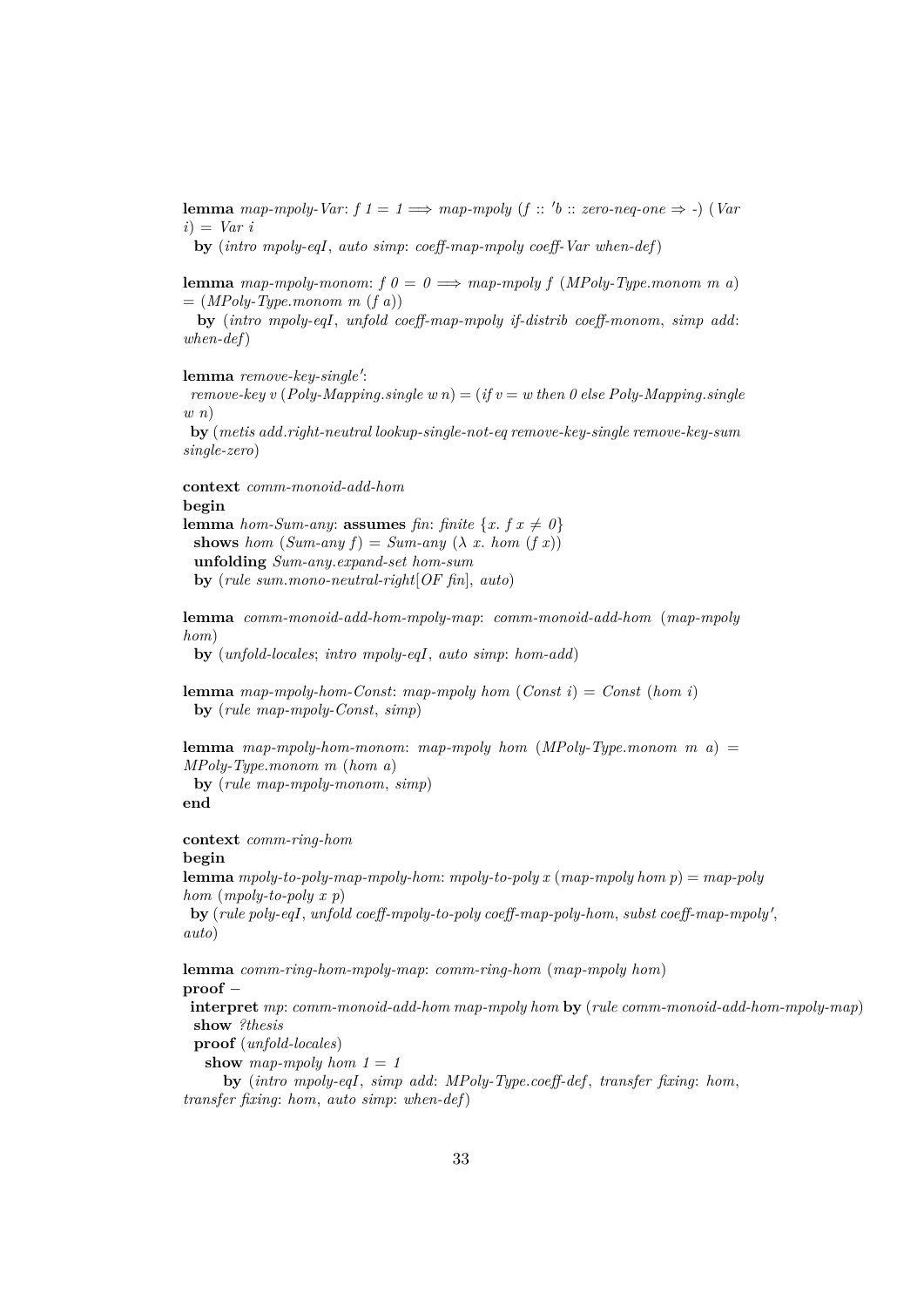```
fix x y
   show map-mpoly hom (x * y) = map-mpoly hom x * map-mpoly hom yapply (intro mpoly-eqI)
    apply (subst coeff-map-mpoly', force)
    apply (unfold coeff-mpoly-times)
    apply (subst prod-fun-unfold-prod, blast, blast)
    apply (subst prod-fun-unfold-prod, blast, blast)
    apply (subst coeff-map-mpoly', force)
    apply (subst coeff-map-mpoly', force)
    apply (subst hom-Sum-any)
    subgoal
    proof −
      let ?X = \{a. \; MPoly-Type.coeff \; x \; a \neq 0\}let ?Y = \{a. \; MPoly-Type.coeff \; y \; a \neq 0\}have fin: finite (?X \times ?Y) by auto
      show ?thesis
       by (rule finite-subset[OF - fin], auto)
    qed
    apply (rule Sum-any.cong)
    subgoal for mon pair by (cases pair, auto simp: hom-mult when-def)
    done
 qed
qed
lemma mpoly-to-mpoly-poly-map-mpoly-hom:
 mpoly-to-mpoly-poly x (map-mpoly hom p) = map-poly (map-mpoly hom) (mpoly-to-mpoly-poly
x p)
proof −
interpret mp: comm-ring-hom map-mpoly hom by (rule comm-ring-hom-mpoly-map)
 interpret mmp: map-poly-comm-monoid-add-hom map-mpoly hom ..
 show ?thesis unfolding mpoly-to-mpoly-poly-def
   apply (subst mmp.hom-Sum-any, force)
   apply (rule Sum-any.cong)
   apply (unfold mp.map-poly-hom-monom map-mpoly-hom-monom)
   by auto
qed
end
context inj-comm-ring-hom
begin
lemma inj-comm-ring-hom-mpoly-map: inj-comm-ring-hom (map-mpoly hom)
proof −
interpret mp: comm-ring-hom map-mpoly hom by (rule comm-ring-hom-mpoly-map)
 show ?thesis
 proof (unfold-locales)
   fix x
   assume \theta: map-mpoly hom x = \thetashow x = 0proof (intro mpoly-eqI)
```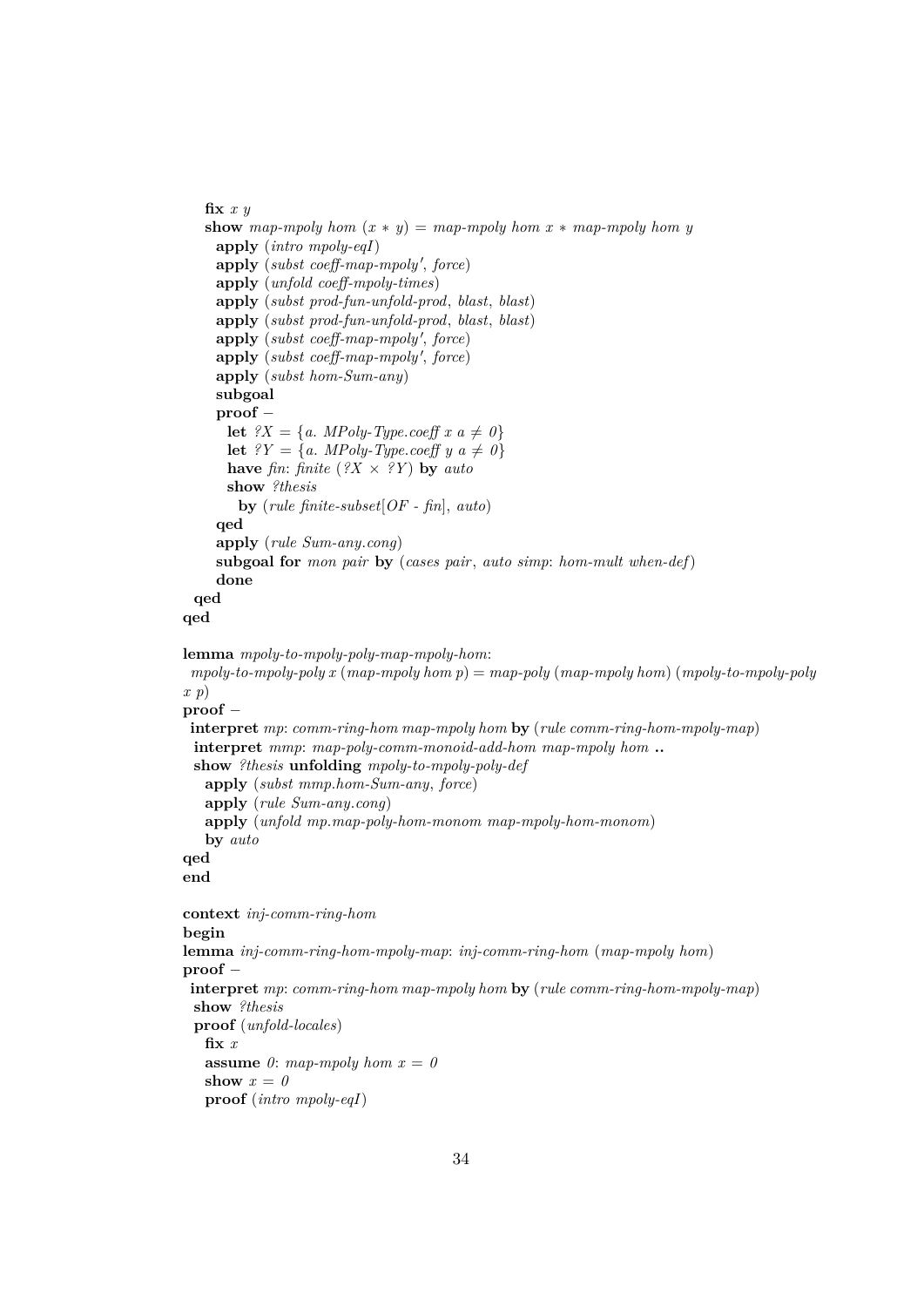```
fix m
    show MPoly-Type.coeff x m = MPoly-Type.coeff 0 m
      using arg\text{-}cong[OF\ 0, \ of\ \lambda\ p. \ MPoly-Type.coeff\ p\ m] by simpqed
 qed
qed
lemma resultant-mpoly-poly-hom: resultant-mpoly-poly x (map-mpoly hom p) (map-poly
hom q) = map-mpoly hom (resultant-mpoly-poly x p q)
proof −
 interpret mp: inj-comm-ring-hom map-mpoly hom by (rule inj-comm-ring-hom-mpoly-map)
 show ?thesis
 unfolding resultant-mpoly-poly-def
 unfolding mpoly-to-mpoly-poly-map-mpoly-hom
 apply (subst mp.resultant-map-poly[symmetric])
 subgoal by (subst mp.degree-map-poly-hom, unfold-locales, auto)
 subgoal by (subst mp.degree-map-poly-hom, unfold-locales, auto)
 subgoal
   apply (rule arg-cong[of - - resultant -], intro poly-eqI)
   apply (subst coeff-map-poly, force)+
   by (simp add: map-mpoly-hom-Const)
 done
qed
end
lemma map-insort-key: assumes [simp]: \bigwedge x y. g1 x \leq g1 y \leftrightarrow g2 (f x) \leq g2 (j
y)
 shows map f (insort-key al a xs) = insort-key al (f a) (map f xs)
 by (induct xs, auto)
lemma map-sort-key: assumes [simp]: \bigwedge x y. g1 x \leq g1 y \longleftrightarrow g2 (f x) \leq g2 (j
y)
```
**shows** map  $f$  (*sort-key g1 xs*) = *sort-key g2* (*map f xs*) **by** (*induct xs*, *auto simp*: *map-insort-key*)

**hide-const** (**open**) *MPoly-Type*.*degree* **hide-const** (**open**) *MPoly-Type*.*coeffs* **hide-const** (**open**) *MPoly-Type*.*coeff* **hide-const** (**open**) *Symmetric-Polynomials*.*lead-coeff*

## <span id="page-34-0"></span>**4.2 More Facts about Resultants**

**lemma** *resultant-iff-coprime-main*: **fixes**  $f \circ g :: 'a :: \text{field poly}$ **assumes** *deg*: *degree*  $f > 0 \vee$  *degree*  $g > 0$ **shows** *resultant*  $f \circ g = 0 \leftrightarrow \neg$  *coprime*  $f \circ g$ **proof** (*cases resultant f g = 0*) **case** *True* **from** *resultant-zero-imp-common-factor*[*OF deg True*] *True*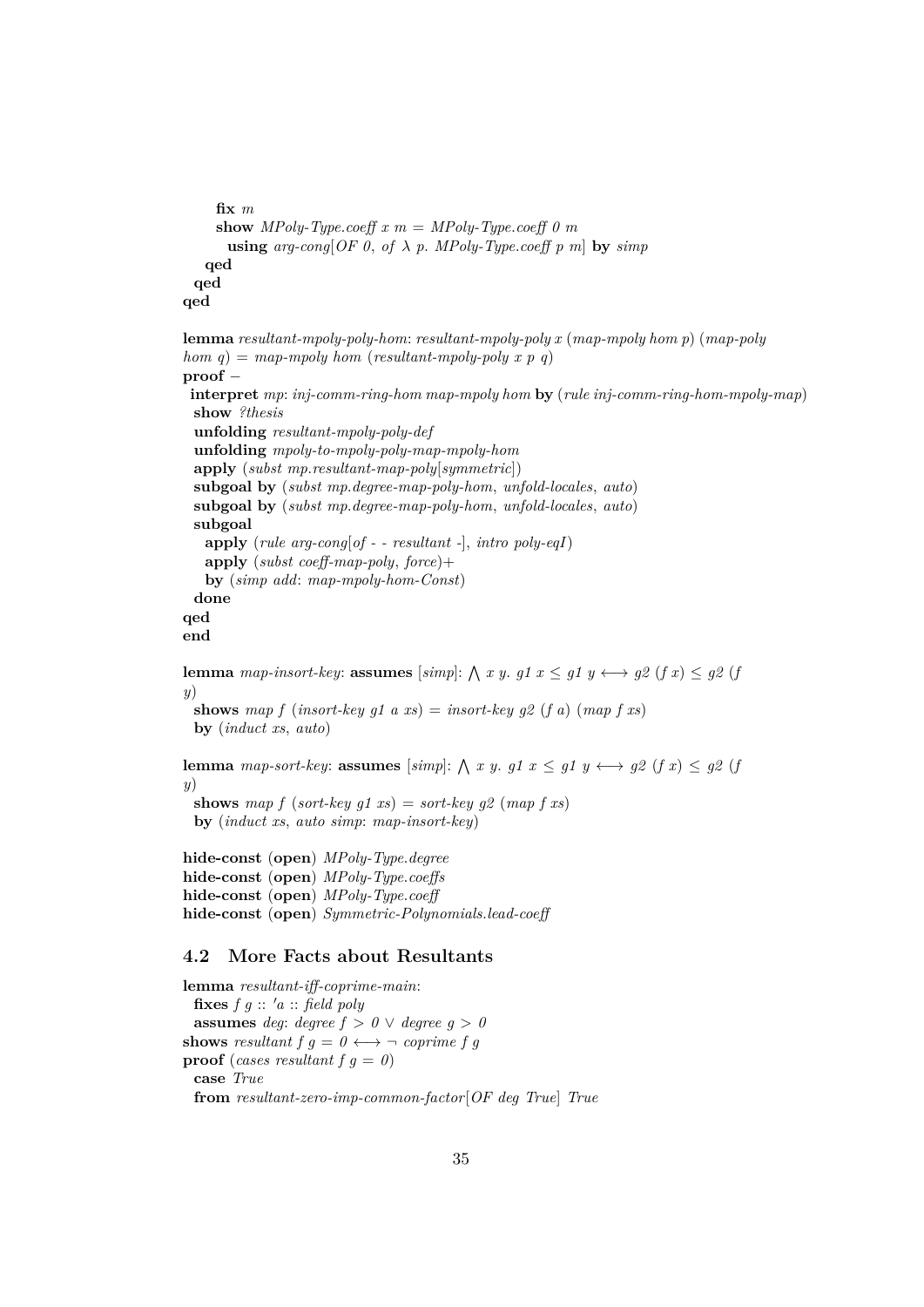```
show ?thesis by simp
next
 case False
 from deg have fg: f \neq 0 \vee q \neq 0 by auto
 from resultant-non-zero-imp-coprime[OF False fg] deg False
 show ?thesis by auto
qed
lemma resultant-zero-iff-coprime: fixes f g :: 'a :: field poly
 assumes f \neq 0 \vee g \neq 0shows resultant f \, g = 0 \leftrightarrow \neg coprime f \, gproof (cases degree f > 0 \vee degree g > 0)
 case True
 thus ?thesis using resultant-iff-coprime-main[OF True] by simp
next
 case False
 hence degree f = 0 degree g = 0 by auto
 then obtain c d where f: f = [c:] and g: g = [d:] using degree0\text{-}coeffs by
metis+
 from assms have cd: c \neq 0 \lor d \neq 0 unfolding f g by autohave res: resultant f g = 1 <b>unfolding f g resultant-const by auto
 have coprime f g
   by (metis assms one-neq-zero res resultant-non-zero-imp-coprime)
 with res show ?thesis by auto
qed
```
The problem with the upcoming lemma is that "root" and "irreducibility" refer to the same type. In the actual application we interested in "irreducibility" over the integers, but the roots we are interested in are either real or complex.

**lemma** resultant-zero-iff-common-root-irreducible: fixes f q :: 'a :: field poly **assumes** *irr*: *irreducible g* and *root*:  $poly g a = 0$ **shows** *resultant*  $f \circ g = 0 \leftrightarrow (\exists x \text{, } poly f \circ x = 0 \land poly g \circ x = 0)$ **proof** − **from** *irr root* **have** *deg*: *degree*  $g \neq 0$  **using** *degree0-coeffs*[*of g*] **by** *fastforce* **show** *?thesis* **proof assume**  $∃ x.$  *poly*  $f x = 0 ∆ poly a x = 0$ **then obtain** *x* where *poly*  $f x = \theta$  *poly*  $q x = \theta$  **by** *auto* **from** *resultant-zero*[*OF* - this] *deg* **show** *resultant*  $f \, q = 0$  **by** *auto* **next assume** *resultant*  $f \, g = 0$ **from** *resultant-zero-imp-common-factor*[*OF - this*] *deg* **have**  $\neg$  *coprime*  $f \circ g$  **by** *auto* **from** *this*[*unfolded not-coprime-iff-common-factor*] **obtain** *r* **where** *rf*: *r dvd f* **and** *rg*: *r dvd g* **and** *r*:  $\neg$  *is-unit r* **by** *auto* **from** *rg r irr* **have** *g dvd r* **by** (*meson algebraic-semidom-class*.*irreducible-altdef*)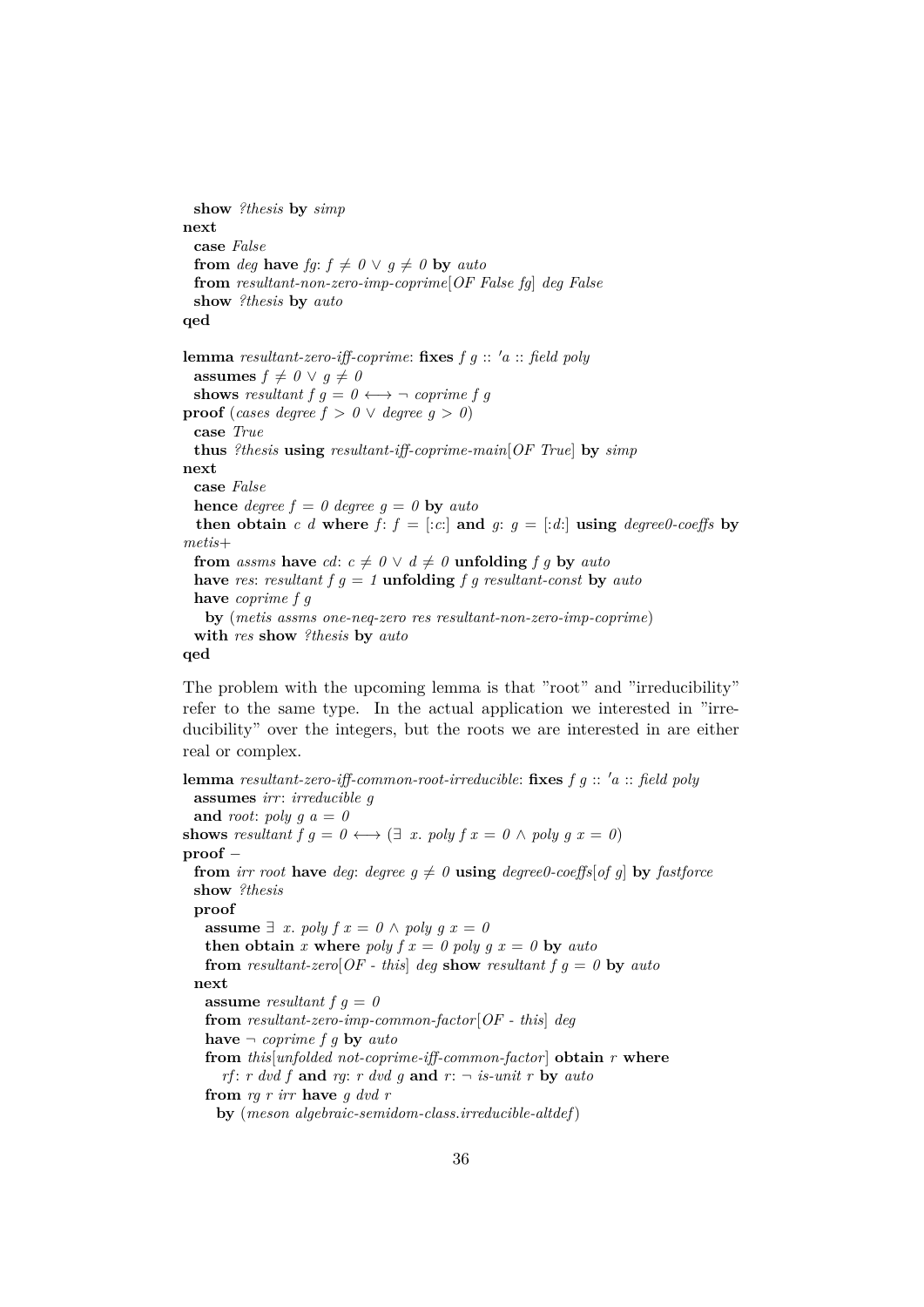```
with rf have g dvd f by auto
   with root show \exists x. poly f x = 0 \land poly g x = 0by (intro exI[of - a], auto simp: dvd-def)
 qed
qed
```
**lemma** *resultant-zero-iff-common-root-complex*: **fixes** *f g* :: *complex poly* **assumes** *g*:  $q \neq 0$ **shows** *resultant*  $f \circ g = 0 \leftrightarrow (\exists x. \text{ poly } f x = 0 \land \text{ poly } g x = 0)$ **proof** (*cases degree*  $q = 0$ ) **case** *deg*: *False* **show** *?thesis* **proof assume**  $∃ x. poly f x = 0 ∧ poly g x = 0$ **then obtain** *x* where *poly*  $f x = 0$  *poly*  $g x = 0$  **by**  $auto$ **from** *resultant-zero*[*OF* - this] *deg* **show** *resultant*  $f \, g = 0$  **by** *auto* **next assume** *resultant*  $f \, g = 0$ **from** *resultant-zero-imp-common-factor*[*OF - this*] *deg* **have**  $\neg$  *coprime*  $f \circ g$  **by**  $auto$ **from** *this*[*unfolded not-coprime-iff-common-factor*] **obtain** *r* **where** *rf*: *r dvd f* **and** *rg*: *r dvd g* **and** *r*:  $\neg$  *is-unit r* **by** *auto* **from** *rg g* **have**  $r\theta$ :  $r \neq \theta$  **by** *auto* **with** *r* **have** *degr*: *degree*  $r \neq 0$  **by** *simp* **hence**  $\neg$  *constant* (*poly r*) **by** (*simp add*: *constant-degree*) **from** *fundamental-theorem-of-algebra*[*OF this*] **obtain** *a* **where** *root*: *poly r a*  $= 0$  **by** *auto* **from** *rf rg root* **show**  $\exists x$ . *poly f*  $x = 0 \land poly g x = 0$ **by** (*intro exI*[*of - a*], *auto simp*: *dvd-def*) **qed next case** *deg*: *True* **from** *degree0-coeffs*[*OF deg*] **obtain** *c* **where**  $gc: g = [c:c]$  **by**  $auto$ **from** *gc* g **have**  $c: c \neq 0$  **by**  $auto$ **hence** *resultant*  $f \circ g \neq 0$  **unfolding** *gc resultant-const* **by** *simp* **with** *gc c* **show** *?thesis* **by** *auto* **qed**

### **4.3 Systems of Polynomials**

Definition of solving a system of polynomials, one being multivariate

**definition** *mpoly-polys-solution* :: 'a :: *field mpoly*  $\Rightarrow$   $(nat \Rightarrow 'a \text{ poly}) \Rightarrow nat set$  $\Rightarrow$   $(nat \Rightarrow 'a) \Rightarrow bool$  where *mpoly-polys-solution p qs N*  $\alpha =$  ( *insertion*  $\alpha$  *p* = *0*  $\land$  $(\forall i \in N. poly (qs i) (\alpha (Suc i)) = 0)$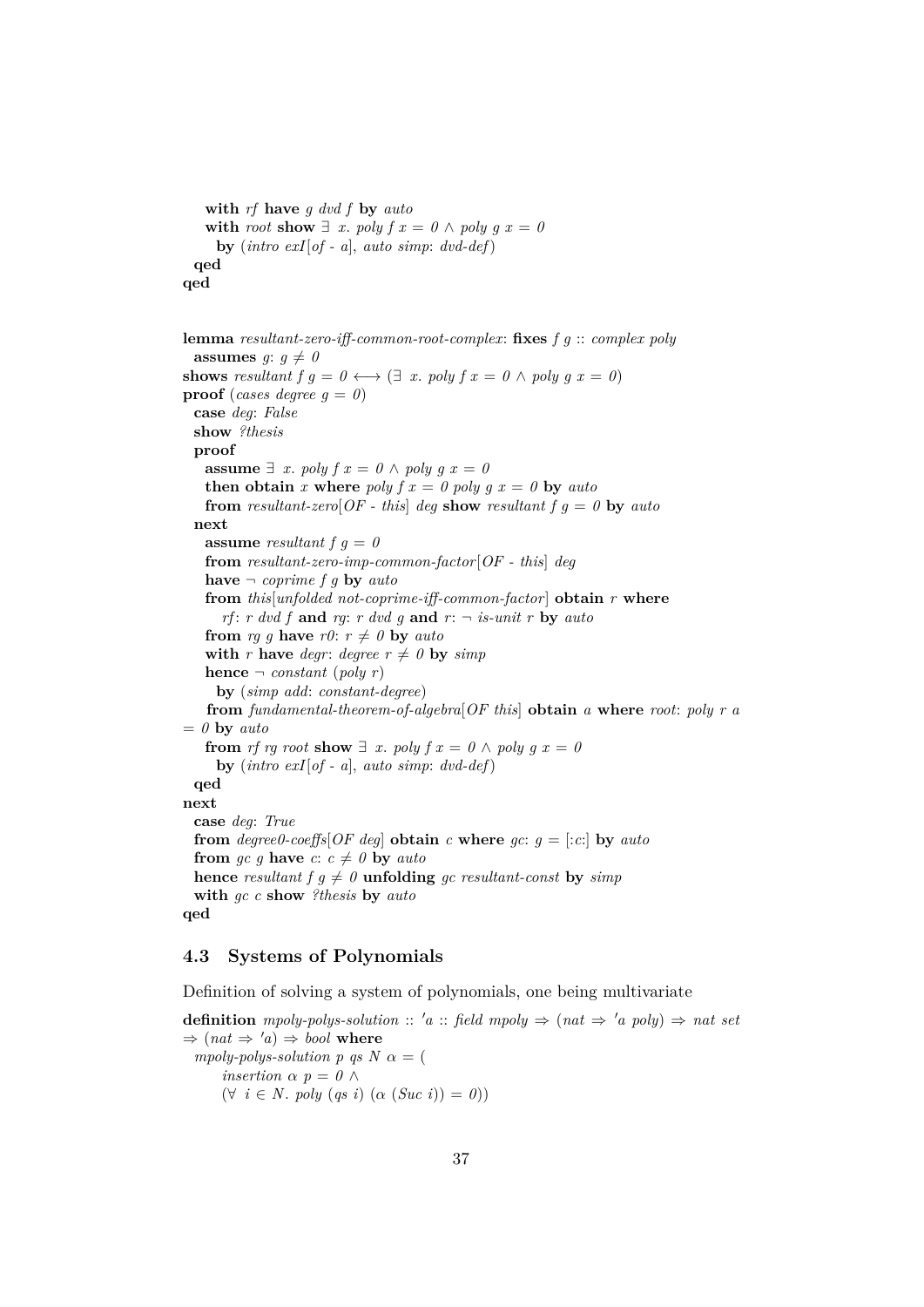The upcoming lemma shows how to eliminate single variables in multivariate root-problems. Because of the problem mentioned in *resultant-zero-iff-common-root-irreducible*, we here restrict to polynomials over the complex numbers. Since the result computations are homomorphisms, we are able to lift it to integer polynomials where we are interested in real or complex roots.

**lemma** *resultant-mpoly-polys-solution*: **fixes** *p* :: *complex mpoly* **assumes** *nz*:  $0 \notin qs$  *'N* and  $i: i \in N$ **shows** *mpoly-polys-solution* (*resultant-mpoly-poly* (*Suc i*) *p* (*qs i*)) *qs* (*N* − {*i*})  $\alpha$  $\longleftrightarrow$   $(\exists v. \text{ mpoly-polys-solution } p \text{ qs } N \text{ } (\alpha((\text{Suc } i) := v)))$ **proof** − **let** *?x* = *Suc i* **let**  $?q = qs i$ **let** *?mres* = *resultant-mpoly-poly ?x p ?q* **from** *i* **obtain** *M* **where**  $N: N = insert i M$  **and**  $MN: M = N - \{i\}$  **and**  $iM$ :  $i \notin M$  **by** *auto* **from** *nz i* **have** *nzq*:  $?q \neq 0$  **by** *auto* **hence** *lc0*: *lead-coeff* (*qs i*)  $\neq$  *0* **by** *auto* **have** mpoly-polys-solution ?mres qs  $(N - \{i\})$   $\alpha \longleftrightarrow$ *insertion*  $\alpha$  *?mres* =  $0 \wedge (\forall i \in M$ . *poly* (*qs i*) ( $\alpha$  (*Suc i*)) = 0) **unfolding** *mpoly-polys-solution-def MN* **.. also have** *insertion*  $\alpha$  *?mres* =  $0 \leftrightarrow$  *resultant* (*partial-insertion*  $\alpha$  *?x p*) *?q* = *0* **by** (*rule insertion-resultant-mpoly-poly-zero*[*OF nzq*]) **also have** ...  $\longleftrightarrow$   $(\exists v. \text{ poly } (partial\-insertion \alpha \ \text{?x } p) \ v = 0 \land poly \text{?q } v = 0)$ **by** (*rule resultant-zero-iff-common-root-complex*[*OF nzq*]) **also have** ...  $\longleftrightarrow$   $(\exists v$ . *insertion*  $(\alpha \, (2x := v))$   $p = 0 \land poly$  ?q  $v = 0$ ) (**is** ?lhs  $=$  *?rhs*) **proof** (*intro iff-exI conj-cong refl arg-cong*[ $of - \lambda x$ .  $x = 0$ ]) **fix** *v* **have** *poly* (*partial-insertion*  $\alpha$  *?x p*)  $v = poly$  (*partial-insertion*  $\alpha$  *?x p*) (( $\alpha$ (*?x*)  $:= v()$  *?x*) **by** *simp* **also have**  $\ldots$  = *insertion*  $(\alpha \mid \mathcal{X} := v)) p$ **by** (*rule insertion-partial-insertion*, *auto*) **finally show** *poly* (*partial-insertion*  $\alpha$  ?x *p*) *v* = *insertion* ( $\alpha$ (?x := *v*)) *p*. **qed also have** ...  $\wedge (\forall i \in M$ . *poly* (*qs i*) ( $\alpha$  (*Suc i*)) = 0)  $\longleftrightarrow$   $(\exists v. \text{ insertion } (\alpha(?x := v)) \mid p = 0 \land poly (qs i) \mid v = 0 \land (\forall i \in M. \text{ poly } (qs$ *i*)  $((\alpha(^{2}x := v)) (Suc i)) = 0)$ **using** *iM* **by** *auto* **also have** ...  $\longleftrightarrow$  ( $\exists$  *v. mpoly-polys-solution p qs N* ( $\alpha((\textit{Suc } i) := v))$ ) **unfolding** *mpoly-polys-solution-def N* **by** (*intro iff-exI*, *auto*) **finally show** *?thesis* **. qed**

We now restrict solutions to be evaluated to zero outside the variable range. Then there are only finitely many solutions for our applications.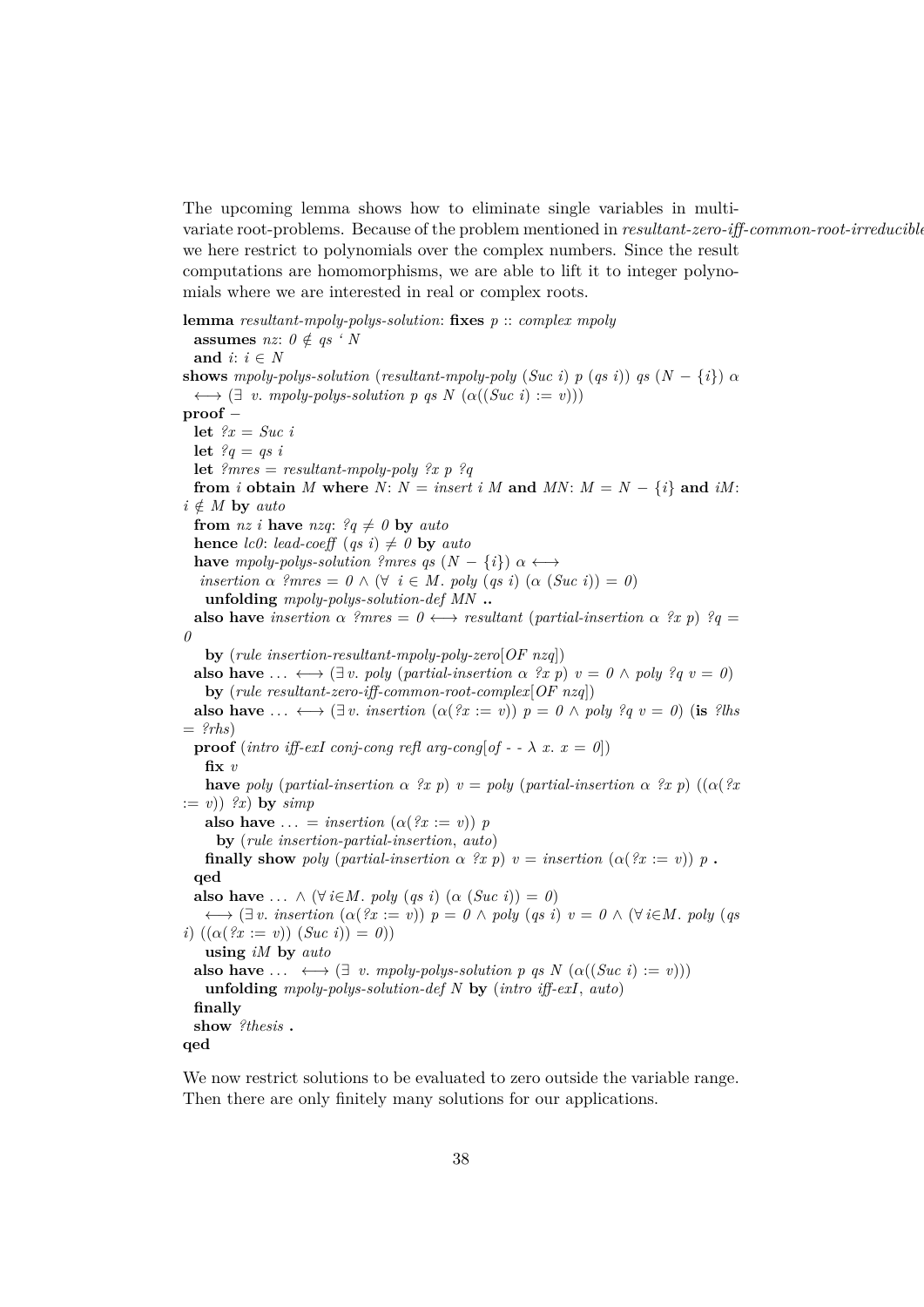**definition**  $mpoly-polys-zero-solution$  ::  $'a$  ::  $field \; mpoly \Rightarrow (nat \Rightarrow 'a \; poly) \Rightarrow nat$  $set \Rightarrow (nat \Rightarrow 'a) \Rightarrow bool$  where

*mpoly-polys-zero-solution p qs N*  $\alpha$  = (*mpoly-polys-solution p qs N*  $\alpha$  $\land$   $(\forall i. i \notin insert \ 0 \ (Suc \ 'N) \longrightarrow \alpha \ i = 0))$ 

**lemma** *resultant-mpoly-polys-zero-solution*: **fixes** *p* :: *complex mpoly* **assumes** *nz*:  $0 \notin \textit{as} ' N$ 

and  $i: i \in N$ 

**shows**

*mpoly-polys-zero-solution* (*resultant-mpoly-poly* (*Suc i*) *p* (*qs i*)) *qs*  $(N - \{i\})$   $\alpha$  $\implies \exists v$ . *mpoly-polys-zero-solution p qs N* ( $\alpha(Suc \ i := v)$ ) *mpoly-polys-zero-solution p qs N* α

 $\implies$  *mpoly-polys-zero-solution* (*resultant-mpoly-poly* (*Suc i*) *p* (*qs i*)) *qs* (*N* −  $\{i\}$ )  $(\alpha(Suc \; i := 0))$ 

**proof** −

**assume** *mpoly-polys-zero-solution* (*resultant-mpoly-poly* (*Suc i*) *p* (*qs i*)) *qs* (*N* − {*i*}) α

**hence** *1*: *mpoly-polys-solution* (*resultant-mpoly-poly* (*Suc i*) *p* (*qs i*)) *qs* (*N* −  $\{i\}$ )  $\alpha$  and  $\ell: (\forall i \in i \notin insert \cup (Suc \cup (N - \{i\})) \longrightarrow \alpha \in \ell = 0)$ 

**unfolding** *mpoly-polys-zero-solution-def* **by** *auto*

**from** *resultant-mpoly-polys-solution* [*of qs N - p*  $\alpha$ *, OF nz i*] *1* **obtain** *v* **where** *mpoly-polys-solution p qs N*  $(\alpha(Suc \ i := v))$  **by** *auto* 

**with** 2 **have** *mpoly-polys-zero-solution p qs N* ( $\alpha(Suc \ i := v)$ ) **using** *i* **unfolding** *mpoly-polys-zero-solution-def* **by** *auto*

**thus**  $\exists v$ . *mpoly-polys-zero-solution p qs N* ( $\alpha(Suc \ i := v)$ ) **..** 

**next**

**assume** *mpoly-polys-zero-solution p qs N* α

**from** *this*[*unfolded mpoly-polys-zero-solution-def* ] **have** *1*: *mpoly-polys-solution p*  $qs N \alpha$  and  $2: \forall i$ .  $i \notin insert \theta$  (*Suc* 'N)  $\longrightarrow \alpha$   $i = \theta$  by *auto* 

**from** *1* **have** *mpoly-polys-solution p qs N*  $(\alpha(Suc \ i := \alpha(Suc \ i)))$  **by** *auto* **hence**  $\exists$  *v. mpoly-polys-solution p qs N* ( $\alpha(Suc \ i := v)$ ) **by** *blast* 

with *resultant-mpoly-polys-solution* [*of qs N - p*  $\alpha$ *, OF nz i*] **have** *mpoly-polys-solution* (*resultant-mpoly-poly* (*Suc i*)  $p$  (*qs i*))  $q$ s ( $N - \{i\}$ )  $\alpha$  by *auto* 

**hence** *mpoly-polys-solution* (*resultant-mpoly-poly* (*Suc i*) *p* (*qs i*)) *qs* (*N* − {*i*})  $(\alpha \ (Suc \ i := 0))$ 

**unfolding** *mpoly-polys-solution-def*

**apply** *simp*

**apply** (*subst insertion-irrelevant-vars*[ $of - \alpha$ ])

**by** (*insert vars-resultant-mpoly-poly*, *auto*)

**thus** *mpoly-polys-zero-solution* (*resultant-mpoly-poly* (*Suc i*) *p* (*qs i*)) *qs* (*N* −  $\{i\}$ )  $(\alpha(Suc \ i := 0))$ 

**unfolding** *mpoly-polys-zero-solution-def* **using** *2* **by** *auto*

**qed**

The following two lemmas show that if we start with a system of polynomials with finitely many solutions, then the resulting polynomial cannot be the zero-polynomial.

**lemma** *finite-resultant-mpoly-polys-non-empty*: **fixes** *p* :: *complex mpoly* **assumes** *nz*:  $0 \notin qs$  *' N*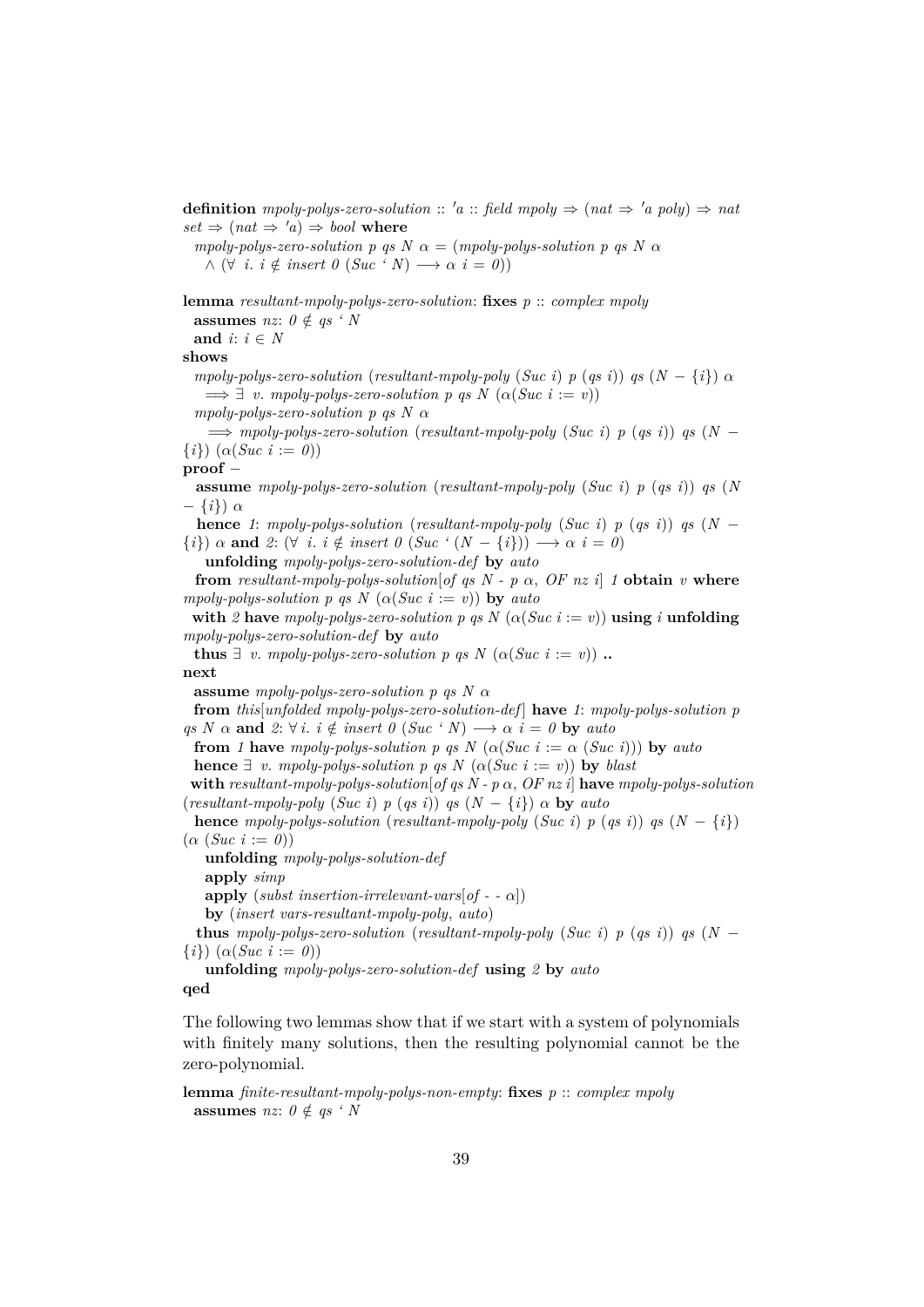and  $i: i \in N$ **and** *fin*: *finite* { $\alpha$ *. mpoly-polys-zero-solution p qs N*  $\alpha$ } **shows** *finite*  $\{\alpha$  *mpoly-polys-zero-solution* (*resultant-mpoly-poly* (*Suc i*)  $p$  ( $qs$  *i*)) *qs*  $(N - \{i\}) \alpha$ **proof** − **let** *?solN* = *mpoly-polys-zero-solution p qs N* **let**  $\ell$ solN1 = *mpoly-polys-zero-solution* (*resultant-mpoly-poly* (*Suc i*) *p* (*qs i*)) *qs*  $(N - \{i\})$ **let**  $\mathscr{C}x = \mathscr{S}uc$  *i* **note** *defs* = *mpoly-polys-zero-solution-def* **define** *zero* **where** *zero*  $\alpha = \alpha$  (?x := 0) **for**  $\alpha$  :: *nat*  $\Rightarrow$  *complex* **{** fix  $\alpha$ **assume** *sol*: *?solN1* α **from** *sol*[*unfolded defs*] **have**  $\theta$ :  $\alpha$   $\hat{x} = \theta$  **by**  $auto$ **from** *resultant-mpoly-polys-zero-solution*( $1$ )[*of as N i p, OF nz i sol*] **obtain**  $v$ **where** *?solN*  $(\alpha(2x := v))$  **by** *auto* **hence** *sol*:  $\alpha$ (?x := v)  $\in$  { $\alpha$ . ?solN  $\alpha$ } **by** *auto* **hence** *zero*  $(\alpha(?x := v)) \in$  *zero*  $'\{\alpha, ?solN \alpha\}$  **by** *auto* **also have** *zero*  $(\alpha(2x := v)) = \alpha$  **using**  $\theta$  **by** (*auto simp*: *zero-def*) **finally have**  $\alpha \in zero$  ' $\{\alpha$ . *?solN*  $\alpha\}$ . **} hence**  $\{\alpha$ *. ?solN1*  $\alpha\} \subseteq \text{zero}$  ' $\{\alpha$ *. ?solN*  $\alpha\}$  **by** *blast* **from** *finite-subset*[*OF this finite-imageI*[*OF fin*]] **show** *?thesis* **. qed lemma** *finite-resultant-mpoly-polys-empty*: **fixes** *p* :: *complex mpoly* **assumes** *finite* { $\alpha$ *. mpoly-polys-zero-solution p qs* {}  $\alpha$ } **shows**  $p \neq 0$ **proof define** *g* **where**  $g x = (\lambda i : \text{if } i = 0 \text{ then } x \text{ else } 0)$  **for**  $x :: \text{complex}$ **assume**  $p = 0$ **hence**  $\forall$  *x*. *mpoly-polys-zero-solution p qs* {} (*g x*)

**unfolding** *mpoly-polys-zero-solution-def mpoly-polys-solution-def g-def* **by** *auto* **hence** *range*  $g \subseteq \{\alpha$ *. mpoly-polys-zero-solution p qs*  $\{\}\alpha\}$  **by** *auto* **from** *finite-subset*[*OF this assms*] **have** *finite* (*range g*) **. moreover have** *inj g* **unfolding** *g-def inj-on-def* **by** *metis* **ultimately have** *finite* (*UNIV* :: *complex set*) **by** *simp* **thus** *False* **using** *infinite-UNIV-char-0* **by** *auto* **qed**

### **4.4 Elimination of Auxiliary Variables**

**fun** eliminate-aux-vars :: 'a :: comm-ring-1 mpoly  $\Rightarrow$  (nat  $\Rightarrow$  'a poly)  $\Rightarrow$  nat list  $\Rightarrow 'a \text{ poly where}$ 

*eliminate-aux-vars p qs*  $\vert \vert = mpoly-to-poly 0 p$ | *eliminate-aux-vars p qs* (*i* # *is*) = *eliminate-aux-vars* (*resultant-mpoly-poly* (*Suc i*) *p* (*qs i*)) *qs is*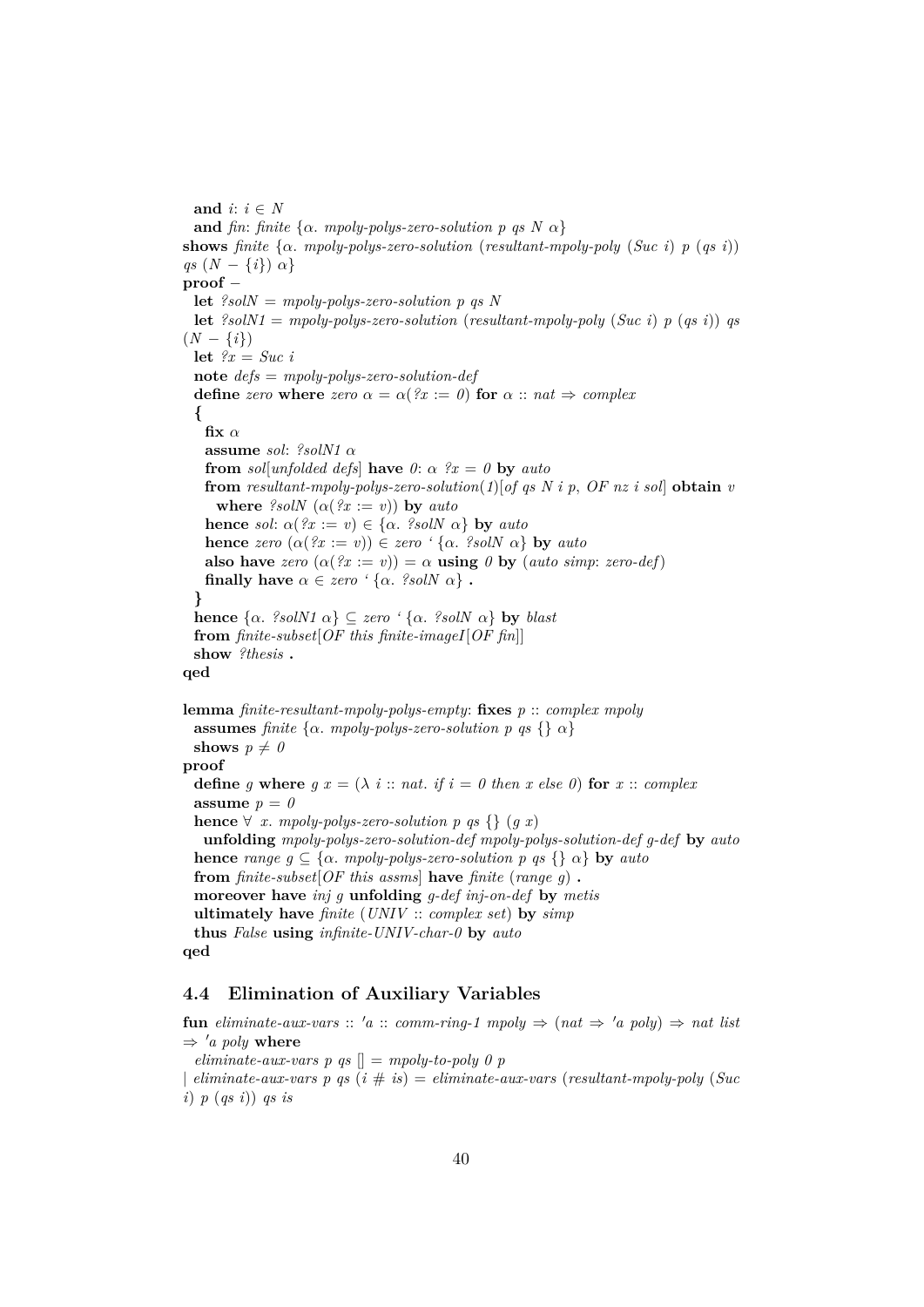```
lemma eliminate-aux-vars-of-int-poly:
  eliminate-aux-vars (map-mpoly (of-int :: \rightarrow 'a :: {comm-ring-1,ring-char-0})
mp) (of-int-poly \circ qs) is
 = of-int-poly (eliminate-aux-vars mp qs is)
proof −
 let ?h = of\text{-}int :: - \Rightarrow 'ainterpret mp: comm-ring-hom (map-mpoly ?h)
   by (rule of-int-hom.comm-ring-hom-mpoly-map)
 show ?thesis
 proof (induct is arbitrary: mp)
   case Nil
   show ?case by (simp add: of-int-hom.mpoly-to-poly-map-mpoly-hom)
 next
   case (Cons i is mp)
   show ?case unfolding eliminate-aux-vars.simps Cons[symmetric]
    apply (rule arg-cong[of - -\lambda x. eliminate-aux-vars x --], unfold o-def)
     by (rule of-int-hom.resultant-mpoly-poly-hom)
 qed
qed
```
The polynomial of the elimination process will represent the first value  $\alpha$  $(0::'a)$  of any solution to the multi-polynomial problem.

**lemma** *eliminate-aux-vars*: **fixes** *p* :: *complex mpoly* **assumes** *distinct is* **and** *vars*  $p \subseteq$  *insert*  $\theta$  (*Suc* ' *set is*) **and** *finite* { $\alpha$ *. mpoly-polys-zero-solution p qs (set is)*  $\alpha$ } **and**  $0 \notin qs$  *' set is* **and** *mpoly-polys-solution p qs* (*set is*)  $\alpha$ **shows** *poly* (*eliminate-aux-vars p qs is*) ( $\alpha$  *0*) =  $0 \wedge$  *eliminate-aux-vars p qs is*  $\neq$ *0* **using** *assms* **proof** (*induct is arbitrary*: *p*) **case** (*Nil p*) **from** *Nil*(*3*) *finite-resultant-mpoly-polys-empty*[*of p*] **have**  $p\theta$ :  $p \neq 0$  **by** *auto* **from**  $Nil(2)$  **have** *vars*: *vars*  $p \subseteq \{0\}$  **by** *auto* **note** [*simp*] = *poly-eq-insertion*[*OF this*] **from** *Nil*(*5*)[*unfolded mpoly-polys-solution-def* ] **have** *insertion*  $\alpha$   $p = 0$  **by** *auto* **also have** *insertion*  $\alpha$   $p = insertion (\lambda v \cdot \alpha 0) p$ **by** (*rule insertion-irrelevant-vars*, *insert vars*, *auto*) **finally show** *?case* **using** *p0 mpoly-to-poly-inverse*[*OF vars*] **by** (*auto simp*: *poly-to-mpoly0*) **next case** (*Cons i is p*) let  $\mathscr{C}x = Suc$  *i* **let**  $?p = resultant-mpoly-poly \; ?x \; p \; (qs \; i)$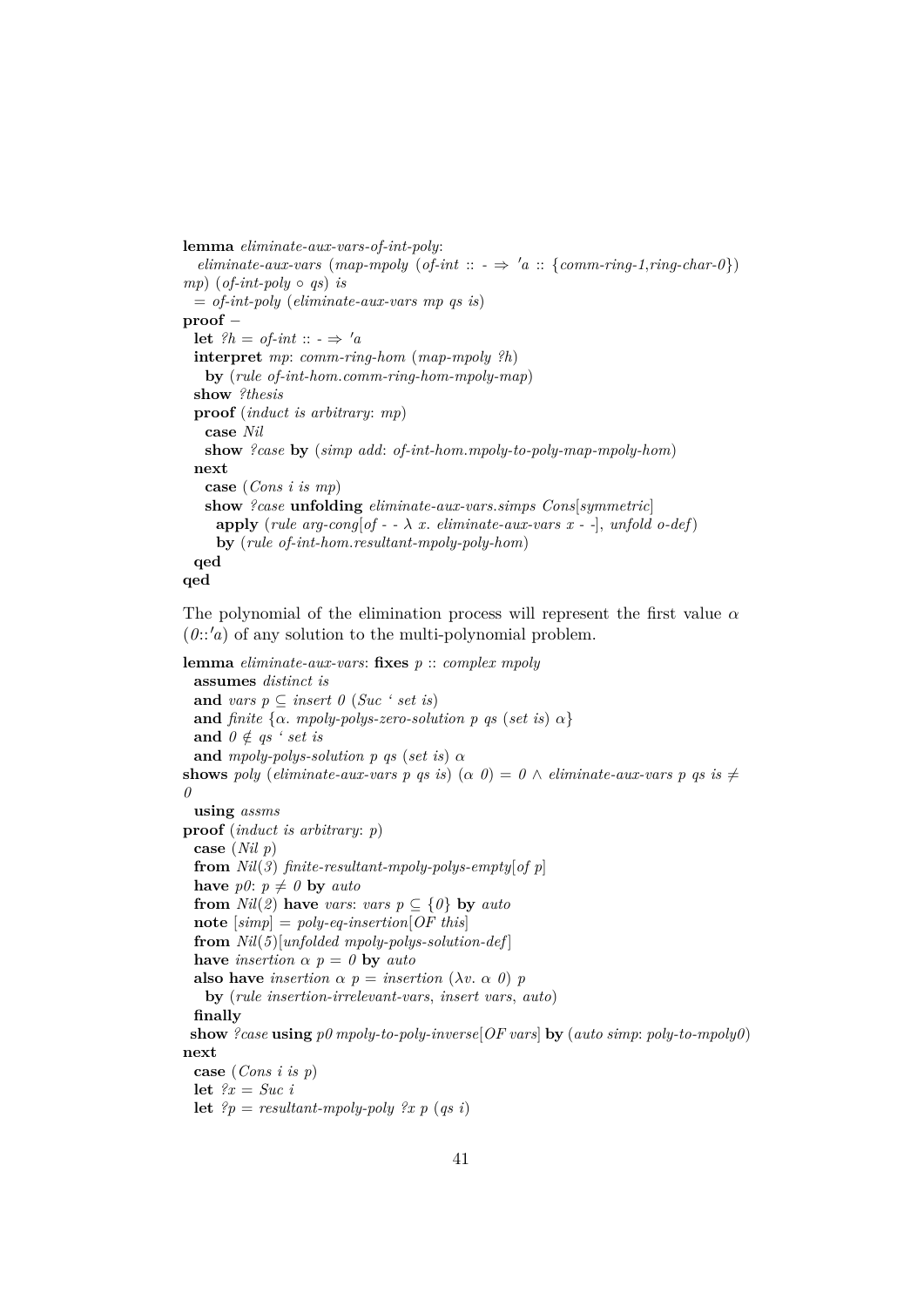**have** *dist*: *distinct is* **using** *Cons*(*2*) **by** *auto* **have** *vars*: *vars*  $?p$  ⊆ *insert*  $0$  (*Suc ' set is*) **using**  $Cons(3)$  *vars-resultant-mpoly-poly*[*of ?x p qs i*] **by** *auto* **have** *fin*: *finite*  $\{\alpha$ *. mpoly-polys-zero-solution*  $\{p \text{ } q\text{s} \text{ } (set \text{ } is) \alpha\}$ **using** *finite-resultant-mpoly-polys-non-empty of qs set*  $(i \# is)$  *i p, OF Cons* $(5)$ ] *Cons*(*2*,*4*) **by** *auto* **have**  $0: 0 \notin qs$  *' set is* **using**  $Cons(5)$  by *auto* **have**  $(\exists v \cdot \text{mpoly-polys-solution } p \text{ as } (set (i \# is)) (\alpha (?x := v)))$ **using**  $Cons(6)$  **by** (*intro exI*[*of -*  $\alpha$  *?x*], *auto*) **from** *this resultant-mpoly-polys-solution* [*OF Cons*(5), *of i p*  $\alpha$ ] **have** *mpoly-polys-solution* ?*p qs* (*set* (*i* # *is*) – {*i*})  $\alpha$ **by** *auto* **also have**  $set (i \# is) - \{i\} = set$  *is*  $using \text{Cons}(2)$  by  $auto$ **finally have** *mpoly-polys-solution ?p qs* (*set is*) α **by** *auto* **note**  $IH = Cons(1)[OF]$  *dist vars fin 0 this*] **show** *?case* **unfolding** *eliminate-aux-vars*.*simps* **using** *IH* **by** *simp* **qed**

### **4.5 A Representing Polynomial for the Roots of a Polynomial with Algebraic Coefficients**

First convert an algebraic polynomial into a system of integer polynomials.

**definition** *initial-root-problem* ::  $a$  :: {*is-rat,field-gcd*} *poly*  $\Rightarrow$  *int mpoly*  $\times$  (*nat*  $\times$  <sup>*'a*</sup>  $\times$  *int poly*) *list* where  $initial-root-problem$   $p = (let$  $n = degree \, p$  $cs = coef$ *fs*  $p$ ;  $rcs = remdups$  (*filter* ( $\lambda$  *c*. *c*  $\notin \mathbb{Z}$ ) *cs*);  $pairs = map \ (\lambda \ c. \ (c. \ min-int-poly \ c)) \ rcs;$ *spairs* = *sort-key* ( $\lambda$  (*c*,*f*). *degree f*) *pairs*; — sort by degree so that easy computations will be done first  $triples = zip [0 \dots < length \text{ spairs}]$  *spairs*;  $mpoly = (sum (\lambda i. let c = coeff p i in$ *MPoly-Type.monom* (*Poly-Mapping.single 0 i*)  $1 * - x_0^i * ...$ (*case find*  $(\lambda (j,d,f))$ .  $d = c$ ) *triples of*  $None \Rightarrow Const (to-int c)$ | *Some* (*j*,*pair*) ⇒ *Var* (*Suc j*))) {..*n*}) *in* (*mpoly*, *triples*))

And then eliminate all auxiliary variables

**definition** *representative-poly* :: 'a :: {*is-rat,field-char-0,field-gcd*}  $poly \Rightarrow int poly$ **where** *representative-poly p* = (*case initial-root-problem p of* (*mp*, *triples*) ⇒ *let is* = *map fst triples*;  $qs = (\lambda \text{ } i \text{ } s \text{ } s \text{ } nd \text{ } (s \text{ } nd \text{ } (triples \text{ } ! \text{ } i)))$ 

```
in eliminate-aux-vars mp qs is)
```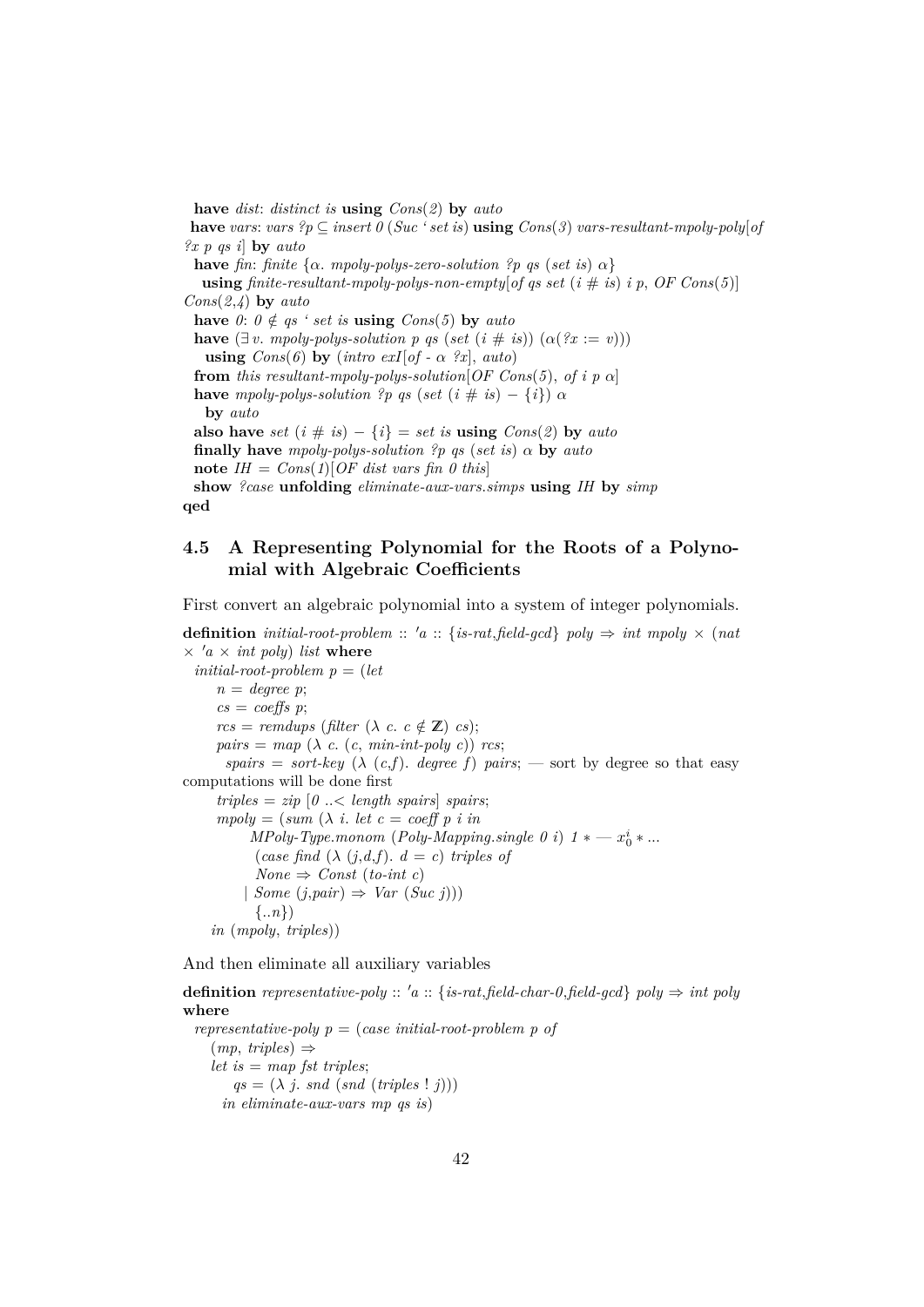#### **4.6 Soundness Proof for Complex Algebraic Polynomials**

**lemma** *get-representative-complex*: **fixes** *p* :: *complex poly* **assumes**  $p: p \neq 0$ **and** *algebraic*: *Ball* (*set* (*coeffs p*)) *algebraic* and *res*: *initial-root-problem*  $p = (mp, triples)$ **and** *is*: *is* = *map fst triples* **and** *qs*:  $\bigwedge$  *j*. *j* < *length is*  $\implies$  *qs j* = *snd* (*snd* (*triples* ! *j*)) and *root*:  $poly p x = 0$ **shows** *eliminate-aux-vars mp qs is represents x* **proof** − **define** *rcs* **where**  $rcs = remdups$  (*filter* ( $\lambda c$ ,  $c \notin \mathbb{Z}$ ) (*coeffs p*)) **define** *spairs* **where** *spairs* = *sort-key* ( $\lambda(c, f)$ *. degree f)* (*map* ( $\lambda c$ *.* (*c, min-int-poly c*)) *rcs*) **let** *?find* =  $\lambda$  *i*. *find* ( $\lambda$ (*j*, *d*, *f*). *d* = *coeff p i*) *triples* **define** *trans* **where** *trans*  $i = (case \; ? \text{find} \; i \; of \; None \Rightarrow Const \; (to-int \; (coeff \; p \; i))$  $\int$  *Some* (*j*, *pair*)  $\Rightarrow$  *Var* (*Suc j*)) **for** *i* **note** *res* = *res*[*unfolded initial-root-problem-def Let-def* , *folded rcs-def* , *folded spairs-def* ] **have** *triples*: *triples* = *zip* [*0*..<*length spairs*] *spairs* **using** *res* **by** *auto* **note** *res* = *res*[*folded triples*, *folded trans-def* ] **have** *mp*:  $mp = (\sum i \leq degree p$ . *MPoly-Type.monom* (*Poly-Mapping.single 0 i*) *1* ∗ *trans i*) **using** *res* **by** *auto* **have** *dist-rcs*: *distinct rcs* **unfolding** *rcs-def* **by** *auto* **hence** *distinct* (*map fst* (*map* (λ*c*. (*c*, *min-int-poly c*)) *rcs*)) **by** (*simp add*: *o-def*) **hence** *dist-spairs*: *distinct* (*map fst spairs*) **unfolding** *spairs-def* **by** (*metis* (*no-types*, *lifting*) *distinct-map distinct-sort set-sort*) **{ fix** *c* **assume** *c* ∈ *set rcs* **hence**  $c \in set (coeffs p)$  **unfolding** *rcs-def* **by** *auto* **with** *algebraic* **have** *algebraic c* **by** *auto* **} note** *rcs-alg* = *this* **{ fix** *c* **assume**  $c: c \in range (coeff p)$   $c \notin \mathbb{Z}$ **hence**  $c \in set \ (coeffs \ p)$  **unfolding** *range-coeff* **by** *auto* **with** *c* **have** *crcs*:  $c \in set$  *rcs* **unfolding** *rcs-def* **by** *auto* **from** *rcs-alg*[*OF crcs*] **have** *algebraic c* **. from** *min-int-poly-represents*[*OF this*] **have** *min-int-poly c represents c* **. hence**  $\exists$  *f*. (*c*,*f*) ∈ *set spairs*  $\land$  *f represents c* **using** *crcs* **unfolding** *spairs-def* **by** *auto* **} have** *dist-is*: *distinct is* **unfolding** *is triples* **by** *simp* **note**  $eliminate = eliminate-aux-vars[OF\; dist-is]$ **let** *?mp* = *map-mpoly of-int mp* :: *complex mpoly* **have** *vars-mp*: *vars*  $mp \subseteq insert\ 0$  (*Suc* ' *set is*) **unfolding** *mp* **apply** (*rule order*.*trans*[*OF vars-setsum*], *force*)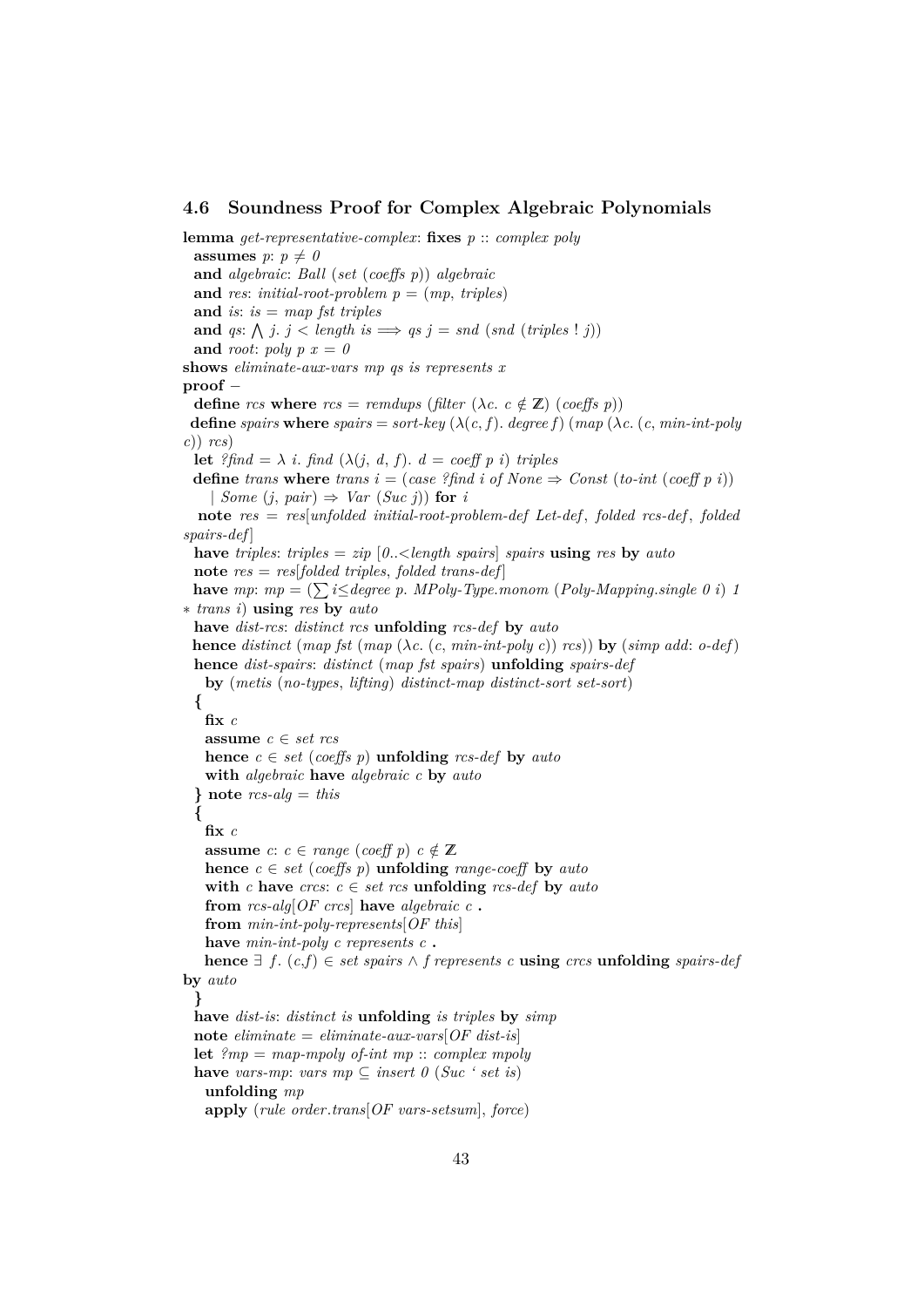```
apply (rule UN-least, rule order.trans[OF vars-mult], rule Un-least)
    apply (intro order.trans[OF vars-monom-single], force)
   subgoal for i
   proof −
     show ?thesis
     proof (cases ?find i)
       case None
       show ?thesis unfolding trans-def None by auto
     next
       case (Some j-pair)
      then obtain j c f where find: ?find i = Some (j,c,f) by (cases j-pair, auto)
       from \text{find}\text{-}Some-D[OF\text{ find}]\ have \text{Suc}\ j \in \text{Suc}\ i (\text{fst}\ i \text{ set triples}) by \text{force}thus ?thesis unfolding trans-def find by (simp add: vars-Var is)
     qed
   qed
   done
 hence varsMp: vars ?mp \subseteq insert \cup (Suc \cup ' set is) using vars-map-mpoly-subset
by auto
 \textbf{note } eliminate = eliminate[OF this]let ?f = \lambda j, snd (snd (triples ! j))
 let ?c = \lambda j. fst (snd (triples ! j))
  {
   \mathbf{fix}\,jassume j ∈ set is
   hence ({}^{9}c \; j, \; {}^{9}f \; j) \in set spairs unfolding is triples by simp
   hence ?f j represents ?c j ?f j = min-int-poly (?c j) unfolding spairs-def
     by (auto intro: min-int-poly-represents[OF rcs-alg])
  } note is-repr = this
 let 2qs = (of-int-poly \text{ o } qs) :: nat \Rightarrow complex \text{ } poly{
   fix j
   assume j \in set is
   hence j < length is unfolding is triples by simp
  } note j-len = this
  have qs-0: 0 \notin qs ' set is
 proof
   assume 0 \in qs ' set is
   then obtain j where j: j \in set is and 0: qs j = 0 by autofrom is-repr[OF j] have ?f j \neq 0 by auto
   with \theta show False unfolding qs[OF_j-len[OF_j]] by auto
  qed
 hence qs0: 0 \notin ?qs ' set is by auto
 \textbf{note } eliminate = eliminate[OF - this]define roots where roots p = (SOME \, xs. \, set \, xs = \{x \, . \, poly \, p \, x = 0\}) for p ::complex poly
  {
   fix p :: complex poly
   assume p \neq 0from someI-ex[OF finite-list[OF poly-roots-finite[OF this]], folded roots-def ]
```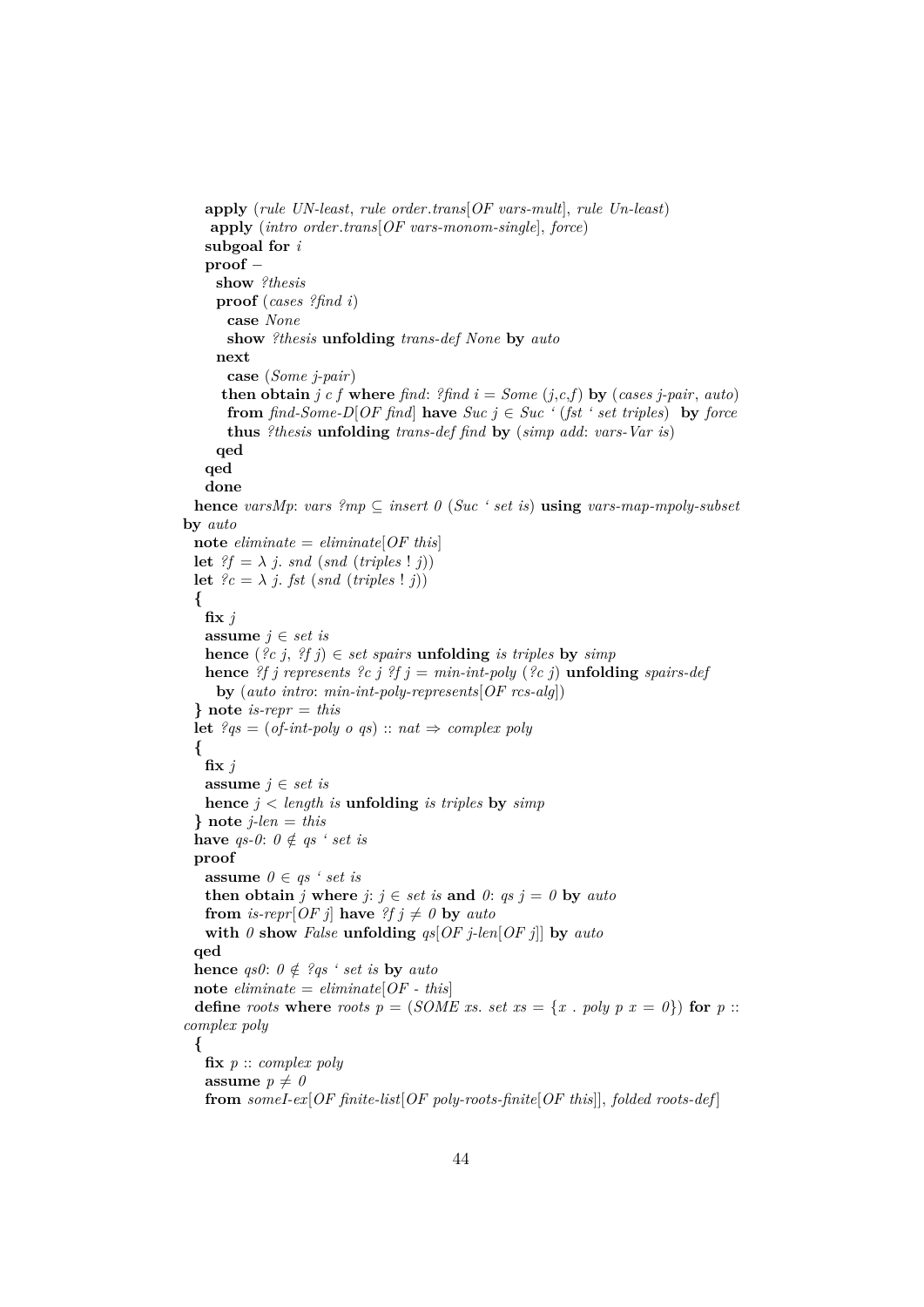have *set* (*roots*  $p$ ) = {*x*. *poly*  $p$   $x = 0$ }. **} note** *roots* = *this* **define** *qs-roots* **where** *qs-roots* = *concat-lists* (*map* ( $\lambda$  *i*. *roots* (*?qs i*)) [ $\theta$  ... *length triples*]) **define** *evals* **where** *evals* = *concat* (*map* ( $\lambda$  *part*. *let*  $q =$  *partial-insertion*  $(\lambda \text{ } i \text{ } part \text{ } ! \text{ } (i - 1) \text{ } 0 \text{ } ?mp;$ *new-roots* = *roots q in map*  $(\lambda r \cdot r \# part)$  *new-roots*) *qs-roots*) **define** *conv* **where** *conv roots*  $i = (if \ i \leq length \ triples \ then \ roots \ 1 \ i \ else \ 0 \ ::$ *complex*) **for** *roots i* **define** *alphas* **where** *alphas* = *map conv evals* **{ fix** *n* **assume** *n*: *n* ∈ {..*degree p*} **let**  $?cn = coeff p n$ **from** *n* **have** *mem*:  $?cn \in set (coeffs p)$  **using** *p* **unfolding** *Polynomial.coeffs-def* **by** *force* **{ assume**  $?cn \notin \mathbb{Z}$ **with** *mem* **have**  $?cn \in set$  *rcs* **unfolding** *rcs-def* **by** *auto* **hence** (*?cn*, *min-int-poly ?cn*) ∈ *set spairs* **unfolding** *spairs-def* **by** *auto* **hence** ∃ *i*. (*i*, *?cn*, *min-int-poly ?cn*) ∈ *set triples* **unfolding** *triples set-zip set-conv-nth* **by** *force* **hence** *?find*  $n \neq None$  **unfolding** *find-None-iff* **by** *auto* **} } note** *non-int-find* = *this* **have** *fin*: *finite*  $\{\alpha$ , *mpoly-polys-zero-solution*  $\{m p \}$   $\{gs (set is) \alpha\}$ **proof** (*rule finite-subset*[*OF - finite-set*[*of alphas*]], *standard*, *clarify*)  $\mathbf{fix} \alpha$ **assume** *sol*: *mpoly-polys-zero-solution ?mp ?qs* (*set is*) α **define** *part* **where**  $part = map (\lambda i. \alpha (Suc i)) [0.. < length triples]$ **{ fix** *i* **assume** *i* > *length triples* **hence**  $i \notin insert \theta$  (*Suc* ' set is) **unfolding** *triples* is **by** *auto* **hence**  $\alpha$  *i* = 0 **using** *sol*[*unfolded mpoly-polys-zero-solution-def*] **by** *auto* **} note** *alpha0* = *this* **{ fix** *i* **assume** *i* < *length triples* **hence**  $i$ :  $i \in set$  *is* **unfolding** *triples is* **by** *auto* **from**  $qs0$  *i* **have**  $0:$  ?*qs*  $i \neq 0$  **by** *auto* **from** *i sol*[*unfolded mpoly-polys-zero-solution-def mpoly-polys-solution-def* ] **have** *poly* (*?qs i*) ( $\alpha$  (*Suc i*)) = 0 **by** *auto* **hence**  $\alpha$  (*Suc i*)  $\in$  *set* (*roots* (*?qs i*)) *poly* (*?qs i*) ( $\alpha$  (*Suc i*)) = 0 **using** *roots*[*OF 0*] **by** *auto* **} note** *roots2* = *this* **hence** *part*: *part* ∈ *set qs-roots*

45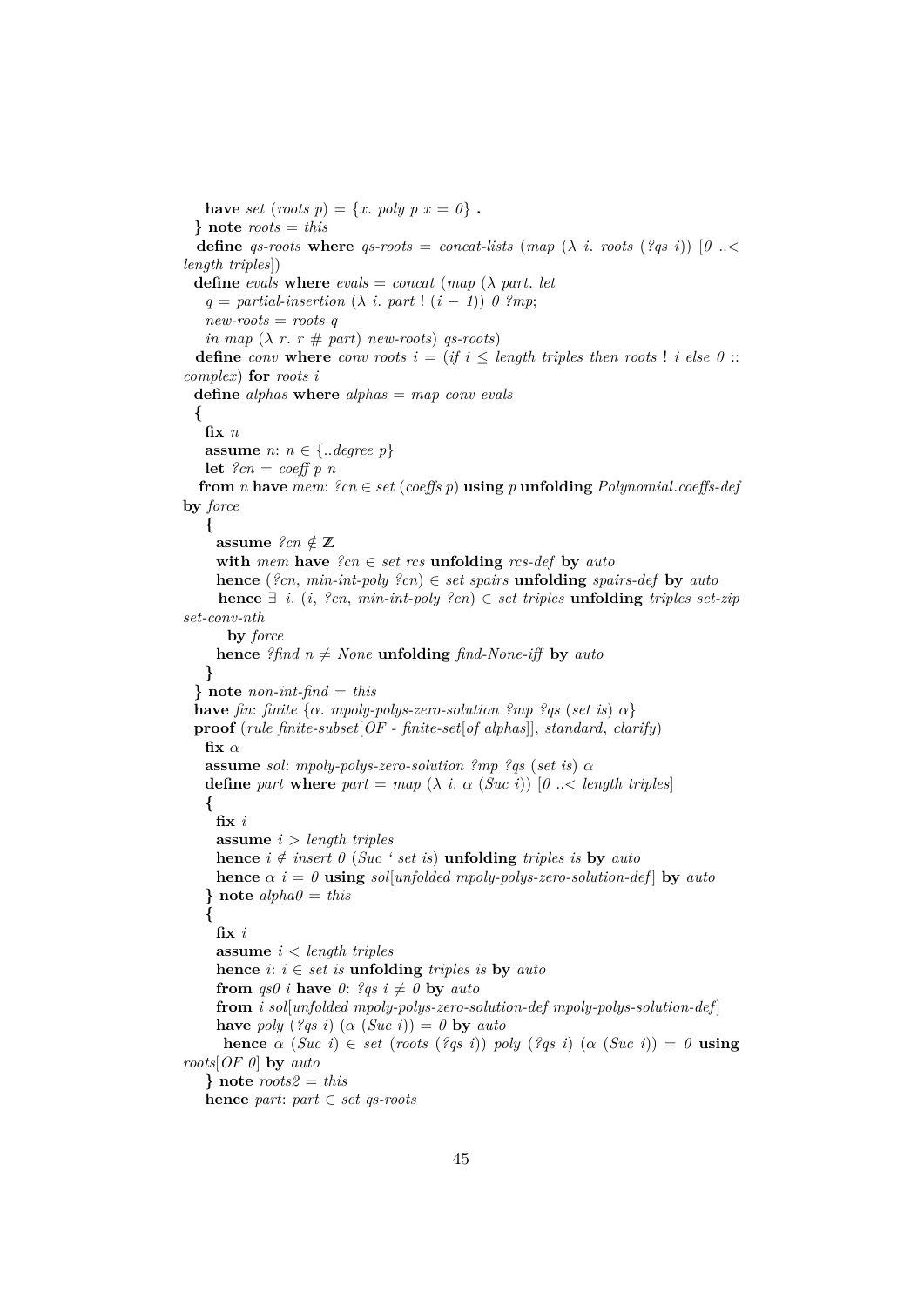**unfolding** *part-def qs-roots-def concat-lists-listset listset* **by** *auto* **let**  $?gamma = (\lambda i. part! (i - 1))$ **let** *?f* = *partial-insertion ?gamma 0 ?mp* **have**  $\alpha \theta \in set (roots ?f)$ **proof** − **from** *sol*[*unfolded mpoly-polys-zero-solution-def mpoly-polys-solution-def* ] **have**  $\theta = insertion \alpha$  *?mp* **by** *simp* **also have** ... = *insertion* ( $\lambda$  *i*. *if*  $i \leq$  *length triples then*  $\alpha$  *i* else part ! (*i* − *1*)) *?mp*  $(i\mathbf{s} - \mathbf{i} \mathbf{i} + \mathbf{j} \mathbf{j} + \mathbf{k} \mathbf{i} + \mathbf{k} \mathbf{j} + \mathbf{k} \mathbf{k} \mathbf{k}$ **proof** (*rule insertion-irrelevant-vars*) **fix** *i* **assume** *i* ∈ *vars ?mp* **from** *set-mp*[ $OF$  *varsMp this*] **have**  $i \leq$  *length triples* **unfolding** *triples is* **by** *auto* **thus**  $\alpha$  *i* = *?beta i* **by** *auto* **qed also have** ... = *poly* (*partial-insertion* (?beta( $0 := part$ !  $0$ ))  $0$  ?*mp*) (?beta *0*) **by** (*subst insertion-partial-insertion*, *auto*) **also have**  $?beta(0 := part 10) = ?gamma$  **unfolding**  $part-def$ **by** (*intro ext*, *auto*) **finally have** *root*: *poly*  $\mathscr{L}f(\alpha \theta) = \theta$  **by**  $\alpha$ *uto* have  $?f \neq 0$ **proof interpret** *mp*: *inj-comm-ring-hom map-mpoly complex-of-int* **by** (*rule of-int-hom*.*inj-comm-ring-hom-mpoly-map*) **assume**  $\mathscr{G}f = \mathscr{O}$ **hence**  $\theta = \text{coeff}$  *f* (*degree p*) **by** *simp* **also have**  $\ldots$  = *insertion ?gamma* (*coeff* (*mpoly-to-mpoly-poly 0 ?mp*) (*degree p*)) **unfolding** *insertion-coeff-mpoly-to-mpoly-poly*[*symmetric*] **.. also have** *coeff* (*mpoly-to-mpoly-poly 0 ?mp*) (*degree p*) = *map-mpoly of-int* (*coeff* (*mpoly-to-mpoly-poly 0 mp*) (*degree p*)) **unfolding** *of-int-hom*.*mpoly-to-mpoly-poly-map-mpoly-hom* **by** (*subst coeff-map-poly*, *auto*) **also have** *coeff* (*mpoly-to-mpoly-poly 0 mp*) (*degree p*) = ( P*x*. *MPoly-Type*.*monom* (*remove-key 0 x*) (*MPoly-Type*.*coeff mp x*) *when*  $\{lookup x \in \mathcal{O} = degree \in p\}$ **unfolding** *mpoly-to-mpoly-poly-def when-def* **by** (*subst coeff-hom*.*hom-Sum-any*, *force*, *unfold Polynomial*.*coeff-monom*, *auto*) **also have**  $\ldots = (\sum x \cdot \text{MPoly-Type.monom (remove-key 0 x)}$ ( P *xa*≤*degree p*. *let xx* = *Poly-Mapping*.*single 0 xa in*  $\sum(a, b)$ . *MPoly-Type.coeff* (*trans xa*) *b when*  $x = xx + b$  when  $a = xx$ *)* when *lookup x 0* = *degree p*) **unfolding** *mp coeff-sum More-MPoly-Type*.*coeff-monom coeff-mpoly-times Let-def* **apply** (*subst prod-fun-unfold-prod*, *force*, *force*)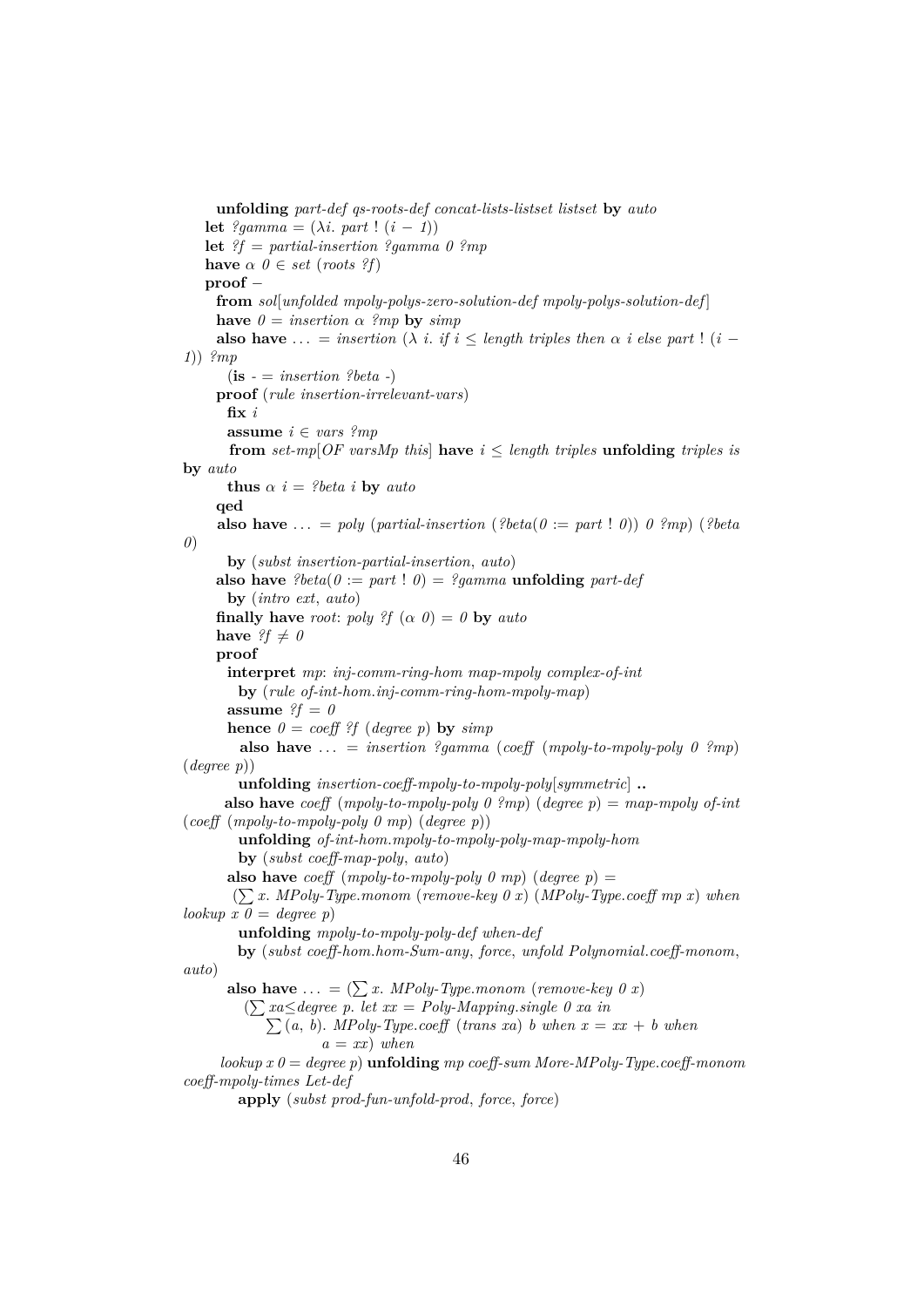**apply** (*unfold when-mult*, *subst when-commute*) **by** (*auto simp*: *when-def intro*!: *Sum-any*.*cong sum*.*cong if-cong arg-cong*[*of - - MPoly-Type*.*monom -*]) **also have** ... =  $(\sum x. \text{ } MPoly-Type.monom \text{ } (remove-key \text{ } 0 \text{ } x)$  $\left(\sum i \leq degree \ p.\ \sum m.\ MPoly-Type.coeff \ (trans\ i) \ m\ when\ x = Poly-Mapping.\ single$  $0$   $i + m$ ) when  $\{a \in \mathcal{A} \mid \text{loc } \mathcal{A} \}$   $\{b \in \mathcal{A} \}$ **unfolding** *Sum-any-when-dependent-prod-left Let-def* **by** *simp* **also have** ... =  $(\sum x. \text{ } MPoly-Type.monom \text{ } (remove-key \text{ } 0 \text{ } x)$  $(\sum i \in \{degree\} \text{degree } p\}. \sum m. \text{ } MPoly-Type.coeff \text{ (trans } i) \text{ } m \text{ } when \text{ } x =$ *Poly-Mapping*.*single 0 i* + *m*) *when*  $lookup x 0 = degree p$ **apply** (*intro Sum-any*.*cong when-cong refl arg-cong*[*of - - MPoly-Type*.*monom -*] *sum*.*mono-neutral-right*, *force*+) **apply** (*intro ballI Sum-any-zeroI*, *auto simp*: *when-def*) **subgoal for** *i x* **proof** (*goal-cases*) **case** *1* **hence** *lookup*  $x \theta > 0$  **by** (*auto simp*: *lookup-add*) **moreover have**  $0 \notin vars$  (*trans i*) **unfolding** *trans-def* **by** (*auto split*: *option*.*splits simp*: *vars-Var*) **ultimately show** *?thesis* **by** (*metis set-mp coeff-notin-vars in-keys-iff neq0-conv*) **qed done also have** ... =  $(\sum x$ . *MPoly-Type.monom* (*remove-key 0 x*)  $(\sum m. \text{ MPoly-Type.} \text{coeff}$  (*trans* (*degree p*)) *m* when  $x = Poly-Mapping.\text{single}$  $0$  (*degree*  $p$ ) + *m*) *when lookup*  $x \theta = \text{degree } p$  (**is**  $\cdot = \text{degree } \text{mid}$ ) **by** *simp* **also have** *insertion ?gamma* (*map-mpoly of-int* ...)  $\neq 0$ **proof** (*cases ?find* (*degree p*)) **case** *None* **from** *non-int-find*[*of degree p*] *None* **have** *lcZ*: *lead-coeff*  $p \in \mathbb{Z}$  **by** *auto* **have**  $2mid = (\sum x \cdot MPoly-Type.monom (remove-key 0 x)$ ( P*m*. (*to-int* (*lead-coeff p*) *when*  $x = Poly-Mapping.\nsingle \space 0 \space (degree \space p) + m \space when \space m = 0)$ ) when  $lookup x 0 = degree p$ **using** *None* **unfolding** *trans-def None option*.*simps mpoly-coeff-Const when-def* **by** (*intro Sum-any*.*cong if-cong refl*, *intro arg-cong*[*of - - MPoly-Type*.*monom -*] *Sum-any*.*cong*, *auto*) **also have** ... =  $(\sum x. \text{ } MPoly-Type.monom \text{ } (remove-key \text{ } 0 \text{ } x))$ (*to-int* (*lead-coeff p*) when  $x = Poly-Mapping.size 0$  (*degree p*)) when *lookup*  $x \theta = \text{degree } p$  when  $x = \text{Poly-Mapping} \cdot \text{single } \theta$  (*degree p*)) **unfolding** *Sum-any-when-equal*[*of - 0*] **by** (*intro Sum-any*.*cong*, *auto simp*: *when-def*)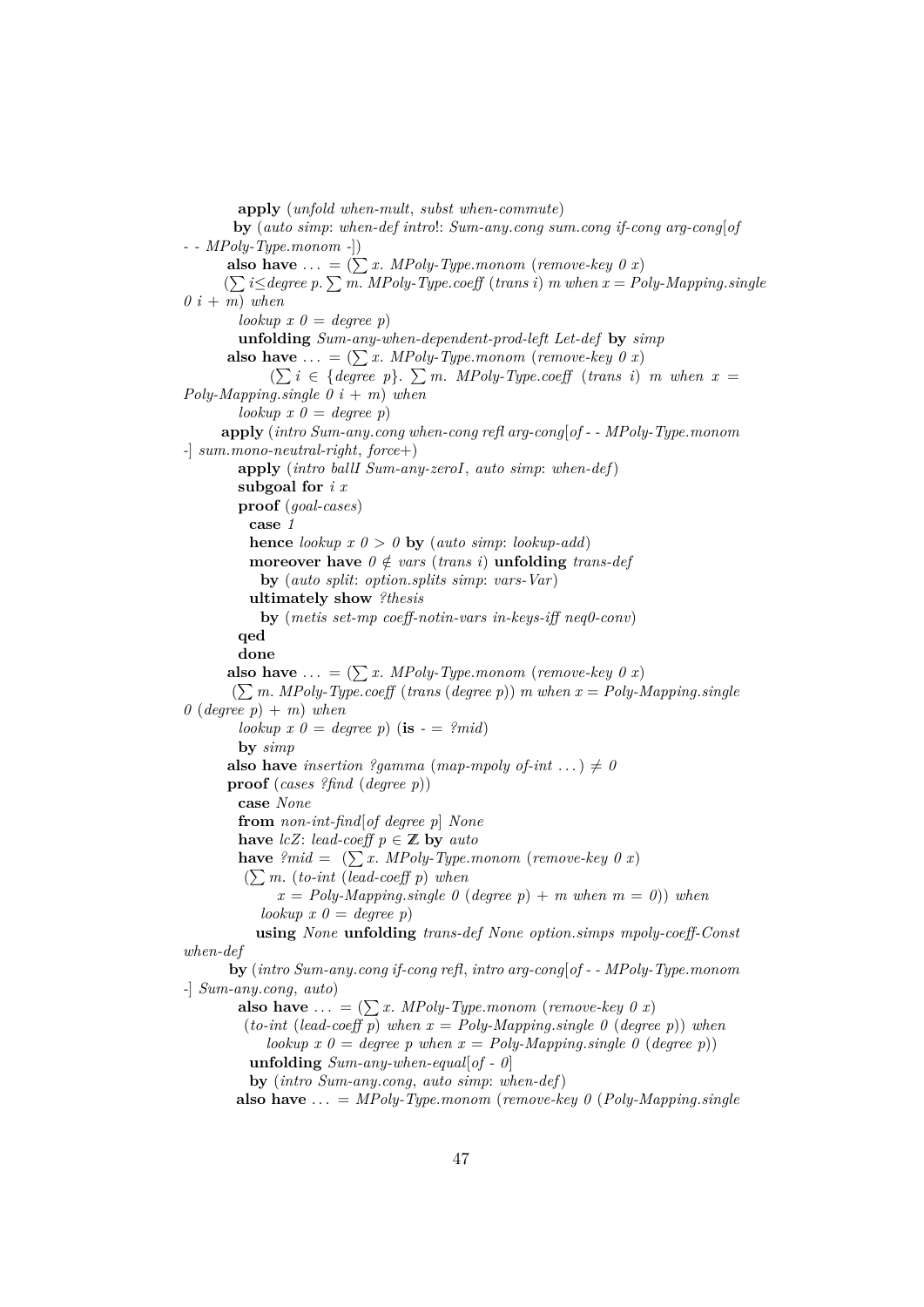```
0 (degree p)))
        (to-int (lead-coeff p))
         unfolding Sum-any-when-equal by simp
     also have \ldots = Const (to-int (lead-coeff p)) by (simp add: mpoly-monom-0-eq-Const)
        also have map-mpoly of-int \ldots = Const (lead-coeff p)
           unfolding of-int-hom.map-mpoly-hom-Const of-int-to-int[OF lcZ] by
simp
        also have insertion ?gamma ... = lead-coeff p by \sin palso have \ldots \neq \theta using p by auto
        finally show ?thesis .
      next
        case Some
         from find-Some-D[OF this] Some obtain j f where mem: (j,lead-coeff
p,f) ∈ set triples and
         Some: ?find (degree p) = Some (j, lead-coeff p, f) by auto
        from mem have j: j < length triples unfolding triples set-zip by auto
        have ?mid = (\sum x. \text{ if lookup } x \text{ } 0 = \text{ degree } p)then MPoly-Type.monom (remove-key 0 x)
                  (\sum m. 1 \text{ when } m = Poly-Mapping.size (Suc j) 1 when x =Poly-Mapping.single 0 (degree p) + m)
         else 0)
         unfolding trans-def Some option.simps split when-def coeff-Var by auto
        also have ... = (\sum x. if lookup x \theta = degree \thetathen MPoly-Type.monom (remove-key 0 x) 1
              when x = Poly-Mapping.\nsingle \, 0 \, (degree \, p) + Poly-Mapping.\nsingle(Suc j) 1
          else 0 when x = Poly-Mapping.\nsingle\ 0\ (degree\ p) + Poly-Mapping.\nsingle\(Suc j) 1)
         apply (subst when-commute)
         apply (unfold Sum-any-when-equal)
         by (rule Sum-any.cong, auto simp: when-def)
         also have ... = (\sum x. (MPoly-Type.monom (remove-key 0 x) 1 whenlookup x 0 = degree pwhen x = Poly-Mapping.size 0 (degree p) + Poly-Mapping.single (Suc
j) 1)
         by (rule Sum-any.cong, auto simp: when-def)
        also have \ldots = MPoly-Type.monom (Poly-Mapping.single (Suc j) 1) 1
         unfolding Sum-any-when-equal unfolding when-def
         by (simp add: lookup-add remove-key-add[symmetric]
           remove-key-single' lookup-single)also have \ldots = Var(Suc j)by (intro mpoly-eqI, simp add: coeff-Var coeff-monom)
        also have map-mpoly complex-of-int \ldots = Var (Suc j)
         by (simp add: map-mpoly-Var)
        also have insertion ?gamma ... = part ! j by \text{sim}p
        also have \ldots = \alpha (Suc j) unfolding part-def using j by auto
        also have \ldots \neq 0proof
         assume \alpha (Suc j) = 0
```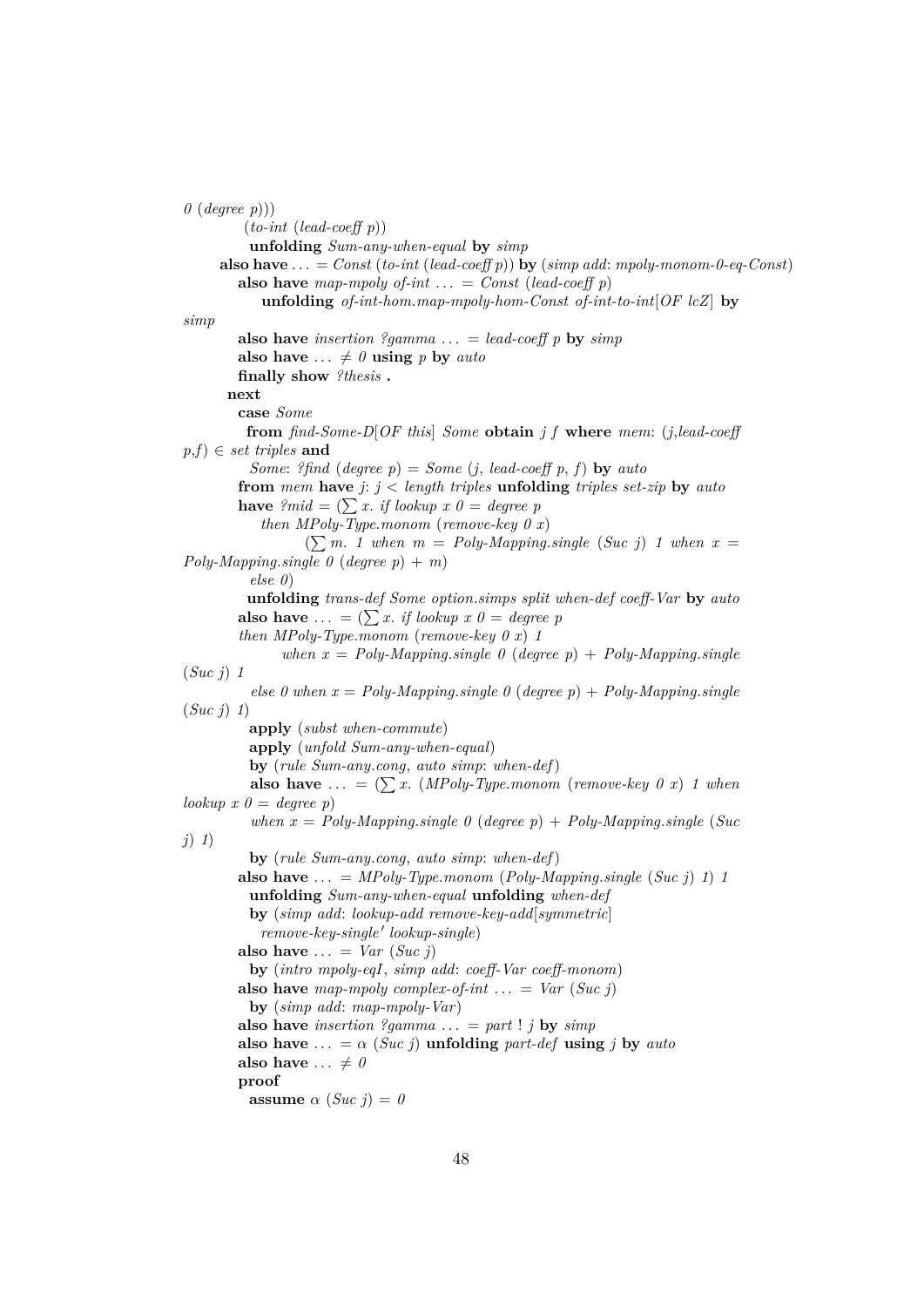**with**  $roots2(2)[OF\ j]$  have  $root0$ :  $poly(2qs\ j)$   $0=0$  by  $auto$ **from** *j* is **have**  $ji: j < length$  is **by**  $auto$ **hence** *jis*:  $j ∈ set$  *is* **unfolding** *is triples set-zip* **by** *auto* **from** *mem* **have** *tj: triples* !  $j = (j, lead-coeff p, f)$  **unfolding** *triples set-zip* **by** *auto* **from** *root0*[*unfolded qs*[*OF ji*] *o-def tj*] **have** *rootf*: *poly*  $f \theta = \theta$  **by** *auto* **from** is-repr $[OF \text{ } jis$ , *unfolded ti* have *rootlc*: *ipoly*  $f$  (*lead-coeff*  $p$ ) = 0 **and**  $f: f = min-int-poly$  (*lead-coeff p*) **by** *auto* **from** *f* **have** *irr*: *irreducible f* **by** *auto* **from** *rootf* **have** [:*0*,*1*:] *dvd f* **using** *dvd-iff-poly-eq-0* **by** *fastforce* **from** *this*[*unfolded dvd-def*] **obtain** *g* **where**  $f: f = [0, 1] * g$  **by** *auto* **from**  $irreducible D[OF\ irr\ f]$  **have** *is-unit g* **by** (*metis is-unit-poly-iff one-neq-zero one-pCons pCons-eq-iff* ) **then obtain** *c* where *g*:  $g = [c \cdot c]$  and *c*: *c dvd 1* **unfolding** *is-unit-poly-iff* **by** *auto* **from** *rootlc*[*unfolded f g*] *c* **have** *lead-coeff*  $p = 0$  **by** *auto* **with** *p* **show** *False* **by** *auto* **qed finally show** *?thesis* **. qed finally show** *False* **by** *auto* **qed from** *roots*[*OF this*] *root* **show** *?thesis* **by** *auto* **qed hence**  $\alpha \theta \neq part \in set \text{ *evals*}$ **unfolding** *evals-def set-concat Let-def set-map* **by** (*auto intro*!: *bexI*[*OF - part*]) **hence** *map*  $\alpha$  [*0* ...< *Suc* (*length triples*)]  $\in$  *set evals* **unfolding** *part-def* **by** (*metis Utility*.*map-upt-Suc*) **hence** *conv* (*map*  $\alpha$  [*0* ...< *Suc* (*length triples*)])  $\in$  *set alphas* **unfolding** *alphas-def* **by** *auto* **also have** *conv* (*map*  $\alpha$  [ $\theta$  ...< *Suc* (*length triples*)]) =  $\alpha$ **proof fix** *i* **show** *conv* (*map*  $\alpha$  [ $0$ ...<*Suc* (*length triples*)])  $i = \alpha$  *i* **unfolding** *conv-def* **using** *alpha0* **by** (*cases i*  $\lt$  *length triples*; *cases i*  $=$  *length triples*; *auto simp*: *nth-append*) **qed finally show**  $\alpha \in set$  alphas. **qed**  $\textbf{note } eliminate = eliminate[OF this]$ **define**  $\alpha$  **where**  $\alpha$   $x$   $j$  = (*if*  $j$  = 0 *then*  $x$  *else*  $\alpha$  ( $j$  − 1)) **for**  $x$   $j$ **have**  $\alpha$ :  $\alpha$  *x* (*Suc j*) = *?c j*  $\alpha$  *x*  $\theta$  = *x* **for** *j x* **unfolding**  $\alpha$ -*def* by *auto* **interpret** *mp*: *inj-comm-ring-hom map-mpoly complex-of-int* **by** (*rule of-int-hom*.*inj-comm-ring-hom-mpoly-map*) **have** *ins*: *insertion*  $(\alpha x)$  *?mp* = *poly p x* **for** *x* **unfolding** *poly-altdef mp mp*.*hom-sum insertion-sum insertion-mult mp*.*hom-mult* **proof** (*rule sum*.*cong*[*OF refl*], *subst mult*.*commute*, *rule arg-cong2*[*of - - - -* (∗)]) **fix** *n*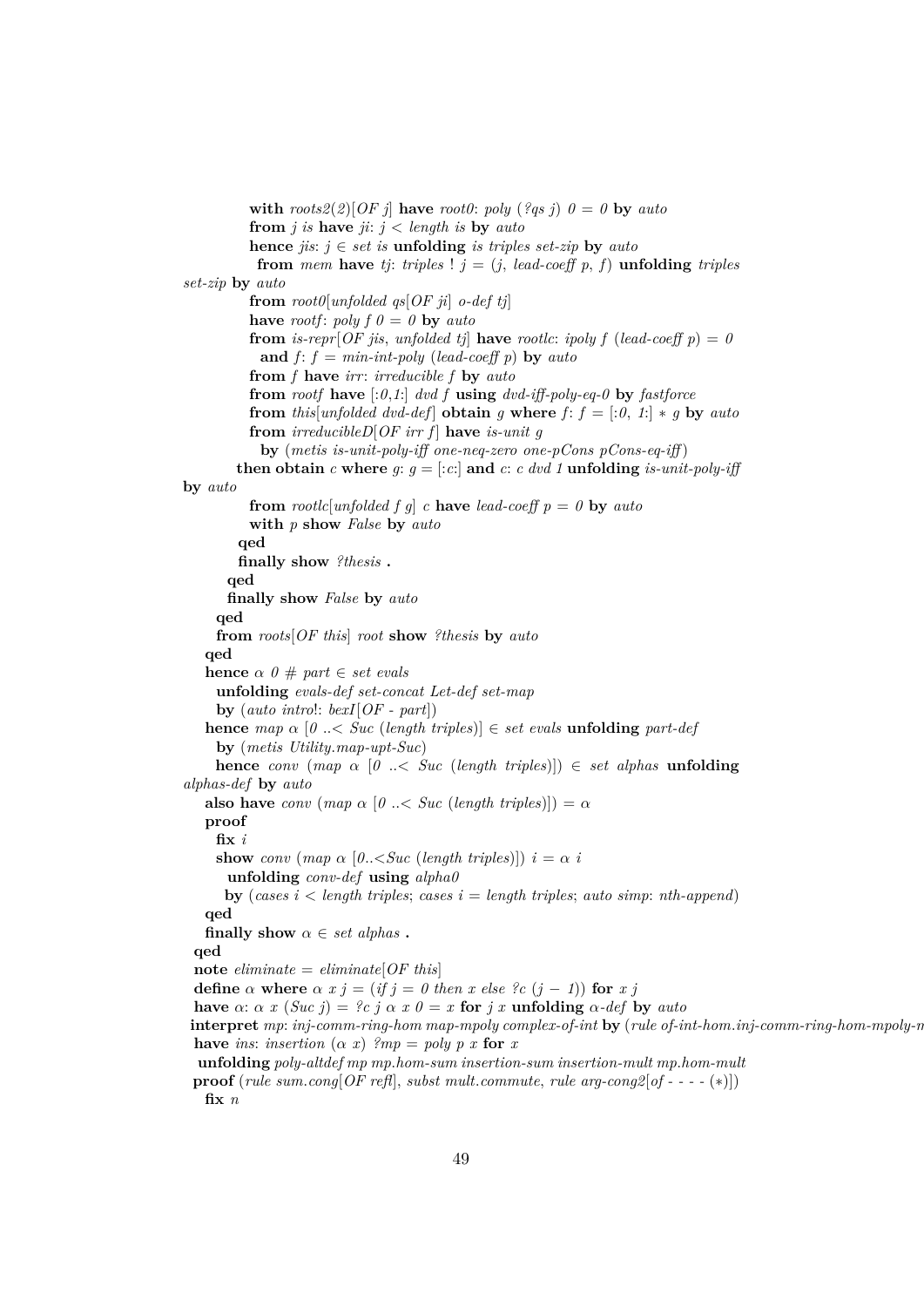**assume** *n*:  $n \in \{.\text{degree } p\}$ **let** *?cn* = *coeff p n* **from** *n* **have** *mem*:  $?cn \in set (coeffs p)$  **using** *p* **unfolding**  $Polynomial.coeffs-def)$ **by** *force* **have** *insertion* (α *x*) (*map-mpoly complex-of-int* (*MPoly-Type*.*monom* (*Poly-Mapping*.*single*  $(0, n)$   $(1)$  =  $(\prod a. \alpha x a \cap (n \text{ when } a = 0))$ **unfolding** *of-int-hom*.*map-mpoly-hom-monom* **by** (*simp add*: *lookup-single*) **also have** ... = ( $\prod a$ . *if*  $a = 0$  *then*  $\alpha$  *x*  $a \cap n$  *else* 1) **by** (*rule Prod-any*.*cong*, *auto simp*: *when-def*) **also have**  $\ldots = \alpha x 0$  ^ *n* **by** *simp* **also have**  $\ldots = x^n$  *n* **unfolding**  $\alpha$  **.. finally show** *insertion* (α *x*) (*map-mpoly complex-of-int* (*MPoly-Type*.*monom*  $(Poly-Mapping.\nsingle\ 0\ n)\ 1) = x^n \cdot n$ . **show** *insertion*  $(\alpha x)$  (*map-mpoly complex-of-int* (*trans n*)) = *?cn* **proof** (*cases ?find n*) **case** *None* **with** *non-int-find*[*OF n*] **have** *ints*:  $?cn \in \mathbb{Z}$  **by** *auto* **from** *None* **show** *?thesis* **unfolding** *trans-def* **using** *ints* **by** (*simp add*: *of-int-hom*.*map-mpoly-hom-Const of-int-to-int*) **next case** (*Some triple*) **from** *find-Some-D*[*OF this*] *this* **obtain** *j f* **where** mem:  $(j, ?cn, f) \in set$  triples and *Some:*  $?find \, n = Some \, (j, ?cn, f)$ **by** (*cases triple*, *auto*) **from** *mem* **have** *triples* !  $j = (j, ?cn, f)$  **unfolding** *triples set-zip* **by** *auto* **thus** *?thesis* **unfolding** *trans-def Some* **by** (*simp add: map-mpoly-Var*  $\alpha$ -*def*) **qed qed from** *root* **have** *insertion*  $(\alpha x)$  *?mp* = *0* **unfolding** *ins* **by** *auto* **hence** *mpoly-polys-solution ?mp ?qs* (*set is*) ( $\alpha$  *x*) **unfolding** *mpoly-polys-solution-def* **proof** (*standard*, *intro ballI*)  $\mathbf{fix}\,j$ **assume**  $j: j \in set$  is **from** *is-repr*[*OF this*] **show** *poly* (*?qs j*) ( $\alpha$  *x* (*Suc j*)) = *0* **unfolding**  $\alpha$  *qs*[*OF j*-len[*OF j*]] *o-def* **by** *auto* **qed note**  $eliminate = eliminate[OF this, unfolded \alpha \ eliminate-aux-vars-of-int-poly]$ **thus** *eliminate-aux-vars mp qs is represents x* **by** *auto* **qed lemma** *representative-poly-complex*: **fixes** *x* :: *complex* **assumes**  $p: p \neq 0$ **and** *algebraic*: *Ball* (*set* (*coeffs p*)) *algebraic* and *root*:  $poly p x = 0$ **shows** *representative-poly p represents x* **proof** − **obtain** *mp triples* **where** *init: initial-root-problem*  $p = (mp, triples)$  **by** *force*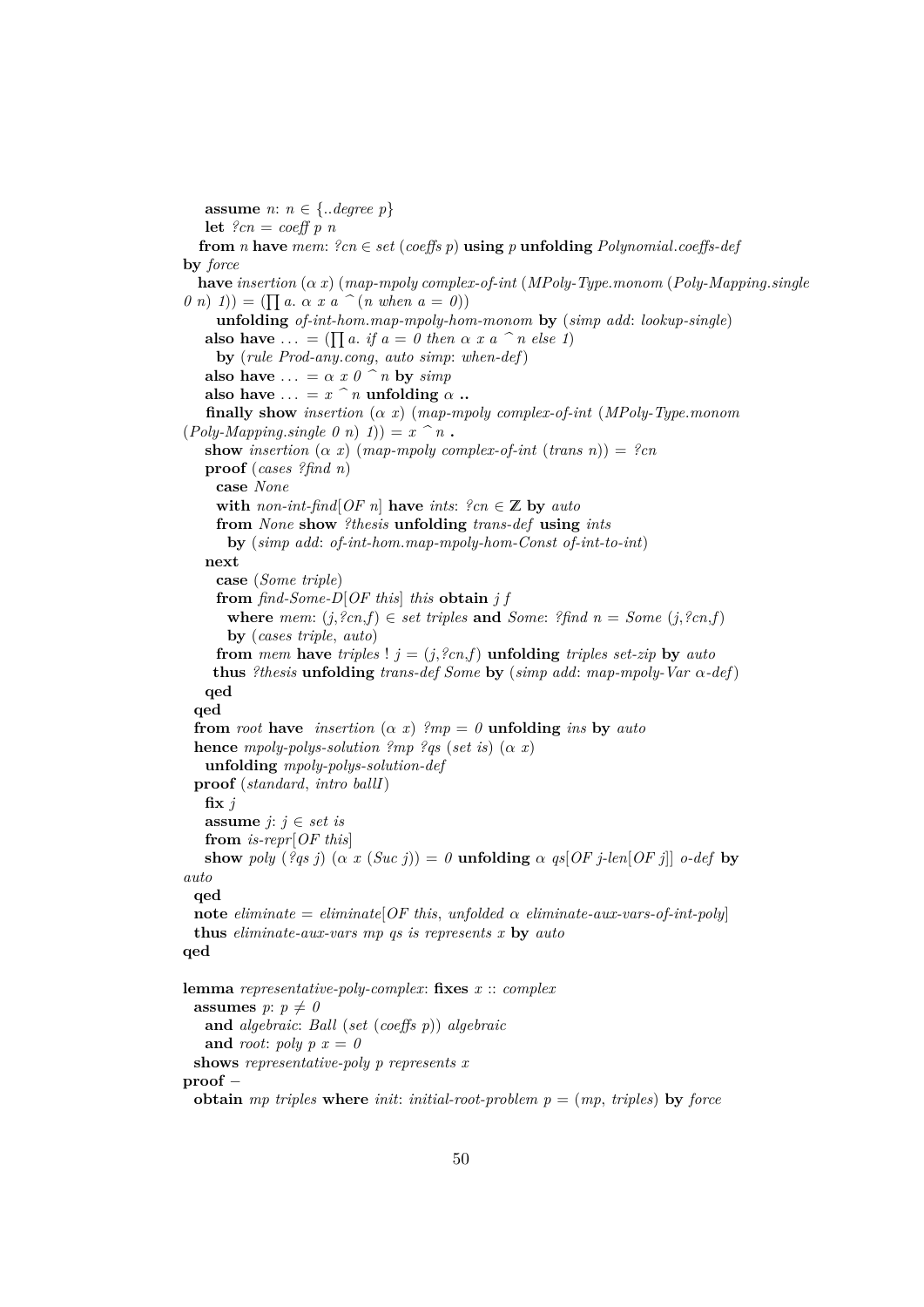**from** *get-representative-complex*[*OF p algebraic init refl - root*] **show** *?thesis* **unfolding** *representative-poly-def init Let-def* **by** *auto* **qed**

### **4.7 Soundness Proof for Real Algebraic Polynomials**

We basically use the result for complex algebraic polynomials which are a superset of real algebraic polynomials.

```
lemma initial-root-problem-complex-of-real-poly:
 initial-root-problem (map-poly complex-of-real p) =
 map-prod id (map (map-prod id (map-prod complex-of-real id))) (initial-root-problem
p)
proof −
 let ?c = of-real :: real \Rightarrow complexlet ?cp = map-poly ?clet ?p = ?cp p :: complex poly
 define cn where cn = degree ?p
 define n where n = degree phave n: cn = n unfolding n-def cn-def by simpnote def = initial-root-problem-def[of ?p]note def = def [folded cn-def, unfolded n]
 define ccs where ccs = coeffs ?p
 define cs where cs = coeffs p
 have cs: ccs = map ?c cs
   unfolding ccs-def cs-def by auto
 note def = def[folded \, ccs-def]define crcs where \text{c}rcs = \text{remdups} (filter (\lambda c, c \notin \mathbb{Z}) ccs)
 define rcs where rcs = remdups (filter (\lambda c, c \notin \mathbb{Z}) cs)
 have rcs: crcs = map ?c rcs
   unfolding crcs-def rcs-def cs by (induct cs, auto)
 define cpairs where cpairs = map (\lambda c, (c, min-int-poly c)) crcs
 define pairs where pairs = map (\lambda c. (c, min-int-poly c)) rcs
 have pairs: cpairs = map (map-prod ?c id) pairs
   unfolding pairs-def cpairs-def rcs by auto
 define cspairs where cspairs = sort-key (\lambda(c, y). degree y) cpairs
 define spairs where spairs = sort-key (\lambda(c, y). degree y) pairs
 have spairs: cspairs = map (map-prod ?c id) spairs
   unfolding spairs-def cspairs-def pairs
   by (rule sym, rule map-sort-key, auto)
 define ctriples where ctriples = zip [0..<length cspairs] cspairs
 define triples where triples = zip [0..<length spairs] spairs
 have triples: ctriples = map (map-prod id (map-prod ?c id)) triples
   unfolding ctriples-def triples-def spairs by (rule nth-equalityI, auto)
 note def = def [unfolded Let-def , folded crcs-def , folded cpairs-def , folded cspairs-def ,
folded ctriples-def ,
     unfolded of-real-hom.coeff-map-poly-hom]
 note def2 = initial-root-problem-def [of p, unfolded Let-def , folded n-def cs-def ,
folded rcs-def , folded pairs-def ,
     folded spairs-def , folded triples-def ]
```
51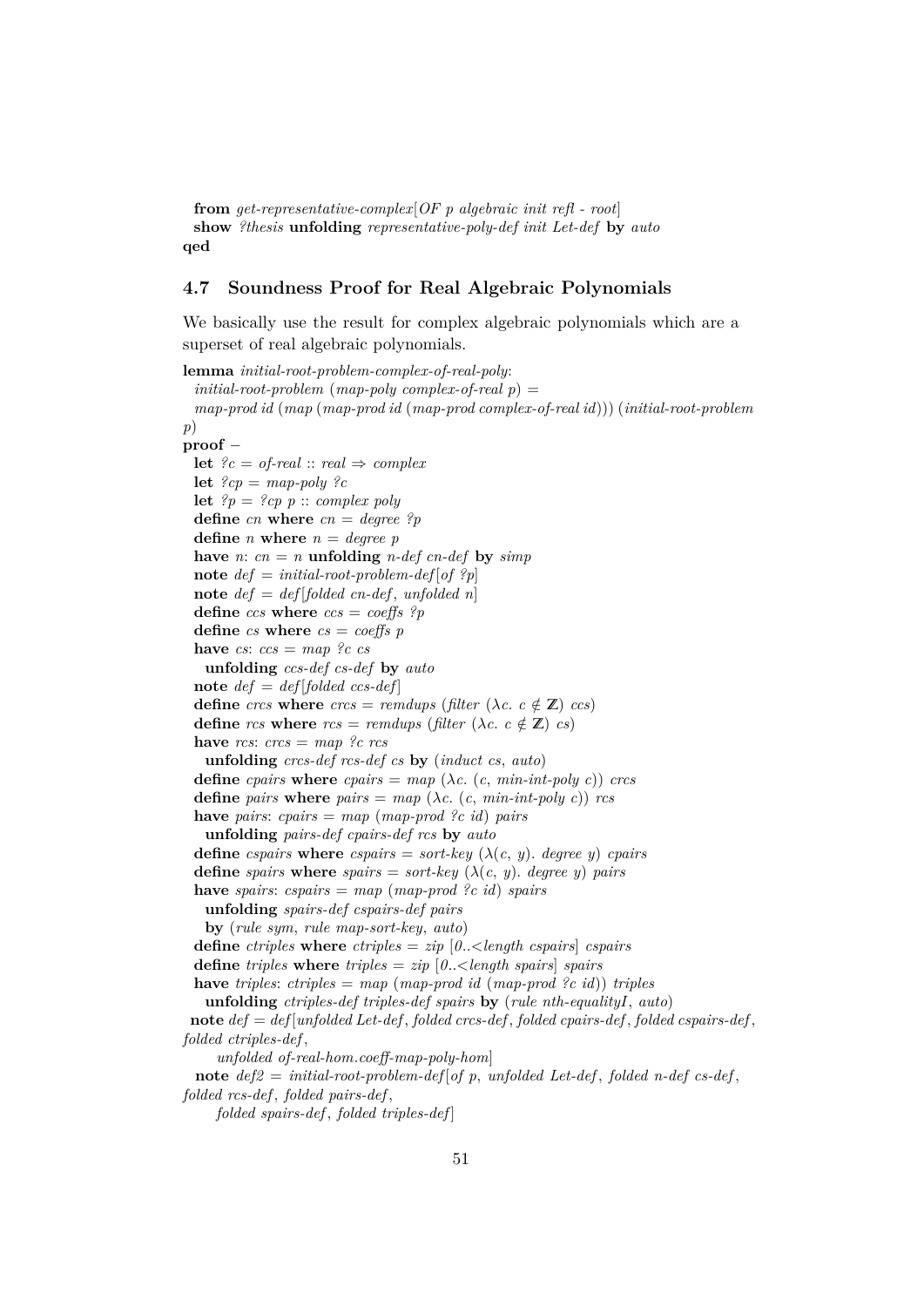**show** *initial-root-problem ?p* = *map-prod id* (*map* (*map-prod id* (*map-prod ?c id*))) (*initial-root-problem p*) **unfolding** *def def2 triples to-int-complex-of-real* **by** (*simp*, *intro sum.cong refl arg-cong*[*of - -*  $\lambda$  *x. - \* x*], *induct triples*, *auto*) **qed**

**lemma** *representative-poly-real*: **fixes** *x* :: *real* **assumes**  $p: p \neq 0$ **and** *algebraic*: *Ball* (*set* (*coeffs p*)) *algebraic* and *root*:  $poly p x = 0$ **shows** *representative-poly p represents x* **proof** − **obtain** *mp triples* **where** *init*: *initial-root-problem*  $p = (mp, triples)$  **by** *force* **define** *is* **where** *is* = *map fst triples* **define** *qs* **where**  $qs = (\lambda j \text{ and } (snd (triples ! j)))$ **let**  $?c = of\text{-}real :: real \Rightarrow complex$ **let**  $?cp = map-poly ?c$ **let**  $?ct = map (map-product id (map-product ?c id))$ **let**  $?p = ?cp$  p :: *complex poly* **have**  $p: \mathcal{P}p \neq 0$  **using**  $p$  **by**  $auto$ **have** *initial-root-problem ?p* = *map-prod id ?ct* (*initial-root-problem p*) **by** (*rule initial-root-problem-complex-of-real-poly*) **from** *this*[*unfolded init*] **have** *res*: *initial-root-problem*  $?p = (mp, ?ct \tmtext{ triples})$ **by** *auto* **from** *root* **have**  $\theta = \frac{9}{3}c$  (*poly p x*) **by** *simp* also have  $\ldots = \text{poly } ?p$  ( $? c x$ ) by  $\text{sim } p$ **finally have** *root*: *poly*  $?p$  ( $?c$  *x*) = *0* **by**  $simp$ **have** *qs*:  $j <$  *length*  $is \implies qs \, j = \text{snd} \, (\text{snd} \, (\text{?ct triples} \, ! \, j))$  for  $j$ **unfolding** *is-def qs-def* **by** (*auto simp*: *set-conv-nth*) **have** *is*: *is* = *map fst* (*?ct triples*) **unfolding** *is-def* **by** *auto* **{ fix** *cc* **assume**  $cc \in set (coeffs ?p)$ **then obtain** *c* where  $c \in set$  (*coeffs p*) and *cc*:  $cc = ?c$  *c* by *auto* **from** *algebraic this*(*1*) **have** *algebraic cc* **unfolding** *cc algebraic-complex-iff* **by** *auto* **} hence** *algebraic*: *Ball* (*set* (*coeffs ?p*)) *algebraic* **.. from** *get-representative-complex*[*OF p this res is qs root*] **have** *eliminate-aux-vars mp qs is represents ?c x* **. hence** *eliminate-aux-vars mp qs is represents x* **by** *simp* **thus** *?thesis* **unfolding** *representative-poly-def res init split Let-def qs-def is-def*

**qed**

**.**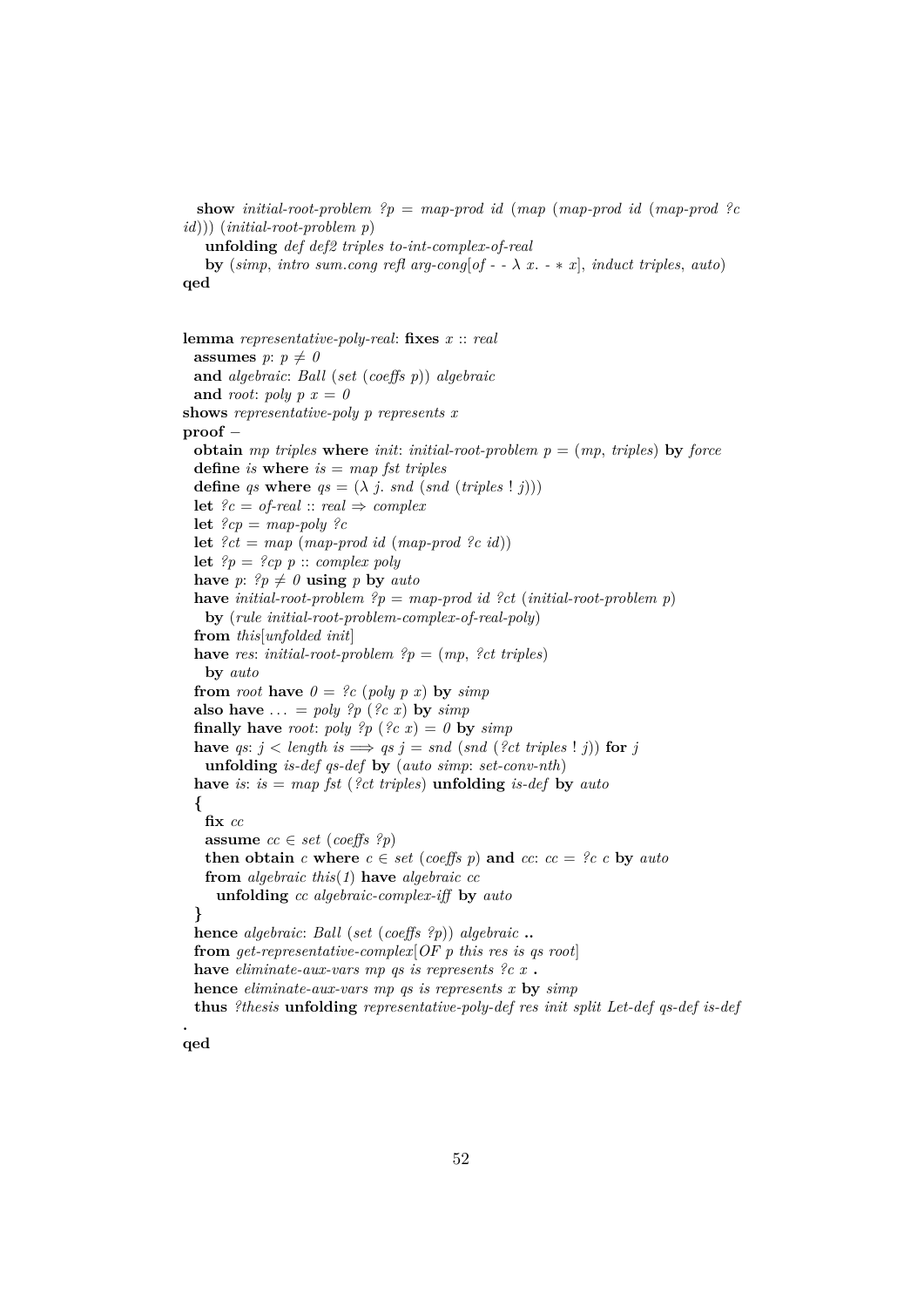#### **4.8 Algebraic Closedness of Complex Algebraic Numbers**

**lemma** *complex-algebraic-numbers-are-algebraically-closed*: **assumes**  $nc: \neg constant (poly p)$ **and** *alg*: *Ball* (*set* (*coeffs p*)) *algebraic* **shows**  $\exists z :: complex$ . *algebraic*  $z \wedge poly p z = 0$ **proof** − **from** *fundamental-theorem-of-algebra*[*OF nc*] **obtain** *z* **where** *root*: *poly*  $p z = 0$  **by** *auto* **from** *algebraic-representsI*[*OF representative-poly-complex*[*OF - alg root*]] *nc root* **have** *algebraic*  $z \wedge poly p z = 0$ **using** *constant-degree degree-0* **by** *blast* **thus** *?thesis* **.. qed**

**end**

### **4.9 Executable Version to Compute Representative Polynomials**

**theory** *Roots-of-Algebraic-Poly-Impl* **imports** *Roots-of-Algebraic-Poly Polynomials*.*MPoly-Type-Class-FMap* **begin**

We need to specialize our code to real and complex polynomials, since *algebraic* and *min-int-poly* are not executable in their parametric versions.

**definition** *initial-root-problem-real* :: *real poly*  $\Rightarrow$  **-** where [*simp*]: *initial-root-problem-real p* = *initial-root-problem p*

```
definition initial-root-problem-complex :: complex poly \Rightarrow - where
  [simp]: initial-root-problem-complex p = initial-root-problem p
```
**lemmas** *initial-root-problem-code* = *initial-root-problem-real-def* [*unfolded initial-root-problem-def* ] *initial-root-problem-complex-def* [*unfolded initial-root-problem-def* ]

**declare** *initial-root-problem-code*[*code*]

**lemma** *initial-root-problem-code-unfold*[*code-unfold*]: *initial-root-problem* = *initial-root-problem-complex initial-root-problem* = *initial-root-problem-real* **by** (*intro ext*, *simp*)+

**definition** *representative-poly-real*  $::$  *real poly*  $\Rightarrow$  **-** where [*simp*]: *representative-poly-real p* = *representative-poly p*

**definition** *representative-poly-complex* :: *complex poly*  $\Rightarrow$  **- where**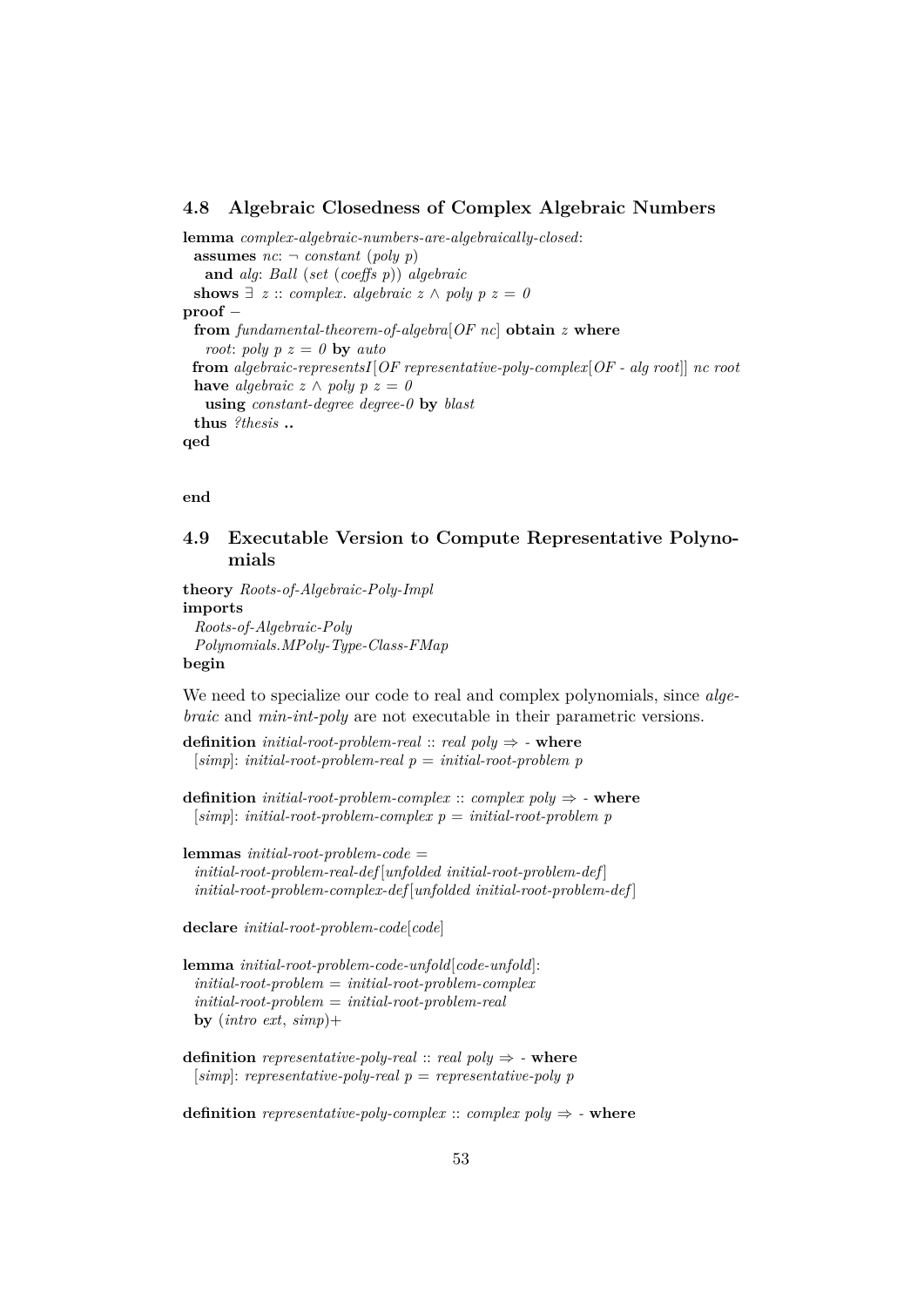```
[simp]: representative-poly-complex p = representative-poly p
```
**lemmas** *representative-poly-code* = *representative-poly-real-def* [*unfolded representative-poly-def* ] *representative-poly-complex-def* [*unfolded representative-poly-def* ]

**declare** *representative-poly-code*[*code*]

```
lemma representative-poly-code-unfold[code-unfold]:
 representative-poly = representative-poly-complex
 representative-poly = representative-poly-real
 by (intro ext, simp)+
```
**end**

## **5 Root Filter via Interval Arithmetic**

## **5.1 Generic Framework**

We provide algorithms for finding all real or complex roots of a polynomial from a superset of the roots via interval arithmetic. These algorithms are much faster than just evaluating the polynomial via algebraic number computations.

```
theory Roots-via-IA
 imports
    Algebraic-Numbers.Interval-Arithmetic
begin
definition interval-of-real :: nat \Rightarrow real \Rightarrow real interval where
  interval-of-real prec x =(if is-rat x then Interval x x
       else let n = 2 \hat{p} prec; x' = x * of-int n
            in Interval (of-rat (Rat.Fract |x'| n)) (of-rat (Rat.Fract [x' | n)))
definition interval-of-complex :: nat \Rightarrow complex \Rightarrow complex-interval where
  interval-of-complex prec z =Complex-Interval (interval-of-real prec (Re z)) (interval-of-real prec (Im z))
fun poly-interval :: 'a :: {plus,times,zero} list \Rightarrow 'a \Rightarrow 'a where
  poly-interval \vert \cdot \vert = 0poly-interval [c] - c| poly-interval (c \# cs) x = c + x * poly-interval cs xdefinition filter-fun-complex :: complex poly \Rightarrow nat \Rightarrow complex \Rightarrow bool where
 filter-fun-complex p = (let \ c = coeffs \ p \ in(\lambda \text{ prec.} \text{ let } \text{cs} = \text{map} \text{ (interval-of-complex prec)} \text{ c}in (\lambda x. 0 \in_c poly-interval cs (interval-of-complex prec x))))
```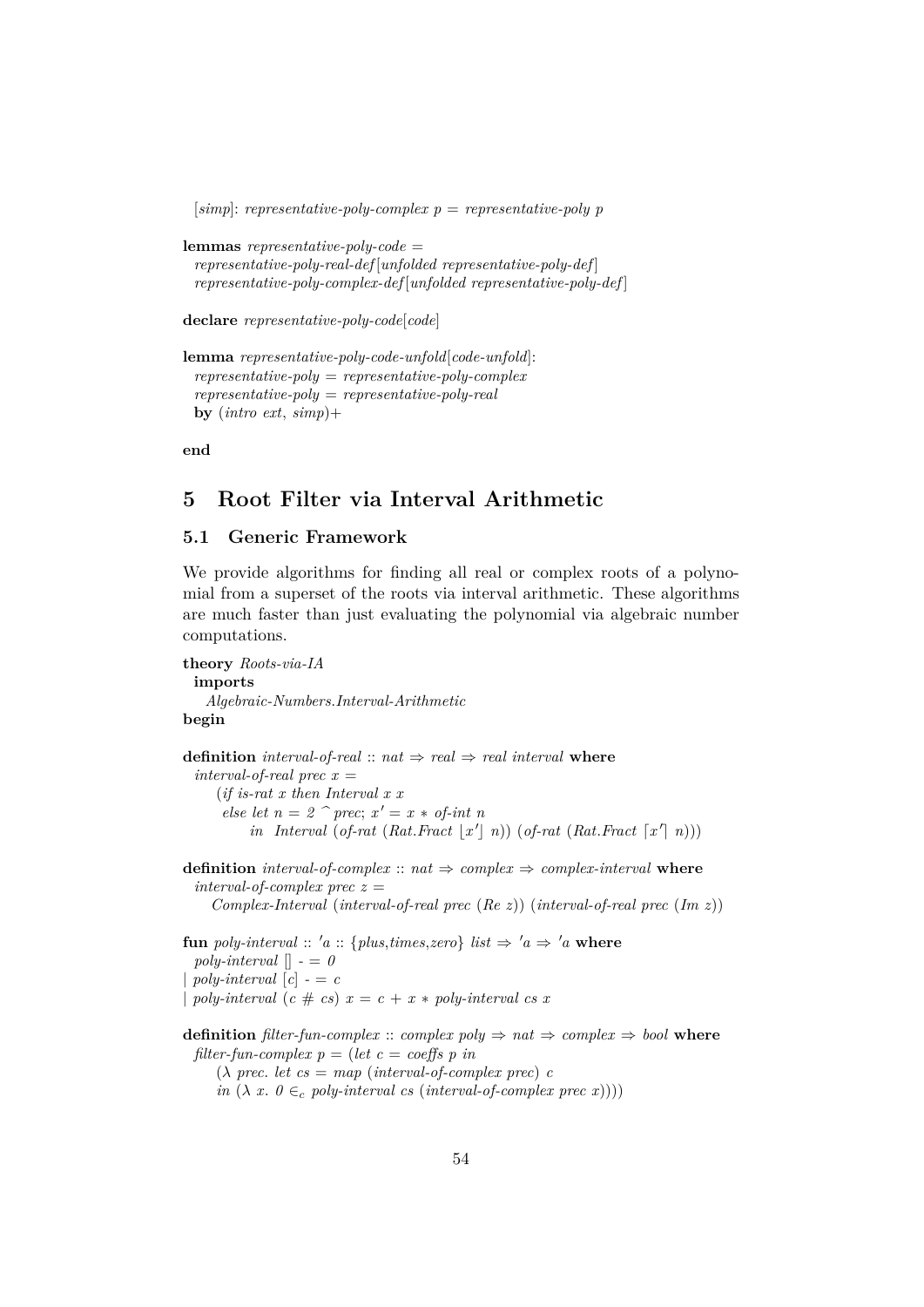**definition** *filter-fun-real* :: *real poly*  $\Rightarrow$  *nat*  $\Rightarrow$  *real*  $\Rightarrow$  *bool* **where** *filter-fun-real*  $p = (let \ c = coeffs \ p \ in$  $(\lambda \text{ prec.} \text{ let } \text{cs} = \text{map} \text{ (interval-of-real} \text{ prec}) \text{ c}$ *in*  $(\lambda x. 0 \in_i poly-interval cs (interval-of-real prec x))))$ **definition** *genuine-roots* :: *- poly*  $\Rightarrow$  *- list*  $\Rightarrow$  *- list* **where** *genuine-roots*  $p$   $xs = filter (\lambda x, poly p x = 0)$  *xs* **lemma** *zero-in-interval-0* [*simp*, *intro*]:  $0 \in \mathcal{O}$ **unfolding** *zero-interval-def* **by** *auto* **lemma** *zero-in-complex-interval-0* [*simp*, *intro*]:  $0 \in_c 0$ **unfolding** *zero-complex-interval-def* **by** (*auto simp*: *in-complex-interval-def*) lemma *length-coeffs-degree'*: *length* (*coeffs*  $p$ ) = (*if*  $p = 0$  *then* 0 *else Suc* (*degree p*)) **by** (*cases*  $p = 0$ ) (*auto simp*: *length-coeffs-degree*) **lemma** *poly-in-poly-interval-complex*: **assumes** *list-all2* ( $\lambda c$  *ivl.*  $c \in_c ivl$ ) (*coeffs p*)  $cs \in_c ivl$ **shows** *poly p x*  $\in_c$  *poly-interval cs ivl* **proof** − **have** *len-eq*: *length* (*coeffs p*) = *length cs* **using** *assms*(*1*) *list-all2-lengthD* **by** *blast* **have** *coeffs*  $p = map (\lambda i \text{. coeffs } p \text{! } i) [0 \text{..} < length cs]$ **by** (*subst len-eq* [*symmetric*], *rule map-nth* [*symmetric*]) **also have**  $\ldots = \text{map}(\text{poly}.\text{coeff }p)[0..\leq \text{length }cs]$ **by** (*intro map-cong*) (*auto simp*: *nth-coeffs-coeff len-eq*) **finally have** *list-all2* ( $\lambda c$  *ivl.*  $c \in_c ivl$ ) ( $map$  ( $poly.coeff$   $p$ ) [ $0..\leq length cs$ ])  $cs$ **using** *assms* **by** *simp* **moreover have** *length*  $cs \geq length (coeffs p)$ **using** *len-eq* **by** *simp* **ultimately show** *?thesis* **using** *assms*(*2*) **proof** (*induction cs ivl arbitrary*: *p x rule*: *poly-interval*.*induct*) **case** (*1 ivl p x*) **thus** *?case* **by** *auto* **next case** (*2 c ivl p x*) **have** *degree*  $p = 0$ **using** *2* **by** (*auto simp*: *degree-eq-length-coeffs*) **then obtain**  $c'$  where  $[simp]$ :  $p = [c'$ : **by** (*meson degree-eq-zeroE*) **show** *?case* **using** *2* **by** *auto* **next case** (*3 c1 c2 cs ivl p x*) **obtain** *q c* **where** [simp]:  $p = pCons c q$ **by** (*cases p rule*: *pCons-cases*) **have** *list-all2 in-complex-interval* (*map* (*poly.coeff p*) [0.. < *length* (*c1*  $\#$  *c2*  $\#$ *cs*)])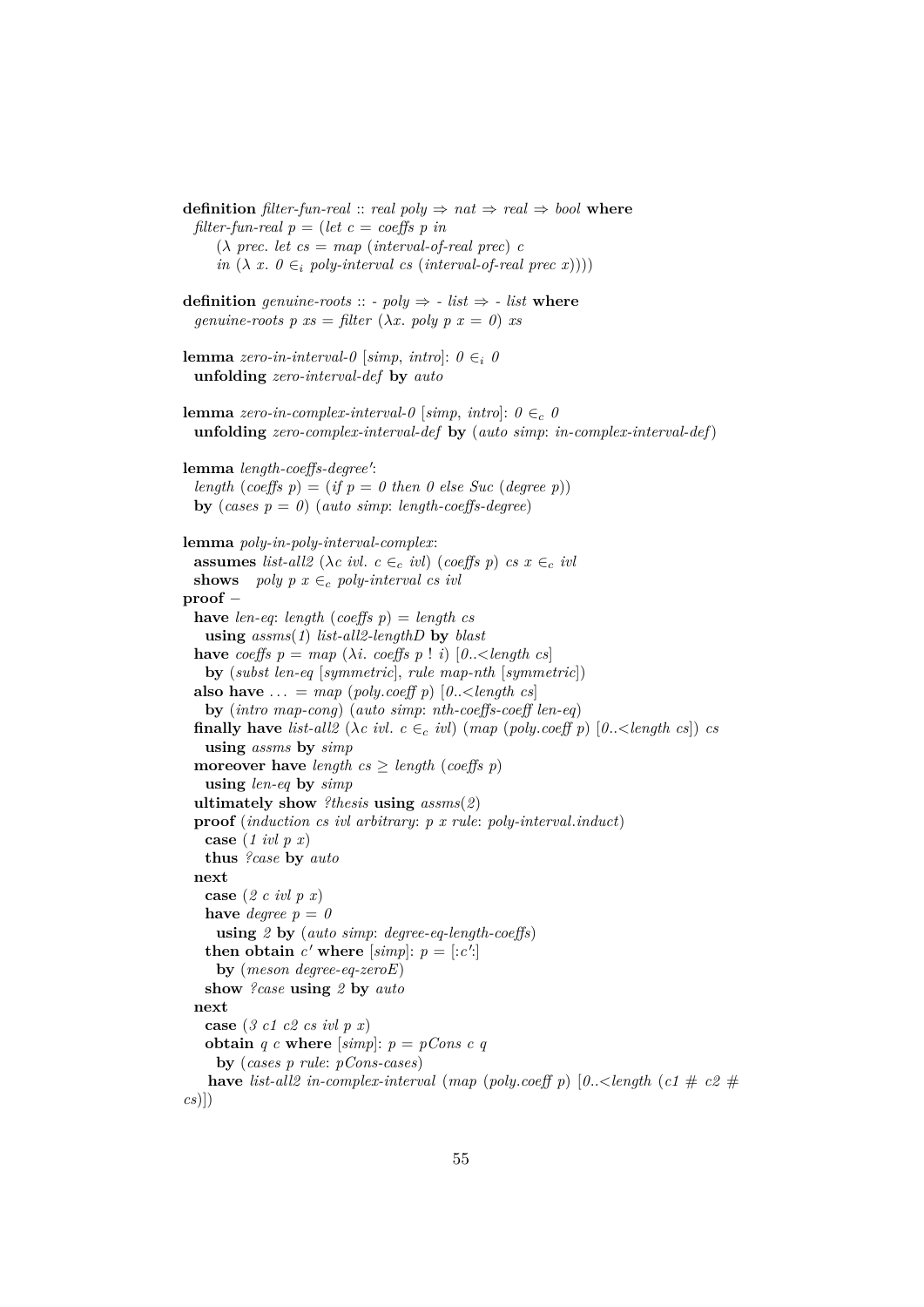```
(c1 \# c2 \# cs)using 3.prems(1) by simp
   also have [0..\langle \text{length}(c1 \# c2 \# cs) \rangle] = 0 \# map \text{Suc } [0..\langle \text{length}(c2 \# cs) \rangle]by (metis length-Cons map-Suc-upt upt-conv-Cons zero-less-Suc)
   also have map (poly.coeff p) ... = c \neq m map (poly.coeff q) [0..\text{<} length \text{ (}c2 \neqcs)]
     by auto
   finally have c \in_c ct and
       list-all2 in-complex-interval (map (poly.coeff q) [0..<length (c2 # cs)]) (c2
\# cs)using 3.prems by (simp-all del: upt-Suc)
   have IH: poly q x \in_c poly-interval (c2 # cs) ivl
   proof (rule 3.IH)
     show length (coeffs q) \leq length (c2 # cs)
       using 3. \text{prems}(2) unfolding length-coeffs-degree' by autoqed fact+
   show ?case
     using IH 3.prems \langle c \in_c c1 \rangleby (auto intro!: plus-complex-interval times-complex-interval)
 qed
qed
lemma poly-in-poly-interval-real: fixes x :: real
 assumes list-all2 (\lambda c ivl. c \in \infty ivl) (coeffs p) cs \in \infty ivl
 shows poly p x \ini poly-interval cs ivl
proof −
 have len-eq: length (coeffs p) = length cs
   using assms(1) list-all2-lengthD by blast
 have coeffs p = map (\lambda i. coeffs p \, | \, i) [0.. \leq length \, cs]by (subst len-eq [symmetric], rule map-nth [symmetric])
 also have ... = map (poly.coeff p) [0.-\text{length } cs]by (intro map-cong) (auto simp: nth-coeffs-coeff len-eq)
 finally have list-all2 (\lambda c ivl. c \in_i ivl) (map (poly.coeff p) [0.. < length cs]) cs
   using assms by simp
 moreover have length cs \geq length (coeffs p)
   using len-eq by simp
  ultimately show ?thesis using assms(2)
  proof (induction cs ivl arbitrary: p x rule: poly-interval.induct)
   case (1 ivl p x)
   thus ?case by auto
 next
   case (2 c ivl p x)
   have degree p = 0using 2 by (auto simp: degree-eq-length-coeffs)
   then obtain c' where [simp]: p = [c':
     by (meson degree-eq-zeroE)
   show ?case using 2 by auto
```

```
56
```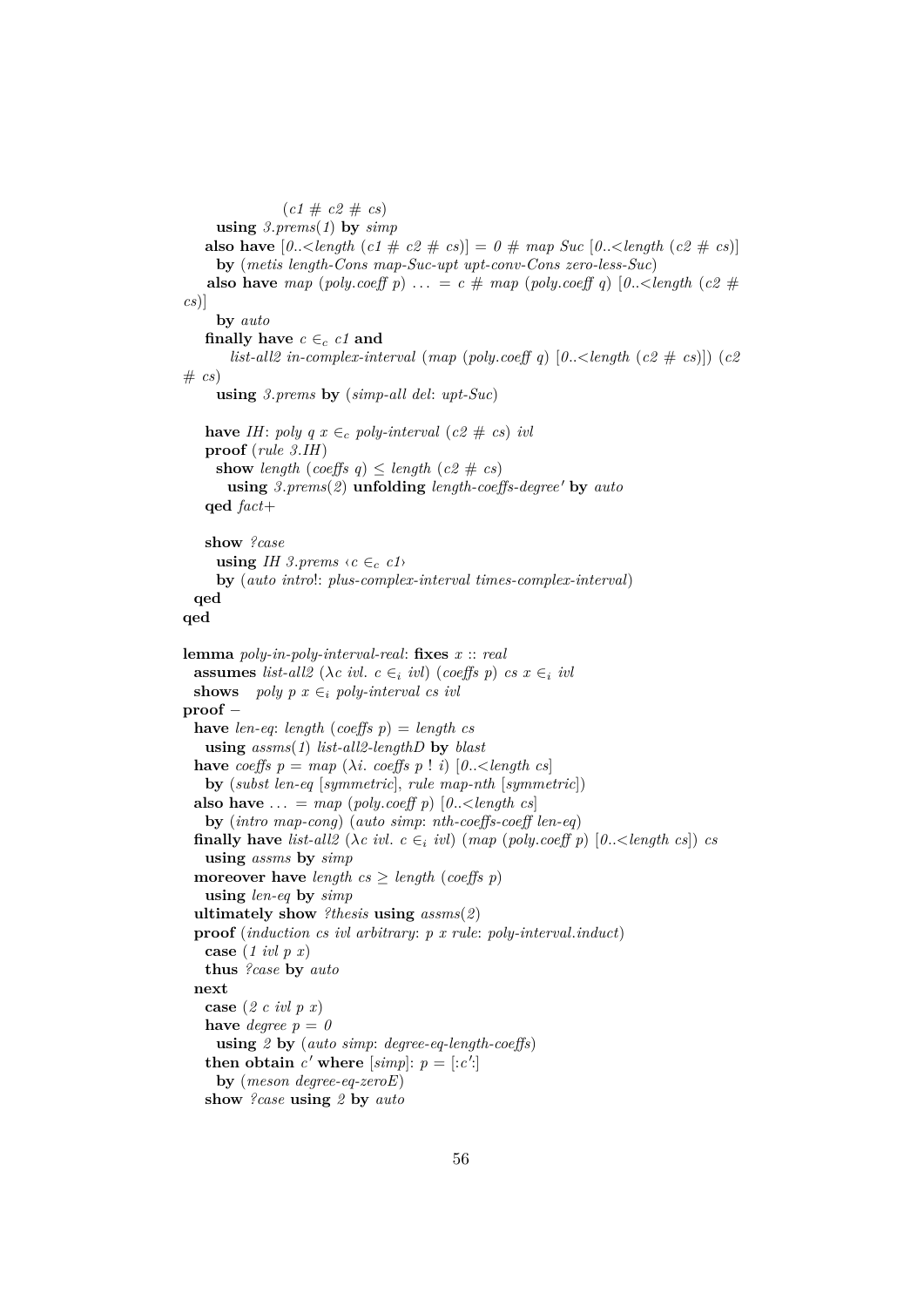```
next
   case (3 c1 c2 cs ivl p x)
   obtain q c where [simp]: p = pCons c qby (cases p rule: pCons-cases)
   have list-all2 in-interval (map (poly.coeff p) [0..\langle \text{length}(c1 \# c2 \# cs)](c1 \# c2 \# cs)using 3.prems(1) by simp
   also have [0..\leq \text{length} \ (c1 \# c2 \# cs)] = 0 \# \text{ map } \text{Suc } [0..\leq \text{length} \ (c2 \# cs)]by (metis length-Cons map-Suc-upt upt-conv-Cons zero-less-Suc)
   also have map (poly.coeff p) ... = c \neq map (poly.coeff q) [0.. < length (c2 \neqcs)]
     by auto
   finally have c \in_i c1 and
       list-all2 in-interval (map (poly.coeff q) [0.. < length (c2 \# cs)]) (c2 \# cs)
     using 3.prems by (simp-all del: upt-Suc)
   have IH: poly q x ∈<sub>i</sub> poly-interval (c2 \# cs) ivl
   proof (rule 3.IH)
     show length (coeffs q) \leq length (c2 # cs)
       using 3. \text{prems}(2) unfolding length-coeffs-degree' by autoqed fact+
   show ?case
     using IH 3.prems \langle c \in i \ c1 \rangleby (auto intro!: plus-in-interval times-in-interval)
 qed
qed
```

```
lemma in-interval-of-real [simp, intro]: x \in<sub>i</sub> interval-of-real prec x
 unfolding interval-of-real-def by (auto simp: Let-def of-rat-rat field-simps)
lemma in-interval-of-complex [simp, intro]: z \in_c interval-of-complex prec z
 unfolding interval-of-complex-def in-complex-interval-def by auto
lemma distinct-genuine-roots [simp, intro]:
  distinct\; xs \implies distinct\; (genuine-roots\; p\; xs)by (simp add: genuine-roots-def)
definition filter\text{-}fun :: 'a poly \Rightarrow (nat \Rightarrow 'a :: comm\text{-}ring \Rightarrow bool) \Rightarrow bool where
 filter-fun p f = (\forall n \ x. \ poly p \ x = 0 \rightarrow f n \ x)lemma filter-fun-complex: filter-fun p (filter-fun-complex p)
 unfolding filter-fun-def
proof (intro impI allI)
 fix prec x
 assume root: poly p x = 0define cs where cs = \text{map} (interval-of-complex prec) (coeffs p)
 have cs: list-all2 in-complex-interval (coeffs p) cs
```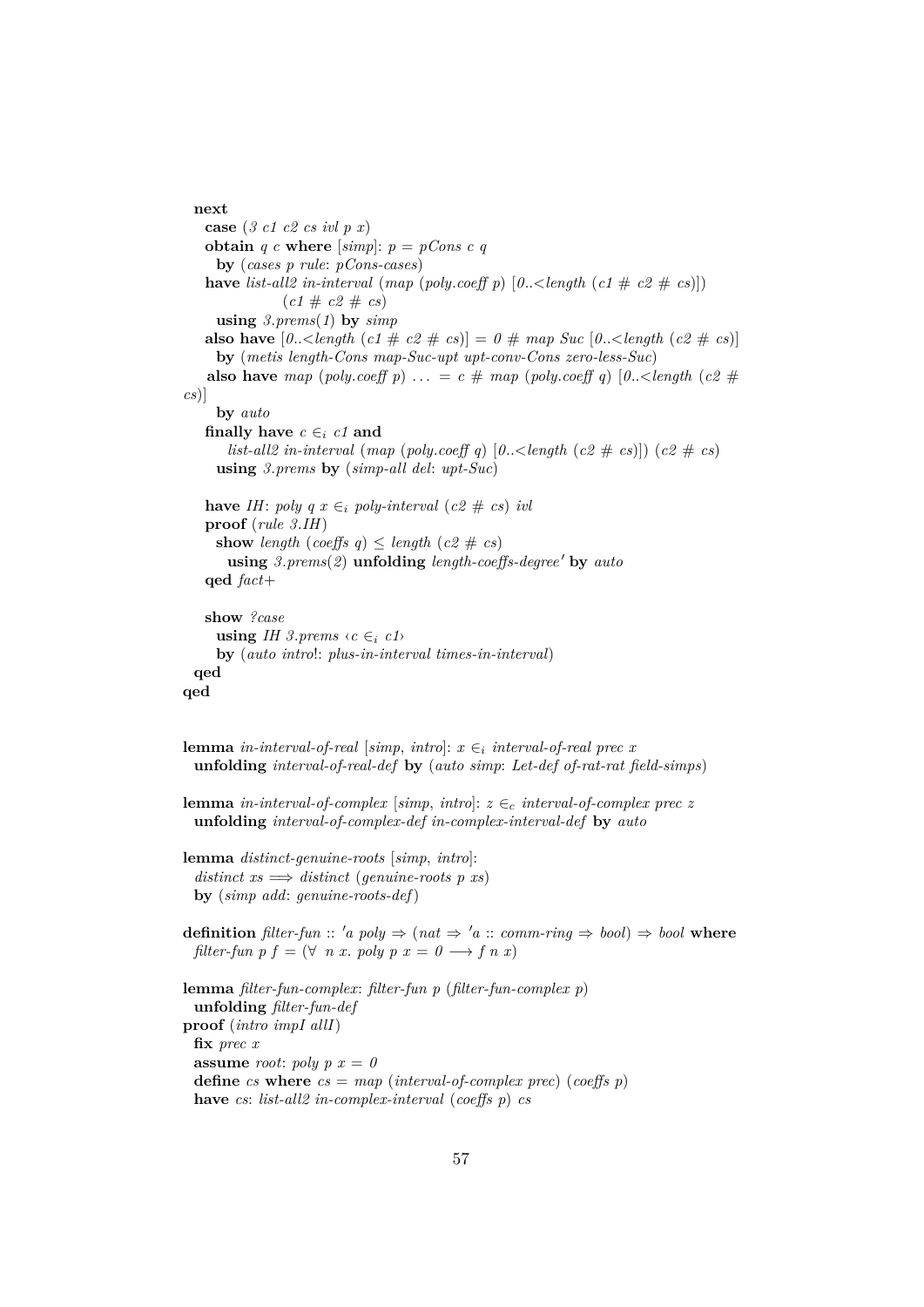```
unfolding cs-def list-all2-map2 by (intro list-all2-refl in-interval-of-complex)
  define P where P = (\lambda x. 0 \in_c poly-interval cs (interval-of-complex prec x))have P x
 proof −
   have poly p \ x \in_c \ poly\text{-}interval \ cs \ (interval\text{-}of\text{-}complex \ prec \ x)by (intro poly-in-poly-interval-complex in-interval-of-complex cs)
   with root show ?thesis
     by (simp add: P-def)
 qed
  thus filter-fun-complex p prec x unfolding filter-fun-complex-def Let-def P-def
   using cs-def by blast
qed
lemma filter-fun-real: filter-fun p (filter-fun-real p)
 unfolding filter-fun-def
proof (intro impI allI)
 fix prec x
 assume root: poly p x = 0define cs where cs = map (interval-of-real prec) (coeffs p)
 have cs: list-all2 in-interval (coeffs p) cs
   unfolding cs-def list-all2-map2 by (intro list-all2-refl in-interval-of-real)
  define P where P = (\lambda x. 0 \in_i \text{poly-interval cs} \text{ (interval-of-real prec x)})have P x
 proof −
   have poly p \ x \in_i poly-interval cs (interval-of-real prec x)
     by (intro poly-in-poly-interval-real in-interval-of-real cs)
   with root show ?thesis
     by (simp add: P-def)
 qed
 thus filter-fun-real p prec x unfolding filter-fun-real-def Let-def P-def
   using cs-def by blast
qed
context
 fixes p :: 'a :: comm-ring poly and fassumes ff : filter-fun p f
begin
lemma genuine-roots-step:
  genuine-roots p xs = genuine-roots p (filter (f prec) xs)
 unfolding genuine-roots-def filter-filter
 using ff [unfolded filter-fun-def , rule-format, of - prec] by metis
lemma genuine-roots-step-preserve-invar:
 assumes \{z. \text{poly } p \text{ } z = 0\} \subseteq \text{set xs}shows \{z. \text{poly } p \text{ } z = 0\} \subseteq \text{set} (filter (f prec) xs)
proof −
 have \{z, poly p z = 0\} = set (qenuine-roots p xs)
   using assms by (auto simp: genuine-roots-def)
```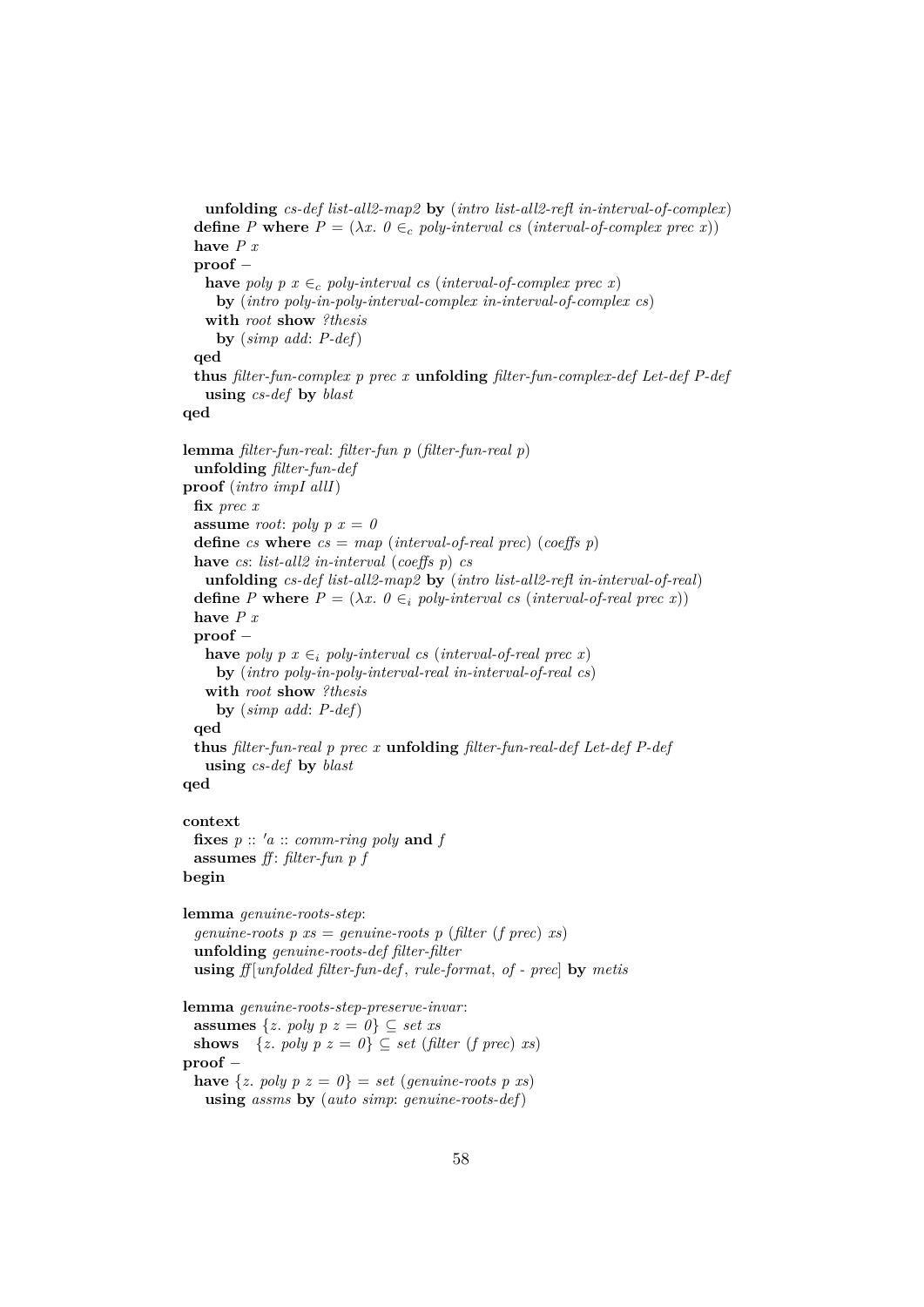```
also have \ldots = set (genuine-roots p (filter (f prec) xs))
   using genuine-roots-step[of - prec] by simp
 also have ... ⊆ set (filter (f prec) xs)
   by (auto simp: genuine-roots-def)
 finally show ?thesis .
qed
end
lemma genuine-roots-finish:
 fixes p :: 'a :: field-char-0 polyassumes \{z. \text{poly } p \ z = 0\} \subseteq \text{set xs} \text{ distinct xs}assumes length xs = card \{z, poly p z = 0\}shows genuine-roots p xs = xsproof −
 have [simp]: p \neq 0using finite-subset[OF assms(1) finite-set] infinite-UNIV-char-0 by auto
 have length (genuine-roots p xs) = length xs
   unfolding genuine-roots-def using assms
   by (simp add: Int-absorb2 distinct-length-filter)
 thus ?thesis
   unfolding genuine-roots-def
   by (metis filter-True length-filter-less linorder-not-less order-eq-iff )
qed
```
This is type of the initial search problem. It consists of a polynomial  $p$ , a list xs of candidate roots, the cardinality of the set of roots of  $p$  and a filter function to drop non-roots that is parametric in a precision parameter.

**typedef** (**overloaded**) <sup>0</sup>*a genuine-roots-aux* =  $\{(p:: 'a:: \text{ field-}char-0 \text{ poly}, xs, n, ff)\}.$ *distinct xs* ∧ {*z*. *poly p z* = *0*} ⊆ *set xs* ∧ *card* { $z$ *. poly p z = 0*} =  $n \wedge$ *filter-fun p ff* } **by** (*rule exI*[*of* - (1, [], 0,  $\lambda$  - -. *False*]], *auto simp*: *filter-fun-def*)

**setup-lifting** *type-definition-genuine-roots-aux*

**lift-definition** genuine-roots' :: nat  $\Rightarrow$  'a :: field-char-0 genuine-roots-aux  $\Rightarrow$  'a *list* **is**  $\lambda$ *prec*  $(p, xs, n, ff)$ . *genuine-roots*  $p$  *xs*.

**lift-definition** genuine-roots-impl-step':: nat  $\Rightarrow$  'a :: field-char-0 genuine-roots-aux  $\Rightarrow 'a$  genuine-roots-aux is λ*prec* (*p*, *xs*, *n*, *ff* ). (*p*, *filter* (*ff prec*) *xs*, *n*, *ff* )

**by** (*safe*, *intro distinct-filter*, *auto simp*: *filter-fun-def*)

**lift-definition** *gr-poly* ::  $'a$  :: *field-char-0 genuine-roots-aux*  $\Rightarrow 'a$  *poly* **is**  $\lambda(p:: 'a poly, -,-,-). p$ .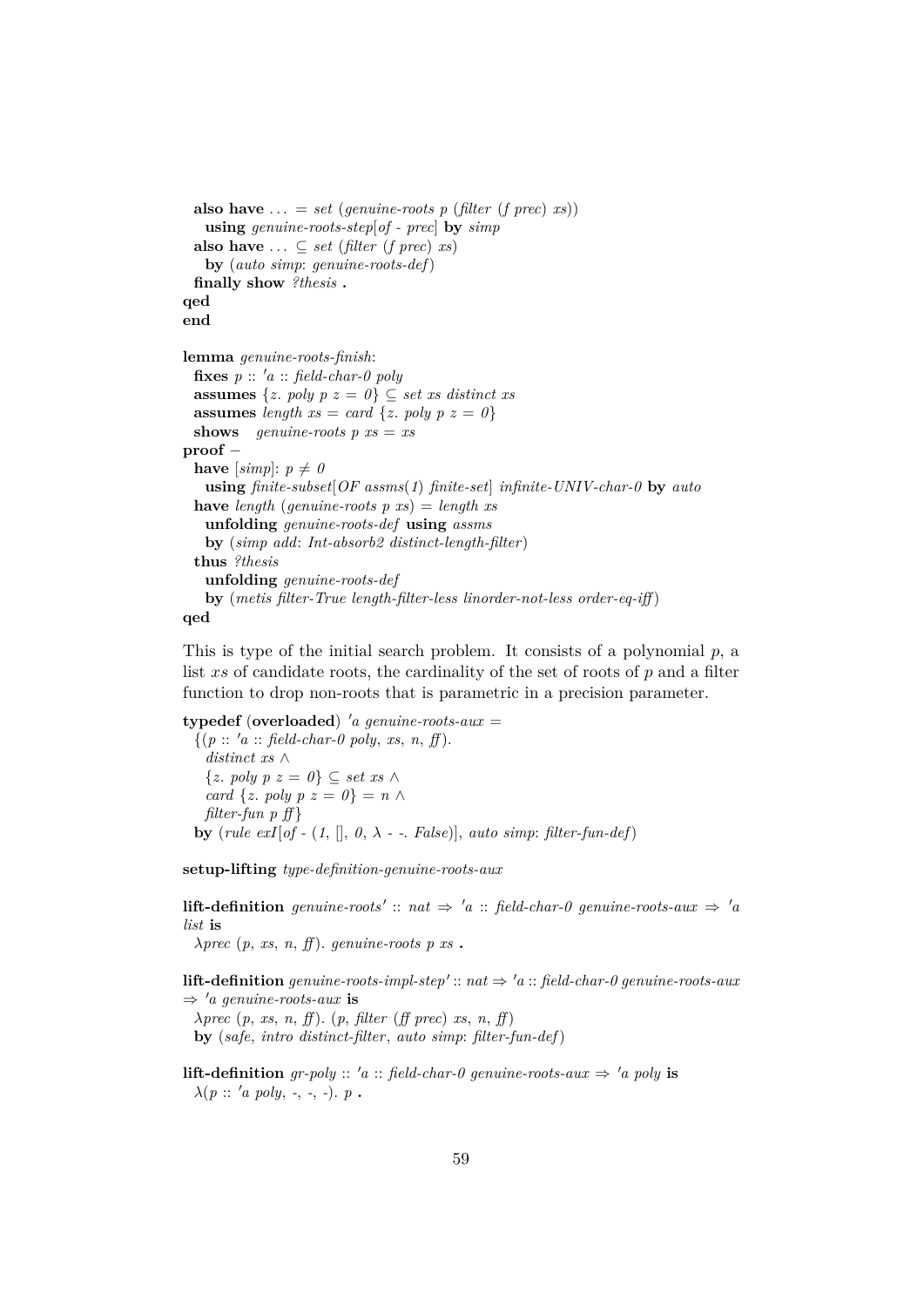**lift-definition** *gr-list* :: '*a* :: *field-char-0 genuine-roots-aux*  $\Rightarrow$  '*a list* **is**  $\lambda(\text{-}, \text{xs} :: 'a \text{ list}, \text{-}, \text{-}). \text{ xs}$ 

**lift-definition** *gr-numroots* :: 'a :: *field-char-0 genuine-roots-aux*  $\Rightarrow$  *nat* **is**  $\lambda$ (-, -, *n*, -). *n* .

 ${\bf lemma}$  *genuine-roots'-code* [*code*]:  $q$ *enuine-roots'* prec  $qr =$  $(if length (gr-list gr) = gr-numroots gr then gr-list gr$  $else~genuine-roots' (2 * prec) (genuine-roots-impl-step' prec gr)$ **proof** (*transfer*, *clarify*) **fix**  $prec$  :: *nat* **and**  $p$  :: '*a poly* **and** *xs* :: '*a list* **and** *ff* **assume** ∗: {*z*. *poly*  $p$  *z* =  $0$ } ⊆ *set xs distinct xs filter-fun p ff* **show** *genuine-roots*  $p$   $xs =$  $(if length xs = card \{z, poly p z = 0\} then xs$ *else genuine-roots p* (*filter* (*ff prec*) *xs*)) **using** *genuine-roots-finish*[*of p xs*] *genuine-roots-step*[*of p*] ∗ **by** *auto* **qed**

**definition** *initial-precision* :: *nat* **where** *initial-precision* = *10*

**definition** genuine-roots-impl :: 'a genuine-roots-aux  $\Rightarrow$  'a :: field-char-0 list where  $genuine-roots-impl = genuine-roots' initial-precision$ 

**lemma** *genuine-roots-impl: set* (*genuine-roots-impl p*) = {*z*. *poly* (*gr-poly p*) *z* = *0*} *distinct* (*genuine-roots-impl p*) **unfolding** *genuine-roots-impl-def*

**by** (*transfer*, *auto simp*: *genuine-roots-def* , *transfer*, *auto*)

**end**

## **6 Roots of Real and Complex Algebraic Polynomials**

We are now able to actually compute all roots of polynomials with real and complex algebraic coefficients. The main addition to calculating the representative polynomial for a superset of all roots is to find the genuine roots. For this we utilize the approximation algorithm via interval arithmetic.

**theory** *Roots-of-Real-Complex-Poly* **imports** *Roots-of-Algebraic-Poly-Impl Roots-via-IA MPoly-Container* **begin**

**hide-const** (**open**) *Module*.*smult*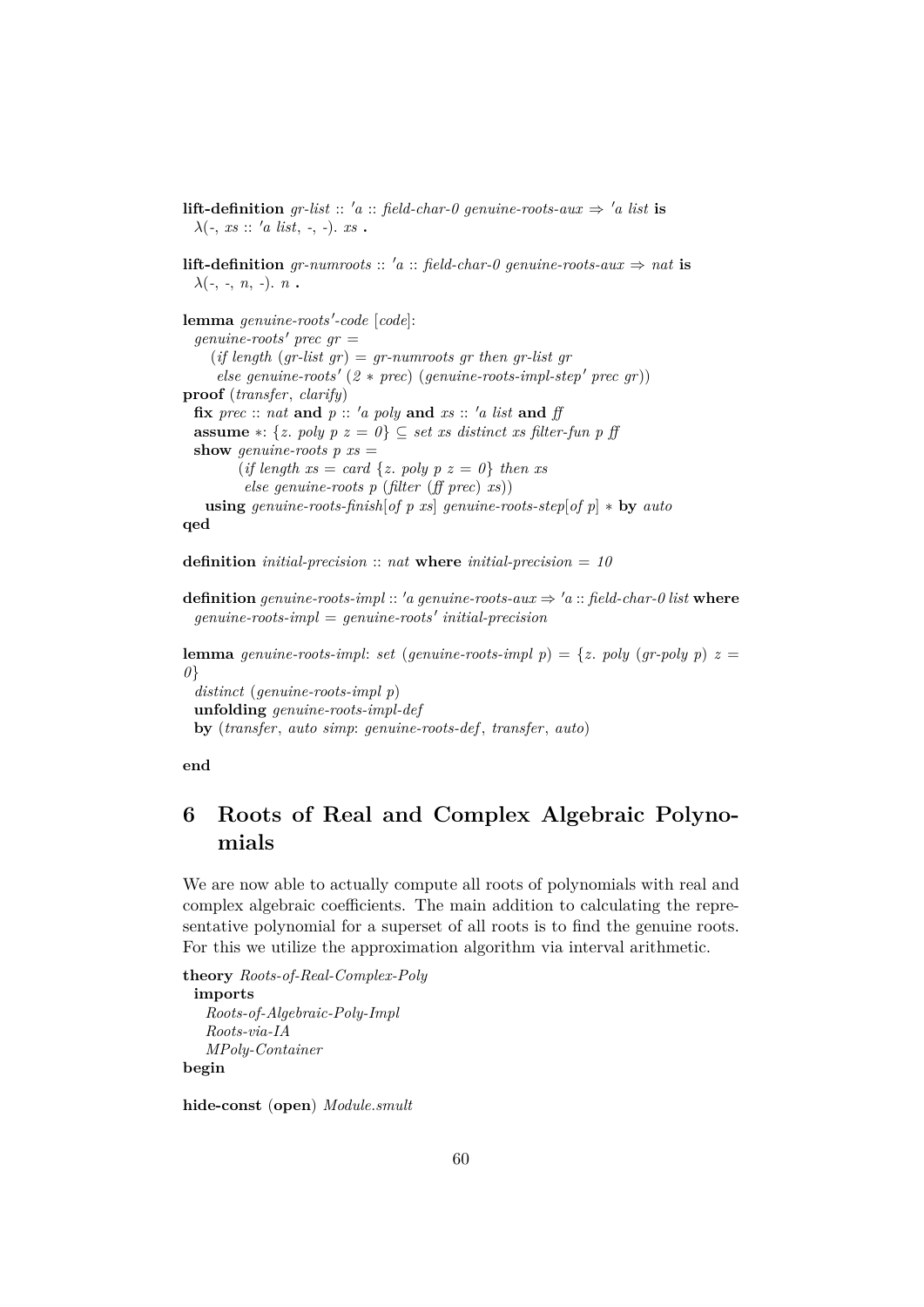**typedef** (**overloaded**) 'a rf-poly = {  $p$  :: 'a :: *idom poly. rsquarefree p*} **by** (*intro exI*[*of - 1*], *auto simp*: *rsquarefree-def*)

**setup-lifting** *type-definition-rf-poly*

**context begin lifting-forget** *poly*.*lifting*

*-*

**lift-definition** *poly-rf* :: '*a* :: *idom rf-poly*  $\Rightarrow$  '*a poly* **is**  $\lambda$  *x*. *x* **.** 

**definition** *roots-of-poly-dummy* :: '*a*::{*comm-ring-1,ring-no-zero-divisors*} *poly*  $\Rightarrow$ 

**where** *roots-of-poly-dummy*  $p = (SOME \, xs. \, set \, xs = \{r. \, poly \, p \, r = 0\} \land distinct$ *xs*)

**lemma** *roots-of-poly-dummy-code*[*code*]:

```
roots-of-poly-dummy p = Code. abort (STR "roots-of-poly-dummy") (\lambda x.
roots-of-poly-dummy p)
 by simp
```

```
lemma roots-of-poly-dummy: assumes p: p \neq 0shows set (roots-of-poly-dummy p) = {x. poly p x = 0} distinct (roots-of-poly-dummy)
p)
proof −
 from someI-ex[OF finite-distinct-list[OF poly-roots-finite[OF p]], folded roots-of-poly-dummy-def ]
show set (roots-of-poly-dummy p) = {x. poly p x = 0} distinct (roots-of-poly-dummy
p) by auto
qed
```
**lift-definition** *roots-of-complex-rf-poly-part1* :: *complex rf-poly*  $\Rightarrow$  *complex genuine-roots-aux* **is** λ *p*. *if Ball* (*set* (*Polynomial*.*coeffs p*)) *algebraic then let*  $q$  = *representative-poly p*; *zeros* = *complex-roots-of-int-poly q in* (*p*,*zeros*,*Polynomial*.*degree p*, *filter-fun-complex p*) *else* (*p*,*roots-of-poly-dummy p*,*Polynomial*.*degree p*, *filter-fun-complex p*) **subgoal for** *p* **proof** − **assume** *rp*: *rsquarefree p* **hence** *card*: *card*  $\{x. \text{poly } p \ x = 0\} = \text{Polynomial}$ . *degree p* **using** *rsquarefree-card-degree rsquarefree-def* **by** *blast* **from** *rp* **have**  $p: p \neq 0$  **unfolding** *rsquarefree-def* by *auto* **have** *ff* : *filter-fun p* (*filter-fun-complex p*) **by** (*rule filter-fun-complex*) **show** *?thesis* **proof** (*cases Ball* (*set* (*Polynomial*.*coeffs p*)) *algebraic*) **case** *False* **with** *roots-of-poly-dummy*[*OF p*] *ff*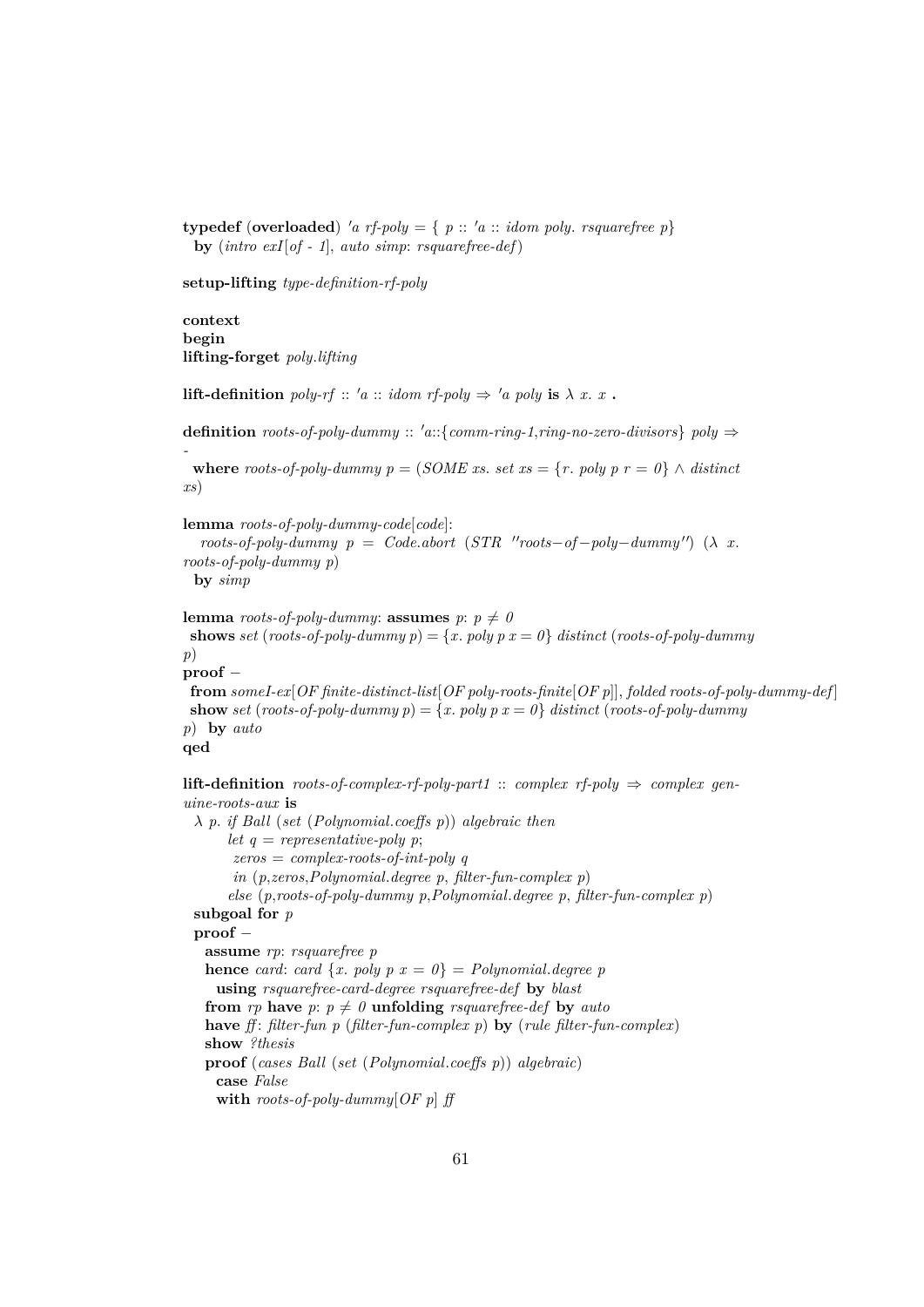```
show ?thesis using rp card by auto
 next
   case True
   from rp card representative-poly-complex[of p]
    complex-roots-of-int-poly[of representative-poly p] ff
   show ?thesis unfolding Let-def rsquarefree-def using True by auto
 qed
qed
done
```
**lift-definition** *roots-of-real-rf-poly-part1* :: *real rf-poly*  $\Rightarrow$  *real genuine-roots-aux* **is**  $\lambda$  *p. let*  $n =$  *count-roots p in if Ball* (*set* (*Polynomial*.*coeffs p*)) *algebraic then let*  $q$  = *representative-poly p*; *zeros* = *real-roots-of-int-poly q in* (*p*,*zeros*,*n*, *filter-fun-real p*) *else* (*p*,*roots-of-poly-dummy p*,*n*, *filter-fun-real p*) **subgoal for** *p* **proof** − **assume** *rp*: *rsquarefree p* **from** *rp* **have**  $p: p \neq 0$  **unfolding** *rsquarefree-def* **by** *auto* **have** *ff* : *filter-fun p* (*filter-fun-real p*) **by** (*rule filter-fun-real*) **show** *?thesis* **proof** (*cases Ball* (*set* (*Polynomial*.*coeffs p*)) *algebraic*) **case** *False* **with** *roots-of-poly-dummy*[*OF p*] *ff* **show** *?thesis* **using** *rp* **by** (*auto simp*: *Let-def count-roots-correct*) **next case** *True* **from** *rp representative-poly-real*[*of p*] *real-roots-of-int-poly*[*of representative-poly p*] *ff* **show** *?thesis* **unfolding** *Let-def rsquarefree-def* **using** *True* **by** (*auto simp*: *count-roots-correct*) **qed qed done**

**definition** *roots-of-complex-rf-poly* :: *complex rf-poly*  $\Rightarrow$  *complex list* **where** *roots-of-complex-rf-poly p* = *genuine-roots-impl* (*roots-of-complex-rf-poly-part1 p*)

**lemma** *roots-of-complex-rf-poly: set* (*roots-of-complex-rf-poly*  $p$ ) = {*x*. *poly* (*poly-rf p*) *x* = *0*} *distinct* (*roots-of-complex-rf-poly p*) **unfolding** *roots-of-complex-rf-poly-def genuine-roots-impl*

**by** (*transfer*, *auto simp*: *genuine-roots-impl*)

**definition** *roots-of-real-rf-poly* :: *real rf-poly*  $\Rightarrow$  *real list* **where**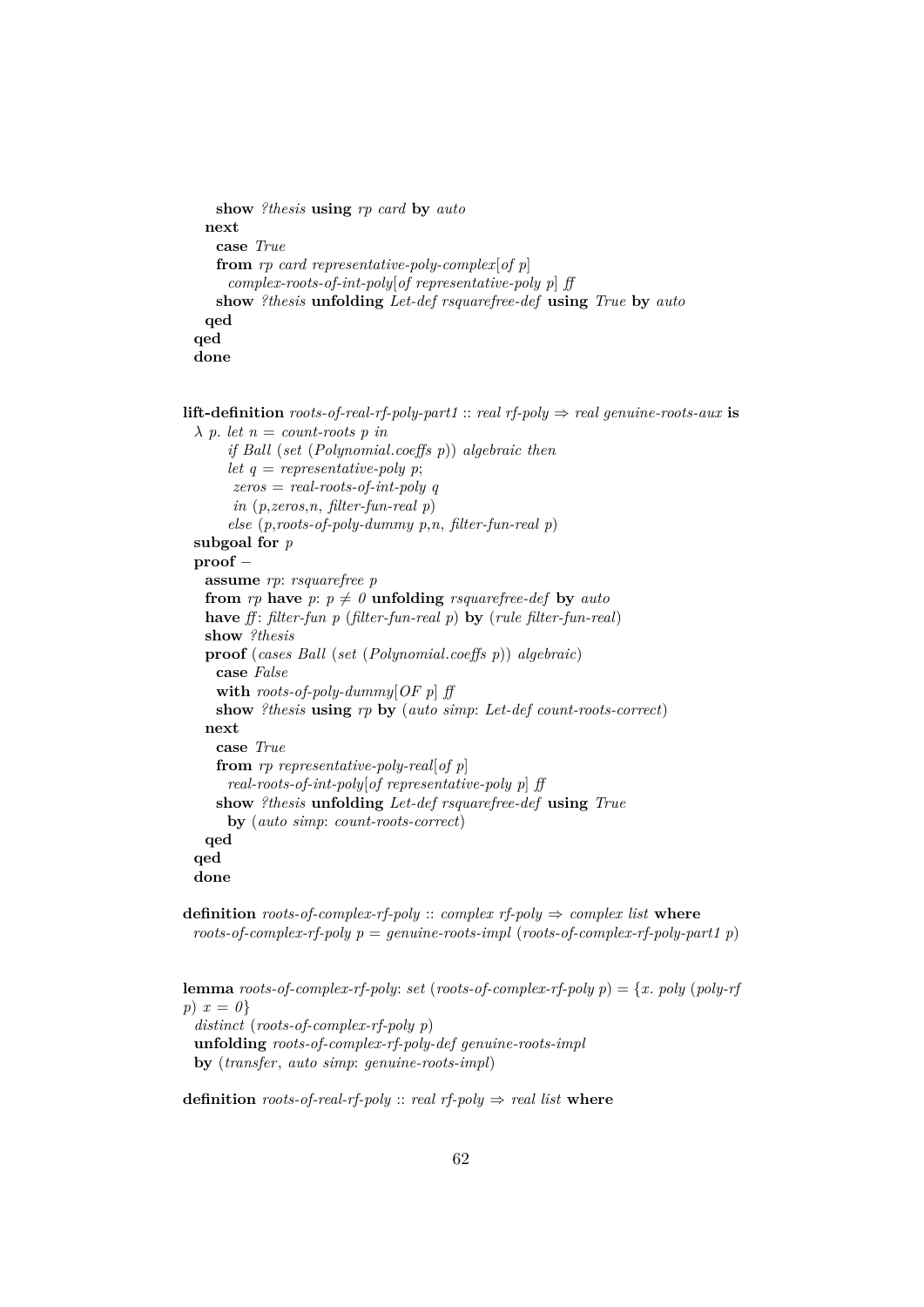*roots-of-real-rf-poly p* = *genuine-roots-impl* (*roots-of-real-rf-poly-part1 p*)

**lemma** *roots-of-real-rf-poly: set* (*roots-of-real-rf-poly*  $p$ ) = {*x*. *poly* (*poly-rf*  $p$ )  $x =$ *0*} *distinct* (*roots-of-real-rf-poly p*) **unfolding** *roots-of-real-rf-poly-def genuine-roots-impl* **by** (*transfer*, *auto simp*: *genuine-roots-impl Let-def*)

**typedef** (**overloaded**) 'a rf-polys = { (a :: 'a :: *idom, ps* :: ('a poly  $\times$  *nat*) *list*). *Ball* (*fst ' set ps*) *rsquarefree*} **by** (*intro exI*[*of -* (*-*,*Nil*)], *auto*)

**setup-lifting** *type-definition-rf-polys*

```
lift-definition yun-polys :: 0a :: {euclidean-ring-gcd,field-char-0,semiring-gcd-mult-normalize}
poly \Rightarrow 'a rf-polys
 is \lambda p. yun-factorization gcd p
 subgoal for p
   apply auto
   apply (intro square-free-rsquarefree)
   apply (insert yun-factorization[of p, OF refl])
   by (cases yun-factorization gcd p, auto dest: square-free-factorizationD)
  done
context
 notes [[typedef-overloaded]]
begin
lift-definition (code-dt) yun-rf :: 'a :: idom rf-polys \Rightarrow 'a \times ('a rf-poly \times nat) list
is λ x. x
 by (auto simp: list-all-iff , force)
end
end
definition polys-rf :: 'a :: idom rf-polys \Rightarrow 'a rf-poly list where
 polys-rf = map fst o snd o yun-rf
lemma yun-polys: assumes p \neq 0shows poly p x = 0 \leftrightarrow (\exists q \in set (polys-rf (yun-polys p)). poly (poly-rf q) x =0)
  using assms unfolding polys-rf-def o-def
 apply transfer
 subgoal for p x
 proof −
   assume p: p \neq 0obtain c ps where yun: yun-factorization qcd p = (c, ps) by force
   from yun-factorization[OF this] have sff : square-free-factorization p (c, ps) by
auto
   from square-free-factorization D'(1)[OF \text{ sff}] p have c0: c \neq 0 by auto
   show ?thesis unfolding yun
        \textbf{uniform} square-free-factorization D'(1)[OF \text{ aff}] poly-smult poly-prod-list
```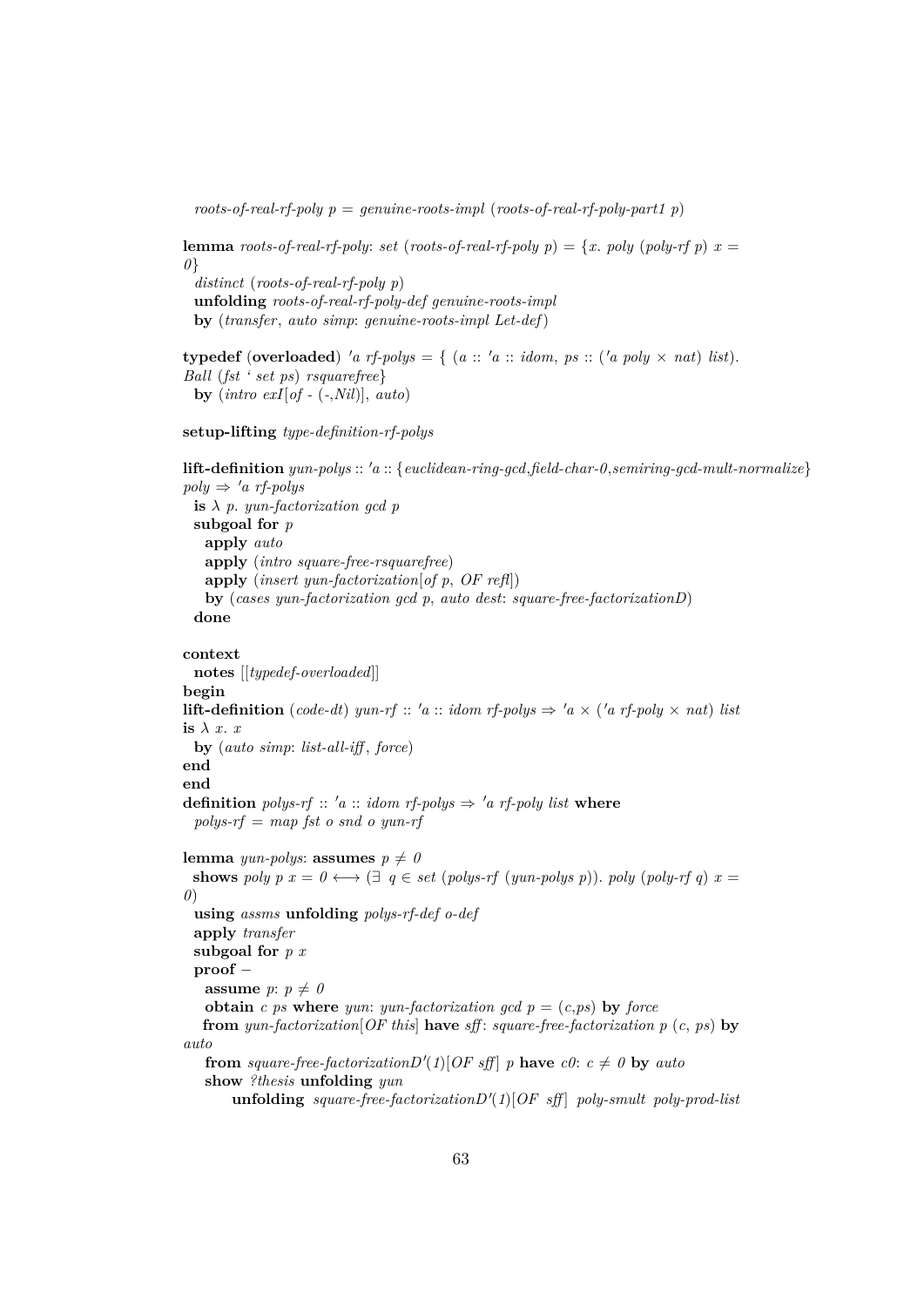```
snd-conv
    mult-eq-0-iff prod-list-zero-iff
    using c0 by force
 qed
 done
```
**definition** *roots-of-complex-rf-polys* :: *complex rf-polys*  $\Rightarrow$  *complex list* **where** *roots-of-complex-rf-polys ps* = *concat* (*map roots-of-complex-rf-poly* (*polys-rf ps*))

**lemma** *roots-of-complex-rf-polys*: *set* (*roots-of-complex-rf-polys ps*) = { $x \in \mathbb{R}$  *p*  $\in$  *set* (*polys-rf ps*). *poly* (*poly-rf p*) *x*  $= 0$ } **unfolding** *roots-of-complex-rf-polys-def set-concat set-map image-comp o-def roots-of-complex-rf-poly* **by** *auto* **definition** *roots-of-real-rf-polys*  $::$  *real rf-polys*  $\Rightarrow$  *real list* **where**  $roots-of-real-rf-polys$   $ps = concat (map roots-of-real-rf-poly (polys-rf ps))$ **lemma** *roots-of-real-rf-polys*: *set* (*roots-of-real-rf-polys ps*) = { $x \in \mathbb{R}$  *p*  $\in$  *set* (*polys-rf ps*). *poly* (*poly-rf p*)  $x = 0$ 

} **unfolding** *roots-of-real-rf-polys-def set-concat set-map image-comp o-def roots-of-real-rf-poly* **by** *auto*

**definition** *roots-of-complex-poly* :: *complex poly*  $\Rightarrow$  *complex list* **where**  $roots-of-complex-poly p = (if p = 0 then$  | else roots-of-complex-rf-polys (*yun-polys*) *p*))

```
lemma roots-of-complex-poly: assumes p: p \neq 0shows set (roots-of-complex-poly p) = {x. poly p x = 0}
 using p unfolding roots-of-complex-poly-def
 by (simp add: roots-of-complex-rf-polys yun-polys[OF p])
```
**definition** *roots-of-real-poly* :: *real poly*  $\Rightarrow$  *real list* **where** *roots-of-real-poly p* = (*if p* = 0 then  $\lceil \cdot \rceil$  *else roots-of-real-rf-polys* (*yun-polys p*))

**lemma** *roots-of-real-poly*: **assumes**  $p: p \neq 0$ **shows** *set* (*roots-of-real-poly p*) = {*x*. *poly p*  $x = 0$ } **using** *p* **unfolding** *roots-of-real-poly-def* **by** (*simp add*: *roots-of-real-rf-polys yun-polys*[*OF p*])

### lemma *distinct-concat'*:

 $\left[$  *distinct* (*list-neq xs*  $\left[ \right)$ );  $\bigwedge$  *ys. ys*  $\in$  *set xs*  $\Longrightarrow$  *distinct ys*;  $\bigwedge$  *ys zs*. [[ *ys* ∈ *set xs* ; *zs* ∈ *set xs* ; *ys*  $\neq$  *zs* ]]  $\Rightarrow$  *set ys* ∩ *set zs* = {} ]] =⇒ *distinct* (*concat xs*) **by** (*induct xs*, *auto split*: *if-splits*)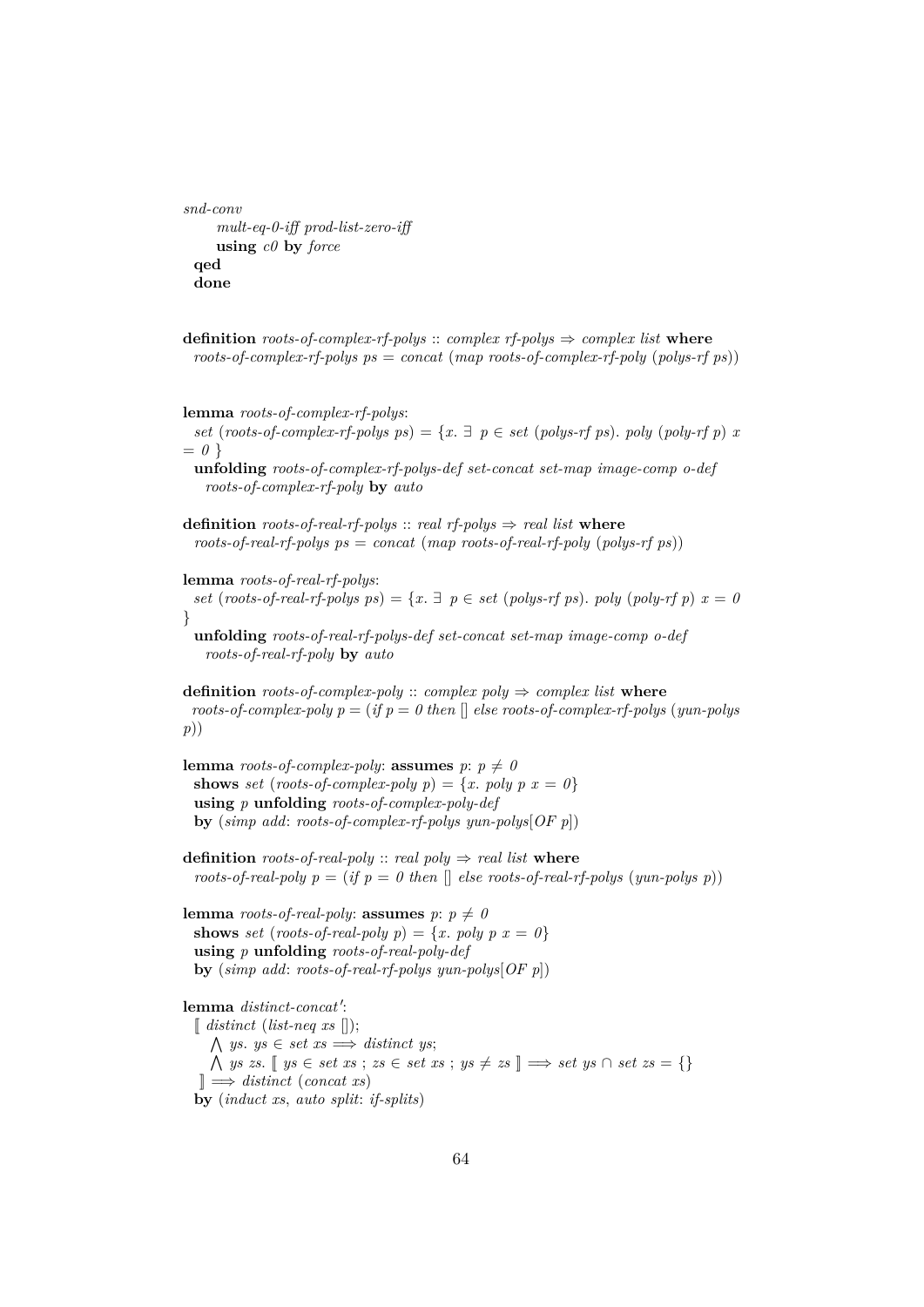**lemma** *roots-of-rf-yun-polys-distinct*: **assumes** *rt*:  $\bigwedge p$ . *set* (*rop p*) = {*x*. *poly* (*poly-rf p*) *x* = *0*} and *dist*:  $\bigwedge p$ . *distinct* (*rop p*) **shows** *distinct* (*concat* (*map rop* (*polys-rf* (*yun-polys p*)))) **using** *assms* **unfolding** *polys-rf-def* **proof** (*transfer*, *goal-cases*) **case** (*1 rop p*) **obtain** *c fs* **where** *yun*: *yun-factorization gcd*  $p = (c, fs)$  *by <i>force* **note**  $sff = yun-factorization(1)[OF yun]$ **note** *sff1* = *square-free-factorizationD*[*OF sff* ]  $\textbf{note}$   $\textit{sff2} = \textit{square-free-factorization} \textit{D'}[ \textit{OF sff} ]$ **have** *rs*:  $(p,i) \in set$  *fs*  $\implies$  *rsquarefree p* **for** *p i* **by** (*intro square-free-rsquarefree*, *insert sff1*(*2*), *auto*) **note**  $1 = 1[OF \; rs]$ **show** *?case* **unfolding** *yun snd-conv map-map o-def* **using** *1 sff1*(*3*,*5*) **proof** (*induct fs*) **case** (*Cons pi fs*) **obtain**  $p$  *i* **where**  $pi$ **:**  $pi = (p,i)$  **by force hence**  $(p,i) \in set$  ( $pi \neq fs$ ) **by**  $auto$ **note**  $p-i = Cons(2-4)[OF$  this **have** *IH*: *distinct* (*concat* (*map*  $(\lambda x.$  *rop* (*fst x*)) *fs*)) **by** (*rule Cons*(*1*)[*OF Cons*(*2*,*3*,*4*)], *insert Cons*(*5*), *auto*) **{ fix** *x* **assume**  $x: x \in set (rop p)$   $x \in (\bigcup x \in set fs. set (rop (fst x)))$ **from** *x*[*unfolded p-i*] **have** *rtp*: *poly*  $p x = 0$  **by** *auto* **from** *x* **obtain** *q j* **where** *qj*:  $(q, j) \in set$  *fs* **and**  $x: x \in set$  (*rop q*) **by** *force* **from**  $Cons(2)[of q j]$  *x qj* **have** *rtq*: *poly*  $q x = 0$  **by** *auto* **from**  $Cons(5)[unfolded\ pi]\ qi\ \textbf{have}\ (p,i)\neq (q,j)\ \textbf{by}\ auto$ **from** *p-i*(*3*)[*OF - this*] *qj* **have** *cop*: *algebraic-semidom-class*.*coprime p q* **by** *auto* **from**  $rtp$  **have**  $dvdp$ :  $[-x,1]$   $dvdp$  **using**  $poly\text{-}eq\text{-}0\text{-}iff\text{-}dvd$  **by**  $blast$ **from** *rtq* **have** *dvdq*: [:−*x*,*1*:] *dvd q* **using** *poly-eq-0-iff-dvd* **by** *blast* **from** *cop dvdp dvdq* **have** *is-unit* [:−*x*,*1*:] **by** (*metis coprime-common-divisor*) **hence** *False* **by** *simp* **} thus** *?case* **unfolding** *pi* **by** (*auto simp*:  $p-i(2)$  *IH*) **qed** *simp* **qed lemma** *distinct-roots-of-real-poly*: *distinct* (*roots-of-real-poly p*) **unfolding** *roots-of-real-poly-def roots-of-real-rf-polys-def* **using** *roots-of-rf-yun-polys-distinct*[*of roots-of-real-rf-poly p*, *OF roots-of-real-rf-poly*] **by** *auto*

**lemma** *distinct-roots-of-complex-poly*: *distinct* (*roots-of-complex-poly p*) **unfolding** *roots-of-complex-poly-def roots-of-complex-rf-polys-def* **using** *roots-of-rf-yun-polys-distinct*[*of roots-of-complex-rf-poly p*, *OF roots-of-complex-rf-poly*]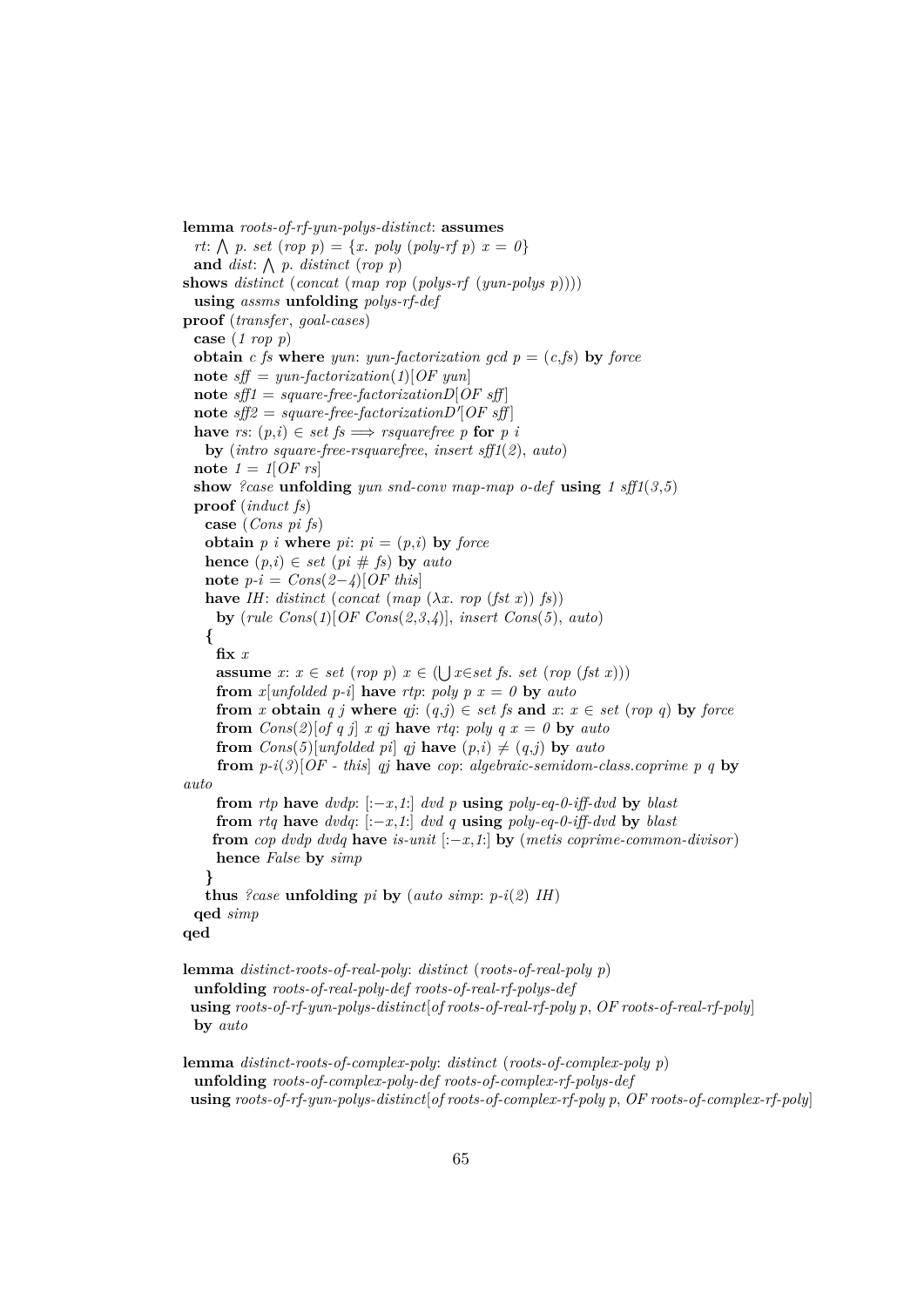**by** *auto*

**end**

# **7 Factorization of Polynomials with Algebraic Coefficients**

### **7.1 Complex Algebraic Coefficients**

**theory** *Factor-Complex-Poly* **imports** *Roots-of-Real-Complex-Poly* **begin hide-const** (**open**) *MPoly-Type*.*smult MPoly-Type*.*degree MPoly-Type*.*coeff MPoly-Type*.*coeffs* **definition** *factor-complex-main* :: *complex poly*  $\Rightarrow$  *complex*  $\times$  *(complex*  $\times$  *nat) list* **where**  $factor-complex-manin p \equiv let (c,pis) = yun-rf (yun-polys p) in$ (*c*, *concat* (*map* (λ (*p*,*i*). *map* (λ *r*. (*r*,*i*)) (*roots-of-complex-rf-poly p*)) *pis*)) **lemma** *roots-of-complex-poly-via-factor-complex-main*: *map fst* (*snd* (*factor-complex-main p*)) = *roots-of-complex-poly p* **proof** (*cases*  $p = 0$ ) **case** *True* **have**  $[simp]: yun-rf(yun-polys 0) = (0,[])$ **by** (*transfer*, *simp*) **show** *?thesis* **unfolding** *factor-complex-main-def Let-def roots-of-complex-poly-def True* **by** *simp* **next case** *False* **hence**  $p: (p = 0) = False$  **by**  $simp$ **obtain** *c rts* **where** *yun: yun-rf* (*yun-polys p*) =  $(c, rts)$  **by** *force* **show** *?thesis* **unfolding** *factor-complex-main-def Let-def roots-of-complex-poly-def p if-False roots-of-complex-rf-polys-def polys-rf-def o-def yun split snd-conv map-map* **by** (*induct rts*, *auto simp*: *o-def*) **qed**

**lemma** *distinct-factor-complex-main*: *distinct* (*map fst* (*snd* (*factor-complex-main p*))) **unfolding** *roots-of-complex-poly-via-factor-complex-main* **by** (*rule distinct-roots-of-complex-poly*)

**lemma** *factor-complex-main*: **assumes** *rt*: *factor-complex-main*  $p = (c, xis)$ **shows**  $p = smult \ c \ (\prod(x, i) \leftarrow x \ s. \ [-x, 1] \ \ \textdegree \ \textcirclearrowright \textcirclearrowright \textcirclearrowright \textcirclearrowleft$ **proof** −

**obtain** *d pis* **where** *yun: yun-factorization gcd*  $p = (d, \text{pis})$  *by <i>force*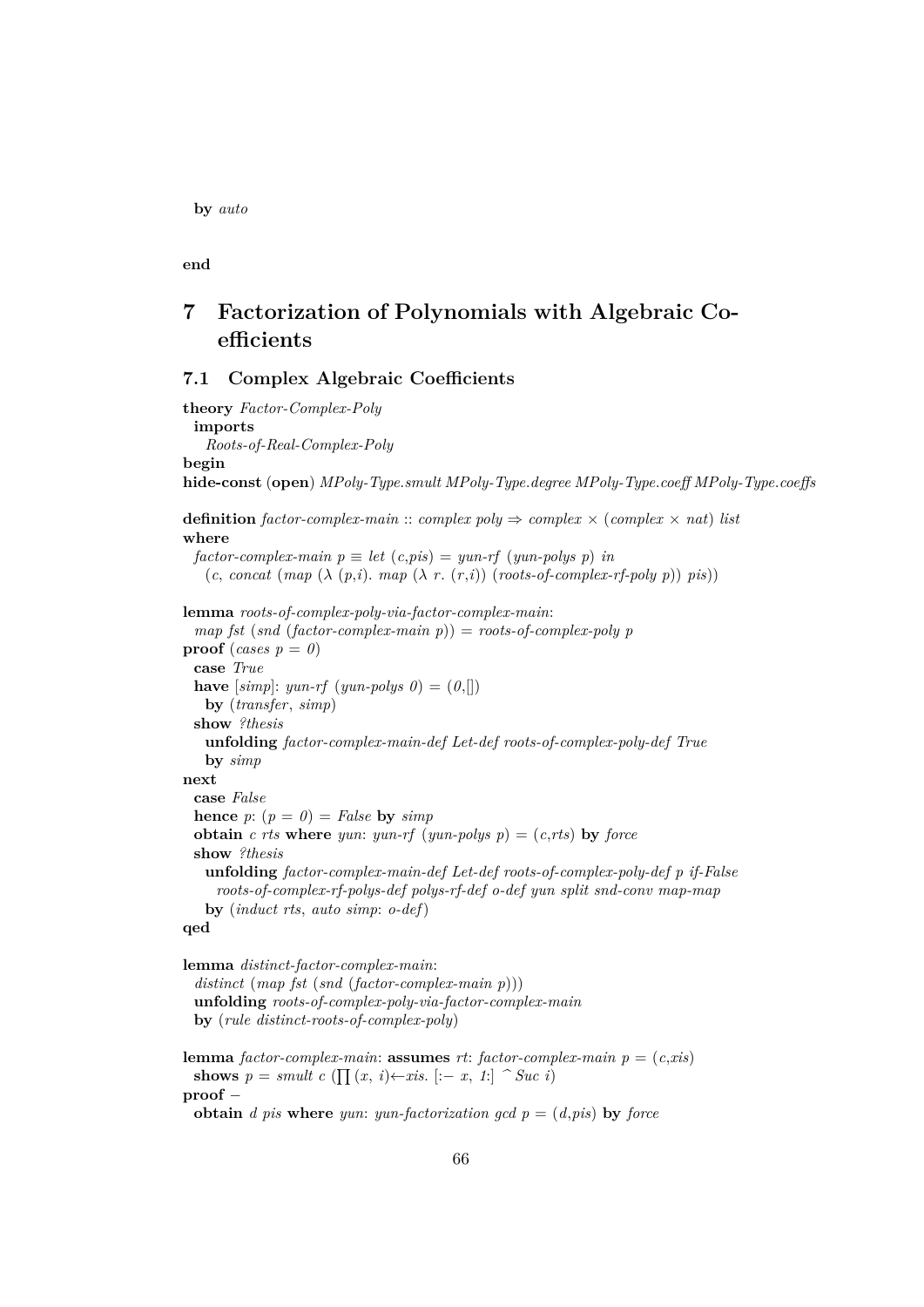**obtain** *d' pis'* where *yun-rf*: *yun-rf* (*yun-polys p*) =  $(d', pis')$  by *force* **let**  $?p = poly-rf$ **let**  $\ell$ *map* = *map* ( $\lambda$  (*p*,*i*). ( $\ell$ *p p*, *i*)) **from** yun yun-rf **have**  $d'$ :  $d' = d$  **and** pis: pis = ?map pis' **by** (*atomize*(*full*), *transfer*, *auto*) from rt[unfolded factor-complex-main-def yun-rf split Let-def d' **have** *xis*:  $x$ *is* = *concat* (*map* ( $\lambda(p, i)$ ). *map* ( $\lambda r$ , (*r*, *i*)) (*roots-of-complex-rf-poly*  $p)$ )  $pis'$ and  $d: d = c$ **by** (*auto split*: *if-splits*) **note** *yun* = *yun-factorization*[*OF yun*[*unfolded d*]] **note** *yun* = *square-free-factorizationD*[*OF yun*(*1*)] *yun*(*2*)[*unfolded snd-conv*] **let**  $?exp = \lambda$  *pis*.  $\prod(x, i) \leftarrow concat$  $(map \; (\lambda(p, i), map \; (\lambda r, (r, i)) \; (roots-of-complex-rf-poly \; p)) \; \text{pis}).$  [: $-x$ , *1*:]  $\sim$ *Suc i* **from**  $yun(1)$  **have**  $p: p = smult \ c \ (\prod(a, i) \in set \ p is. \ a \ \cap \ Suc \ i)$ . **also have** ( $\prod (a, i) \in set \; \text{pis.} \; a \; \hat{\ }$ Suc *i*) = ( $\prod (a, i) \leftarrow \text{pis.} \; a \; \hat{\ }$  Suc *i*) **by** (*rule prod*.*distinct-set-conv-list*[*OF yun*(*5*)]) also have  $\ldots = ?exp~pis'$  **using**  $yun(2,6)$  **unfolding** *pis* proof (*induct pis'*) **case** (*Cons pi pis*) **obtain**  $p$  *i* **where**  $pi$ **:**  $pi = (p,i)$  **by force let** *?rts* = *roots-of-complex-rf-poly p* **note** *Cons* = *Cons*[*unfolded pi*] **have** *IH*: (Q (*a*, *i*)←*?map pis*. *a ^ Suc i*) = (*?exp pis*) **by** (*rule Cons*(*1*)[*OF Cons*(*2*−*3*)], *auto*) **from**  $Cons(2-3)[of?p p i]$  **have** p: *square-free*  $(\frac{2p}{p}p)$  *degree*  $(\frac{2p}{p}p) \neq 0?p p$  $\neq$  0 monic (?p p) **by** *auto* **have**  $(\prod(a, i) \leftarrow ?map (pi \# pis). a \cap Suc i) = ?pp \cap Suc i * (\prod(a, i) \leftarrow ?map)$ *pis.*  $a \cap \overrightarrow{Suc}$  *i*) **unfolding** *pi* **by** *simp* **also have** ( Q (*a*, *i*)←*?map pis*. *a ^ Suc i*) = *?exp pis* **by** (*rule IH*) **finally have** *id*:  $(\prod (a, i) \leftarrow ?map (pi \# \text{ } pis). a \cap \text{ }Suc \text{ } i) = ?p \text{ } p \cap \text{ }Suc \text{ } i * ?exp$ *pis* **by** *simp* **have**  $\text{P}exp\left(p i \neq p i s\right) = \text{P}exp\left[(p,i)\right] * \text{P}exp\ p i s$  **unfolding** *pi* **by** *simp* **also have**  $?exp$  [(p,*i*)] = ( $\prod(x, i)$ ← (map ( $\lambda r$ . (r, *i*))  $?rts$ ). [:− *x*, *1*:]  $\hat{ }$  *Suc i*) **by** *simp* **also have**  $\dots = (\prod x \leftarrow \text{?rts. } [-x, 1])$   $\hat{\mathcal{S}}uc \hat{\mathcal{i}}$ **unfolding** *prod-list-power* **by** (*rule arg-cong*[*of - - prod-list*], *auto*) **also have** ( $\prod x \leftarrow ?rts$ . [:− *x*, *1*:]) = *?p p* **proof** − **from** fundamental-theorem-algebra-factorized of ?p p, unfolded  $\langle$ *monic* (?p p) $\rangle$ ] **obtain** *as* where *as*:  $?p$   $p = (\prod a \leftarrow as. [-a, 1])$  by  $(metis smallt-1-left)$ **also have**  $\dots = (\prod a \in set \text{ as. } != a, 1)$ **proof** (*rule sym*, *rule prod*.*distinct-set-conv-list*, *rule ccontr*) **assume** ¬ *distinct as* **from** *not-distinct-decomp*[*OF this*] **obtain** *as1 as2 as3 a* **where**  $a: as = as1 \circledcirc$  [*a*]  $\circledcirc$  *as2*  $\circledcirc$  [*a*]  $\circledcirc$  *as3* by *blast* **define** *q* **where**  $q = (\prod a \leftarrow as1 \text{ @ } as2 \text{ @ } as3.$  [:- *a*, *1*:])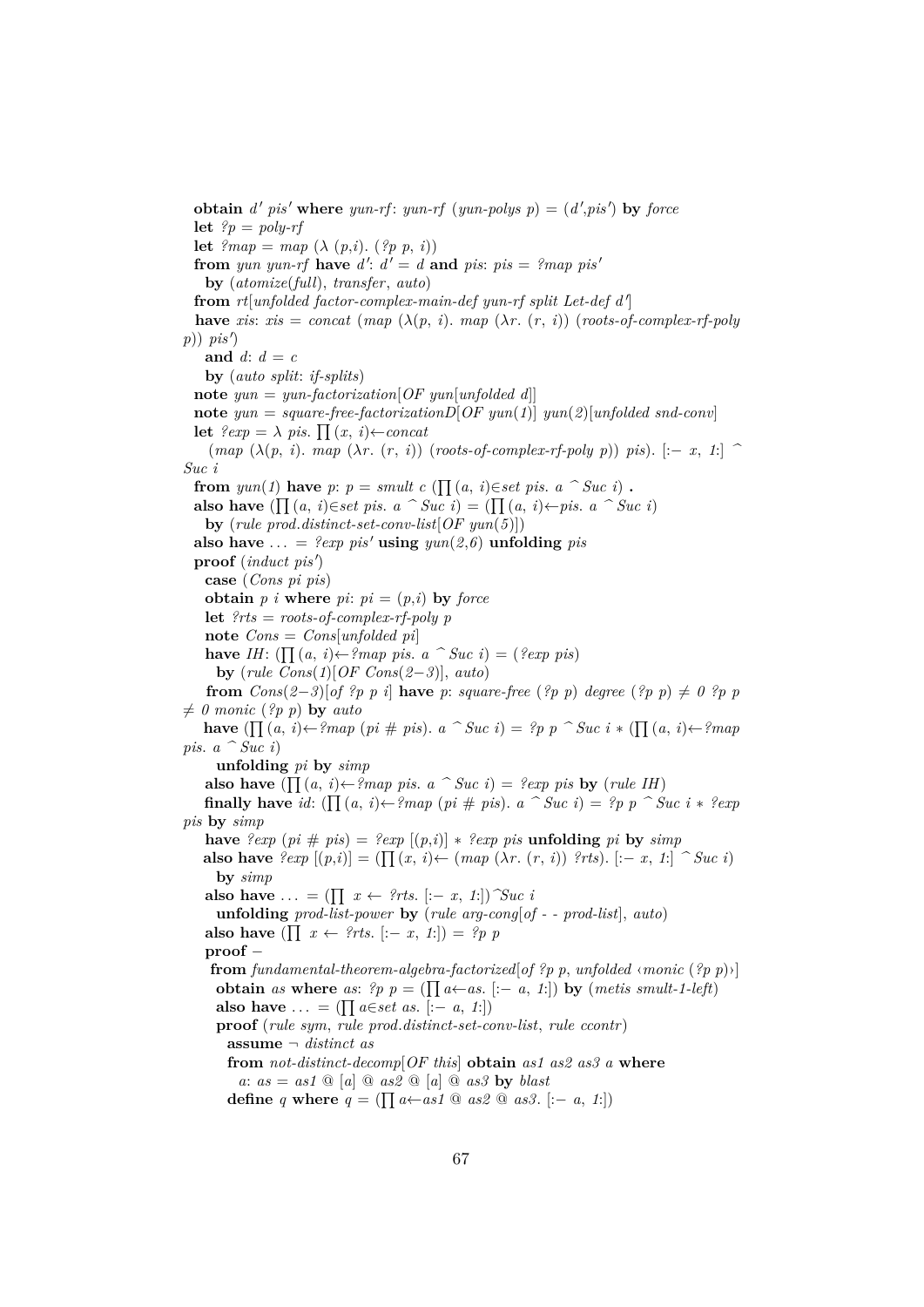**have**  $?p$   $p$  = ( $\prod a \leftarrow as$ . [:− *a*, *1*:]) **by** *fact* **also have** ... =  $(\prod a \leftarrow ([a] \ @ [a]) \ [:= a, 1] \) * q$ **unfolding** *q-def a map-append prod-list*.*append* **by** (*simp only*: *ac-simps*) **also have**  $\dots = [-a, 1] * [-a, 1] * q$  by  $simp$ **finally have**  $?p$   $p = ([-a,1] * [-a,1]) * q$  by  $simp$ **hence**  $[-a,1] * [-a,1]$  *dvd ?p p* **unfolding** *dvd-def* .. **with** ‹*square-free* (*?p p*)›[*unfolded square-free-def* , *THEN conjunct2*,  $rule-format, of [-a,1]$ **show** *False* **by** *auto* **qed also have** *set as* = {*x*. *poly* (?*p p*) *x* = *0*} **unfolding** *as poly-prod-list* **by** (*simp add*: *o-def* , *induct as*, *auto*) also have  $\ldots = set$  *?rts* by (*simp add: roots-of-complex-rf-poly*(1)) **also have** ( $\prod a \in set$  *?rts*. [:− *a*, *1*:]) = ( $\prod a \leftarrow ?rts$ . [:− *a*, *1*:]) **by** (*rule prod*.*distinct-set-conv-list*[*OF roots-of-complex-rf-poly*(*2*)]) **finally show** *?thesis* **by** *simp* **qed finally have** *id2*: *?exp* (*pi*  $\#$  *pis*) = *?p p*  $\hat{ }$  *Suc i*  $*$  *?exp pis* **by** *simp* **show** *?case* **unfolding** *id id2* **.. qed** *simp* **also have**  $?exp$   $pis' = (\prod(x, i) \leftarrow x \in [:-x, 1:]$   $\cap$  *Suc i*) **unfolding** *xis* **.. finally show** *?thesis* **unfolding** *p xis* **by** *simp* **qed definition** *factor-complex-poly* :: *complex poly*  $\Rightarrow$  *complex*  $\times$  (*complex poly*  $\times$  *nat*) *list* **where**

*factor-complex-poly p* = (*case factor-complex-main p of* (*c*,*ris*) ⇒ (*c*, *map* (λ (*r*,*i*). ([:−*r*,*1*:],*Suc i*)) *ris*))

**lemma** *distinct-factor-complex-poly*:

```
distinct (map fst (snd (factor-complex-poly p)))
proof −
 obtain c ris where main: factor-complex-main p = (c, ris) by force
 show ?thesis unfolding factor-complex-poly-def main split
   using distinct-factor-complex-main[of p, unfolded main]
   unfolding snd-conv o-def
   unfolding distinct-map by (force simp: inj-on-def)
qed
```
**theorem** *factor-complex-poly*: **assumes** *fp*: *factor-complex-poly*  $p = (c,qis)$ **shows**  $p = smult \ c \ (\prod (q, i) \leftarrow qis. \ q \ \hat{\ } i)$  $(q,i) \in set \text{ qis} \implies irreducible \text{ } q \wedge i \neq 0 \wedge monic \text{ } q \wedge degree \text{ } q = 1$ **proof** − **from** *fp*[*unfolded factor-complex-poly-def* ] **obtain** *pis* **where** *fp*: *factor-complex-main*  $p = (c, \text{pis})$ **and** *qis*:  $q$ *is* =  $map$  ( $\lambda$ ( $r$ , *i*). ([:–  $r$ , *1*:], *Suc i*)) *pis* **by** (*cases factor-complex-main p*, *auto*)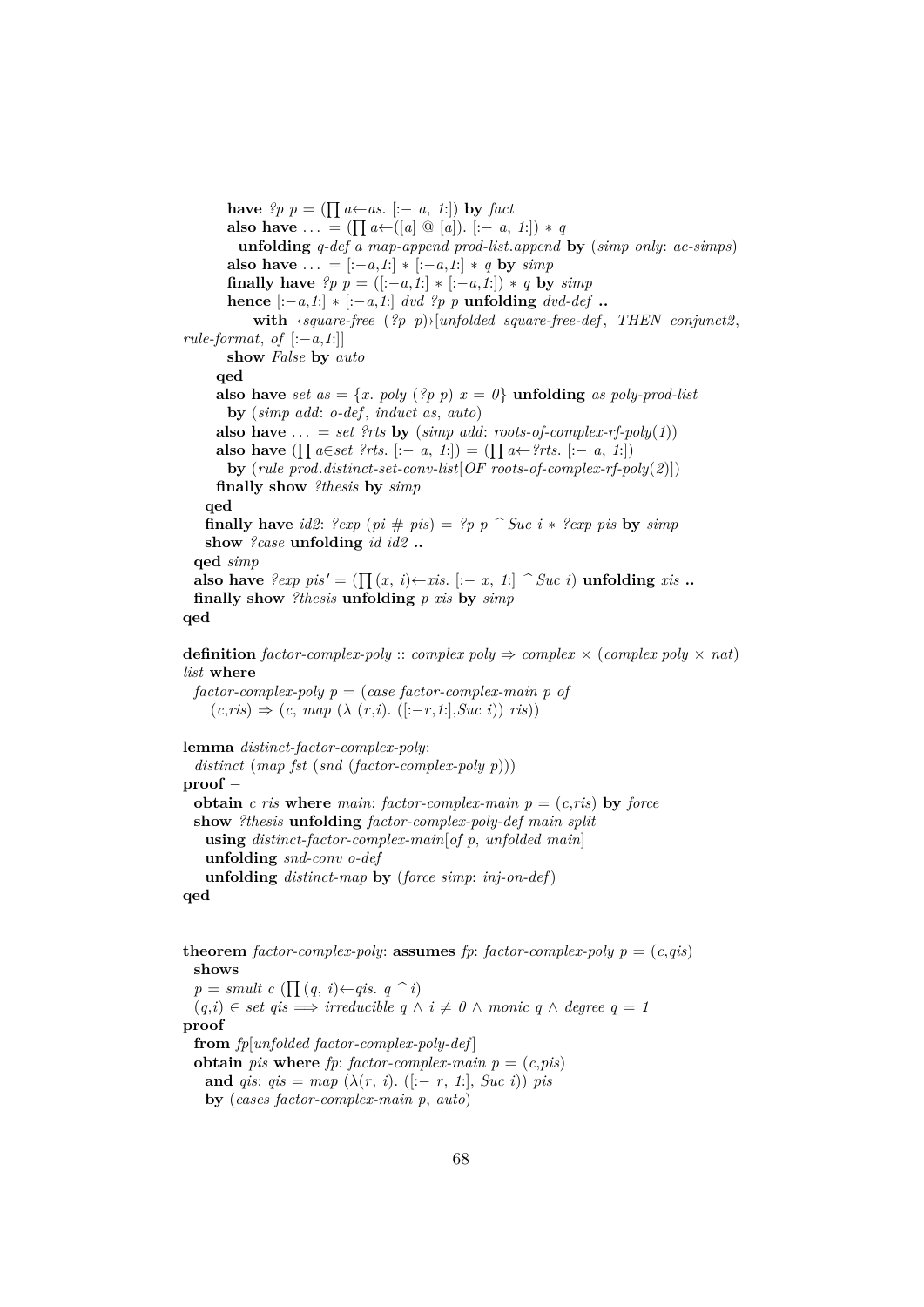**from** factor-complex-main [OF fp] **have**  $p: p = smult \ c$  ( $\prod(x, i) \leftarrow p$ is. [:- *x*, *1*:]  $\hat{ }$  *Suc i*) **. show**  $p = smult \ c \ (\prod (q, i) \leftarrow qis \ q \ \hat{ } \ i)$  **unfolding**  $p \ qis$ **by** (*rule arg-cong*[ $of - \lambda$  *p. smult c* (*prod-list p*)], *auto*) **show**  $(q,i) \in set \text{ qis } \implies irreducible \text{ } q \wedge i \neq 0 \wedge monic \text{ } q \wedge degree \text{ } q = 1$ **using** *linear-irreducible-field*[*of q*] **unfolding** *qis* **by** *auto*

**qed**

**end**

### **7.2 Real Algebraic Coefficients**

We basically perform a factorization via complex algebraic numbers, take all real roots, and then merge each pair of conjugate roots into a quadratic factor.

**theory** *Factor-Real-Poly* **imports** *Factor-Complex-Poly* **begin**

**hide-const** (**open**) *Coset*.*order*

**fun** delete-cnj ::  $complex \Rightarrow nat \Rightarrow (complex \times nat)$  *list*  $\Rightarrow (complex \times nat)$  *list* **where**

*delete-cnj x i*  $((y, j) \# yjs) = (if x = y$  then if Suc  $j = i$  then yjs else if Suc  $j > i$ *then*

((*y*,*j* − *i*) # *yjs*) *else delete-cnj x* (*i* − *Suc j*) *yjs else* (*y*,*j*) # *delete-cnj x i yjs*)  $\vert$  *delete-cnj* - -  $\vert \vert$  =  $\vert \vert$ 

**lemma** *delete-cnj-length*[*termination-simp*]: *length* (*delete-cnj x i yjs*) ≤ *length yjs* **by** (*induct x i yjs rule*: *delete-cnj*.*induct*, *auto*)

**fun** *complex-roots-to-real-factorization* :: (*complex*  $\times$  *nat*) *list*  $\Rightarrow$  (*real poly*  $\times$ *nat*)*list* **where**

*complex-roots-to-real-factorization* [] = []

| *complex-roots-to-real-factorization*  $((x,i) \# xs) = (if x \in \mathbb{R}$  then

([:−(*Re x*),*1*:],*Suc i*) # *complex-roots-to-real-factorization xs else*

*let*  $xx = cnj$  *x*;  $ys = delete-cnj$  *xx* (*Suc i*) *xs*;  $p = map-poly$  *Re* ([:-*x*,*1*:] \*  $[-xx, 1]$ )

 $in$   $(p, \textit{Suc } i)$   $#$  *complex-roots-to-real-factorization ys*)

**definition** *factor-real-poly* :: *real poly*  $\Rightarrow$  *real*  $\times$  (*real poly*  $\times$  *nat*) *list* **where**  $factor-real-poly \np \equiv case \ factor-complex-man \ (map-poly \ of\ real \ p) \ of$  $(c, ris) \Rightarrow (Re \ c, complex-roots-to-real-factorization ris)$ 

**lemma** *monic-imp-nonzero: monic*  $x \implies x \neq 0$  *for*  $x :: 'a :: semiring-1$  *poly* by *auto*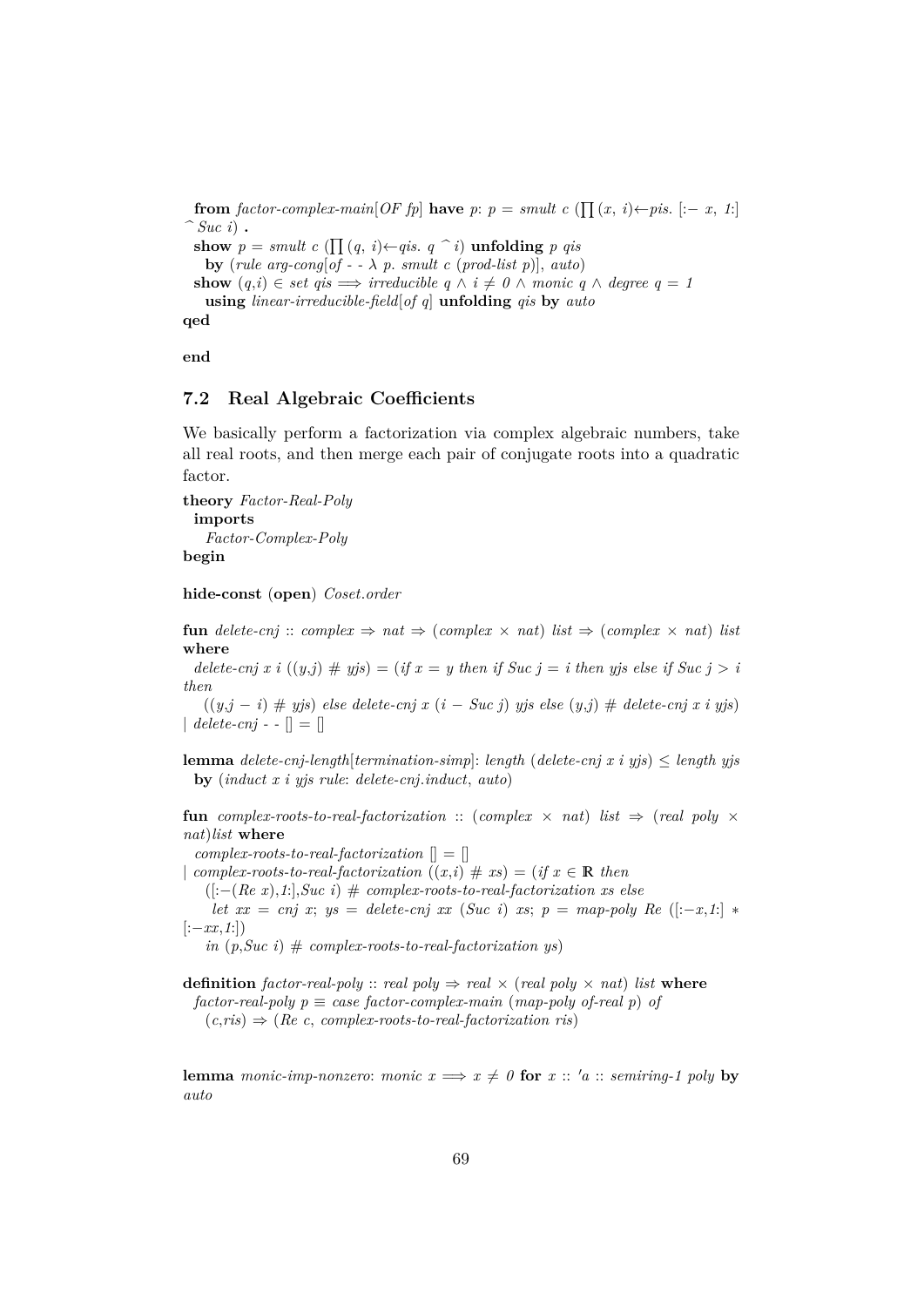**lemma** *delete-cnj*: **assumes** *order x* ( $\prod (x, i)$ ← *xis*. [:− *x*, *1*:]  $\cap$  *Suc i*) ≥ *si si*  $\neq$  *0* **shows** ( $\prod (x, i) \leftarrow x$ *is*. [:− *x*, *1*:]  $\cap$  *Suc i*) = [:− *x*, *1*:] *^ si* ∗ ( Q (*x*, *i*)←*delete-cnj x si xis*. [:− *x*, *1*:] *^ Suc i*) **using** *assms* **proof** (*induct x si xis rule*: *delete-cnj*.*induct*) **case** (*2 x si*) **hence** *order*  $x 1 \ge 1$  **by** *auto* **hence** [:−*x*,*1*:]*^1 dvd 1* **unfolding** *order-divides* **by** *simp* **from** *power-le-dvd*[*OF this, of 1*]  $\langle si \neq 0 \rangle$  **have**  $[-x, 1]$  *dvd 1* by  $\langle simp \rangle$ **from** *divides-degree*[*OF this*] **show** *?case* **by** *auto* **next case** (*1 x i y j yjs*)  $\textbf{note} \ \textit{IH} = 1(1-2)$ **let**  $?yi =$  [:−*y*,*1*:]  $^{\sim}Suc$  *j* **let**  $\ell$ *yjs* = ( $\prod (x,i) \leftarrow y$ *js*. [:− *x*, *1*:]  $\cap$  *Suc i*) **let**  $\mathscr{L}x = [:-x, 1:]$ **let** *?xi* = *?x ^ i* **have** *monic* ( $\prod (x,i) \leftarrow (y, j)$  # *yjs.* [:− *x*, *1*:]  $\cap$  *Suc i*) **by** (*rule monic-prod-list-pow*) **then have** *monic* (*?yj* ∗ *?yjs*) **by** *simp* **from** monic-imp-nonzero[OF this] **have**  $yy0$ :  $\mathscr{Y}yj * \mathscr{Y}yjs \neq 0$  **by** auto **have** *id*:  $(\prod (x,i) \leftarrow (y, j) \# yjs. [-x, 1] \cap Suc i) = ?yj * ?yjs$  by  $simp$ **from**  $1(3-)$  have *ord*:  $i \leq$  *order*  $x$  ( $?yi$  \*  $?yi$ s) and  $i: i \neq 0$  **unfolding** *id* by *auto* **from** *ord*[*unfolded order-mult*[*OF yy0*]] **have** *ord*:  $i <$  *order x* ?*yj* + *order x* ?*yjs* **.** from this unfolded order-linear-power' **have** *ord*:  $i \leq (if \ y = x \ then \ Suc \space loc \space j \space else \space 0) + order \ x \space ?y \space js \ by \ simp$ **show** *?case* **proof** (*cases*  $x = y$ ) **case** *False* **from** *ord False* **have**  $i \leq$  *order x ?yjs* **by**  $simp$ note  $IH = IH(2)[OF$  *False this i* **from** *False* **have** *del: delete-cnj* x i  $((y, j) \# yjs) = (y, j) \#$  *delete-cnj* x i yjs **by** *simp* **show** *?thesis* **unfolding** *del id IH* **by** (*simp add*: *ac-simps*) **next case** *True* **note** *xy* = *this*  $\textbf{note}$  *IH* = *IH*(*1*)[*OF True*] **show** *?thesis* **proof** (*cases Suc*  $j \geq i$ ) **case** *False* **from** *ord* **have** *ord*:  $i - Suc$   $j \leq$  *order*  $x$  *?yjs* **unfolding**  $xy$  **by**  $simp$ **have**  $?xi = ?x$   $\hat{i}$  (*Suc j* + (*i* − *Suc j*)) **using** *False* **by** *simp* **also have**  $\ldots = ?x$  ^ *Suc j* \*  $?x$  ^ (*i* – *Suc j*) **unfolding** *power-add* **by** *simp* **finally have** *xi*:  $?xi = ?x \text{ } ^\frown \textit{Suc } j * ?x \text{ } ^\frown (i - \textit{Suc } j)$ .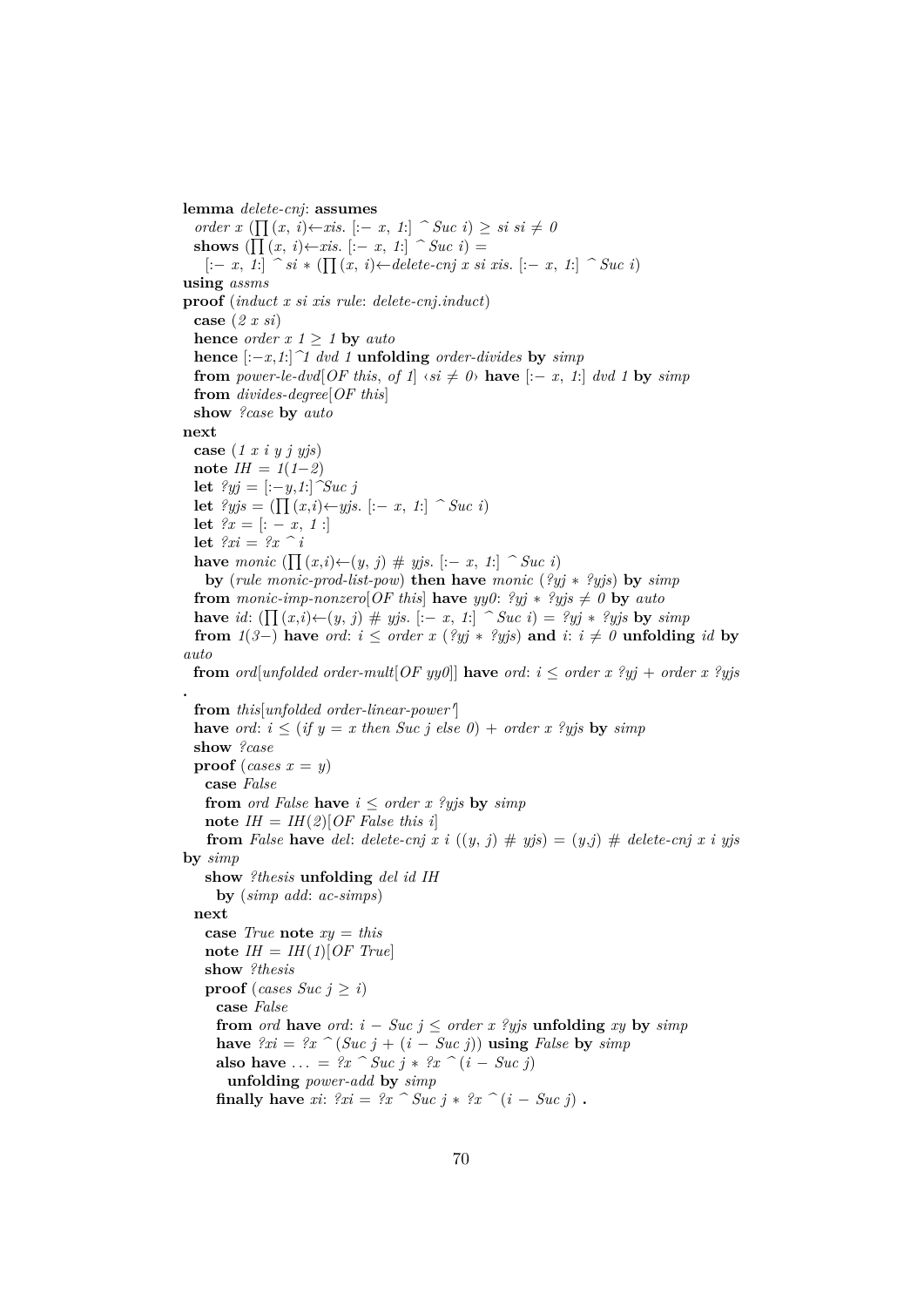**from** *False* **have**  $Suc \, j \neq i \, \neg i < Suc \, j \, i - Suc \, j \neq 0$  **by**  $auto$ **note**  $IH = IH[OF this(1,2) ord this(3)]$ **from** *xy* False **have** *del: delete-cnj x i*  $((y, j) \# yjs) =$  *delete-cnj x*  $(i - Suc)$ *j*) *yjs* **by** *auto* **show** *?thesis* **unfolding** *del id* **unfolding** *IH xi* **unfolding** *xy* **by** *simp* **next case** *True* **hence**  $Suc$   $j = i \vee i < Suc$   $j$  **by**  $auto$ **thus** *?thesis* **proof assume** *i*: *Suc*  $j = i$ **from** *xy i* **have** *del: delete-cnj x i*  $((y, j) \# yjs) = yjs$  **by**  $simp$ **show** *?thesis* **unfolding** *id del* **unfolding** *xy i* **by** *simp* **next assume** *ij*: *i* < *Suc j* **with** *xy i* **have** *del*: *delete-cnj x i* ((*y*, *j*)  $\#$  *yjs*) = (*y*, *j* − *i*)  $\#$  *yjs* **by** *simp* **from** *ij* **have** *idd*: *Suc*  $j = i + Suc$  ( $j - i$ ) **by** *simp* **show** *?thesis* **unfolding** *id del* **unfolding** *xy idd power-add* **by** *simp* **qed qed qed qed theorem** *factor-real-poly*: **assumes** *fp*: *factor-real-poly*  $p = (c, qis)$ **shows**  $p = smult \ c \ (\prod (q, i) \leftarrow qis \ q \ \hat{\ } i)$  $(q, j) \in set \text{ qis} \implies irreducible \text{ } q \land j \neq 0 \land \text{ monic } q \land \text{ degree } q \in \{1, 2\}$ **proof** − **interpret** *map-poly-inj-idom-hom of-real***.. have**  $(p = smult \ c \ (\prod (q, i) \leftarrow qis \ q \ \ \hat{ } \ i) ) \land ((q, j) \in set \ qis \ \rightarrow irreducible \ q \land j$  $\neq$  0 ∧ *monic q* ∧ *degree q* ∈ {1,2}) **proof** (*cases p* =  $\theta$ ) **case** *True* **have** *yun*: *yun-rf* (*yun-polys* ( $\theta$  :: *complex poly*)) =  $(0,[])$ **by** (*transfer*, *auto simp*: *yun-factorization-def*) **have** *factor-real-poly*  $p = (0, \mathbb{I})$  **unfolding** *True* **by** (*simp add*: *factor-real-poly-def factor-complex-main-def yun*) **with** *fp* **have** *id*:  $c = 0$  *qis* = [] **by** *auto* **thus** *?thesis* **unfolding** *True* **by** *simp* **next case** *False* **note**  $p\theta = \text{this}$ **let** *?c* = *complex-of-real* **let** *?rp* = *map-poly Re* **let**  $?cp = map-poly ?c$ **let**  $?p = ?cp$  p **from** *fp*[*unfolded factor-real-poly-def* ] **obtain** *d xis* **where** *fp*: *factor-complex-main*  $?p = (d, xis)$ **and** *c*: *c* = *Re d* **and** *qis*: *qis* = *complex-roots-to-real-factorization xis* **by** (*cases factor-complex-main ?p*, *auto*)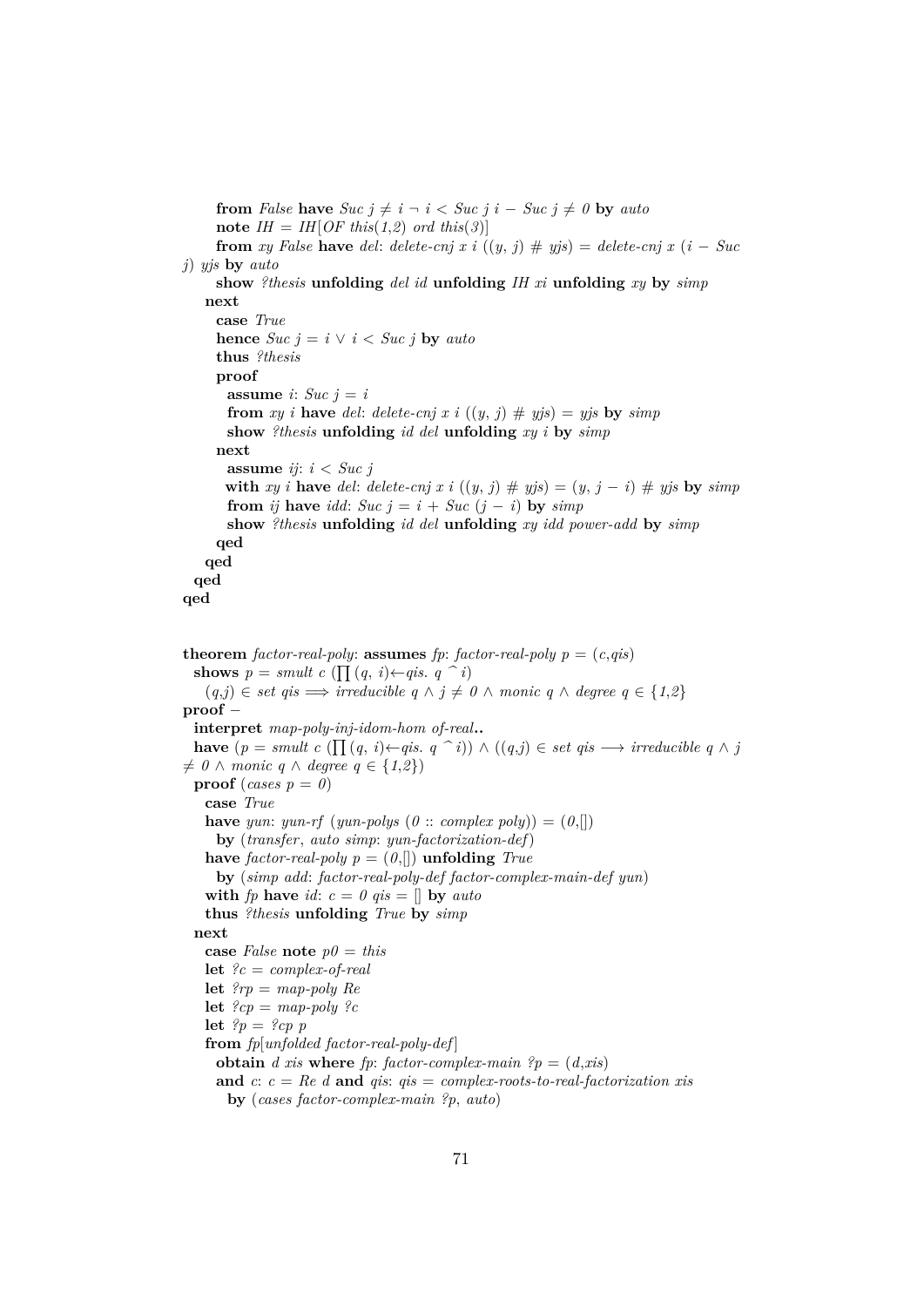**from** *factor-complex-main*[*OF fp*] **have** *p*:  $?p = smult d$  ( $\prod(x, i) \leftarrow x$ is. [:- *x*, *1*:] *^ Suc i*)  $(\mathbf{is} - \mathbf{is} \cdot \mathbf{is})$  **. from**  $arg\text{-}conq[OF this, of \lambda p, coeff p (degree p)]$ **have**  $\text{coeff}$   $\mathcal{P}p$  (*degree*  $\mathcal{P}p$ ) =  $\text{coeff}$  (*smult d*  $\mathcal{P}q$ ) (*degree* (*smult d*  $\mathcal{P}q$ )). **also have** *coeff*  ${}^{2}p$  (*degree*  ${}^{2}p$ ) =  ${}^{2}c$  (*coeff* p (*degree* p)) **by** *simp* **also have** *coeff* (*smult d ?q*) (*degree* (*smult d ?q*)) =  $d * \text{coeff}$  *?q* (*degree ?q*) **by** *simp* **also have** *monic ?q* **by** (*rule monic-prod-list-pow*) **finally have**  $d: d = ?c$  (*coeff p* (*degree p*)) **by**  $auto$ **from**  $arg\text{-}cong[OF this, of Re, folded c]$  **have**  $c: c = coeff p$  (*degree p*) **by**  $auto$ **have** *set* (*coeffs*  $?p$ )  $\subseteq$  **R** by *auto* with *p* have *q*': *set* (*coeffs* (*smult d ?q*))  $\subseteq$  **R** by *auto* **from** *d*  $p\theta$  **have**  $d\theta$ :  $d \neq \theta$  **by** *auto* **have** *smult d*  $?q = [.d!] * ?q$  **by** *auto* from *real-poly-factor*  $\overline{OF} q'$  *unfolded this*  $\overline{d}$  *d0 d* **have** *q*: *set* (*coeffs*  $?q$ )  $\subseteq$  **R by** *auto* **have**  $p = \{rp \}$ ? **by** (*rule sym*, *subst map-poly-map-poly*, *force*, *rule map-poly-idI*, *auto*) also have  $\ldots = \text{Im}(\text{small } d \text{ } \text{?} q)$  unfolding  $p \ldots$ **also have**  $?q = ?cp$  ( $?rp$   $?q$ ) **by** (*rule sym*, *rule map-poly-of-real-Re*, *insert q*, *auto*) also have  $d = ?c$  *c* **unfolding**  $d$  *c* **.. also have** *smult* (*?c c*) (*?cp* (*?rp ?q*)) = *?cp* (*smult c* (*?rp ?q*)) **by** (*simp add: hom-distribs*) **also have**  $\mathcal{P}rp \dots = smult \ c \ (\mathcal{P}rp \ \mathcal{P}q)$ **by** (*subst map-poly-map-poly*, *force*, *rule map-poly-idI*, *auto*) **finally have**  $p: p = smult \ c \ (?rp \ ?q)$ . **let** *?fact* = *complex-roots-to-real-factorization* **have**  $?rp$   $?q = (\prod (q, i) \leftarrow q$ *is*.  $q \cap i) \wedge$  $((q, j) \in set \text{ qis } → \text{ irreducible } q \land j \neq 0 \land \text{ monic } q \land \text{ degree } q \in \{1, 2\})$ **using** *q* **unfolding** *qis* **proof** (*induct xis rule*: *complex-roots-to-real-factorization*.*induct*) **case** *1* **show** *?case* **by** *simp* **next case** (*2 x i xis*) **note** *IH* =  $2(1-2)$ **note**  $prems = 2(3)$ **let**  $?xi =$  [:− *x*, *1*:]  $\hat{ }$  *Suc i* **let**  $?xis = (\prod(x, i) \leftarrow x \text{ is.} [-x, 1] \cap Suc \text{ i})$ **have** *id*:  $(\prod (x, i) \leftarrow ((x, i) \# xis)$ . [:− *x*, *1*:]  $\cap$  *Suc i*) = *?xi* ∗ *?xis* **by** *simp* **show** *?case* **proof** (*cases*  $x \in \mathbb{R}$ ) **case** *True* **have** *xi*: *set* (*coeffs*  $?xi \ge \mathbb{R}$ **by** (*rule real-poly-power*, *insert True*, *auto*) **have** *xis*: *set* (*coeffs*  $?xis$ )  $\subseteq$  **R**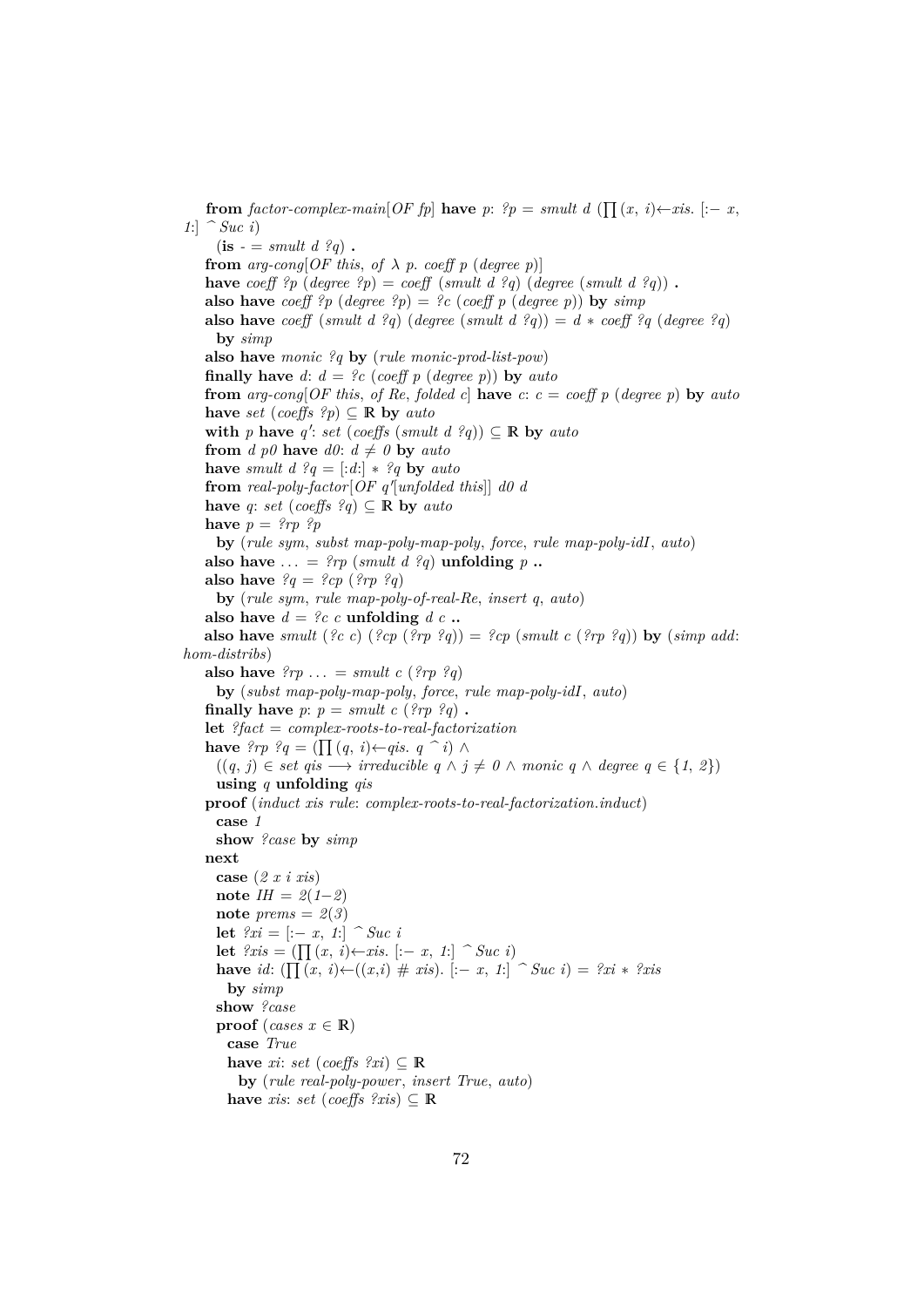**by** (*rule real-poly-factor*[*OF prems*[*unfolded id*] *xi*], *rule linear-power-nonzero*)  $\text{note } IH = IH(1)[OF \text{ True } x is]$ **have** *?rp* (*?xi* ∗ *?xis*) = *?rp ?xi* ∗ *?rp ?xis* **by** (*rule map-poly-Re-mult*[*OF xi xis*]) **also have**  $?rp$   $?xi = (?rp$   $[: -x, 1!]$ ) $^{\sim}Suc$  *i* **by** (*rule map-poly-Re-power*, *insert True*, *auto*) **also have**  $?rp$  [: -*x*,*1* :] = [:-(*Re x*),*1*:] **by** *auto* **also have**  $?rp$   $?xis = (\prod(a,b) \leftarrow ?fact$  *xis*.  $a \cap b)$ **using** *IH* **by** *auto* **also have**  $[- \text{Re } x, 1]$   $\hat{\ }$  *Suc i*  $*$  ( $\prod (a,b) \leftarrow \text{?}$  *fact xis.*  $a \hat{\ }$  *b*) =  $(\prod_{i} (a, b) \leftarrow ? \text{fact } ((x, i) \# \text{ x is}).$  *a*  $\hat{b}$  **using** *True* by *simp* **finally have** *idd*:  $2rp$  ( $2xi * 2xis$ ) = ( $\prod (a,b) \leftarrow 2fact$  ( $(x,i) \neq xis$ ).  $a \cap b$ ) **. show** *?thesis* **unfolding** *id idd* **proof** (*intro conjI*, *force*, *intro impI*) **assume**  $(q, j) \in set$  (*?fact*  $((x, i) \# xis)$ ) **hence**  $(q, j)$  ∈ *set* (*?fact xis*) ∨  $(q = [-Re x, 1] \land j = Suc i)$ **using** *True* **by** *auto* **thus** *irreducible*  $q \wedge j \neq 0 \wedge$  *monic*  $q \wedge$  *degree*  $q \in \{1, 2\}$ **proof assume**  $(q, j) \in set$  (*?fact xis*) **with** *IH* **show** *?thesis* **by** *auto* **next assume** *q* = [:− *Re x*, *1*:] ∧ *j* = *Suc i* **with** *linear-irreducible-field*[*of* [:− *Re x*, *1*:]] **show** *?thesis* **by** *auto* **qed qed next case** *False* **define** *xi* **where**  $xi =$  [:*Re x* \* *Re x* + *Im x* \* *Im x*, - (2 \* *Re x*), *1*:] **obtain**  $xx$  where  $xx$ :  $xx = cnj$  x by  $auto$ **have** *xi*:  $xi = \{rp \mid (-x, 1) \}$  \*  $[-xx, 1]$  **unfolding**  $xx \; xi \cdot def$  **by**  $auto$ **have** *cpxi*:  $?cp$  *xi* =  $[-x,1]$   $*$   $[-xx,1]$  **unfolding** *xi-def* **by** (*cases x*, *auto simp*: *xx legacy-Complex-simps*) **obtain** *yis* **where** *yis*: *yis* = *delete-cnj xx* (*Suc i*) *xis* **by** *auto* **from** False **have** *fact*: *?fact* ((*x*,*i*) # *xis*) = ((*xi*,*Suc i*) # *?fact yis*) **unfolding** *xi-def xx yis* **by** *simp* note  $IH = IH(2)[OF$  *False xx yis xi*] **have** *irreducible xi* **apply** (*fold irreducible-connect-field*) **proof** (*rule irreducible<sub>d</sub>I*) show *degree*  $xi > 0$  **unfolding**  $xi$  **by**  $auto$ **fix** *q p* :: *real poly* **assume** *degree*  $q > 0$  *degree*  $q <$  *degree xi* **and**  $qp: x_i = q * p$ **hence**  $dq$ :  $degree q = 1$  **<b>unfolding** *xi* **by**  $auto$ **have** *dxi*: *degree*  $xi = 2xi \neq 0$  **<b>unfolding**  $xi$  **by**  $auto$ **with** *qp* **have**  $q \neq 0$  *p*  $\neq 0$  **by** *auto* **hence** *degree*  $xi = degree q + degree p$  **unfolding** *qp* **by** (*rule degree-mult-eq*) **with** *dq* **have** *dp*: *degree*  $p = 1$  **unfolding** *dxi* **by** *simp*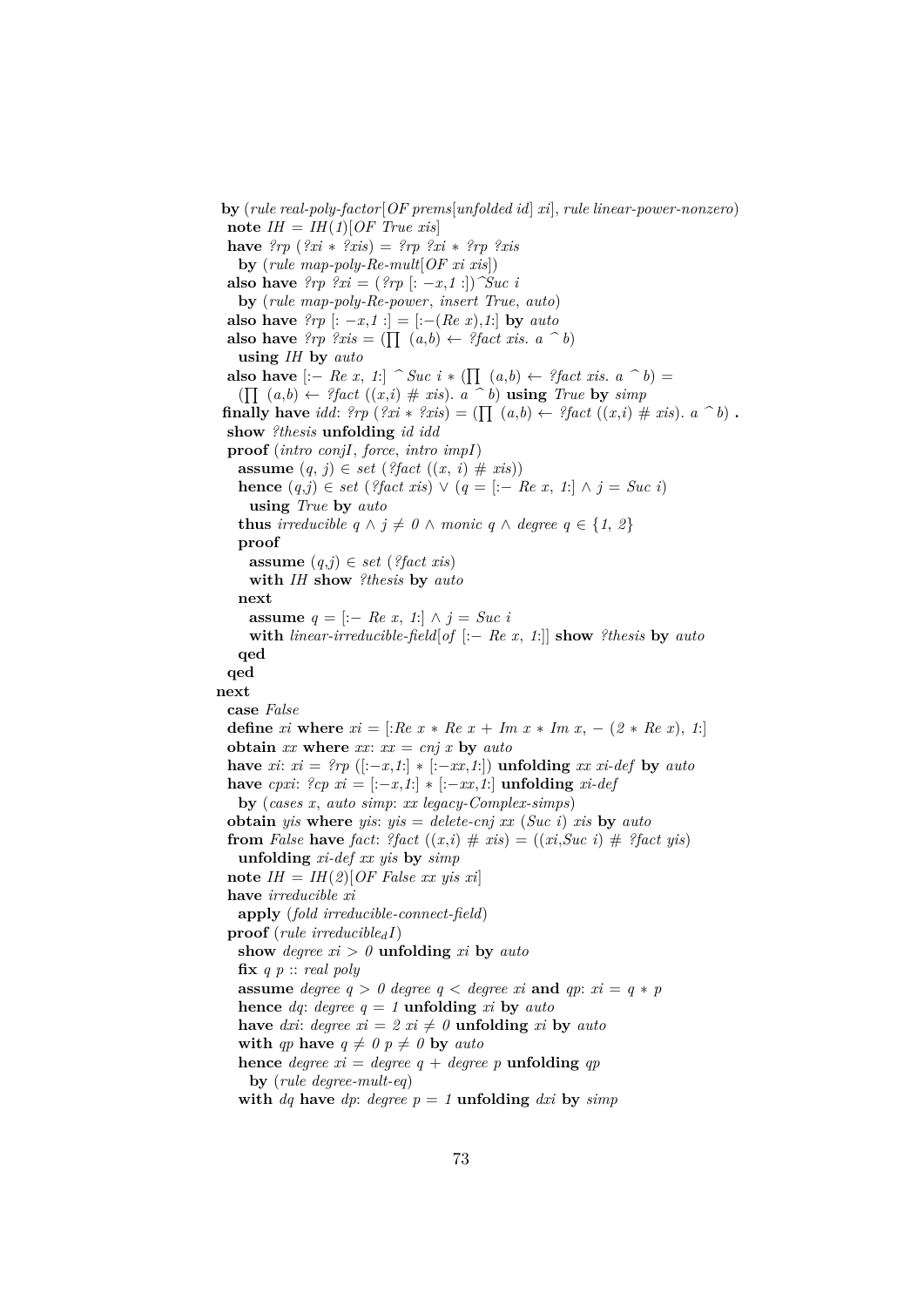**{ fix** *c* :: *complex* **assume** *rt*:  $poly$  (*?cp xi*)  $c = 0$ **hence** *poly* ( $\{c_p q * \{c_p p\} \} c = 0$  **by** ( $\text{simp}$  add: *qp* hom-distribs) **hence** (*poly* (*?cp q*)  $c = 0 \lor poly$  (*?cp p*)  $c = 0$ ) **by** *auto* **hence**  $c = \text{roots1}$  (?cp q)  $\lor$   $c = \text{roots1}$  (?cp p) **using** *roots1*[*of ?cp q*] *roots1*[*of ?cp p*] *dp dq* **by** *auto* **hence**  $c \in \mathbb{R}$  **unfolding** *roots1-def* **by** *auto* **hence**  $c \neq x$  **using** *False* **by** *auto* **} hence** *poly* (*?cp xi*)  $x \neq 0$  **by** *auto* **thus** *False* **unfolding** *cpxi* **by** *simp* **qed hence**  $xi'$ : *irreducible xi monic xi degree*  $xi = 2$ **unfolding** *xi* **by** *auto* **let**  $?xxi = [:- xx, 1:]$   $\hat{\ }$  *Suc i* **let**  $?ys = (\prod (x, i) \leftarrow yis$ . [:− *x*, *1*:]  $\cap$  *Suc i*) **let**  $?yi = (?cp \xi i)^{\gamma}Suc \xi i$ **have** *yi*: *set* (*coeffs*  $?yi$ )  $\subseteq$  **R by** (*rule real-poly-power*, *auto simp*: *xi*) **have** *mon*: *monic* ( $\prod(x, i) \leftarrow (x, i)$  # *xis*. [:− *x*, *1*:]  $\cap$  *Suc i*) **by** (*rule monic-prod-list-pow*) **from** monic-imp-nonzero [OF this ] **have** *xixis*:  $?xi * ?xis \neq 0$  **unfolding** *id* **by** *auto* **from** *False* **have** *xxx*:  $xx \neq x$  **unfolding** *xx* **by** (*cases x, auto simp*: *legacy-Complex-simps Reals-def*) **from** *prems*[*unfolded id*] **have** *prems*: *set* (*coeffs* ( $?xi * ?xis$ ))  $\subset \mathbb{R}$ . **from** *id* **have**  $[-x, 1]$   $\hat{ }$  *Suc i dvd ?xi*  $*$  *?xis* **by** *auto* **from** *xixis this*[*unfolded order-divides*] **have** *order*  $x$  ( $\mathscr{X}x$ *i*  $\mathscr{X}x$ *is*)  $\geq$  *Suc i* **by** *auto* **with** *complex-conjugate-order*[*OF prems xixis*, *of x*, *folded xx*] **have** *order xx* ( $?xi * ?xis$ )  $\geq Suc$  *i* **by** *auto* **hence** *order xx*  $?xi + order x x 2 x is \geq Suc$  *i* **unfolding** *order-mult*[*OF xixis*] **also have** *order xx*  $?xi = 0$  **unfolding** *order-linear-power*  $'$  **using** *xxx* **by** *simp* **finally have** *order xx*  $2x$  *sing*  $\geq$  *Suc i* **by**  $\text{simp}$ **hence** *yis*: *?xis* = *?xxi* ∗ *?yis* **unfolding** *yis* **by** (*rule delete-cnj*, *simp*) **hence**  $?xi * ?xis = (?xi * ?xxi) * ?yis$  **by**  $(simp only: ac-simps)$ **also have**  $?xi * ?xxi = ([-x, 1] * [-xx, 1])$   $"Suc i"$ **by** (*metis power-mult-distrib*) **also have**  $[-x, 1] * [-xx, 1] = ?cp$  *xi* **unfolding** *cpxi* **.. finally have** *idd*:  $\partial x_i * \partial x_i = (\partial c p \, x_i) \, \partial x \, \partial x_i * \partial y \, \partial y \, \partial y \, \partial y$ **from** *prems*[*unfolded idd*] **have** *R*: *set* (*coeffs* ((?*cp xi*)  $\hat{S}uc$  *i* \* ?*yis*))  $\subseteq$  **R**. **have** *yis*: *set* (*coeffs*  $?y$ *is*)  $\subset \mathbb{R}$ **by** (*rule real-poly-factor*[*OF R yi*], *auto*, *auto simp*: *xi-def*)  $\textbf{note}$  *IH* = *IH*[*OF yis*]

**have**  $2rp$  ( $2xi * 2xis$ ) =  $2rp$   $2yi * 2rp$   $2yis$  **unfolding** *idd* 

**.**